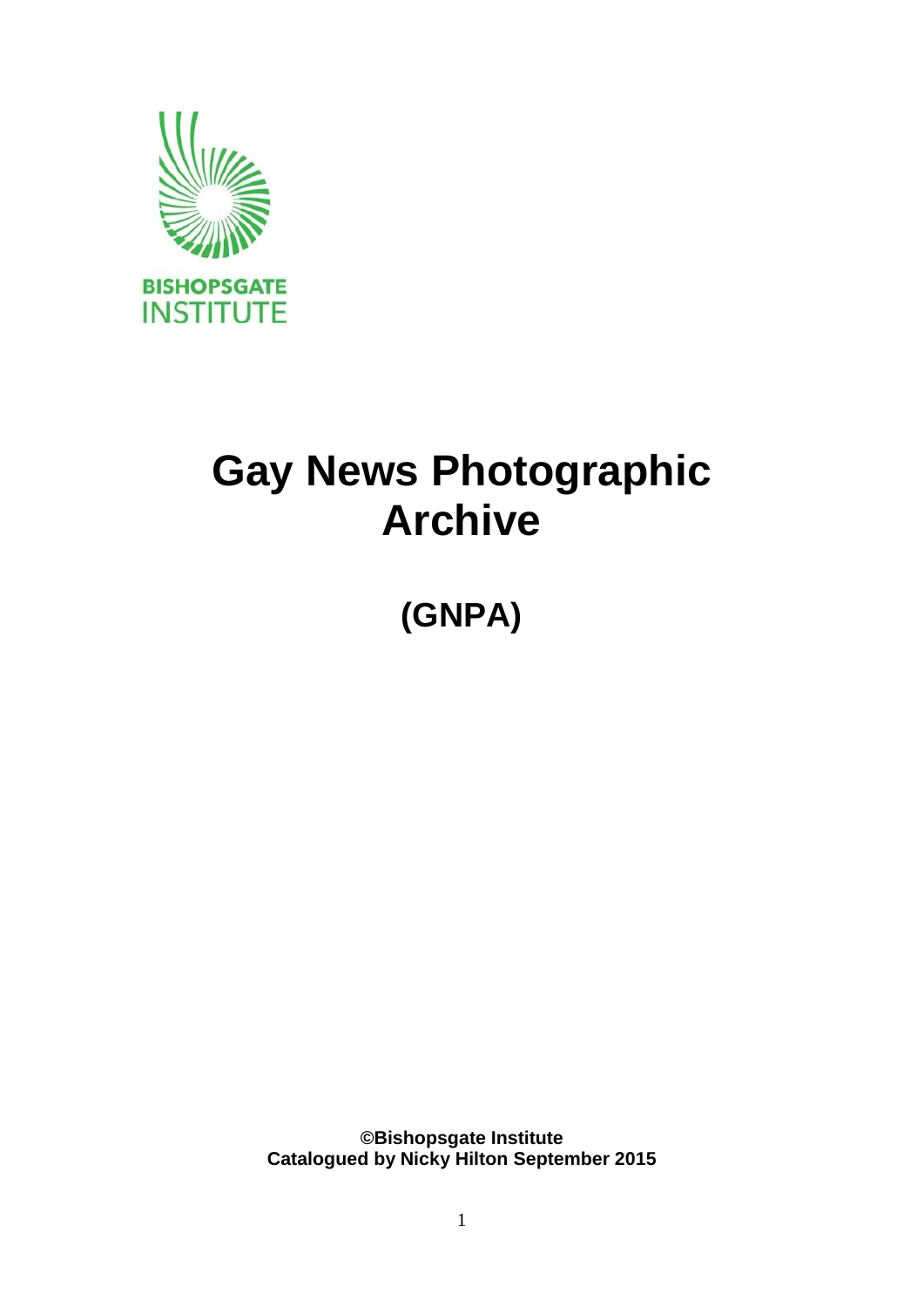# **Table of Contents**

|                                        | Page |
|----------------------------------------|------|
| <b>Collection Overview</b>             | 3    |
| <b>GNPA/1 Cinemas</b>                  | 5    |
| <b>GNPA/2 Theatres</b>                 | 80   |
| <b>GNPA/3 Personalities and Events</b> | 90   |
| <b>GNPA/4 Miscellaneous</b>            | 111  |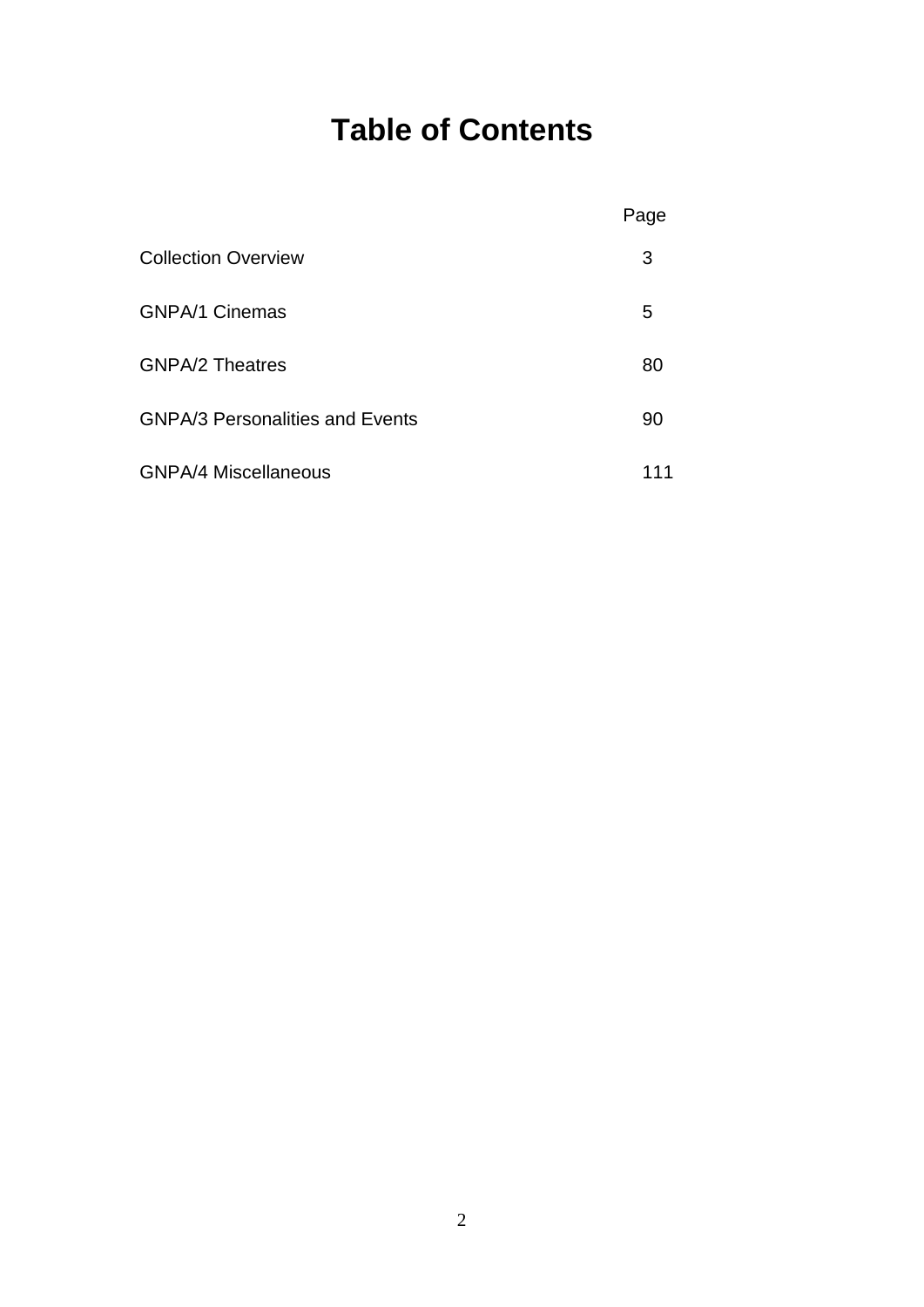### **GNPA Gay News Photographic Archive (c.1972-1983)**

**Name of Creator:** Gay News Limited

### **Extent:** 37 folders

**Administrative/Biographical History**: Gay News was a fortnightly newspaper in the United Kingdom founded in June 1972 in a collaboration between former members of the Gay Liberation Front and members of the Campaign for Homosexual Equality (CHE). At the newspaper's height, circulation was approximatly 18,000 copies.

The original editorial collective included Denis Lemon (editor), Martin Corbett who later was an active member of ACT UP, David Seligman, a founder member of the London Gay Switchboard collective, Ian Dunn of the Scottish Minorities Group, Glenys Parry (national chair of CHE), Suki J. Pitcher, and Doug Pollard, who later went on to launch the weekly gay newspaper, Gay Week (affectionately known as Gweek). Amongst Gay News' early "Special Friends" were Graham Chapman of Monty Python's Flying Circus, his partner David Sherlock, and Antony Grey, secretary of the UK Homosexual Law Reform Society from 1962 to 1970.

Gay News was the response to a nationwide demand by lesbians and gay men for news of the burgeoning liberation movement. The paper played a pivotal role in the struggle for gay rights in the 1970s in the UK. It was described by Alison Hennegan (who joined the newspaper as Assistant Features Editor and Literary Editor in June 1977) as the movement's "debating chamber". Although essentially a newspaper, reporting alike on discrimination and political and social advances, it also campaigned for further law reform, including parity with the heterosexual age of consent of sixteen, against the hostility of the church which treated homosexuality as a sin, and the medical profession which treated homosexuality as a pathology. It campaigned for equal rights in employment (notably in the controversial area of the teaching profession) and the trades union movement at a time when left politics in the United Kingdom was still historically influenced by its Nonconformist roots in its hostility to homosexuality.

The paper and it's editors were often in the courts, being charged with obstruction (1972), obscenity (1974) and blasphemy (1976). Despite this, a successful campaign was launched by various gay groups to force WH Smith, who largely controlled newspaper distribution in the UK, to distribute and sell the paper.

Gay News Ltd ceased trading on 15 April 1983.

**Custodial History:** Deposited at Bishopsgate Institute with the Lesbian and Gay Newsmedia Archive (LAGNA) which was transferred from Middlesex University in 2011. GNPA may have been previously held by London School of Economics and Political Science (LSE) Library.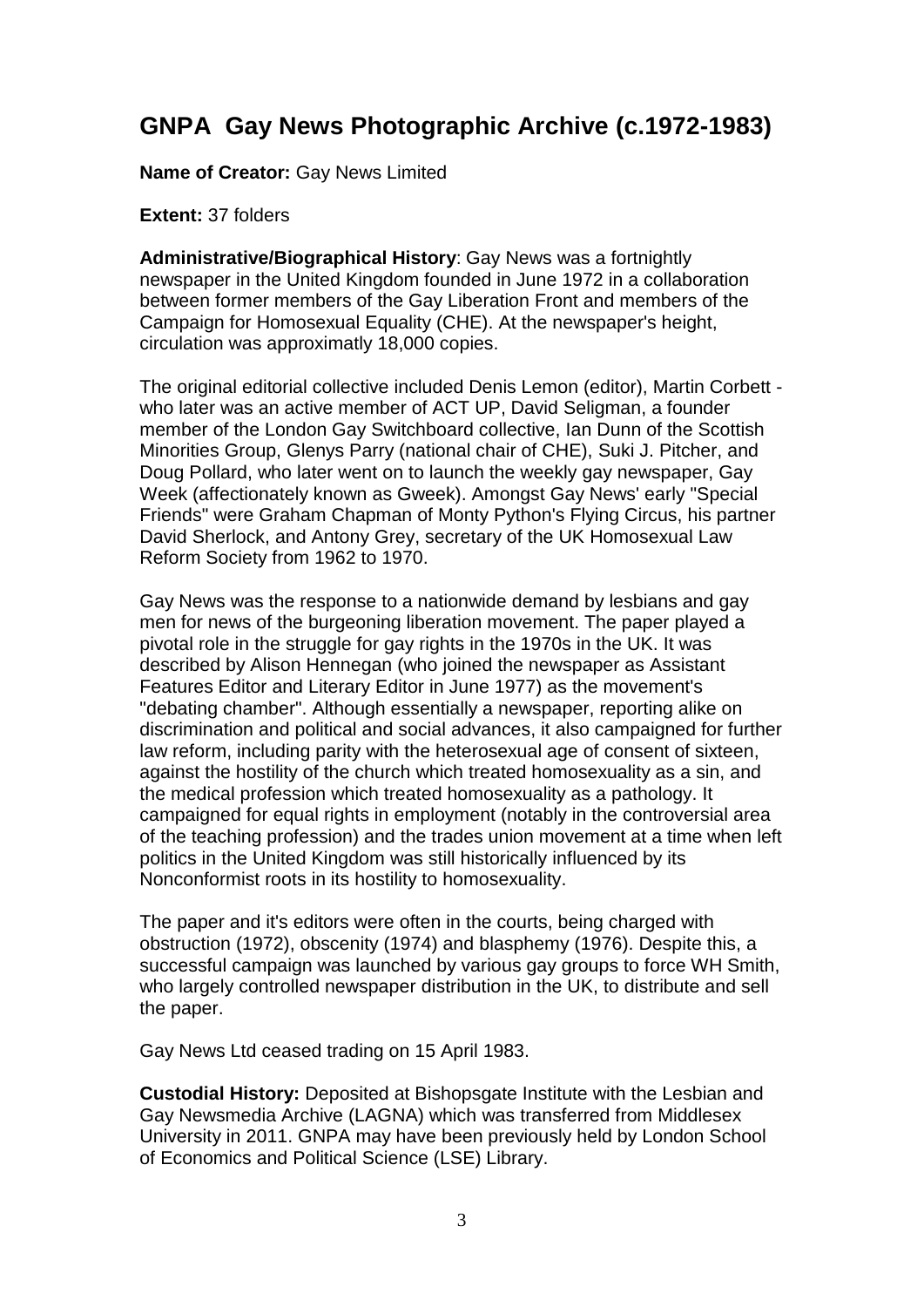**Scope and Content:** Photographs of cinemas, theatres, personalities and events, and miscellaneous images published in Gay News, (c.1972-1983)

**System of Arrangement:** The Gay News Photographic Archive is divided into the following four sections:

GNPA/1 Cinema GNPA/2 Theatre GNPA/3 Personalities and Events GMPA/4 Miscellaneous

#### **Language/scripts of material:**

English

**Access conditions:**

**OPEN** 

### **Copying conditions:**

Photocopying, scanning and digital photography (without flash) is permitted for research purposes on completion of the Library's Copyright Declaration form and with respect to current UK copyright law.

### **Finding Aids:**

Copy of hand list available in Library Reading Room.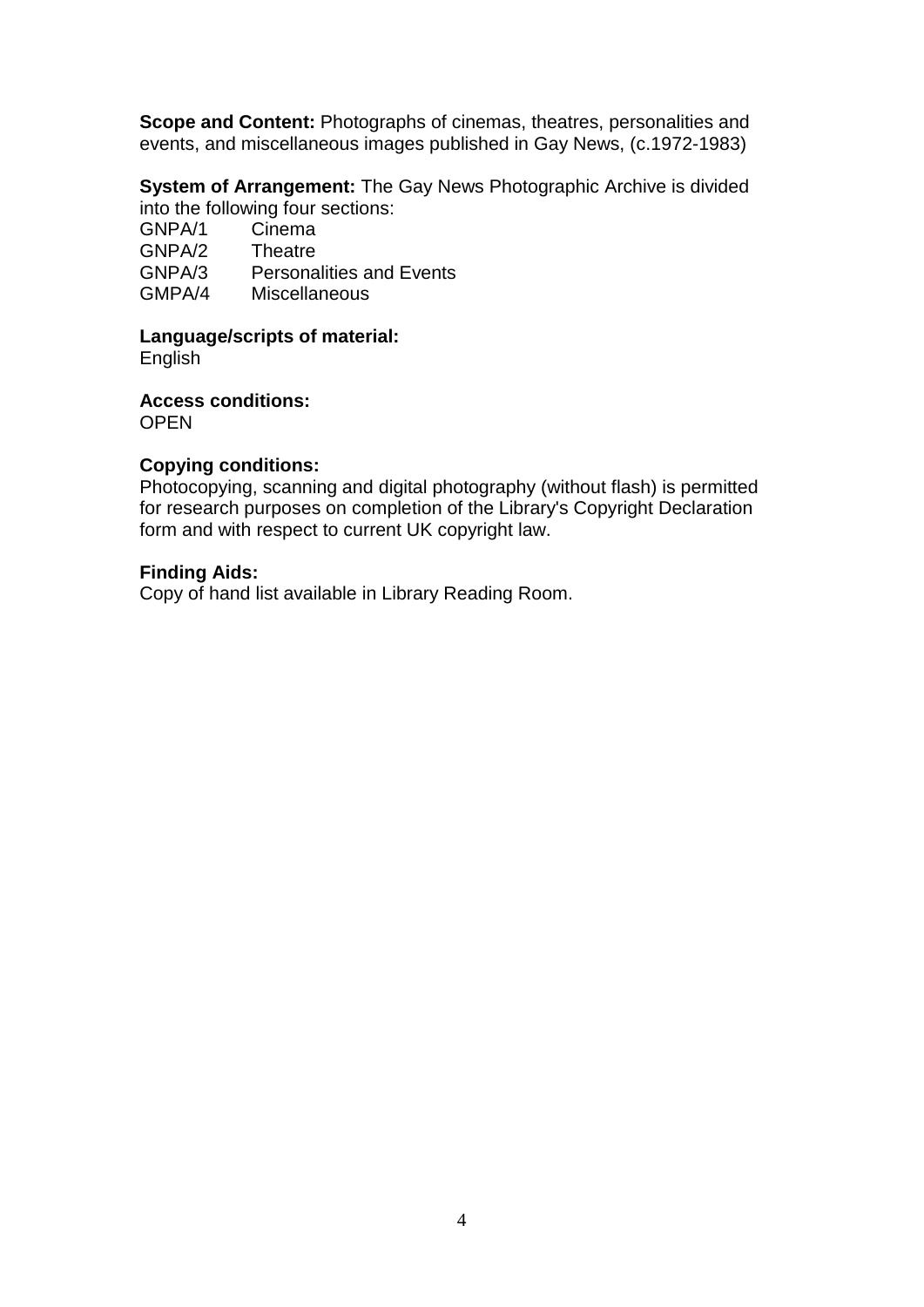## **Archive Catalogue**

### **GNPA Gay News Photographic Archive (c.1972-**

**1983)**

Photographs of cinemas, theatres, personalities and events, and miscellaneous images published in Gay News, (c.1972-1983) **OPEN**

### **GNPA/1 Cinema (n.d.)**

Photographs relating to the cinema published by Gay News, (n.d.). **OPEN**

### **GNPA/1/1 Cinema A-B**

Includes:-

1. Still from "...And Justice for All" showing Al Pacino as Arthur Kirkland having to contend with his girlfriend Gail Packer (Christine Lahti), a fellow attorney, being on the ethics committee investigating him. - date and source unknown 2. Still from "... And Justice for All" showing Grandpa Sam (Lee Strasberg) being visited at the old age home by Arthur Kirkland (Al Pacino), a grandson who is now an idealistic lawyer date and source unknown 3. Still from "... And Justice for All" showing eccentric Judge Rayford (Jack Warden) becoming a figure of wrath to quell a courtroom disturbance - date and source unknown 4. Picture showing Al Pacino starring as Arthur Kirkland, a dedicated lawyer who must defend both his clients and his career - date and source unknown 5. Still from "... And Justice for All" showing Christine Lahti as Gail Packer attacking the professional ethics of fellow attorney Arthur Kirkland (Al Pacino) but awarding high marks as a lover - date and source unknown 6. Still from Mrinal Sen's "And Quiet Flows the Dawn" showing Gita Serv as the mother with young unnamed boy - date and source unknown 7. Still from Claude Lelouch's "And Now My

Love" showing Carla Gravina playing a lesbian fashion designer (?) with unnamed man. Film also stars Marthe Keller, Andre Dussollier,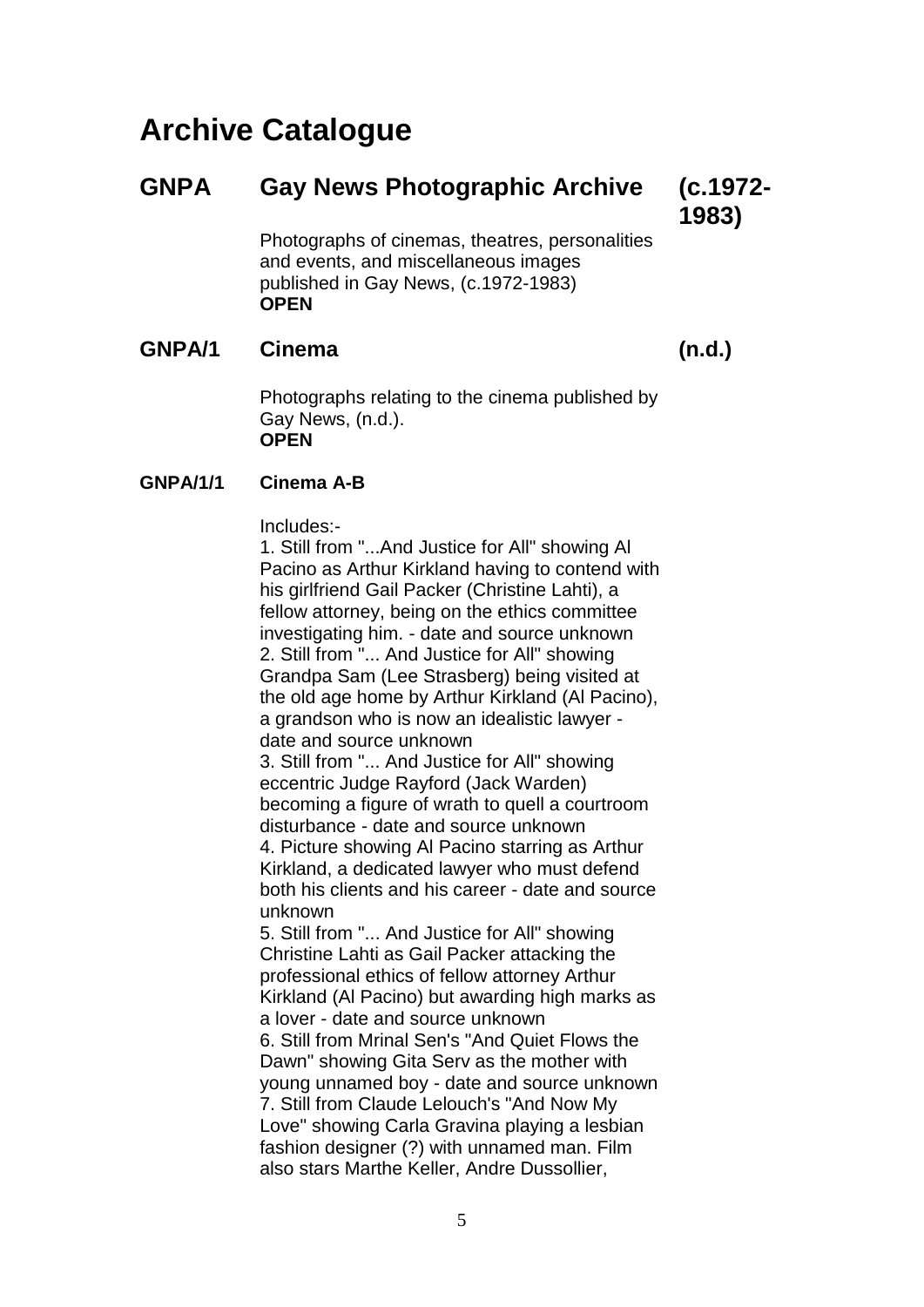Charles Denner, Gabriele Tinti, Charles Gerard and Gilbert Becaud - date and source unknown 8. Still from Louis Malle's "Atlantic City" showing Bert Lancaster and Susan Sarandon meeting inside a casino - date unknown - source Movie World Promotions Ltd.

9. Still from Louis Malle's "Atlantic City" showing Susan Sarandon and Bert Lancaster toasting each other. - date and source unknown 10. Still from Louis Malle's "Atlantic City" showing Bert Lancaster and Kate Reid walking along the boardwalk - date unknown - source Movie World Promotions Ltd.

11. Picture showing celebrated American model Beverly Johnson making her feature film debut in "Ashanti", as Dr. Anasa Linderby who, while working with her husband in West Africa is kidnapped. Film also stars Michael Caine, Peter Ustinov and Kabir Bedi, with Omar Sharif as The Prince, Rex Harrison as Walker and William Holden as Sandell - date and source unknown 12. Picture showing Michael Caine as David Linderby stopping Kabir Bedi as Malik killing the slave trader - - at least until he gives the name of the person he sold David's wife to. Other details as in 11 above. - date and source unknown

13. Small print of person on bed with man sitting on floor leaning on bed in "Arturo's Island" date and source unknown

14. Small print showing two men on a bed one with blood from wound on back in a scene from Pasolini's "Arabian Nights" - date and source unknown

15. Still showing Jadwiga Jankowska-Cieslak as Eva in "Another Way" - date and source unknown

16. Magazine extract showing three scenes from Alastair Reid's "Baby Love" a film with Linda Hayden as a girl of fifteen orphaned by the suicide of her mother, an apparently fragile appearance concealing a destructive, demon, neurotic and highly intelligent [sic]. The film also stars Keith Barron, Ann Lynn and Diana Dors date and source unknown

17. Picture showing Robert Powell as Paul Ree being set upon by a gang of toughs in Liliana Cavani's "Beyond Evil" - also starring Dominique Sanda as Lou Andreas Salome, Erland Josephson as Friedrich Nietzshe and Virna Lisi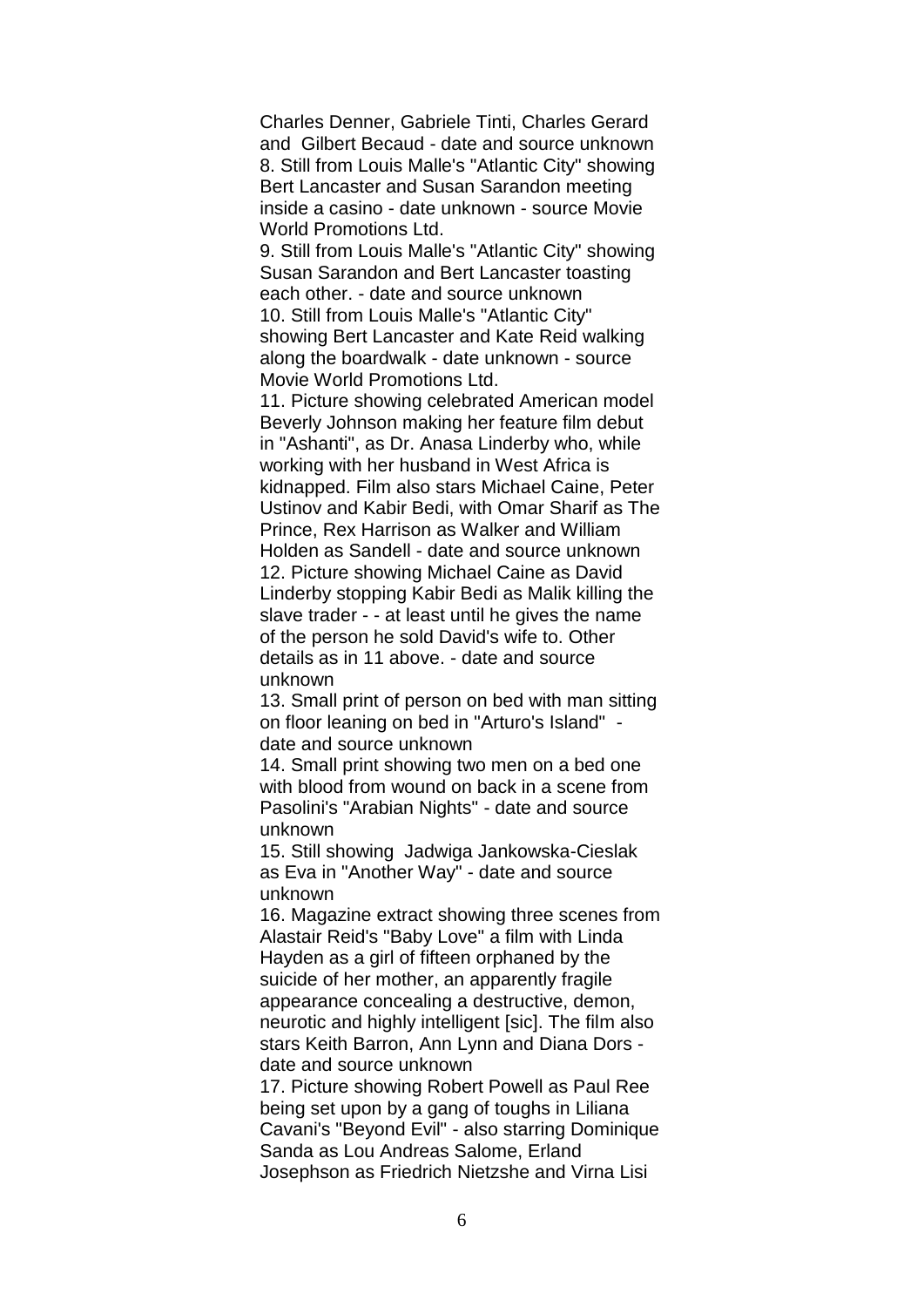as Elizabeth Nietzshe - date unknown - source Movie World Promotions Ltd.

18. Picture showing Robert Powell as Paul Ree being 'queer bashed' at the end of Liliana Cavani's "Beyond Evil". Other details as in 17 above.

19. Small magazine extract showing Genevieve Page as the lesbian madam (centre) with Catherine Deneuve and Francoise Fabian in Luis Bunsel's "Belle de Jour" - date and source unknown

20. Magazine extract advertising both "Beyond the Valley of the Dolls" and "Myra Breckinridge" - date and source unknown

21. Still from Romain Gary's "The Birds Come To Die In Peru" showing Jean Seberg and Daniele Darrieux (as the lesbian madam) - date and source unknown

22. Picture showing Jean Seberg and Daniele Darrieux (as the lesbian madam) in Romain Gary's "The Birds Come To Die In Peru" - date and source unknown

23. Magazine extract showing on both sides pictures of Albert Finney and Terence Stamp, Sean Connery and Tom Courtney - date and source unknown

24. Magazine extract showing pictures from four films - a) Capricious Summer, b) Les Biches, C) Monsieur Harwarden and d) The Immortal Story - date and source unknown

25. Small magazine extract showing picture of Stephane Audran and Jacqueline Sassard in "Les Biches" - date and source unknown 26. Small magazine extract showing picture of

two women and a man, all unidentified, with arms round each other - date and source unknown

27. Small magazine extract showing two pictures of Cal Culver in Wakefield Pooles's "The Boys In The Sand" - date and source unknown

28. Duplicate of 27 above

29. Magazine extract showing two pictures from "The Bus" written and directed by Bay Okan date and source unknown

30. Complete large promotional brochure for "The Boyfriend" starring Twiggy. This gives full details of the cast and crew, the story and the making of the film and includes pictures from the film - date and source unknown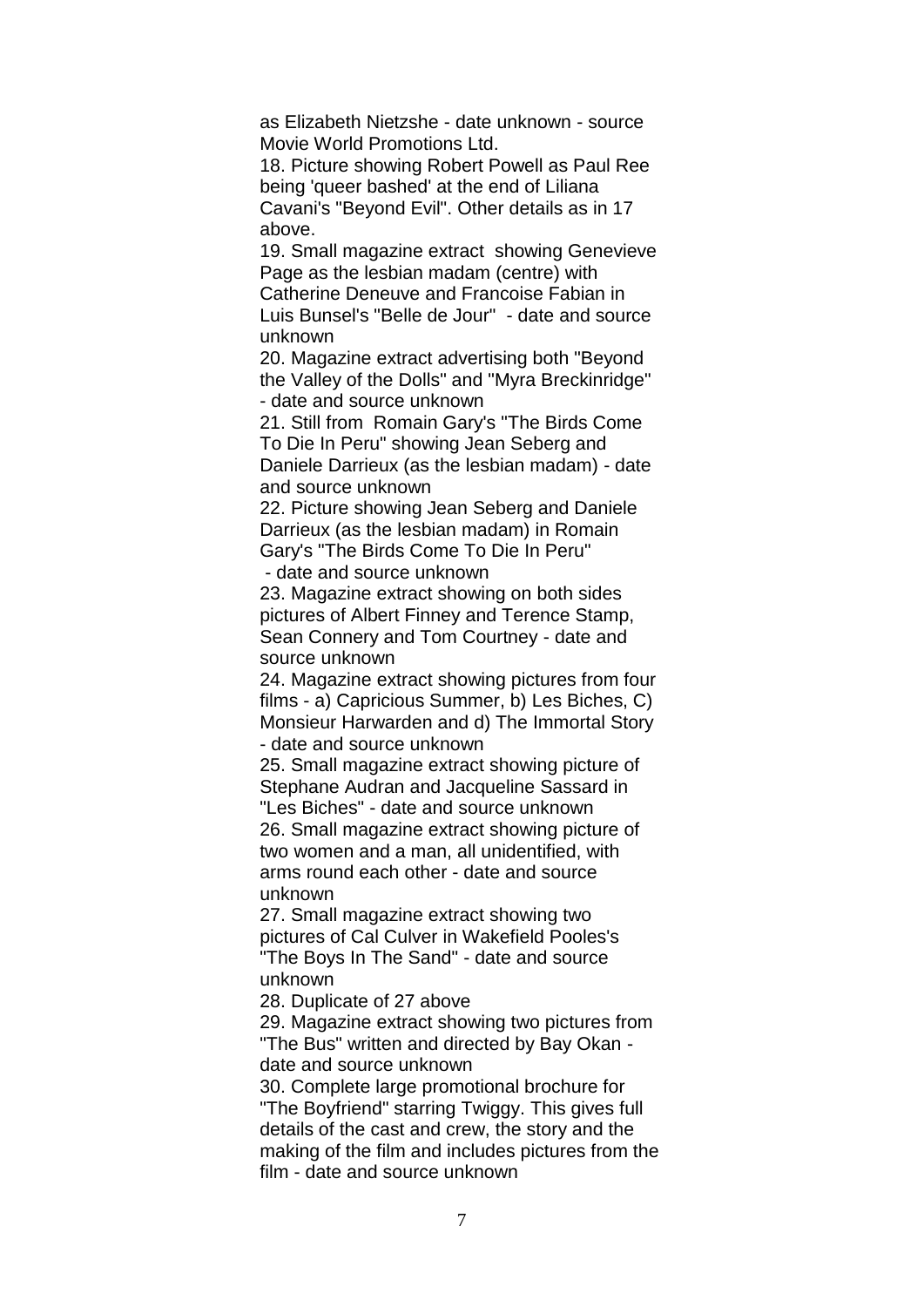31. Complete small promotional brochure for "Bringing Up Baby" starring Katherine Hepburn and Cary Grant. This gives information, the story of the film and pictures from it - date and source unknown

32. Still from Harold Pinter's "Butley" based on a play by Simon Grey, showing Alan Bates as Ben Butley sitting at a desk surrounded by papers and books, as a bisexual college lecturer - date and source unknown

33. Still from "Butley" showing Alan Bates outside a tube station. Additional information as in 32 above - date and source unknown 34. Still from "Butley" showing Alan Bates and two other unidentified men. Additional information as in 32 above - date and source unknown

35. Still from William Friedkin's "The Boys In the Band" showing Kenneth Nelson as Michael and Cliff Gorman as Emory - date and source unknown

36. Still from "The Boys In the Band" showing unidentified man with head on cushion with flannel on forehard - date and source unknown further stills from "The Boys in the Band" at numbers 78 to 84 below

37. Still from Rainer Werner Fassbinder's "The Bitter Tears of Petra Von Kant". showing two women (both unidentified) one as Petra persuading the other, Karen, to live with her date and source unknown

38. Picture from Sharad Patel's "Amin-The Rise and Fall" showing Nicky Giles as a Eurpoean mistress chatting to Joseph Olita as Amin. Also starring Geoffrey Keen, Thomas Baptiste, Leonard Trolley, Dennis Hills, Louis Mahoney and Marlene Docherty - date and source unknown

39. Paper with picture stuck on showing cartoon character from Ralph Bakshi's animated vision of American life since 1900 from "American Pop" - date and source unknown

40. Paper with picture stuck on showing William Hurt as a young pioneer in psychic research who experiments with hallucinogenic drugs in Ken Russell's "Altered State" - date and source unknown

41. Picture of Robert Redford from "All the President's Men" also starring Dustin Hoffman and Jack Warden with special appearacnce by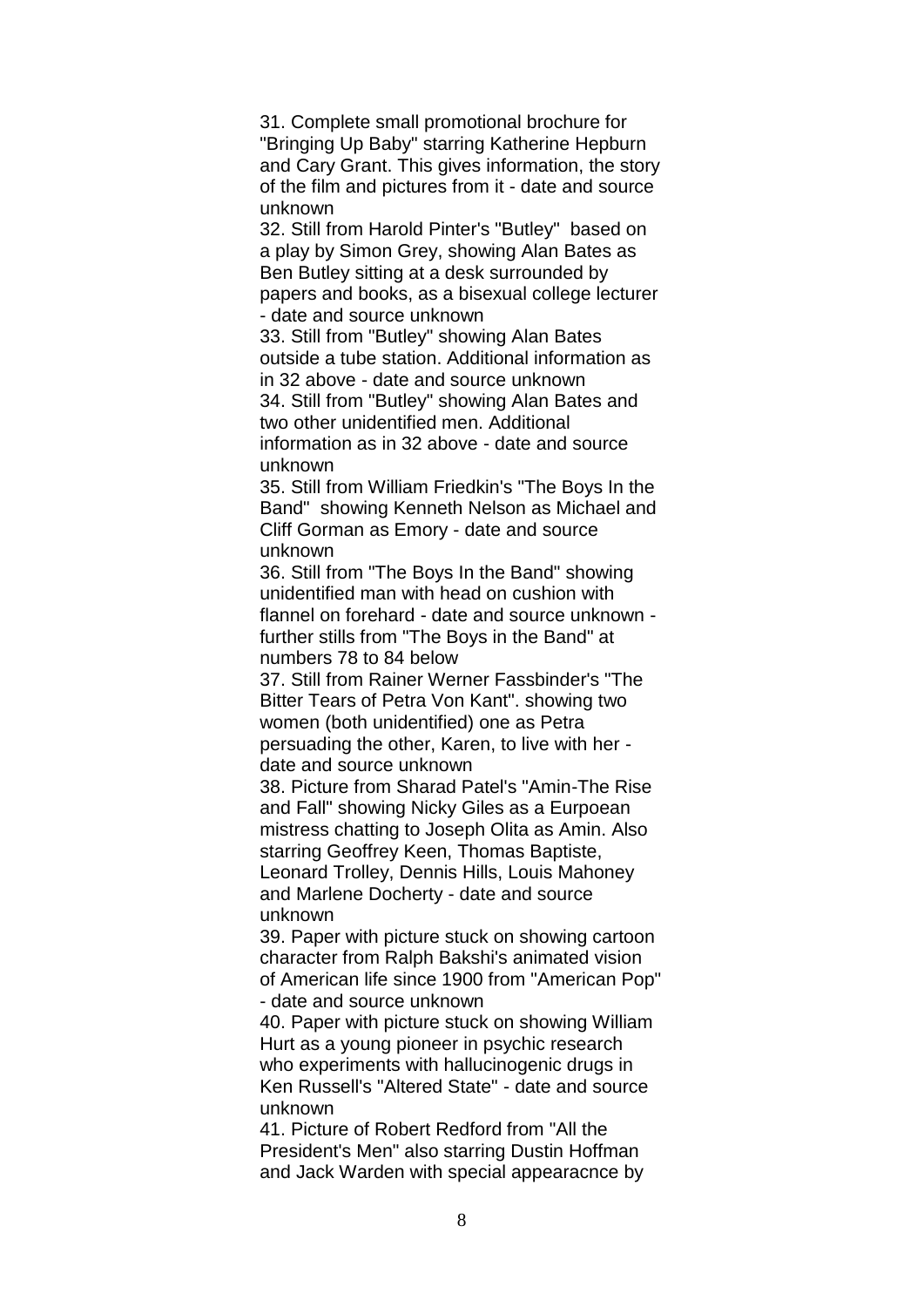Martin Balsam and Hal Holbrook with Jason Robards as Ben Bradlee - date and source unknown

42. Picture from Wim Wender's "The American Friend" showing Bruno Ganz as the picture framer Jonathan with his wife (Lisa Kreuger), also starring Dennis Hopper - date and source unknown

43. Still from John Frankenheimer's "All Fall Down" showing Brandon de Wilde, Evans Evans and Madam Spivy as the tattooed madam. Starring Eva Marie Saint, Warren Beatty and Karl Malden with Angela Lansbury - date and source unknown

44. Paper with picture stuck on showing Gene Hackman and Barbra Streisand in a scene from "All Night Long" - date and source unknown 45. Still from "All American Co-Ed" showing two women and a man looking at another woman with others in background starring Frances Langford and Jonny Downs - date and source unknown

46. Still from "All American Co-Ed" showing blonde woman talking to unseen person. Starring Frances Langford and Jonny Downs date and source unknown

47. Still from "All About Eve" showing man on stage leaning towards man off stage to reach some papers. Also showing a woman on stage with hand on hip (?Ann Baxter), a woman in background (?Celeste Holmes) and a second man off stage both looking on. Starring Bette Davis, Ann Baxter, George Sanders, Celeste Holmes - date and source unknown 48. Still from "Alf's Baby" starring Jerry Desmonde. Picture shows a man attempting to embrace another man who is recoiling watched by a woman and a man - also starring Pauline Stroud and Olive Stone - date and source unknown

49. Still from "Alexander the Great" showing man (?Richard Burton) laying on couch holding a woman (?Clare Bloom) also starring Fredric March - date and source unknown

50. Still from Irving Berlin's "Alexander's Rag Time Band" showing cast backstage preparing for stage appearance starring Tyrone Power and Alice Faye - date and source unknown 51. Paper with small magazine extract stuck on showing Joey (Rossie Harris) holding altoyl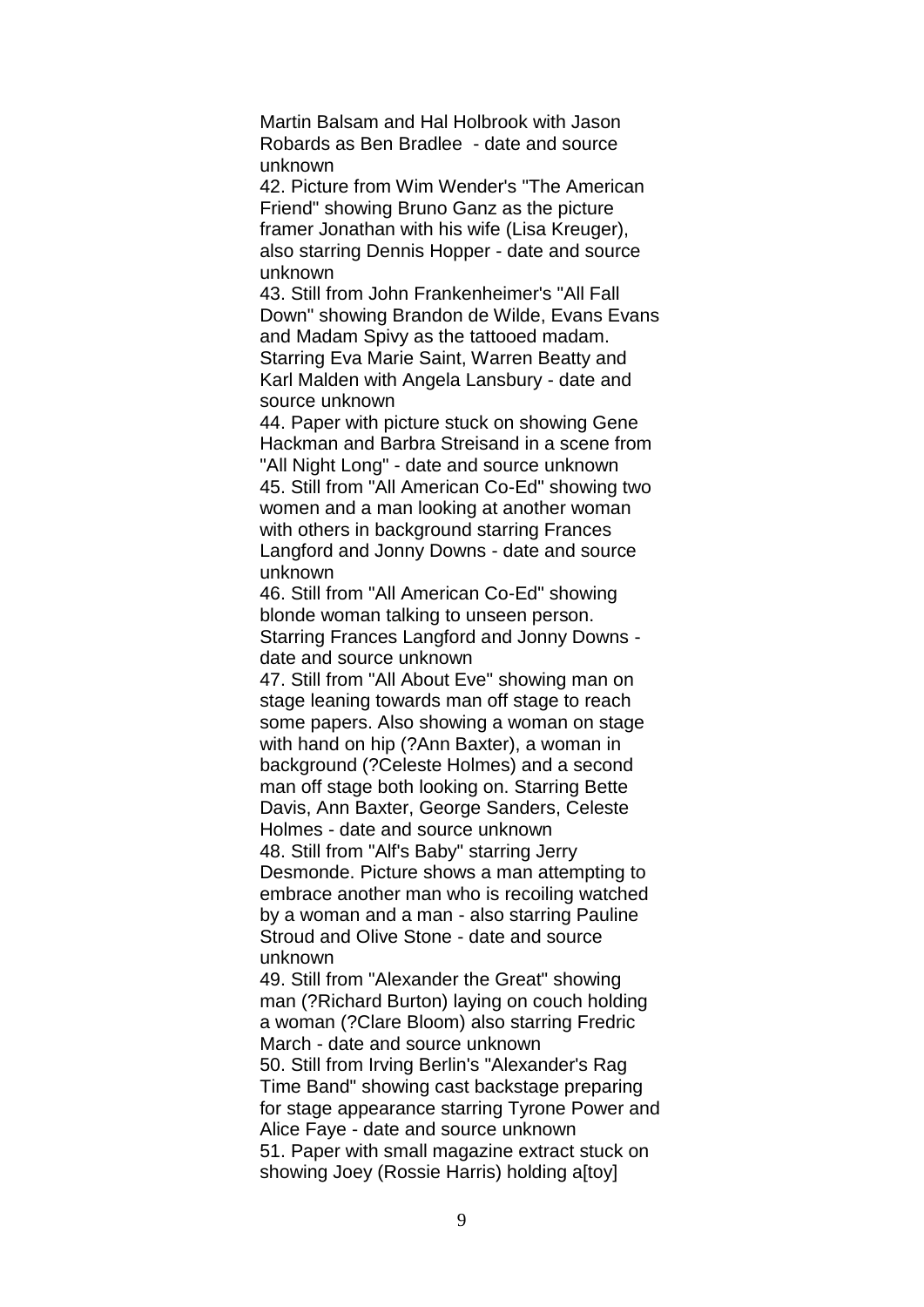airplane who is persistently pestered by the homosexual Captain Ovour (Peter Graves on right) in "Airplane" a satirical spoof of disaster films - date and source unknown 52. Still from Nagisa Oshima's "Ai No Corrida" showing man looking at a woman who is looking down (?Japanese actors) - date and source unknown 53. Still from Nagisa Oshima's "Ai No Corrida" showing close up of woman with mouth open (?screaming) (?Japanese actor) - date and source unknown 54. Still from Nagisa Oshima's "Ai No Corrida" showing a couple embracing watched by another in background (?Japanese actors) date and source unknown 55. Still from Nagisa Oshima's "Ai No Corrida" showing a woman sitting astride a man, she is playing a stringed instrument (?Japanese actors) - date and source unknown 56. Picture showing a woman (?Sally Barrett-Page) with open jacket watching another writing (?signing petition) from "Ain't Nobody's Business" - date ?1977 - source unknown 57. Picture showing woman [Vanessa Redgrave] and man [Dustin Hoffman] in a scene from Michael Apted's "Agatha" also starring Timothy Dalton, Helen Morse, Timothy West and Celia Gregory. - date and source unknown 58. Still from Otto Preminger's "Advise and Consent" showing Senator Brigham Anderson (Don Murray) telling his wife (Inga Svenson) about the homosexual affair he had in the navy, for which he is now being blackmailed. Also starring Henry Fonda, Charles Laughton, Walter Pidgeon, Peter Lawford, Gene Tierney, Franchot Tone, Lew Ayres, Burgess Meredith, Eddie Hodges, Paul Ford and George Grizzard - date and source unknown 59. Magazine extract advertising "Advise and Consent". Additional information as in 58 above - date and source unknown 60. Picture showing ABBA - date and source unknown 61. Picture showing Dominc Guard as Richard Burton's pet pupil in Anthony Shaffer's "Absolution" - date and source unknown 62. Picture showing Angela Aamesis as scantily dressed Little Bo Peep in "Adult Fairy Tales" date and source unknown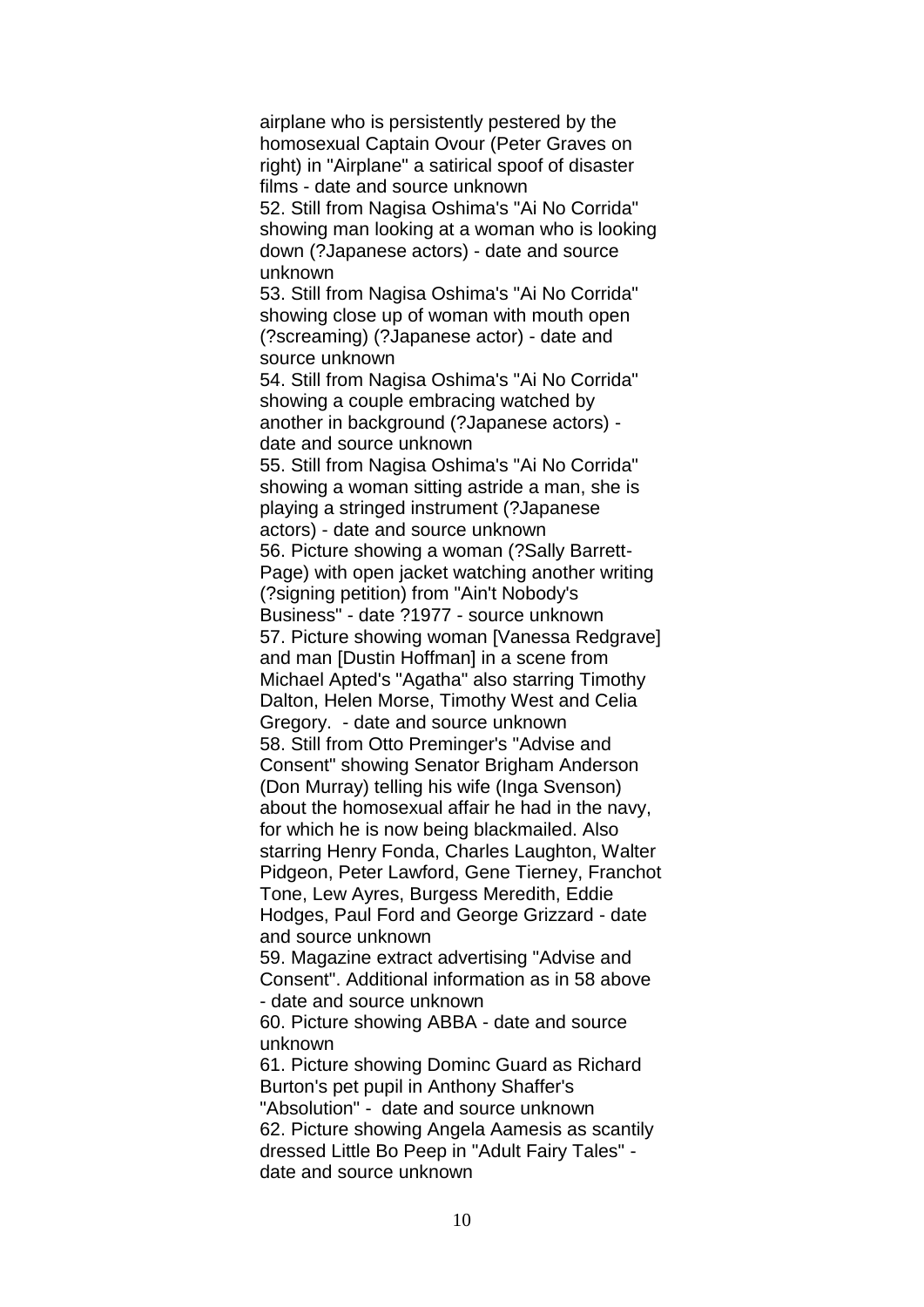63. Close up of Angela Aamesis as Little Bo Peep in "Adult Fairy Tales - date and source unknown

64. Picture showing two women, one with parasol linking arms with man in centre from Lasse Hallstrom's "ABBA - The Movie" starring Anni Frid Lyngstad, Benny Anderson, Bjorn Ulvaeus and Agnetha Faltskog. Also starring Robert Hughes as Ashley the DJ, Tom Olver as bodyguard, bar tender and taxi driver, Bruce Barry as radio station manager and Stig Anderson as the group's manager - date and source unknown

65. Picture showing two women on stage singing from "ABBA - The Movie". Additional information as in 64 above - date and source unknown

66. Picture showing two women and two men smiling at camera (?ABBA) from "ABBA - The Movie" Additional information as in 64 above date and source unknown

67. Picture showing David Hockney being filmed by director Jack Hazan - date and source unknown

68. Picture showing unidentified man standing by pool watching underwater swimmer - date and source unknown

69. Picture showing surreal images of two palm trees, backdrop with chair, diving board and splash of water (?David Hockney painting) - date and source unknown

70. Picture showing path in park with man filming another man - date and source unknown 71. Picture showing naked David Hockney in bathroom - date and source unknown

72. Picture showing man (?David Hockney) lighting cigar - date and source unknown

73. Picture showing three naked men getting out of pool - date and source unknown

74. Picture showing four naked men with backs to camera laying by pool - date and source unknown

75. Picture showing bare chested wet man date and source unknown

76. Picture showing two naked men embracing on a bed - date and source unknown 77. Still from "A Bigger Splash" showing Peter Schlisinger as naked man looking through French windows at two men, Greg and Nick sitting at a table - date and source unknown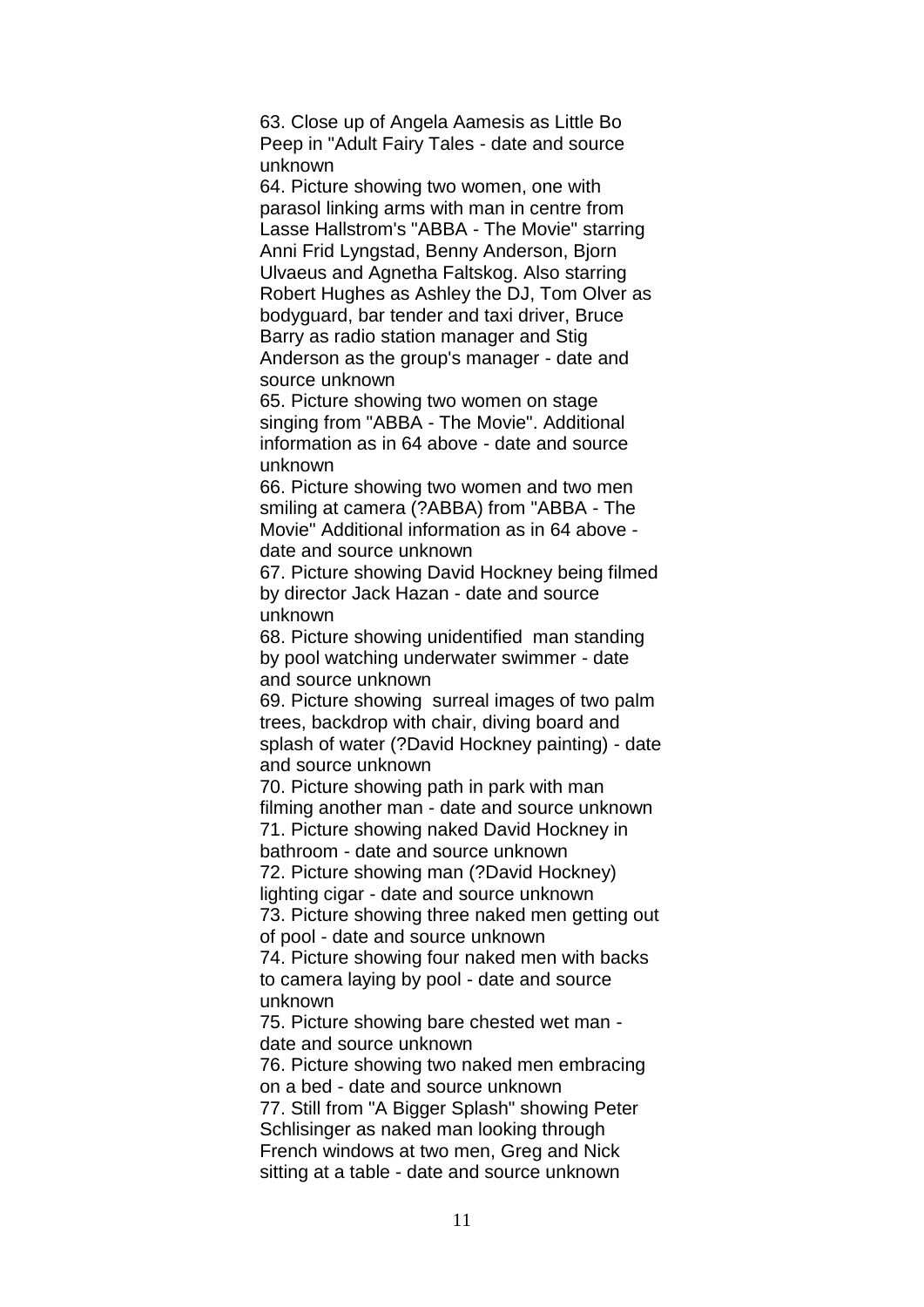78. Still from "The Boys in the Band" showing a group of men looking at each other smiling date and source unknown

79. Still from "The Boys in the Band" showing Keith Prentice as Larry - date and source unknown

80. Still from "Boys in the Band" showing Frederick Coombs as Donald - date and source unknown

81. Still from "The Boys in the Band" showing Cliff Gorman as Emory and Leonard Frey as Harold - date and source unknown

82. Still from "The Boys in the Band" showing Cliff Gorman as Emory - date and source unknown

83. Still from "The Boys in the Band" showing four men dancing - date and source unknown 84. Still from "The Boys in the Band" showing Frederick Coombs as Donald and Kenneth Nelson as Michael - 'just friends, lovers no more' - date and source unknown

85. Small magazine extract showing Cliff Robertston in "The Best Man" - date and source unknown

### **GNPA/1/2 Cinema C-D**

Includes:-

1. Still from Ken Russell's "The Devils" showing two fashionably dressed, coiffed and spotted young dandies. The film is about the 17th Century in the court of Louis XIII when beauty spots were widely used and given such exotic names as 'passions', 'boldness' and 'coquetry' The film stars Vanessa Redgrave and Oliver Reed - date and source unknown

2. Picture from Allan Carr's "Can't Stop the Music" starring the Village People - date and source unknown

3. Picture from Allan Carr's "Can't Stop the Music" showing Ray Simpson of the Village People in his striking white costume for a fantasy milk commercial sequence - date and source unknown

4. Picture from Allan Carr's "Can't Stop the Music" showing David Hodo of the Village People as the construction worker - date and source unknown

5. Picture from Allan Carr's "Can't Stop the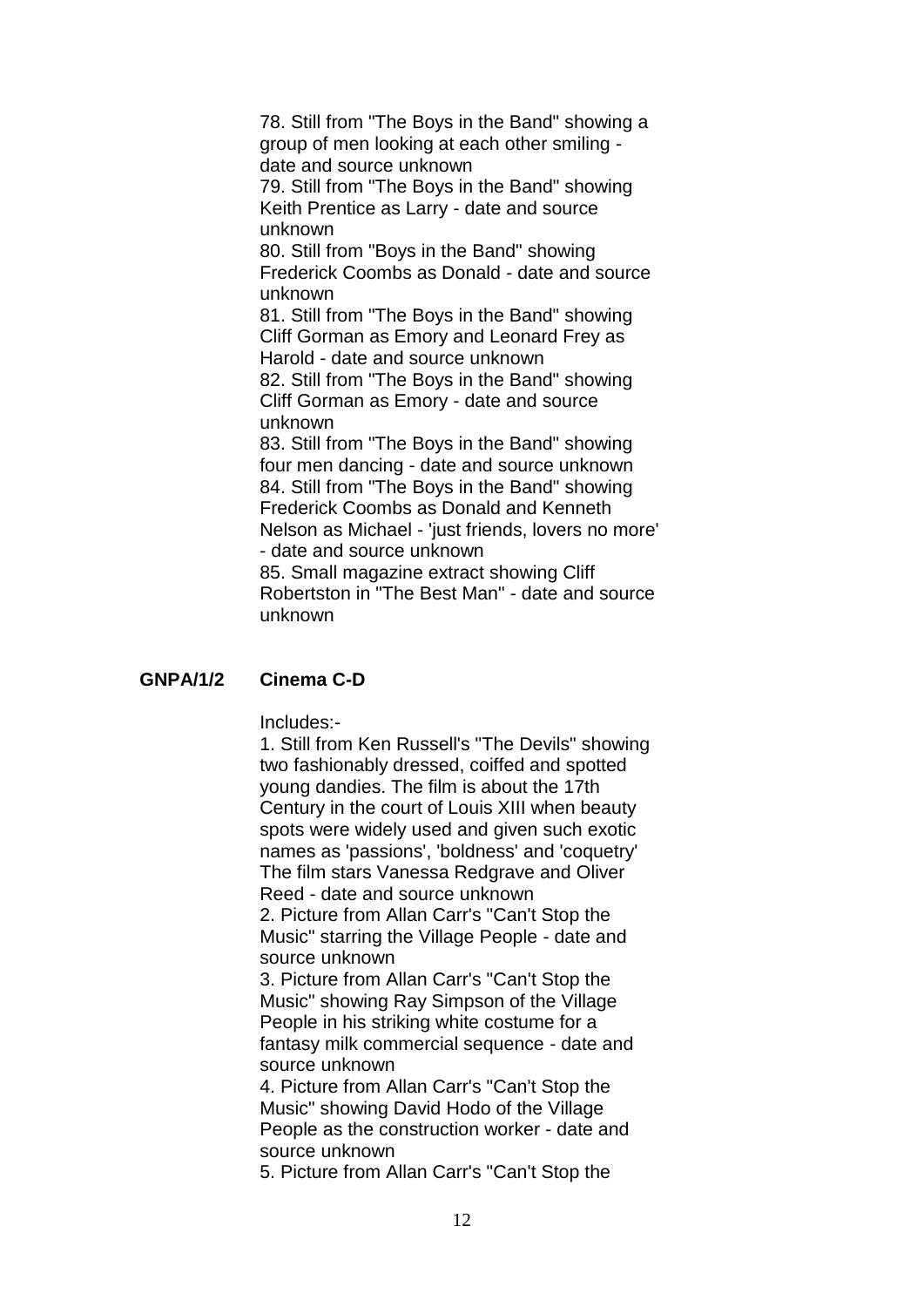Music" showing Randy Jones of the Village People as the cowboy - date and source unknown

6. Still from Allan Carr's "Can't Stop the Music" showing the Village People and Valerie Perrine date and source unknown

7. Picture showing John Colicos as Bernard D'Marigny, the gay dandy, in a scene from "Drum" - date and source unknown

8. Picture showing John Colicos as Bernard D'Marigny being nearly murdered by black stud Ken Norton as Drum in a scene from "Drum" date and source unknown

9. Large pamphlet giving the story line, full cast and credits of Brian De Palma's "Dressed to Kill" - this enclosed pictures 10 to 18 below. The film is a terrifying suspense drama which deals with the search for a psychotic killer who murders for no reason and stars Michael Caine, Angie Dickinson, Nancy Allen, Keith Gordon, Dennis Franz and others -date 1980 - source unknown 10. Picture from "Dressed to Kill" showing a young woman and young man - both unidentified - sitting on sofa looking at a box. Additional information as in 9 above - date 1980 - source unknown

11. Picture from "Dressed to Kill" showing young woman looking horrified and hand holding an open razor -additional information as in 9 above - date 1980 - source unknown

12. Still from "Dressed to Kill" showing Angie Dickinson as a housewife with erotic fantasies, with the hand of an unseen person behind her over her mouth - additional information as in 9 above - date 1980 - source unknown 13. Still from "Dressed to Kill" showing Angie

Dickinson as a housewife with erotic fantasies, looking alarmed - additional information as in 9 above - date 1980 - source unknown

14. Still from "Dressed to Kill" showing Michael Caine as a fashionable East Side psychiatrist and Angie Dickinson as his patient - additional information as in 9 above - date 1980 - source unknown

15. Still from "Dressed to Kill" showing Nancy Allen fleeing from a psychotic killer - additional information as in 9 above - date 1980 - source unknown

16. Picture from "Dressed to Kill" showing young woman [Nancy Allen] - additional information as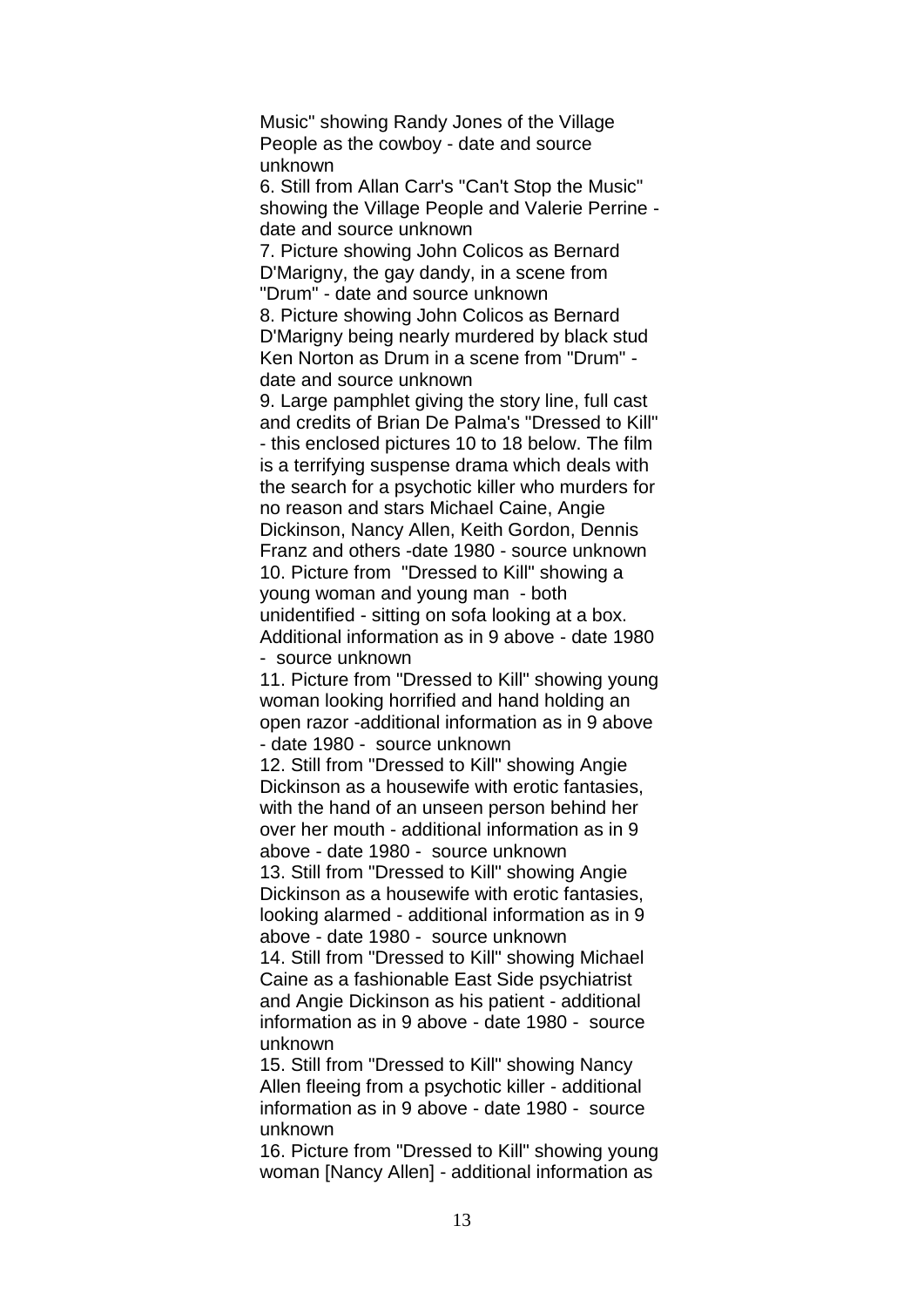in 9 above - date 1980 - source unknown 17. Picture of man [Michael Caine] in "Dressed to Kill" - additional information as in 9 above date 1980 - source unknown

18. Picture of woman [Angie Dickinson] in "Dressed to Kill" - additional information as in 9 above - date 1980 - source unknown 19. Small piece of paper with "Dorian Gray" written on round pictures 20 to 27 below - date

and source unknown

20. Picture from Massimo Dallamano's "Dorian Gray" showing Helmut Berger who stars in the film - also starring Richard Todd, Herbert Low, Marie Liljedahl and Margaret Lee - date and source unknown

21 Picture from Massimo Dallamano's "Dorian Gray" showing Helmut Berger - date and source unknown

22. Picture from Massimo Dallamano's "Dorian Gray" showing a woman and a man - both naked and unidentified - on bed in a scene from the film - date and source unknown

23. Picture from Massimo Dallamano's "Dorian Gray" showing two men [Herbert Low on left] and [Helmut Berger] - photo has red pen scribbled over man on left and is bent to exclude him from full picture - date and source unknown 24. Picture from Massimo Dallamano's "Dorian Gray" showing a woman and man both naked and unidentified in a field - date and source unknown

25. Picture from "Massimo Dallamano's "Dorian Gray" showing man [Helmut Berger] standing with a picture frame behind him - date and source unknown

26. Picture from Massimo Dallamano's "Dorian Gray" showing Richard Todd on left and Helmut Berger - date and source unknown

27. Picture from Massimo Dallamano's "Dorian Gray" showing Marie Liljedahl and Helmut Berger - date and source unknown

28. Small magazine extract showing [Helmut Berger] in "Dorian Gray" - date and source unknown

29. Picture from Federico Fellini's "La Dolce Vita" showing two gay party goers. On reverse of the picture is partially blocked story and full cast and crew list. The film stars Marcello Mastroianni, Anita Ekberg, Anouk Aimee, Yvonne Furneaux and Allain Cuny - date and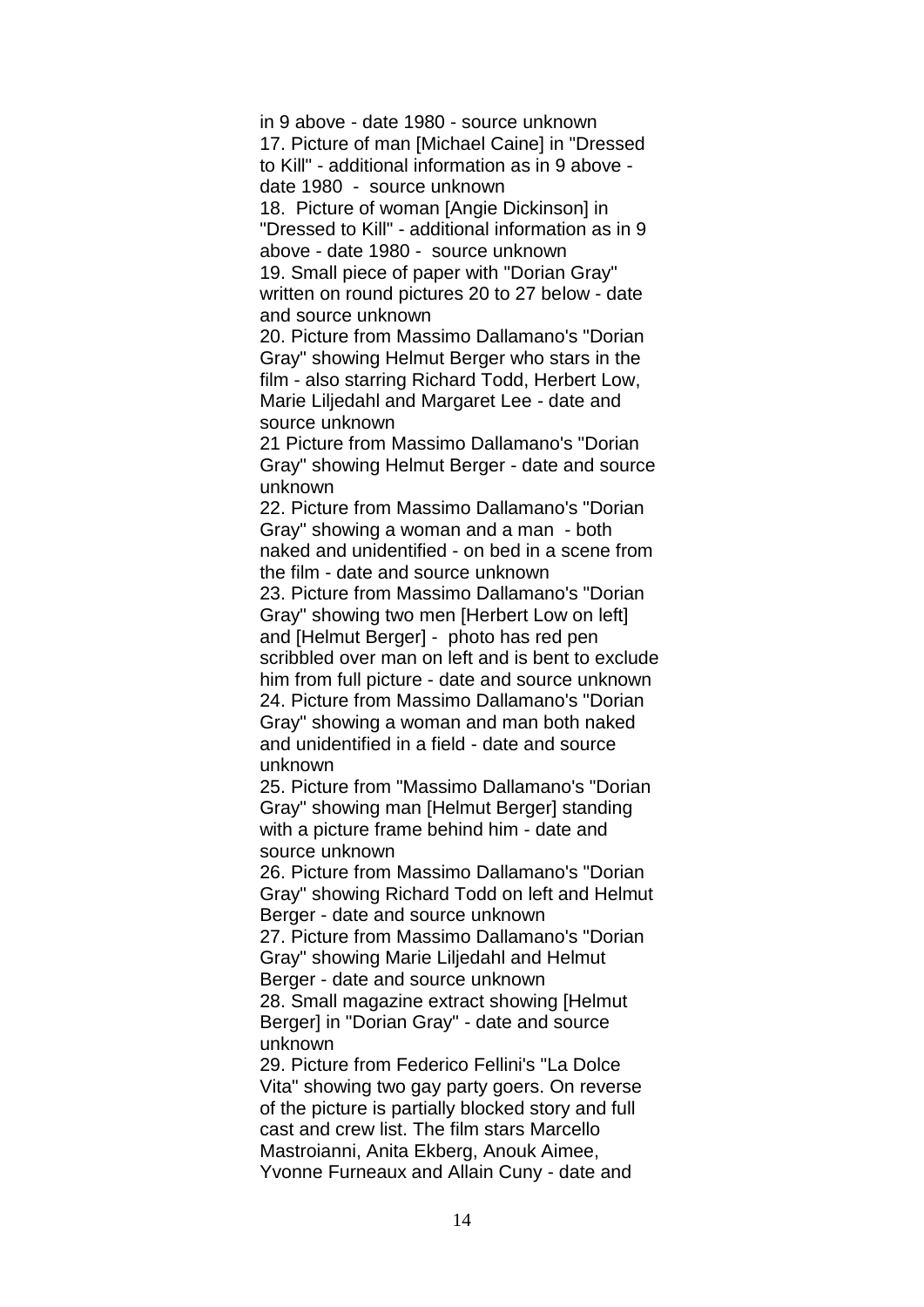source unknown

30. Large brochure giving some pictures, the story line and full cast, credits and crew list for Sidney Lumet's "Dog Day Afternoon" The film tells the story of 27 August 1972, a 92 degree day in New York, when an extraordinary robbery takes place minutes before closing in a branch of the Chase Manhattan Bank on Avenue P at 3rd St. in Brooklyn. As the blistering day wears on, details about the two inept young robbers begins to emerge and in a borough where the absurd is quite commonplace, the details develop into one of the most bizarre news stories of that year. The film stars Al Pacino as Sonny and John Cazale as Sal. This brochure enclosed pictures 31 to 45 below - date 1975 source unknown

31. Still showing Chris Sarandon as Al Pacino's transsexual over in "Dog Day Afternoon" additional information as in 30 above - date 1975 - source unknown.

32. Picture of young man [Al Pacino] in chair from "Dog Day Afternoon" -additional information as in 30 above - date 1975 - source unknown

33. Still showing young man [Al Pacino] from "Dog Day Afternoon" - additional information as in 30 above - date 1975 - source unknown 34. Picture showing John Cazale on right with gun and Al Pacino from "Dog Day Afternoon" additional information as in 30 above - date 1975 - source unknown

35. Picture showing young man with handkerchief being held to his neck surrounded by plain clothed and uniformed police from "Dog Day Afternoon" - additional information as in 30 above - date 1975 - source unknown 36. Picture showing a building with four people on the roof and one climbing down a rope with police behind cars at street level from "Dog Day Afternoon" - additional information as in 30 above - date 1975 - source unknown 37. Picture showing three men two of whom are holding something to their ears from "Dog Day Afternoon" -additional information as in 30 above - date 1975 - source unknown 38. Picture showing man with hands raised being searched by another [ Al Pacino] from "Dog Day Afternoon" - additional information as in 30 above - date 1975 - source unknown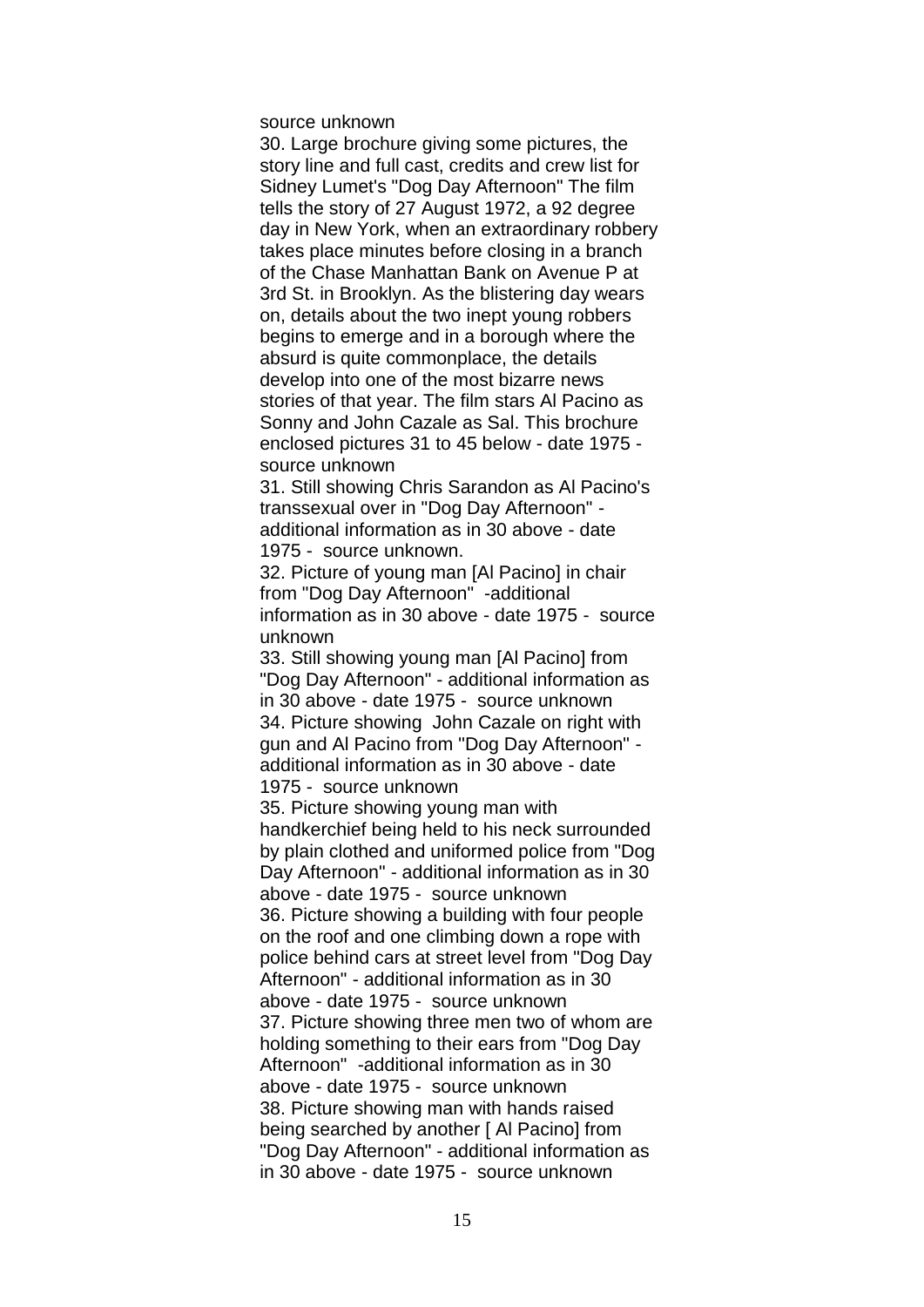39. Picture showing police officers, one holding telephone, from "Dog Day Afternoon" additional information as in 30 above - date 1975 - source unknown 40. Picture showing one uniformed police officer with gun and other plain clothed officer with megaphone from "Dog Day Afternoon" additional information as in 30 above - date 1975 - source unknown 41. Picture showing large number of police, some with guns, and young man [Al Pacino] outside bank with woman in doorway from "Dog Day Afternoon" - additional information as in 30 above - date 1975 - source unknown 42. Picture showing police, some with guns and young man [Al Pacino] outside bank in "Dog Day Afternoon" - additional information as in 30 above - date 1975 - source unknown 43. Picture showing young man [Al Pacino] inside bank holding finger to side of head from "Dog Day Afternoon" - additional information as in 30 above - date 1975 - source unknown 44. Still from "Dog Day Afternoon" which is a duplicate of 43 above -

45. Picture showing older man on phone and man with gun [John Cazale] in chair from "Dog Day Afternoon" - additional information as in 30 above - date 1075 - source unknown 46. Still from Paul Aaron's "A Different Story" showing Perry King looking very much at home in the kitchen, a romantic comedy about two delightfully unconventional lovers which also stars Meg Foster - date and source unknown 47. Still from Paul Aaron's "A Different Story" showing Perry King (right) preparing to massage his friend Peter Donat - date and source unknown

48. Still from Paul Aaron's "A Different Story" showing Meg Foster and Perry King trying to smooth out their differences - date and source unknown

49. Still from "Divine Madness" showing Bette Midler swapping ribald repartee with her friends in the audience during this ad lib moment - date 1980 - source unknown

50. Small piece of paper with "Dirty Harry" written on round pictures 51 to 54 below - date 1971 - source unknown

51. Picture showing Clint Eastwood in "Dirty Harry" - date 1971 - source unknown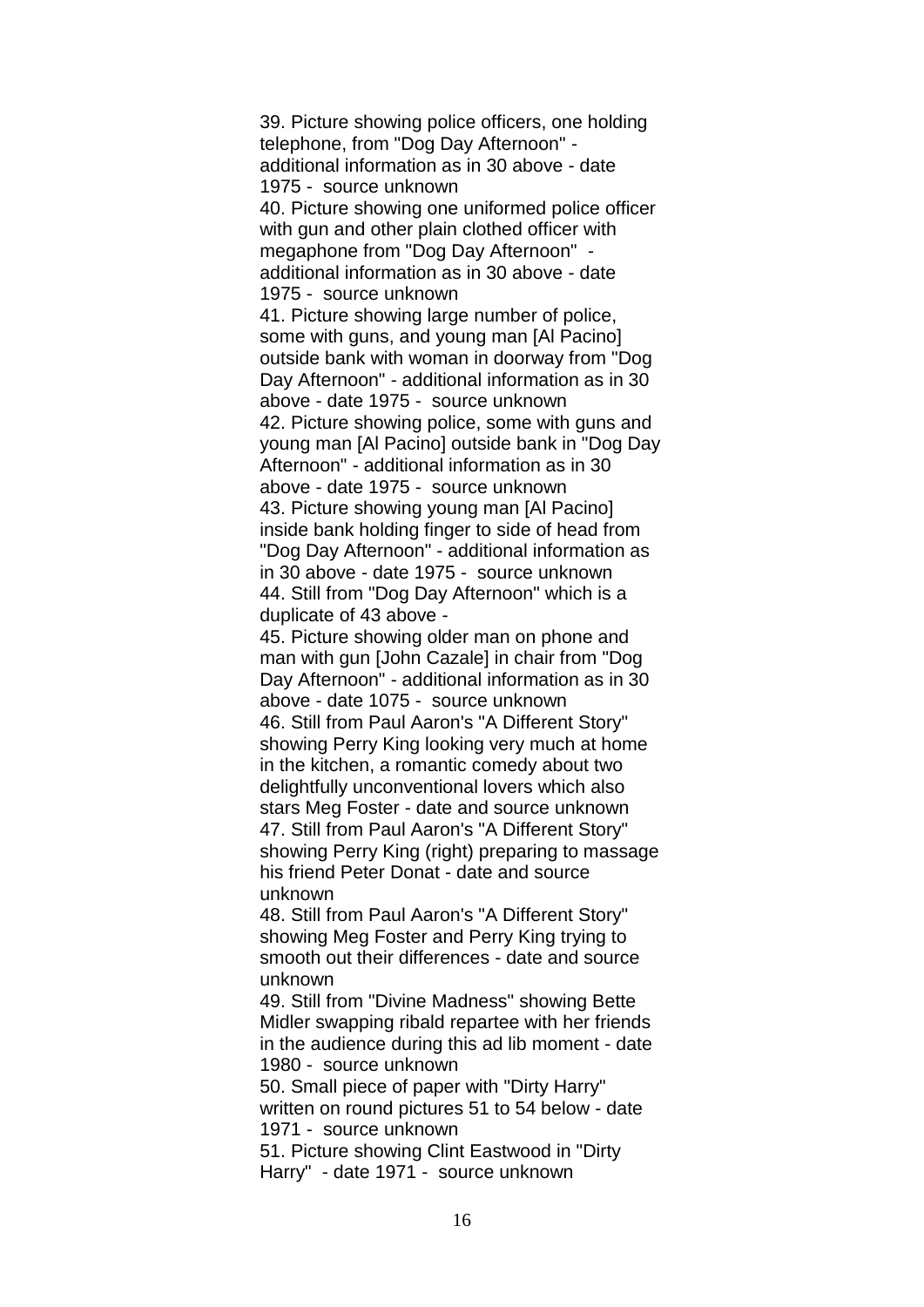52. Picture of man [Clint Eastwood] with gun from ["Dirty Harry"] - date 1971 - source unknown

53. Picture of man [Clint Eastwood] in damaged car looking at overturned motor cycle from ["Dirty Harry"] - date 1971 - source unknown 54. Picture showing man [Clint Eastwood centre] talking to uniformed police officer with other on left (?police officer) watching on at man lying among scattered goods on floor and woman holding side of head from "Dirty Harry" - date 1971 - source unknown

55. Coloured still from "Doctor in Love" showing child with saucepan on head, one man holding him still while another man tries to remove it, watched by woman in hat. Captioned on reverse as Reginald Beckwith as the homosexual doctor with Michael Craig and Avie Bunnage Film also stars Michael Craig, Virginia Maskell, James Robertson Justice, Carole Lesley and Leslie Phillips - date 1960 - source unknown 56. Coloured still from "Diamonds are Forever" showing Kidd (Putter Smith) becoming a flaming kebab in the closing minutes of the film starring Sean Connery as James Bond 007 also starring Jill St.John as Tiffany Case and Charles Gray date 1971 - source unknown

57. Small magazine extract showing Bruce Glover as Wint posing as a Sommelier in order to assassinate James Bond in "Diamonds are Forever" - date 1971 - source unknown 58. Magazine extract showing four pictures from "Diamonds are Forever" captioned gay duo Putter Smith and Bruce Glover - date 1971 source unknown

59. Small magazine extract advertising "The Detective" starring Frank Sinatra and Lee Remick - date 1968 - source unknown 60. Picture showing The Lorcas, Rene (Jean-Pierre Seutier left) and Paul (Jean-Francoise Stevenin) in "Deux Lions au Soliel" - date and source unknown

61. Picture showing Paul (Jean-Francoise Stevenin left) and Rene (Jean Pierre Seutier) with their friendly barmaid (Catherine Lachens) from "Deux Lions au Soliel" - date and source unknown

62. Two pieces of paper stapled together giving story line, full cast, credits and crew list for John Water's "Desperate Living". The paper states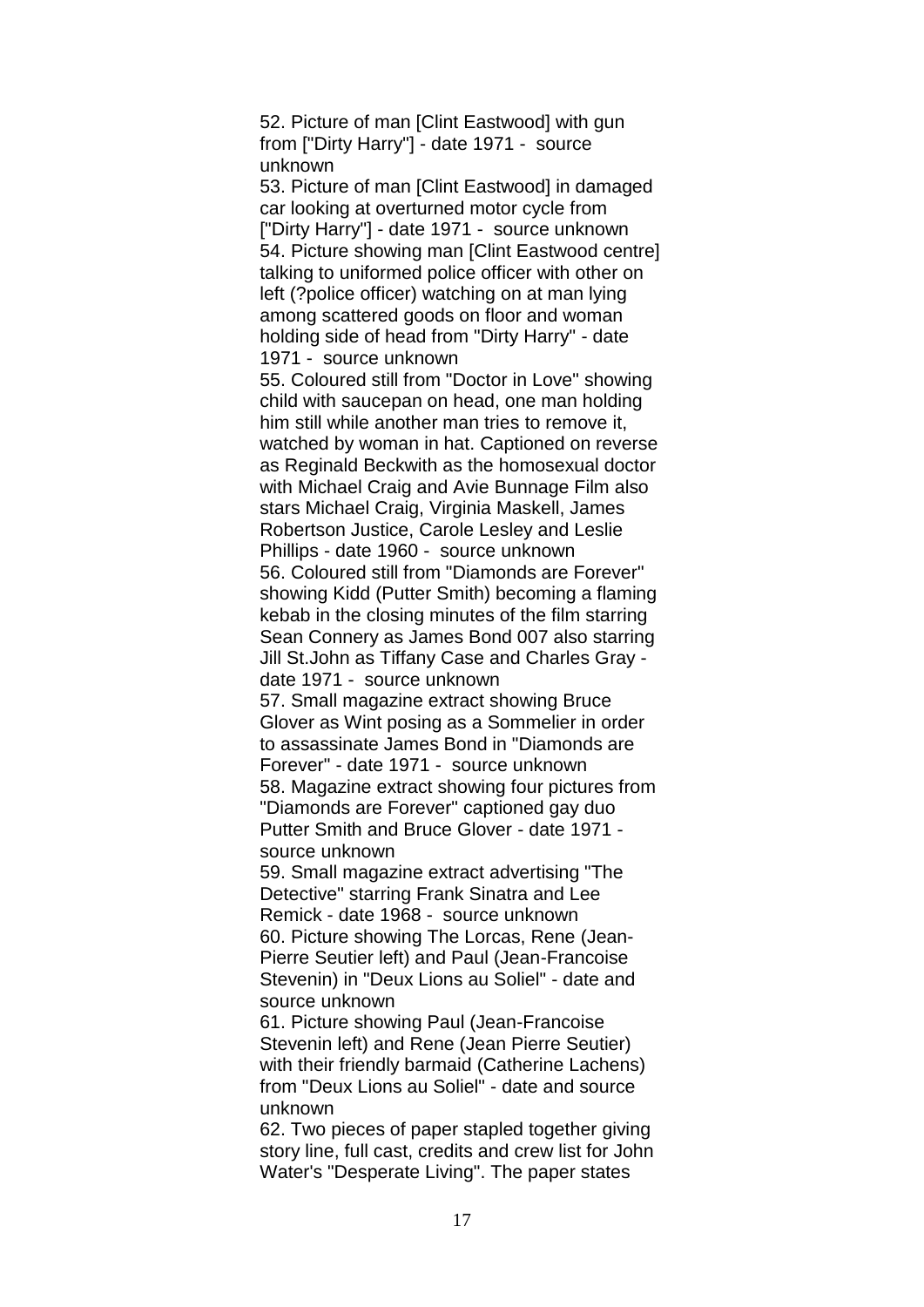that the film has no certificate and is currently banned by the censor so will be shown under club conditions. The film stars Liz Renay, Mink Stole, Susan Lowe, Edith Massey, Mary Vivian Pearce, Jean Hill, Brook Blake, Karen Gerwig, Jay Allan, Al Strapelli and George Stover. It tells the story Grizelda Brown a gigantic maid who inadvertently smothers to death her employer Bosley Gravel under the misapprehension that he is assaulting his deeply neurotic wife Peggy. Grizelda and Peggy flee the law and the story follows them through humiliation, escape into a shanty town ruled by dictatorial Queen Carlotta who 'de-prettifies' them. It deals with a shooting, a lottery win, a sex change operation, physical assault, rape, infection by rabies, armed assault, disembowelment and cannibalism - this item was round pictures 63 to 68 below - date unknown - source Mainline Pictures 63. Still from "Desperate Living" showing Edith Massey, the grande dame of all of John Water's films, as the wicked Queen Carlotta - additional information as in 62 above - date and source unknown

64. Picture which duplicates 63 above - date and source unknown

65. Still from "Desperate Living" showing Liz Renay as Muffy St Jacques, one time gun moll and girl friend of mobster Mickey Cohen, now girl friend of lesbian Mole McHenry (Susan Lowe) - additional information as in 62 above date unknown - source Mainline Pictures 66. Picture which duplicates 65 above 67. Picture from "Desperate Living" showing heavily made up woman with long curls laying on bed - additional information as in 62 above date unknown - source Mainline Pictures 68. Picture of four women identified as (left to right) Susan Hill - ?Lowe as Mole McHenry, Liz Renay as Muffy, Jean Hill as Grizelda Brown and Mink Stole as Peggy Travel from "Desperate Living" - additional information as in 62 above - date unknown - source Mainline Pictures

69. Picture showing (on left) Philip Maudsley as the young Robert Tucker in Terence Davies' "Children" - date unknown - source British Film Institute Production Division

70. File for "Final Conflict" - the last chapter in The Omen Trilogy containing numbers 71 to 89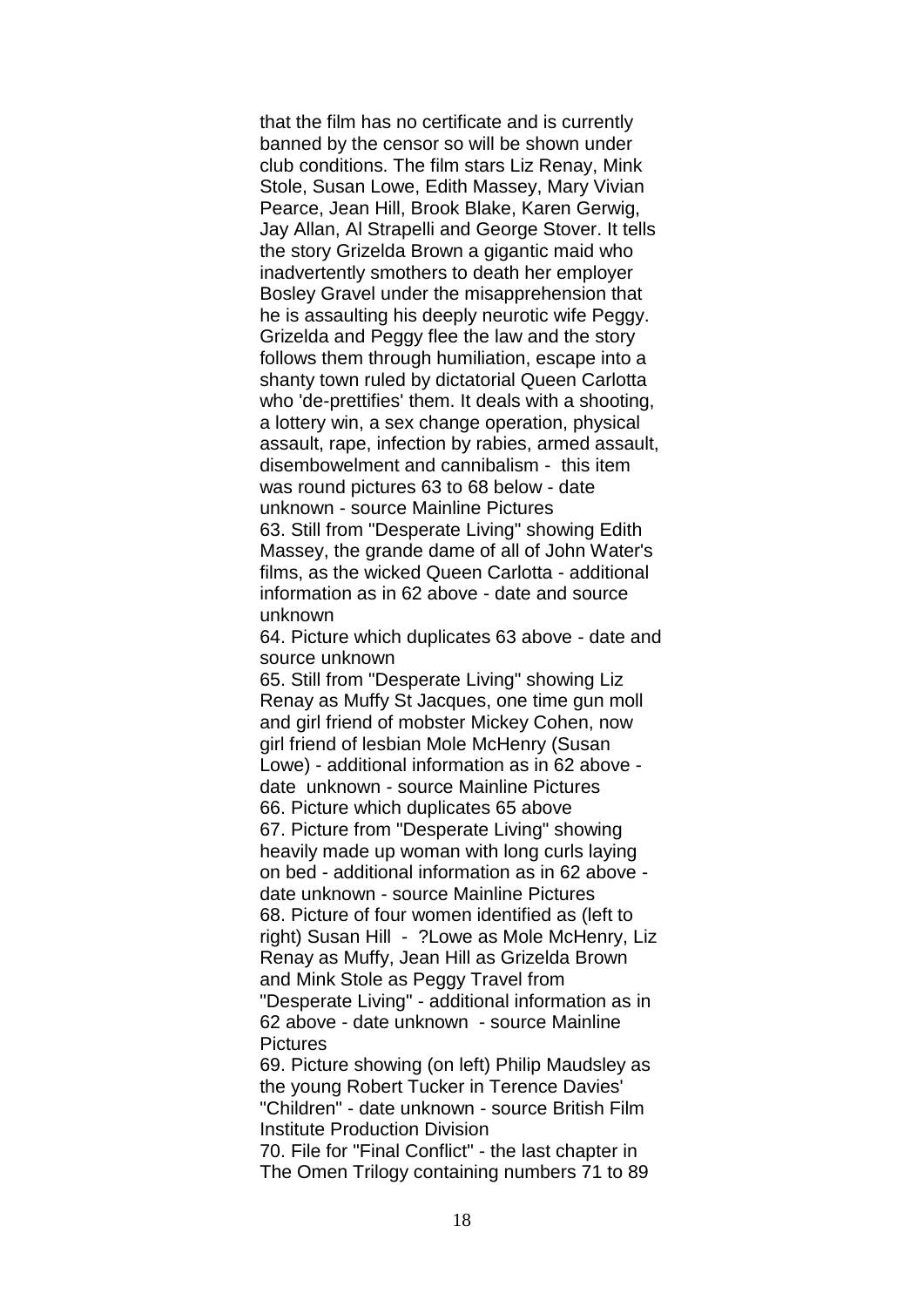below - date and source unknown

71. Production information document giving full cast and credit lists for "The Final Conflict". The film stars Sam Neill as Damien, Rossano Brazzi as De Carlo, Don Gordon as Dean, Lisa Harrow as Kate Reynolds and Barnaby Holm as Peter directed by Graham Baker - produced by Harvey Bernhard - date unknown - source Twentieth Century Fox Film Corporation

72. Announcement document for "The Final Conflict" - additional information as in 71 above date unknown - source Twentieth Century Fox Film Corporation

73. Information document regarding Sam Neill and his role in "The Final Conflict" - additional information as in 71 above - date unknown source Twentieth Century Fox Film Corporation 74. Information document regarding Rossano Brazzi and his thoughts on life and love who stars in "The Final Conflict" - additional information as in 71 above - date unknown source Twentieth Century Fox Film Corporation 75. Information document regarding Lisa Harrow and her thoughts on playing a role in "The Final Conflict" - additional information as in 71 above date unknown - source Twentieth Century Fox Film Corporation

76. Information document regarding Harvey Bernhard and his thoughts on being the producer of "The Final Conflict" - additional information as in 71 above - date unknown source Twentieth Century Fox Film Corporation 77. Still taken while filming on location in the English countryside for "The Final Conflict" showing L-R Sam Neill as Damien Thorn, the Antichrist, Lisa Harrow as the journalist attracted to Damien unaware of his true identity and producer Harvey Bernhard - additional information as in 71 above - date unknown source Twentieth Century Fox Film Corporation 78. Still from "The Final Conflict" showing Sam Neill as Damien Thorn the Antichrist, grown to adulthood to fulfill a terrifying Biblical prophecy additional information as in 71 above - date unknown - source Twentieth Century Fox Film **Corporation** 

79 Duplicate of 78 above.

80. Still from "The Final Conflict" showing Sam Neill as Damien Thorn the Antichrist, tempted then horrified by his attraction to journalist Lisa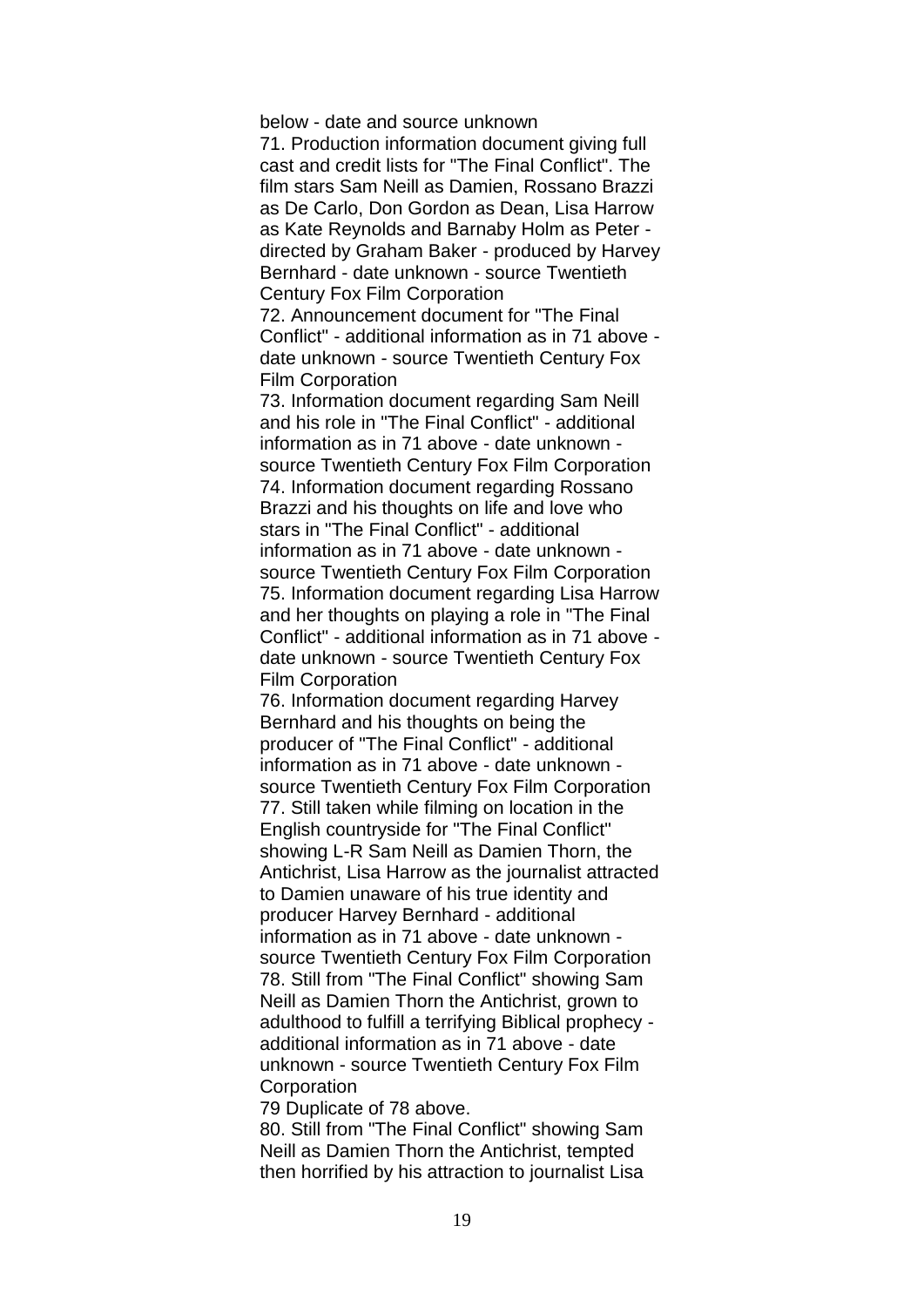Harrow - additional information as in 71 above date unknown - source Twentieth Century Fox Film Corporation

81. Still from "The Final Conflict" showing Sam Neill as Damien Thorn the Antichrist summoning his disciples to carry out his evil mission additional information as in 71 above - date unknown - source Twentieth Fox Film **Corporation** 

82. Still from "The Final Conflict" showing Rossano Brazzi as a monk, the one man who can thwart the mission of Damien Thorn additional information as in 71 above - date unknown - source Twentieth Century Fox Film **Corporation** 

83. Still from "The Final Conflict" showing Sam Neill (L) as Damien Thorn exercising his evil powers on Barnaby Holm (R) with Lisa Harrow, the boy's mother, a journalist attracted to, then horrified by Damien when she learns his real identity - additional information as in 71 above date unknown - source Twentieth Century Fox Film Corporation

84. Duplicate of 83 above.

85. Still from "the Final Conflict" showing Sam Neill as Damien Thorn the Antichrist grown to adulthood to become advisor to the President of the United States of America - additional information as in 71 above - date unknown source Twentieth Century Fox Film Corporation 86. Still from "The Final Conflict" showing Rossano Brazzi (L) as a monk determined to thwart an ancient Biblical prophecy and Lisa Harrow (R) attempting to free her young son from the evil influence of Damien Thorn additional information as in 71 above - date unknown - source Twentieth Century Fox Film **Corporation** 

87. Still from "The Final Conflict" showing the horror erupting at a television studio when journalist Lisa Harro (L) interviews Sam Neill as Damien Thorn, unaware that his is the Antichrist - additional information as in 71 above - date unknown - source Twentieth Century Fox Film **Corporation** 

88. Still from "The Final Conflict" showing Sam Neill (L) as Damien Thorn the Antichrist grown to adulthood to become advisor the President of the United States and Barnaby Holm (R) a child who becomes [sic] under Damien's evil influence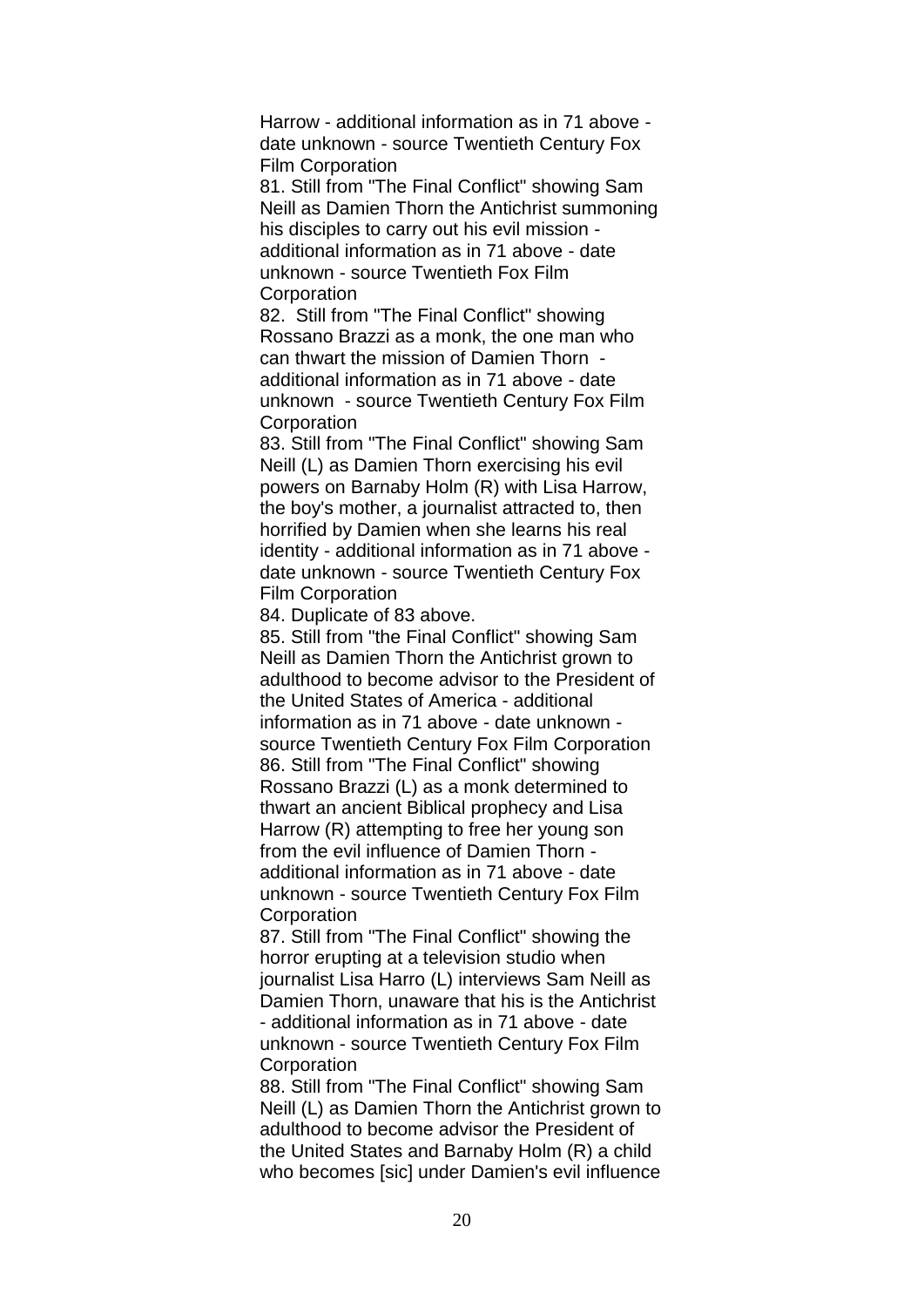- additional information as in 71 above - date unknown - source Twentieth Century Fox Film **Corporation** 89. Still from "The Final Conflict" showing Don Gordon as the personal aide to Damien Thorn among the disciples bearing witness to Damien's evil sermon - additional information as in 71 above - date unknown - source Twentieth Century Fox Film Corporation 90. Document giving story line and cast and credit list for "Deliverance". The film is about four city men, Ed Gentry ( Jon Voight), Lewis Medlock (Burt Reynolds) , Bobby Trippe (Ned Beatty) and Drew Ballinger (Ronny Cox) who are canoeing in the white water of a remote river in the Appalachian mountains before a dam project blankets the area forever. Deep in the forest Bobby is sexually assaulted at gunpoint by a pair of mountain men, one of whom is killed by a single arrow from Medlock's bow. The other escapes. This, the first of three killings forces the men to reassess their city bred values, take a closer look at what democracy really means in the wilderness and to zealously pursue deliverance from the nightmare in which they have become emeshed. Men hunt men, all the while doing battle with the treacherous. inexorably rising water of the river. Their trip completed, the survivors hope the churning river behind them will bury their crimes for all time. The film is directed and produced by John Boorman. This document was round pictures 91 to 102 below - date 1972 - source unknown. 91. Small magazine extract showing mountain man (Billy McKenney) threatens Jon Voight with rape in "Deliverance" - additional information as in 90 above - date 1972 - source unknown 92. Still from "Deliverance" showing Burt Reynolds leaning against a car at a petrol station - additional information as in 90 above date 1972 - source unknown 93. Picture showing [Burt Reynolds] (L) with bow and [Jon Voight] with rifle in "Deliverance" additional information as in 90 above - date 1972 - source unknown 94. Picture from "Deliverance" showing four men with two canoes wading through knee high water - additional information as in 90 above - date 1972 - source unknown 95. Picture from "Deliverance" showing the men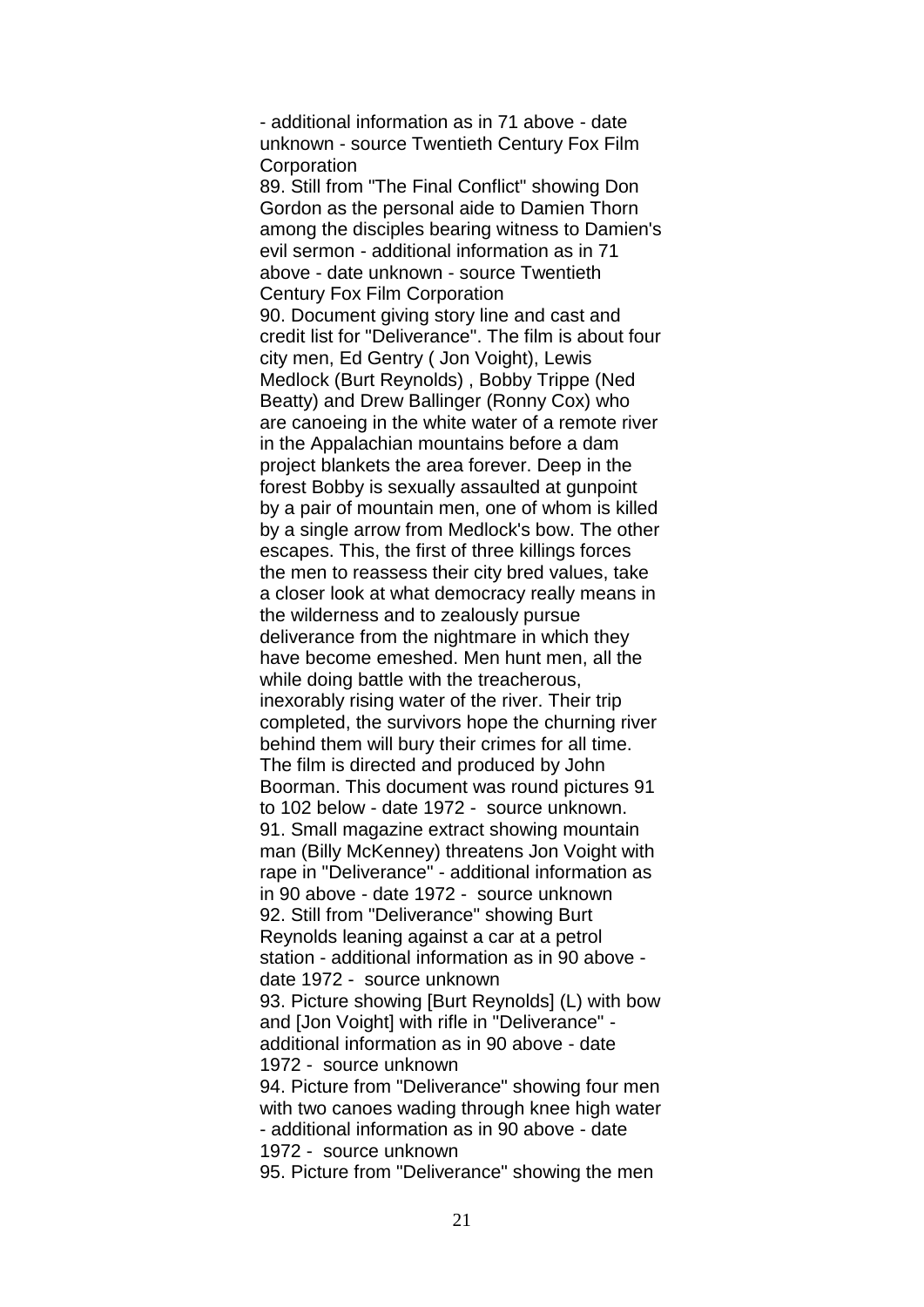hiding the murder arrow by firing it into a soft swamp bog. Lewis and his three companions decide to bury their victim rather than face a kangaroo court in the next small southern town where they'd no doubt be convicted - additional information as in 90 above - date 1972 - source unknown

96. Picture from "Deliverance" showing [Jon Voight] (R) holding head of unknown man with [Burt Reynolds] in background (R) and another on left - additional information as in 90 above date 1972 - source unknown

97. Picture from "Deliverance" showing canoes going over waterfall - additional information as in 90 above - date 1972 - source unknown 98. Picture from "Deliverance" showing [Jon Voight] - additional information as in 90 above date and source unknown

99. Picture from "Deliverance" showing Ed (Jon Voight) staring back in astonishment while scaling a mountain - additional information as in 90 above - date 1972 - source unknown 100. Picture from "Deliverance" showing [Jon Voight] in canoe - additional information as in 90 above - date 1972 - source unknown 101. Double sided magazine extract showing six pictures from "Deliverance" - additional information as in 90 above - date 1972 - source unknown

102. Magazine extract showing three pictures from "Deliverance" - additional information as in 90 above - date 1972 - source unknown 103. Small magazine extract showing Pasolini playing Giotto in his "Decameron" - date and source unknown

104. Picture from "Death in Venice" showing Sylvano Mangano, Ionu (?) Andressen and Dirk Bogarde - date and source unknown

105. Still from "Death Hunt" showing Andrews Stevens playing a rookie officer in the Royal Canadian Mounted Police who joins his superior Lee Marvin in tracking down Charles Bronson, a trapper framed for murder in the treacherous Northwest Territories. The rugged adventure is based on a true story - date 1981 - source unknown

106. Still from "Death Hunt" showing veteran law enforcement officer (Lee Marvin) who is romantically involved with widow (Angie Dickinson) in a remote outpost in the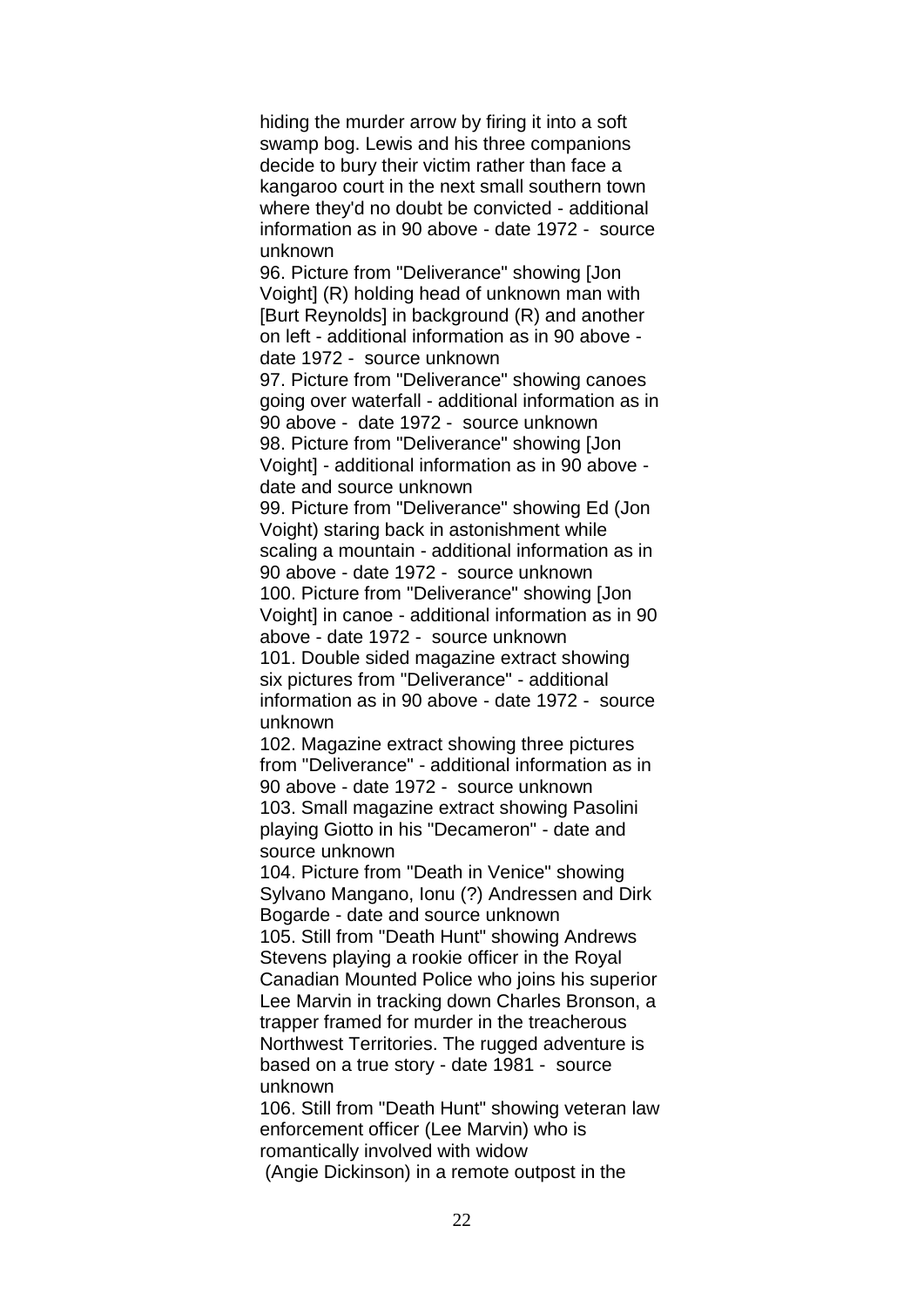Canadian Rockies. The rugged adventure costars Charles Bronson as the target of the greatest man hunt in the history of the Royal Canadian Mounted Police - date 1981 - source unknown

107. Still from "Death Hunt" showing Lee Marvin (R) and Andrew Stevens as two lawmen pursuing Charles Bronson, a trapper framed for murder - date 1981 - source unknown 108. Still from "Death Hunt" showing L-R Lee Marvin, Carl Weathers and Andrew Stevens, who has nearly been raped, as Royal Canadian Mounted Police officers stationed in a remote outpost in the treacherous Arctic wilderness date 1981 - source unknown

109. Still from "Death Hunt" showing Charles Bronson as a trapper, framed for murder - date 1981 - source unknown

110. Picture from "Dear Boys" showing Wolf being butch [kissing] with Muscrat - both men are unidentified - date and source unknown 111. Four small pictures from "Dear Boys" pasted on paper - picture 1 shows Muscrat and 'Old' Albert who's being choked - picture 2 shows Wolf marrying Muscrat (L) and Tiger picture 3 shows Wolf whispering sadoerotic fantasies in Muscrat's ear and picture 4 shows Wolf marrying Muscrat (L) and Tiger - date and source unknown

112. Magazine extract showing two pictures from Bryan Forbes' "Deadfall" - date 1968 source unknown

113. Picture from "Days of Heaven" showing Richard Gere. The film also stars Brooke Adams, Sam Shepard and Linda Manz and is a triangular love story set in the wheat fields of the Texas Panhandle at the beginning of the First World War - date unknown - source Cinema International Corp. (UK)

114. Magazine extract showing a picture of Pierre Clementi as Line seducing the young Marcello in Bernardo Bertolucci's "The Conformist" - date and source unknown 115. Empty brown envelope entitiled CHE's 'David is Homosexual' - containing 116 to 128 below - date and source unknown 116. Small Gay News compliment slip with 'Production pics [sic] from Lewisham CHE's 'David is Homosexual'' written on - date unknown - source Lewisham CHE and Gay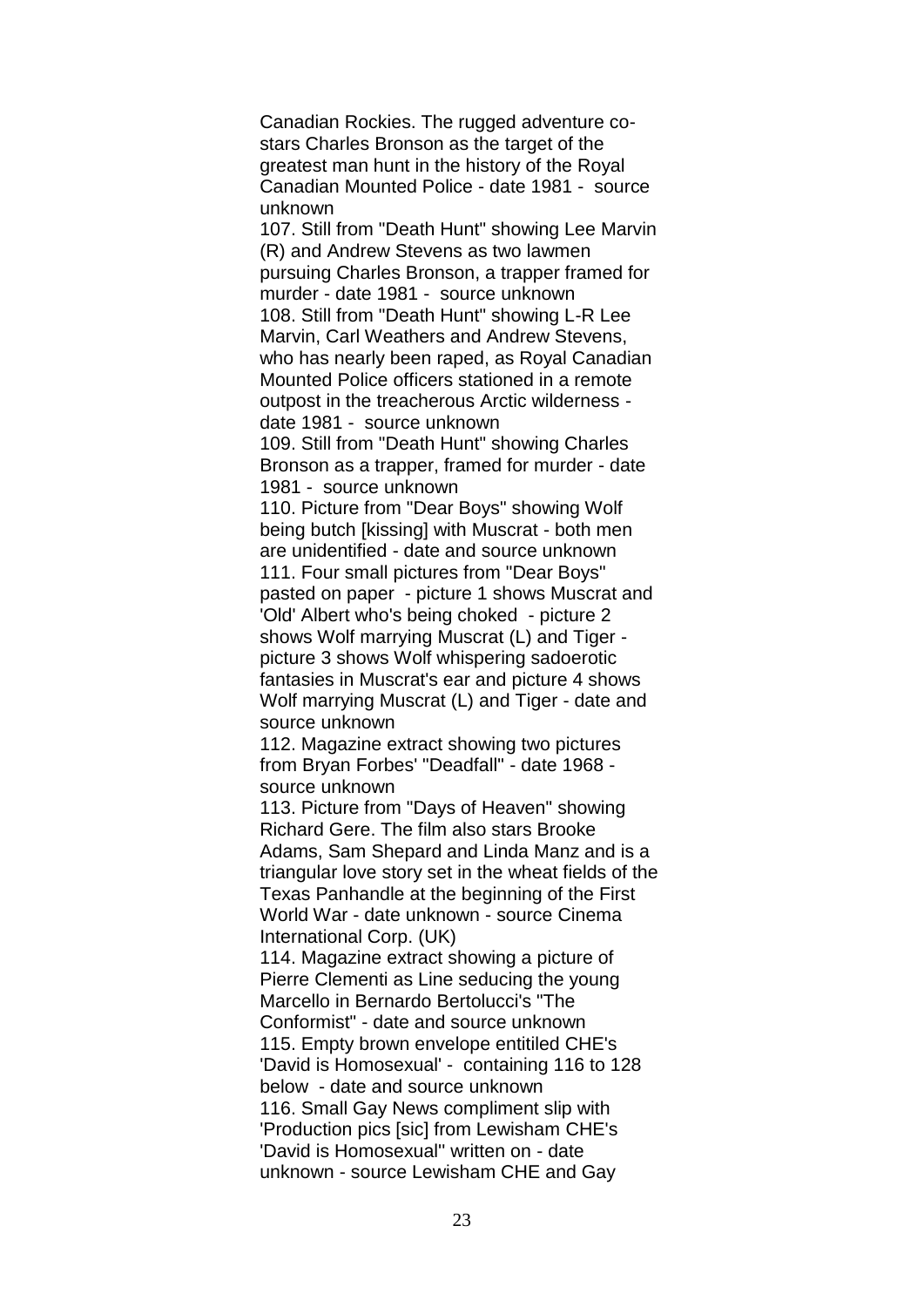**News** 

117. Picture from "David is Homosexual" showing Ray McLaughlain as David - date unknown - source Lewisham CHE 118. Picture from "David is Homosexual" showing man in open back truck in street - date unknown - source Lewisham CHE 119. Picture from "David is Homosexual" showing man on chair looking at another standing - date unknown - source Lewisham CHE 120. Picture from "David is Homosexual"

showing a group, some kneeling on floor looking at banner - date unknown - source Lewisham **CHF** 

121. Picture from "David is Homosexual" showing man looking through camera lens - date unknown - source Lewisham CHE 122. Picture from "David is Homosexual"

showing man on ladder adjusting something date unknown - source Lewisham CHE 123. Picture from "David is Homosexual" showing two people sitting behind a table decorated with dolls and others - date unknown -

source Lewisham CHE

124. Picture showing film crew shooting "David is Homosexual" - date unknown - source Lewisham CHE

125. Duplicate of 117 above

126. Picture showing film crew shooting "Daid is Homosexual" - date unknown - source Lewisham CHE

127. Contact page showing various pictures from filing "David is Homosexual" - date unknown - source Lewisham CHE 128. Contact page showing various pictures

from filming "David is Homosexual" - date unknown - source Lewisham CHE

129. Picture showing David Doyle (L) as Jack Jones' manger. later revealed as a transvestite in Pete Walker's "The Comeback". The film also stars Pamela Stevenson, Bill Owen, Shelia Keith and Richard Johnson as Macauley - date and source unknown

130. Picture from "The Comeback" showing David Doyle as Jack Jones' manger who is shown to be transvestite - date and source unknown

131. Still from "The Competition" showing Amy Irving and Richard Dreyfuss who are drawn to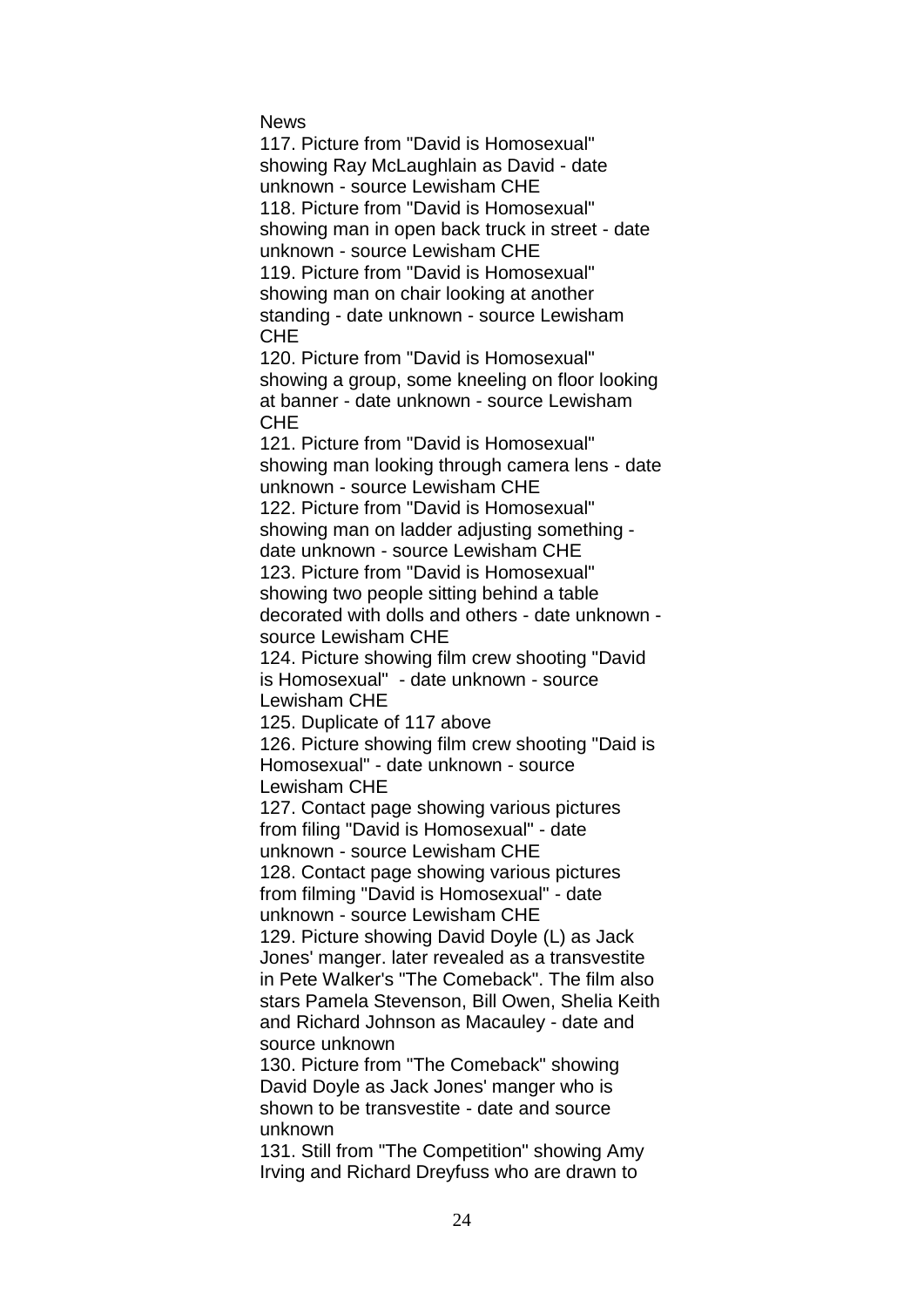each other as young lovers and rivals vying for the same prize at an international competition date 1980 - source unknown

132. Small magazine extract showing one woman lying on floor with arm raised to protect herself from other woman who is going to hit her with a plate from "Daughters of Darkness" - date and source unknown

133. Still from "Daughters of Darkness" which duplicates 132 above. The film stars Delphine Seyrig, Daniele Ouimet, John Karlen and Andrea Rau - date and source unknown 134. Small magazine extract showing five very small pictures from "Darling" - date 1965 source unknown

135. Very small magazine picture showing two people who having lived it up on 'lifted' food and drink from Fortnum and Masons, Diana (Julie Christie) and Malcolm (Roland Curram) relapse into a blue mood and make an attack on the goldfish (?"Darling") - date 1965 - source unknown

136. Picture from John Schlesinger's "Darling" showing the Paris orgy with (extreme right) Annette Carell fondling a bisexual Julie Christie date 1965 - source unknown

137. Picture from "Darling" showing Julie Christie as Diana with Roland Curram as her gay photographer friend - date 1965 - source unknown

138. Picture showing Julie Christie as Diana and Roland Curram as Malcolm with ??? as the Italian waiter they both fancy in a scene from "Darling - date 1965 - source unknown 139 Still from "Cruising" showing Al Pacino as Steve Burns (l) and Richard Cox as Stuart Richards - date and source unknown

140. Picture showing six men all unidentified, waiting on a dark street - ?"Cruising" - date and source unknown

141. Picture showing two men in foreground one with arm round other, with other men in background - ?"Cruising" - date and source unknown

142. Still from "Cruising" showing Al Pacino as Steve Burns (centre) dancing in a club - date and source unknown

143. Still from "Cruising" showing Carmine Stipo as the bartender and Al Pacino as Steve Burns date and source unknown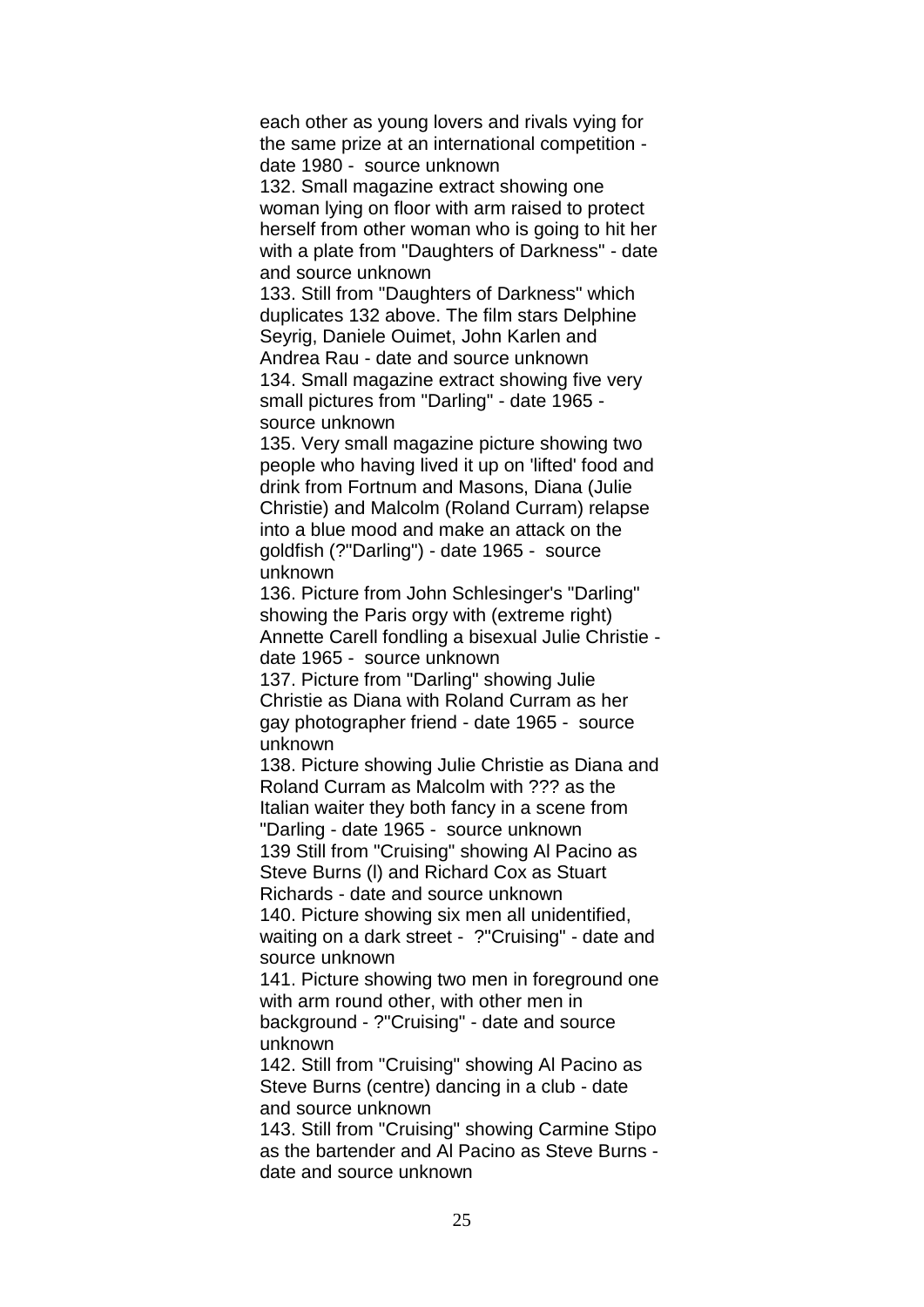144. Duplicate of 143 above

145. Still from "Cruising" showing Al Pacino as Steve Burns (l) and Richard Cox as Stuart Richards - date and source unknown 146. Picture showing Al Pacino being directed by William Friedkin (r) on the set of "Cruising". The film also stars Paul Sorvino, Karen Allen, Richard Cox and Don Scardino. It is based on the novel by Gerald Walker and is the story of brutal murders of homosexuals in New York City, and the attempts of a young undercover policeman to identify the murderer. -date and source unknown

147. Picture showing Al Pacino in drag leather gear in "Cruising" - date and source unknown 148. Picture showing Al Pacino in shaded interior ?"Cruising" - date and source unknown 149. Picture showing a very close up of Al Pacino ?"Cruising" - date and source unknown 150. Picture showing Al Pacino in mid close up ?"Cruising" - date and source unknown 151. Picture showing a victim of a psychopathic gay killer being discussed by a doctor (r) and police captain Edelson (Paul Sorvino) in "Cruising" - date and source unknown 152. Picture showing Chris Haywood as Dr. Eric Linden examining a patient in "The Clinic". The film also stars Simon Bruce, Gerda Nicolson, Rona McLeod, Suzanne Roylance, Veronica Lang, Pat Evison, Max Bruch, Gabrielle Hartley and Jane Clifton - date and source unknown 153. Picture showing Simon Bruce as Paul, who after his initial apprehension of the gay Dr. Eric Linden (Chris Haywood) decides to ask him about a problem of his own - additional information as in 152 above - date and source unknown

154. Poster (part folded) showing a young woman and young man laying down from "The Christine Jorgensen Story"... the first man to become a woman - date and source unknown 155. Poster (part folded) showing a young man talking to an older man (?a doctor) from "The Christine Jorgensen Story"... the first man to become a woman - date and source unknown 156. Poster (part folded) showing a close up of a young woman and a young man from "The Christine Jorgensen Story"... the first man to become a woman - date and source unknown 157. Still from "Cleopatra Jones" showing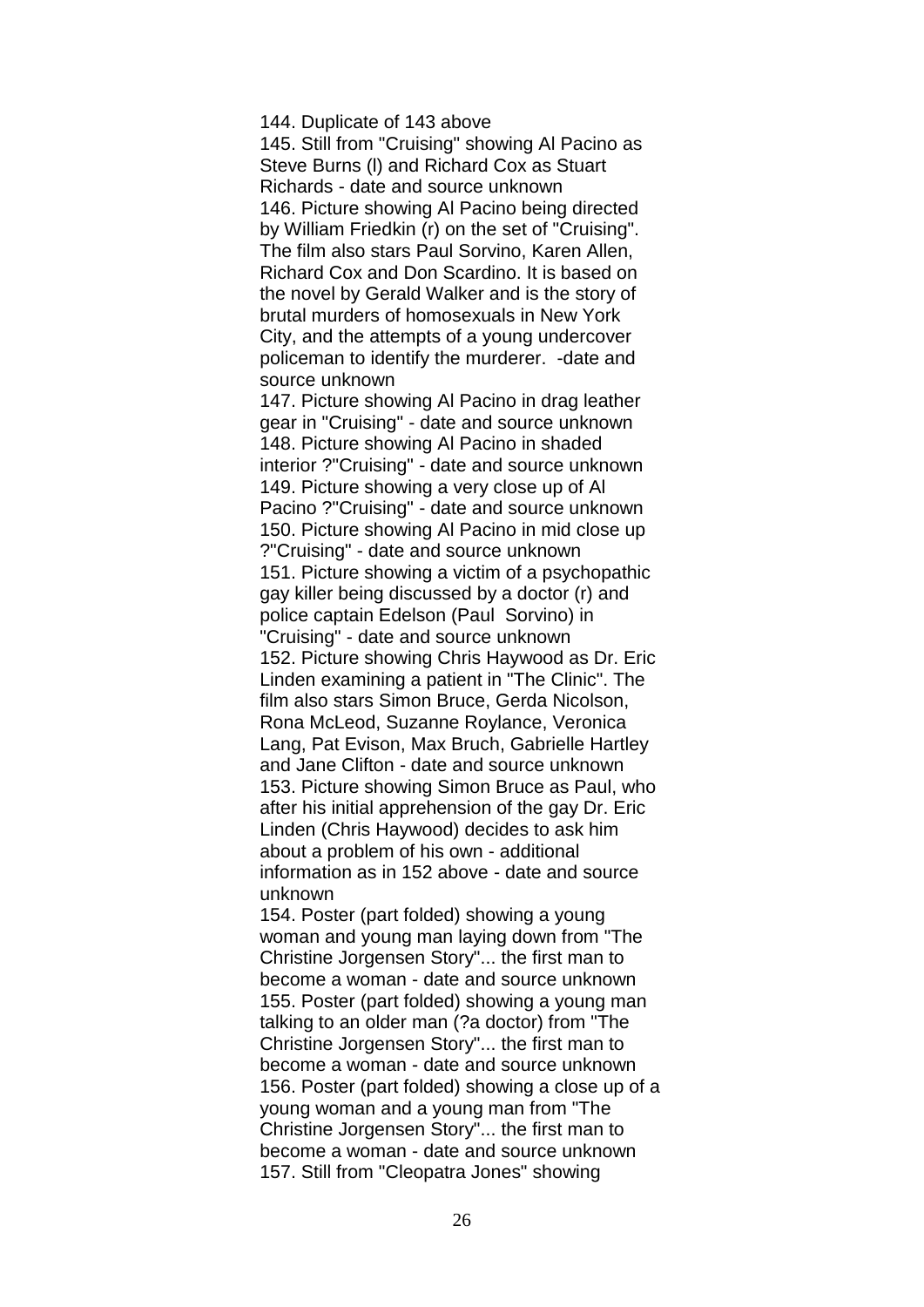Cleopatra Jones (Tamara Dobson) knocking 'bull dyke' villainess Shelley Winters out.- date and source unknown

158. Picture from "The Choirboys" showing Tim McIntire knocking a gay man to the floor only to discover that it's his superior acting as an agent provocateur. The film is based on Joseph Wambaugh's controversial novel and stars Charles During, Leo Gossett Jr., Perry King, Clyde Kusatsu, Stephen Macht, Tim McIntire, Randy Quaid, Chuck Sacci, Don Stroud and James Wood - date and source unknown 159. Picture from "The Choirboys" showing ten police officers who are the most ungodly, renegade, sexy, comical, drunken bunch of policemen ever to hit the screen. Life on the LA [Los Angeles] police force is tough and violent, but there's one sure way of releasing the tension - choir practice. The choirboys indulge in all night gatherings in the park, liberally fortified with alcohol and brightened by energetic and willing female company - date and source unknown

160. Picture from "The Choirboys" showing Tim McIntire. tied to a tree by his mates, being propositioned by a poodle walking gentleman date and source unknown

161 Duplicate of 160 above

162. Picture from "The Choirboys" showing Tim McIntire playing a queer hating cop who discovers, too late, that his boss is masquerading a 'one of them' in a public lavatory - date and source unknown 163. Picture from ?"The Choirboys" showing man on knees. [?the boss] moving towards three men huddled by urinal - date and source unknown

164. Small picture showing Stephane Audran and friends in a party scene from Claude Chabrol's "The Champagne Murders" (Le Scandale) - date and source unknown 165. Very small duplicate of 164 above 166. Picture showing five men in shorts and blazers in front of hotel - from left to right Nigel Havers, Nick Farrell, Ben Cross, Ian Charleson and David Gerroll as the track stars from "Chariots of Fire" - date and source unknown 167 Picture from "Carry on Teacher" showing left to right [Kenneth Williams, Joan Sims, Kenneth Connor, Charles Hawtrey and Hattie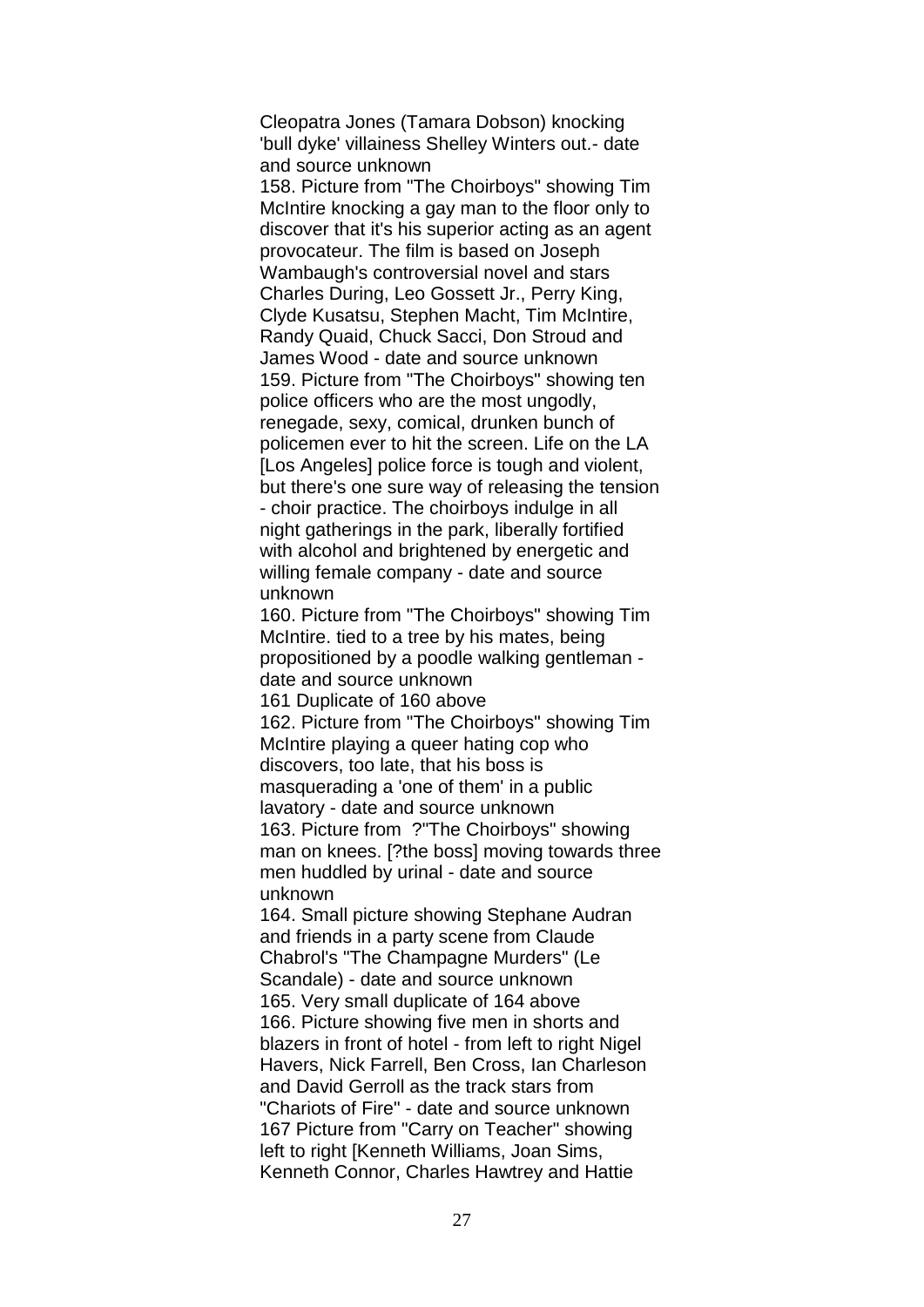Jaques with mortarboard] - date and source unknown

168. Still from "Carry on Spying" showing left to right [Charles Hawtrey, Kenneth Williams, Bernard Cribbins and Barbara Windsor] - date and source unknown

169. Picture from "Carry on Nurse" showing patient Oliver Reckitt (Kenneth Williams) waking with a fright during the night in the men's surgical ward to find strips of toilet paper across the bed thrown by patient Bert Able (unseen and unidentified) suffering from the after effects of treatment. The film co-stars Kenneth Connor, Shirley Eaton, Charles Hawtrey, Terence Longdon, Bill Owen, Leslie Phillips, Joan Sims, Susan Stephen and guest star Wilfred Hyde White - date and source unknown 170. Picture from "Carry on Nurse" showing

Kenneth Williams with bowl and another with knife cutting cucumber - date and source unknown

171. Picture from "Carry on Cleo" showing [Kenneth Williams (l), Kenneth Connor (centre) and another man] - date and source unknown 172. Coloured still from "Carry on Camping" showing [Kenneth Williams (l) and Charles Hawtrey] - film also stars Sidney James, Joan Sims, Terry Scott, Hattie Jaques, Barbara Windsor, Bernard Bresslaw and Peter Butterworth - date and source unknown 173. Coloured still from "Carry on Camping" showing [Barbara Windsor (l) and other woman waiting outside the wash room with Kenneth Williams coming out of door] - date and source unknown

174. Double sided magazine extract showing seven pictures from "Cabaret" starring Liza Minnelli as Sally Bowles, Joel Grey as The Master of Ceremonies and Michael York as Brian - date 1972 - source unknown 175. Picture from "California Suite" showing Michael Caine who plays Sidney Cochran, an antiques dealer accompanying his actress wife to the Oscar Award ceremony. The film also stars Alan Alda, Bill Cosby, Jane Fonda, Walter Matthau, Elaine May, Richard Prior and Maggie Smith and is a pot-pourri of humorous as well as hurt emotions as it focuses on five couples who are guests at the famous Beverley Hills Hotel date and source unknown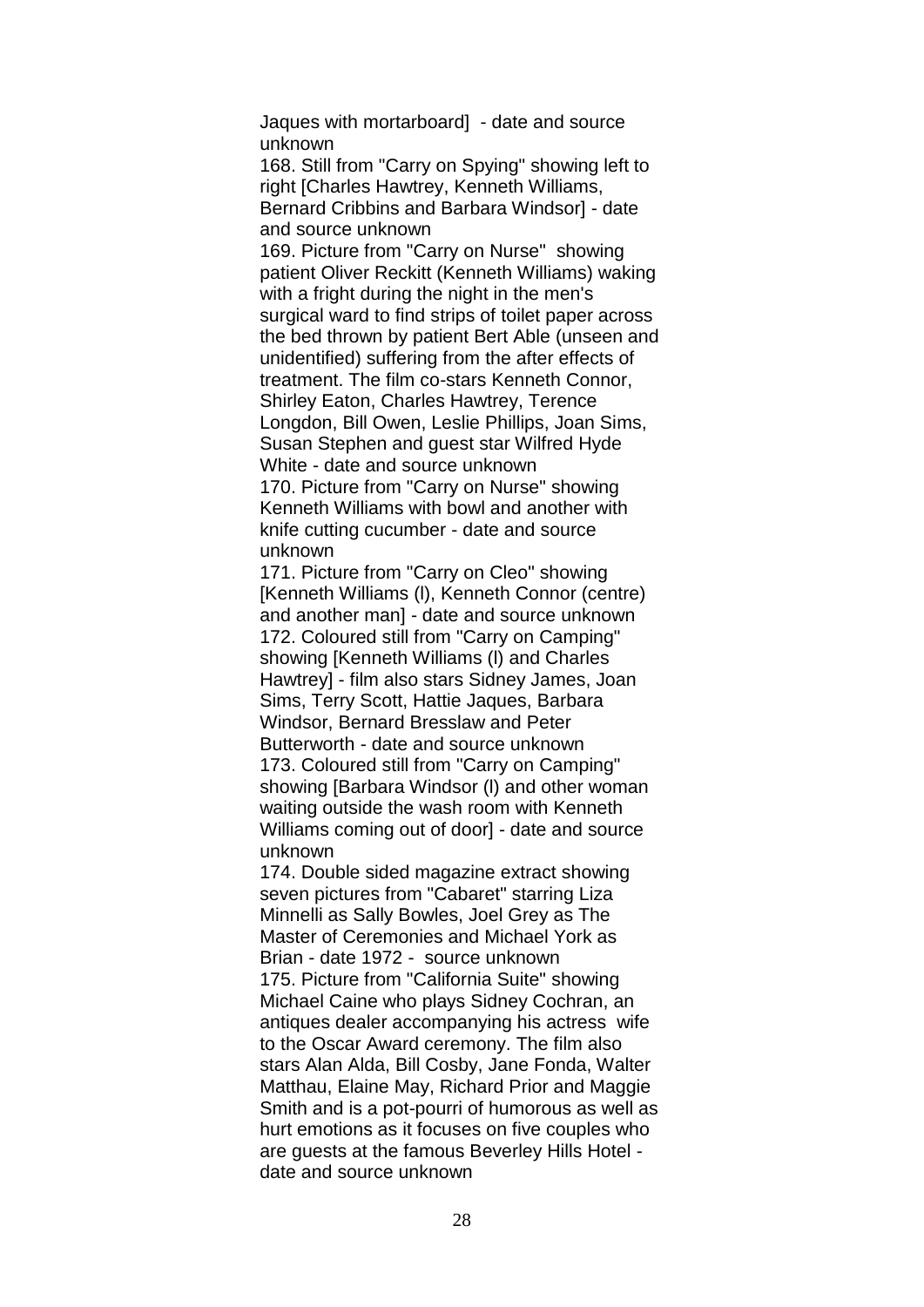176. Picture from "The California Suite" showing Michael Caine as Sidney Cochran and Maggie Smith as his wife actress Diane Harris preparing to attend the Academy Award ceremonies - date and source unknown

177. Picture from "The California Suite" showing Maggie Smith as Diane Harris, the Academy Award winning actress in bed with Michael Caine her bisexual antique dealer husband Sidney Cochran - date and source unknown 178. Picture from "The California Suite" showing Maggie Smith pleading with her husband, Michael Caine, to make love to her - date and source unknown

179. Letter headed paper from Dennis Davidson Associates (DDA) with 'Please find enclosed a selection of black and white stills together with a synopsis for "Caligua"' typed on - this paper round numbers 180 to 182 below - date 1980 source DDA,

180 Still from "Caligua" showing man leaning over a woman lying on her back with his hand over her mouth - date 1980 - source DDA 181. Still from "Caligua" showing three blood stained people lying on some steps - date 1980 source DDA

182. Still from "Caligua" showing man sitting under a canopy holding something to his right ear - date 1980 - source DDA. The synopsis referred to in 179 above is not included.

183. Coloured still from "Caprice" showing Doris Day with Ray Walston as a murderous scientist who turns out to be a transvestite. The film also stars Richard Harris, Jack Kruschen and Edward Mulhare as Sir James Fox - date 1967 - source unknown

184. Small piece of paper entitled "La Cage aux Folles II" round numbers 185 to 192 below - date 1980 - source unknown

185. Still from "La Cage Aux Folles II" showing Michel Serrault as Albin and Ugo Tognazzi date 1980 - source unknown

186. Still from "La Cage Aux Folles II" showing Michel Serrault as Albin and Benny Luke as Jacob - date 1980 - source unknown

187. Still from "La Cage Aux Folles II" showing Michel Serrault as Albin in partial make up - date 1980 - source unknown

188. Still from "La Cage Aux Folles II" showing Michel Serrault starring as Zaza - date 1980 -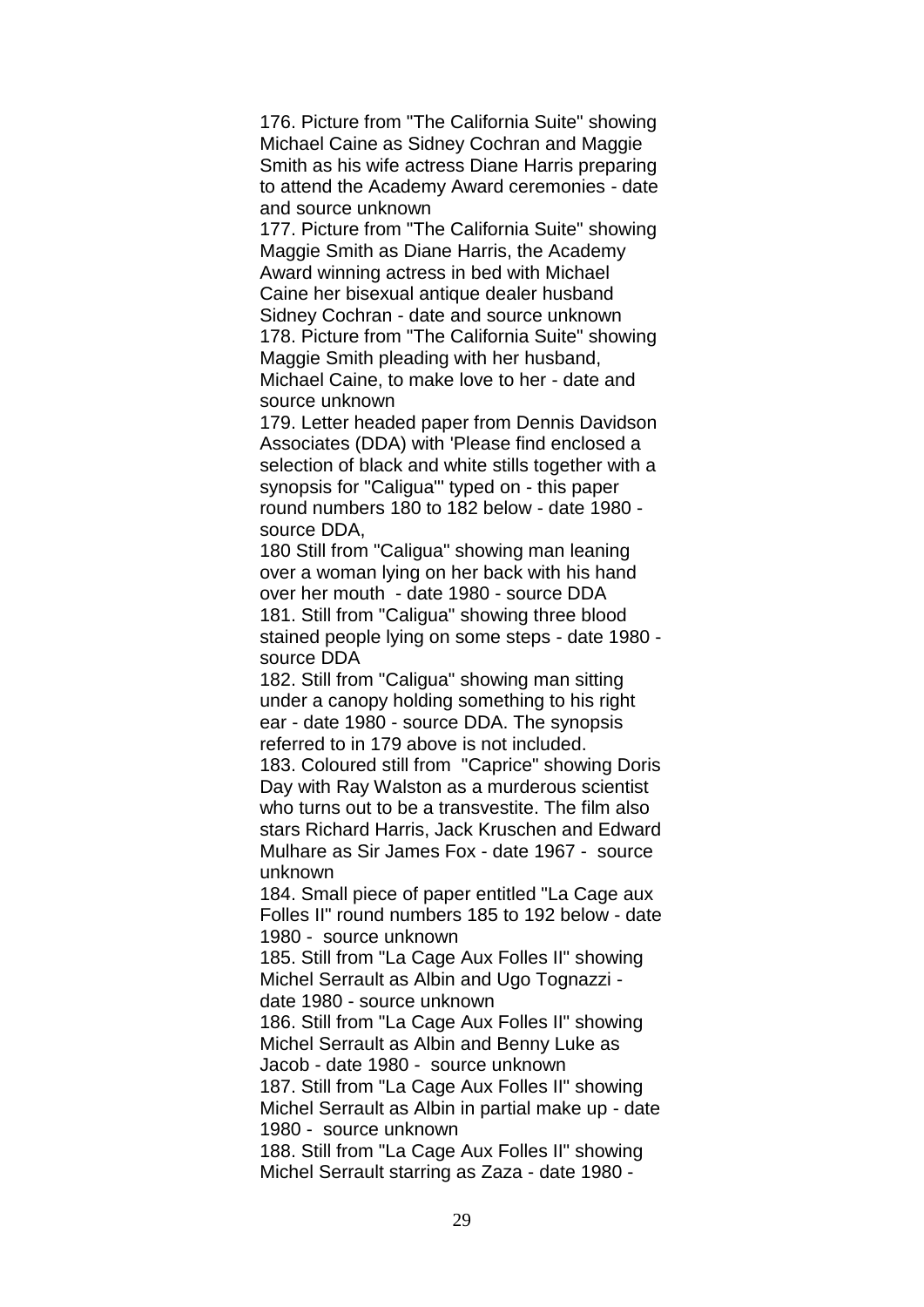source unknown

189. Still from "La Cage Aux Folles II" showing Renato (Ugo Tognazzi) (r) the proprietor of a transvestite cabaret gently explaining to his dear friend Albin (Miche Serrault) that a younger prettier performer has been hired to impersonate Marlene Dietrich - date 1980 - source unknown 190 Landscape duplicate of 189 above 191. Still from "La Cage Aux Folles II" showing Ugo Tognazzi as Renato - date 1980 - source unknown

192. Still from "La Cage Aux Folles II" showing Benny Luke as Joseph - date 1980 - source unknown

193. Large brown envelope with "La Cage Aux Folles" written on containing numbers 194 to 207 below - date March 1979 - source unknown 194. Three pieces of A4 paper stapled together entitled "La Cage Aux Folles" Cast and Credits - March 1979 - source United Artists 195. Still from "La Cage Aux Folles" showing Michel Galabru (seated) as Monsieur Charrier the Chairman of the Morals Squad being given a new identity by a friendly Zaza Albin (Michel Serrault) to try to avoid hostile newspaper reporters - March 1979 - source United Artists 196. Still from "La Cage Aux Folles" showing Zaza Albin (Michel Serrault) disguised as a woman being greeted by Monsieur Charrier (Michael Galabru) - March 1979 - source United Artists

197. Still from "La Cage Aux Folles" showing Zaza Albin (Michel Serrault) (l) who is astonished to find that his apartment has been redecorated by his roommate Renato Baldi (Ugo Tognazzi) - March 1979 - source United Artists 198. Picture showing Ugo Tognazzi as Renato sitting on sofa holding a cup and saucer from "La Cage Aux Folles" March 1979 - source United Artists

199. Picture showing a close up of Ugo Tognazzi as Renato in "La Cage Aux Folles - March 1979 - source United Artists 200. Picture showing Ugo Tognazzi as Renato in doorway looking sympathetically at Zaza Albin (Michel Serrault) who is crouched down very upset in "La Cage Aux Folles"- March 1979 source United Artists 201. Picture showing Ugo Tognazzi as Renato (r) and Benny Luke as Joseph 'the maid' from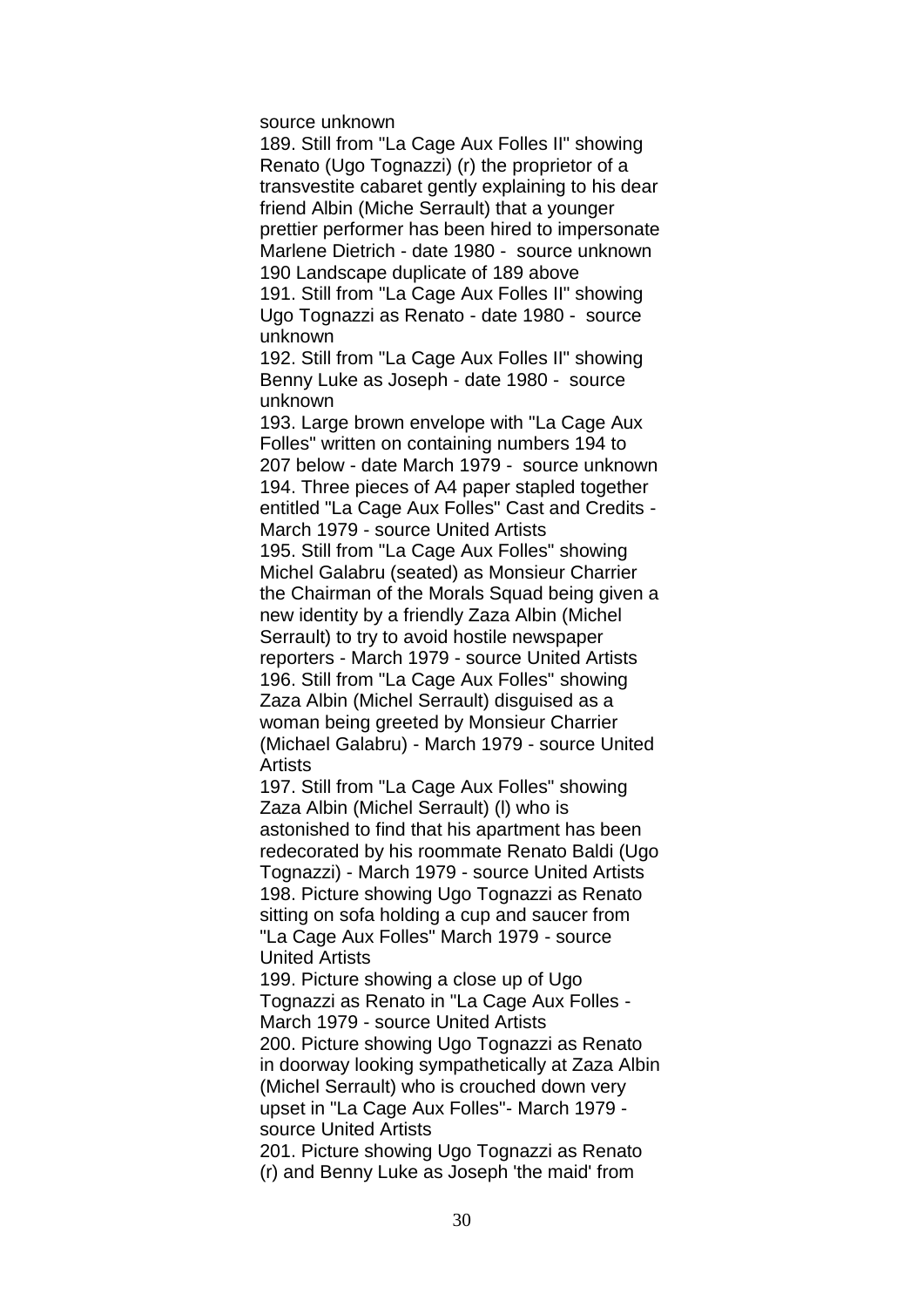"La Cage Aux Folles" - March 1979 - source United Artists

201. Close up picture of Michel Serrault as Zaza Albin the drag queen and co-owner of "La Cage Aux Folles" applying make up - March 1979 source United Artists

203. Picture showing Benny Luke as Joseph 'the maid' in a bedroom holding a tray from "La Cage Aux Folles" - March 1979 - source United Artists 204. Picture showing Ugo Tognazzi as Renato (r) with Remy Laurent as his son from "La Cage

Aux Folles" - March 1979 - source United Artists 205. Picture showing Ugo Tognazzi as Renato from "La Cage Aux Folles - March 1979 - source United Artists

206. Picture showing Michel Serrault as Zaza Albin (l) and Ugo Tognazzi as Renato from "La Cage Aux Folles" - March 1979 - source United **Artists** 

207. Picture showing Remy Laurent as Renato's son (l) and Michel Serrualt as Zaza Albin from "La Cage Aux Folles" - March 1979 - source United Artists

### **GNPA/1/3 Cinema E-F**

Includes:-

1. Still from "Eating Raoul" - Robert Beltran, Mary Woronov and Paul Bartel - date and source unknown

2. Photo - "The Empire Strikes Back" - Vito Russo at a preview meeting - left to right Kenny Baker, See [sic] Thrupio and Mark Hamill, the film's leading man - date and source unknown 3. Small printed picture of a woman and two men, both the woman and one man kissing the second man from "Entertaining Mr Sloane" date and source unknown

4. Still from "Entertaining Mr. Sloane" showing Harry Andrews (l) and Beryl Reid kissing Peter McEnery (centre) - original of 3 above - date unknown - photo from National Film Archives Stills Library

5. Still from "Entertaining Mr Sloane" showing Kemp (Alan Webb) (r) telling his son Ed (Harry Andrews) that Mr Sloane has been mistreating him - date and source unknown

6. Magazine extract with picture showing Peter McEnery as Mr Sloane in Douglas Hicox's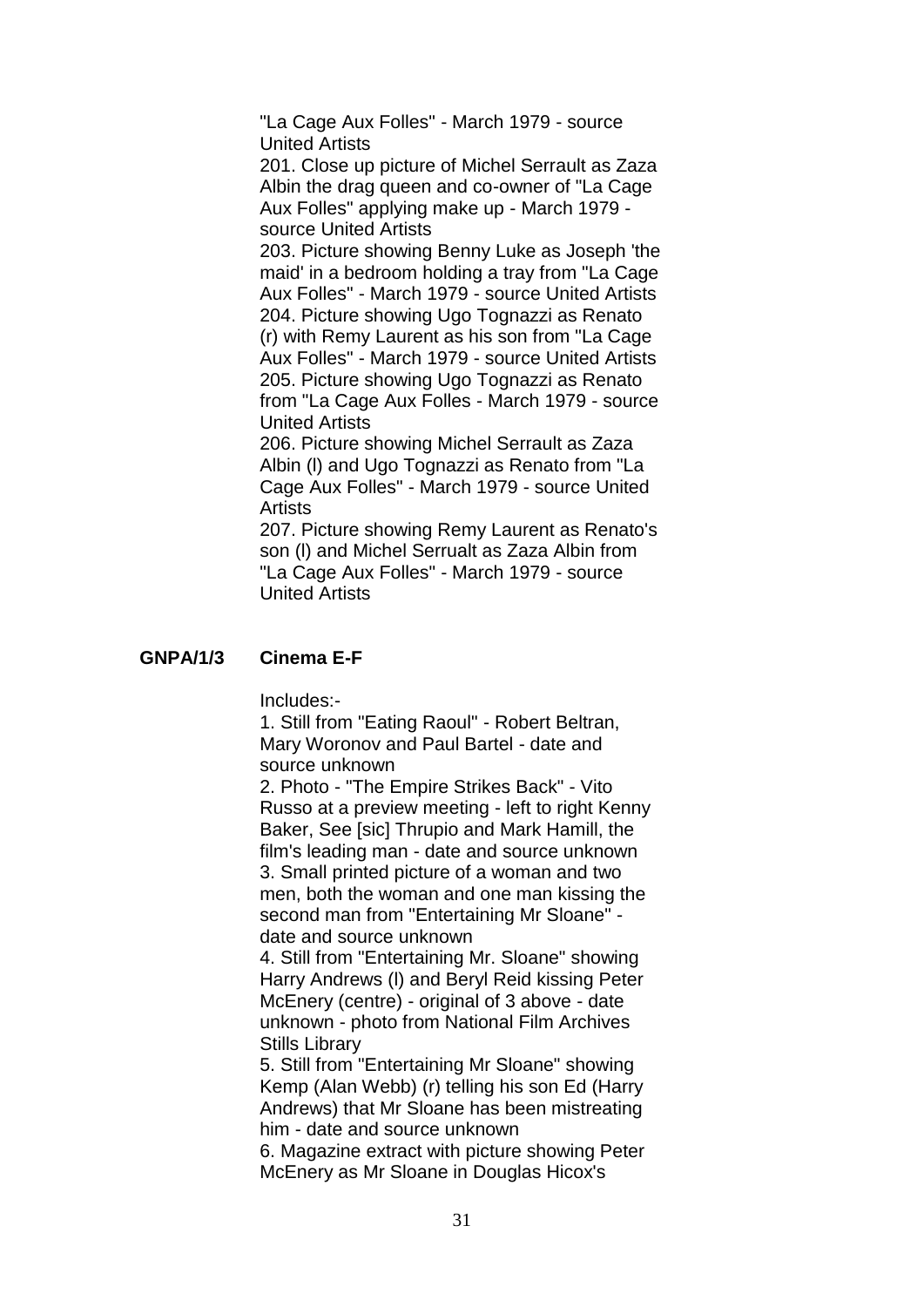"Entertaining Mr Sloane" - date and source unknown

7. Coloured picture of stubble faced man in red hat (? Lou Jacobi) in Woody Allen's "Everything You Always Wanted to Know about Sex but Were Afraid to Ask" - additional information as in 8 below - date and source unknown 8.Still showing Lou Jacobi in Woody Allen's "Everything You Wanted To Know About Sex But Were Afraid To Ask" also starring Woody Allen, John Carradine, Louise Lasser, Anthony Quale, Tony Randall, Lynn Redgrave twenty four others. Produced by Charles H.Joffe, screenplay and directed by Woody Allen, based on a book by Dr. David Reuben, music composed and conducted by Mundell Lowe date and source unknown 9. Coloured picture of man (?Gene Wilder) lying on a bed stroking a sheep in "Everything You Always Wanted To Know About Sex But Were Afraid To Ask" - additional information as in 8 above - date and source unknown 10. Still from Val Guest's production of "Expresso Bongo" showing Johnny Jackson (Laurence Harvey), an unscrupulous artistes' manger, persuading Gilbert Harding (l) to allow him to appear on a television programme where the teenage problem will be discussed. Harding does not realise that Johnny's sole aim is to advertise Bongo Herbert's record. The film also stars Cliff Richard, Sylvia Syms and Yolande Donlan and is a disenchanted but humorous expose of show business as it appears in some top level entertainment industries today. Produced and directed by Val Gues and written by Wolf Mankowitz - date unknown - photo by Laurence Ridley

11. Still showing left to right Ismail (Stima Ekblad) Alexander (Bertil Guve) and (?Paron) (Mats Bugman) in a scene from "Fanny and Alexander". Directed and script by Ingmar Bergman. Also starring Pernilla Allwin, Ewa Froling, Allan Edwall and ten others - date and source unknown

12. Still from "Farewell My Lovely" showing Kate Murtagh as the lesbian brothel keeper injecting something into Robert Mircham's neck watched by simpering gay man (right). Also starring Charlotte Rampling, John Ireland and Sylvia Miles, directed by Dick Richards, screenplay by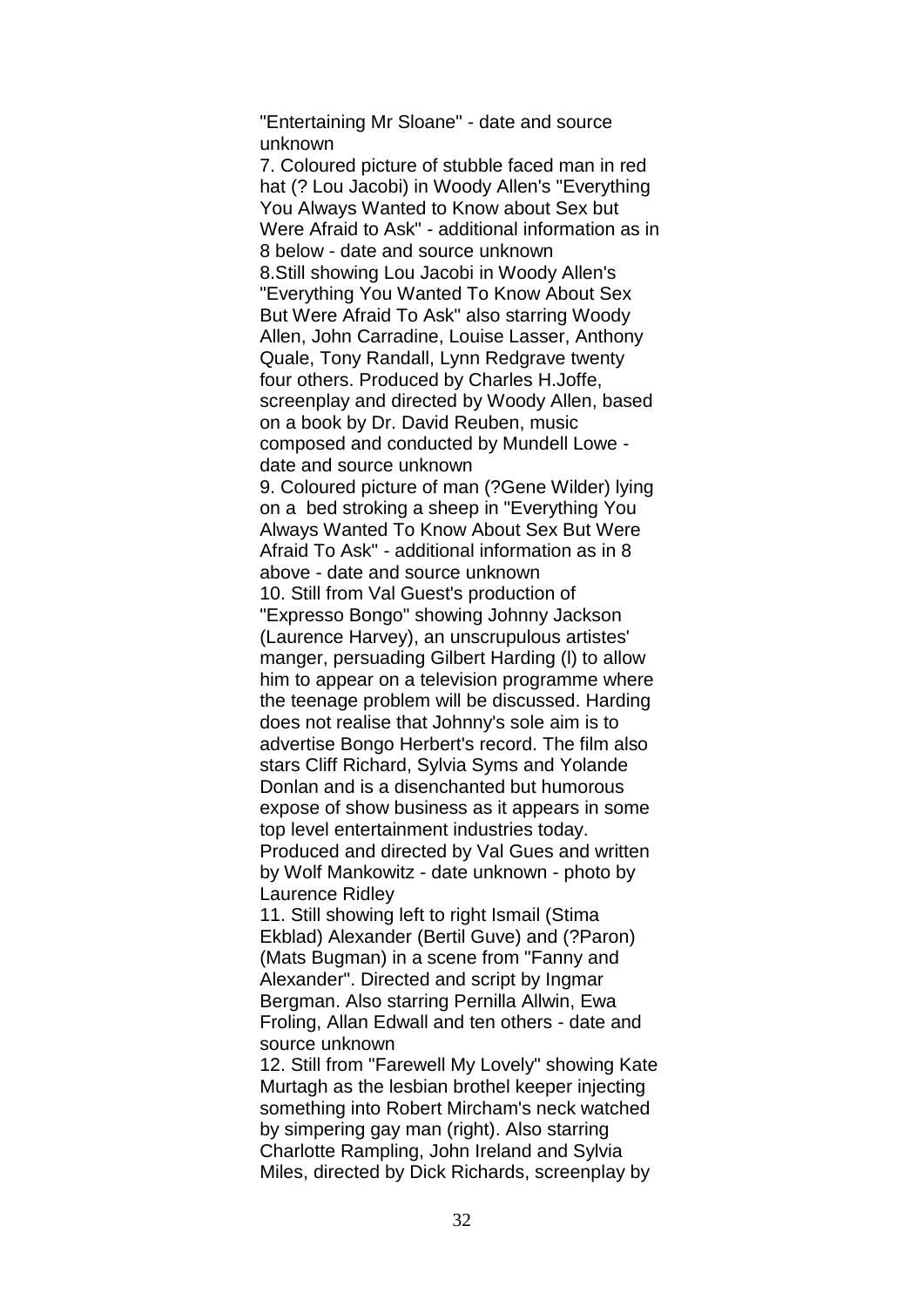David Zelag Goodman based on the novel by Raymond Chandler - date and source unknown 13. Photo showing young blonde woman towards the camera with hands on hips facing a bare chested man with back to camera from "Faster Pussycat Kill, Kill!" - date and source unknown.

14. Document giving cast list and synopsis for "Fellini's Roma" - this was round photos 15 to 18 below - date and source unknown

15. Still showing Peter Gonzales as the young Fellini as he first arrives in Rome in "Fellini's Roma" -date and source unknown

16. Still showing notables giving the thumbs down sign while watching the gladiators in combat in "Felline's Roma" - date and source unknown

17. Still showing clerics parading in the latest church fashions in the fantastic 'Ecclesiastical Defile' in "Fellini's Roma" - date and source unknown

18, Still showing Fiona Florence playing the young prostitute in "Fellini's Roma" - date and source unknown

19. Still showing porno movie director John Smithy (Bruce Kimmel) going through a routine on the set of "The First Nudie Musical", the movie comedy about the making of a porno movie. It's an all singing, all dancing, all nude musical extravaganza. Date unknown - source Movie World Promotions press and publicity 20. Still showing Riff (Frank Doubleday) warning girlfriend Juanita (Diana Canova) about appearing naked in "The First Nudie Musical" a spoof movie about making a spoof porno musical movie - date unknown - source Movie World Promotions press and publicity 21. Still showing the big production number 'Dancing Dildos' from the first all singing, all dancing, all nude musical extravaganza - date unknown - source Movie World Promotions

press and publicity.

22. Still showing woman caressing a young man (?Sal Mineo) both lying on a bed fully clothed from "Five Finger Exercise" - date and source unknown

23. Still showing three heavily made up women facing camera from John Water's "Female Trouble" starring Divine, David Lochary, Mary Vivian Pearce, Mink Stole and Edith Massey -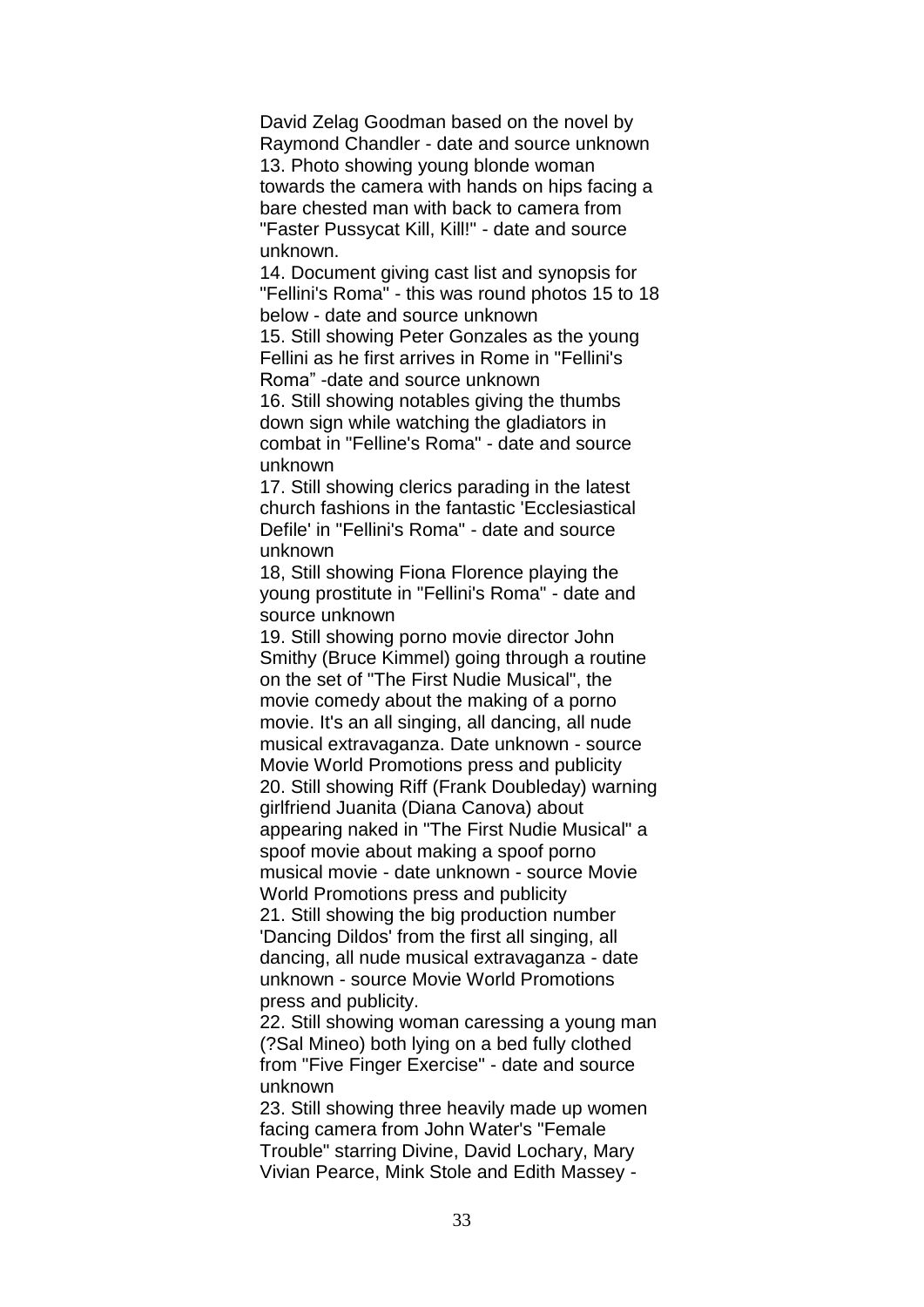date and source unknown

24. Still showing four women and one man facing camera from John Water's "Female Trouble" - additional information as in 23 above date and source unknown

25. Still showing Edith Massey playing a lesbian in-law of an all American slut (Divine) in John Water's "Female Trouble - additional information as in 23 above - date and source unknown 26. Still showing Devine in full wedding dress from John Water's "Female Trouble" - additional information as in 23 above - date and source unknown

27. Still showing woman (?Devine) wearing extraordinary make up from John Water's "Female Trouble" - additional information as in 28 above - date and source unknown 28. Still showing Devine playing an all American slut in John Water's "Female Trouble" additional information as in 23 above - date unknown - source Mainline Pictures 29. Small piece of paper with 'Flash Gordon' written on - round photos 30 to 35 below - date and source unknown

30. Photo showing Sam Jones as Flash Gordon, a New York Jets star quarterback who becomes one of the greatest heroes of all time in Dino De Laurentis' [sic] production of "Flash Gordon" date and source unknown

31. Photo showing close up of Sam Jones as Flash Gordon in Dino De Laurentis' [sic] production of "Flash Gordon" - date and source unknown

32. Still showing Max Von Sydow as Emperor Ming the Merciless standing next to a huge ornamental head in his own image from Dino De Laurentis' [sic] production "Flash Gordon" - date and source unknown

33. Still showing (left to right) Chaim Topol as Dr. Zarkov, Melody Anderson as Dale Arden and Sam Jones as Flash Gordon trying to explain their presence on Mongo to Ming the Merciless from Dino De Laurentis' [sic] production of "Flash Gordon" - date and source unknown 34. Still showing Max Von Sydow as Ming the Merciless from Dino De Laurentis' [sic] production of "Flash Gordon" - date and source unknown

35. Still showing Mariangela Melato in her first English language role, portraying secret police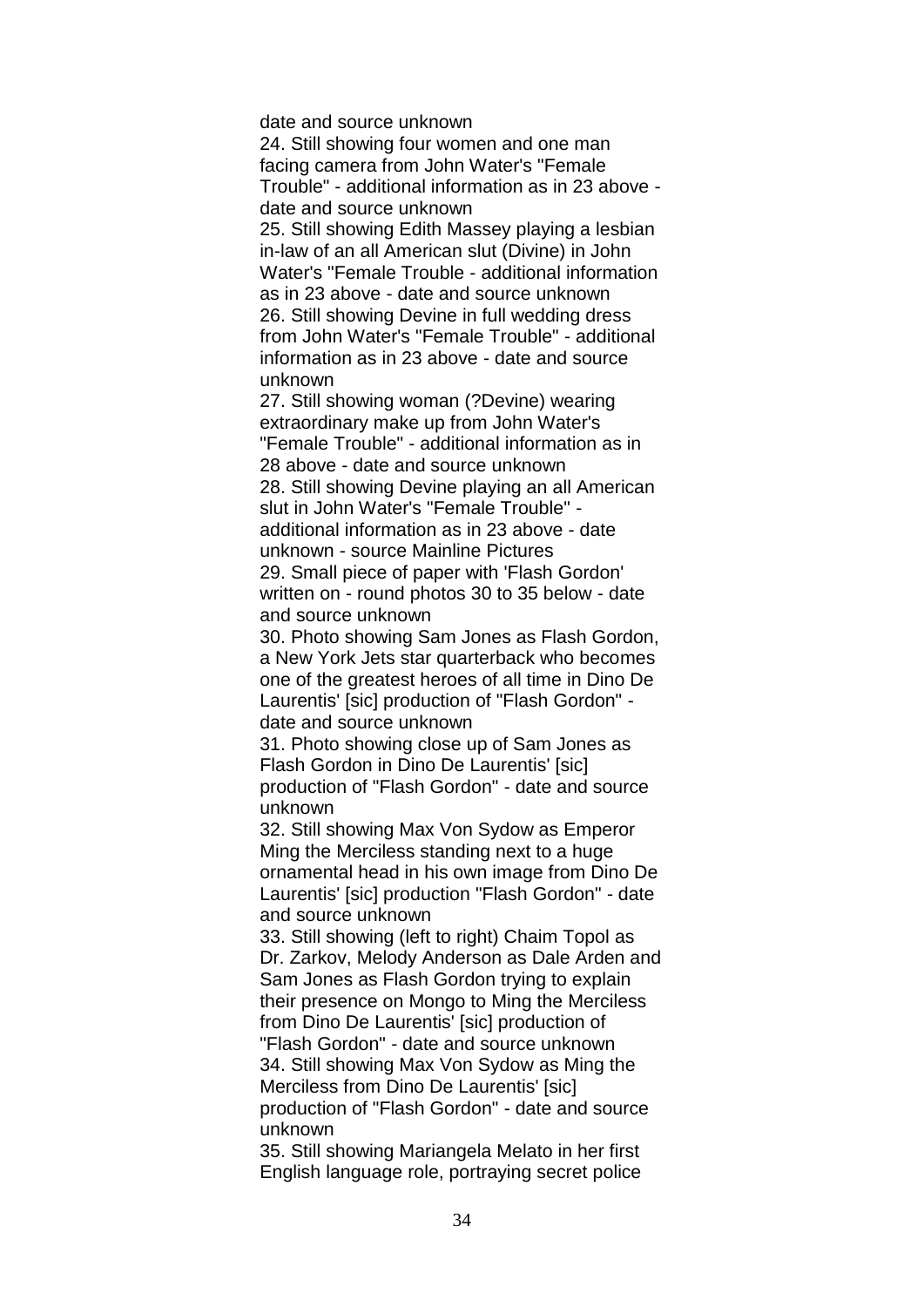chief Kala from Dino De Laurentis' [sic] production of "Flash Gordon" - date and source unknown

36. Photo showing clothed woman kneeling on a bed addressing a naked man from Andy Warhol's "Flesh" - date and source unknown 37, Photo showing naked man sitting on bed from Andy Warhol's "Flesh" - date and source

38. Magazine extract showing three pictures from Andy Warhol's "Flesh - date and source unknown

unknown

39. Magazine extract entitled 'Underground USA' showing a naked man and two partially clothed others lying on a bed - the reverse is entitled 'If It's Tuesday This Must Be Belgium' showing three pictures from this film but labelled "Flesh" - date and source unknown

40. Still showing original of magazine picture entitled 'Underground USA' in 39 above from Andy Warhol's "Flesh" - date and source unknown

41. Photo showing a long haired woman facing camera and half face of man looking at her from Andy Warhol's "Flesh" - date and source unknown

42. Still showing Jackie Curtis, Candy Darling and Joe Dallesandro from Andy Warhol's "Flesh" - date unknown - source Vaughan Films Ltd.

43. Still showing two young men, one with tongue out from Andy Warhol's "Flesh" - date unknown - source Vaughan Films Ltd.

44. Small piece of paper with GN 263 and Video stills written on - round photos 45 and 46 below date and source unknown

45. Still showing Gregory Harrison and Patti Davis from "For Ladies Only" - date and source unknown

46. Still showing semi naked male stripper (Gregory Harrison) in spot light with woman applauding - date and source unknown 47. Paper with printed picture of Roger Moore and Cassandra Harris in "For Your Eyes Only" -

date and source unknown 48. Paper with printed picture showing Roger

Moore in "For Your Eyes Only" - date and source unknown

49. Paper with 'Fortune and Men's Eyes; written on round photos 50 to 57 below - date and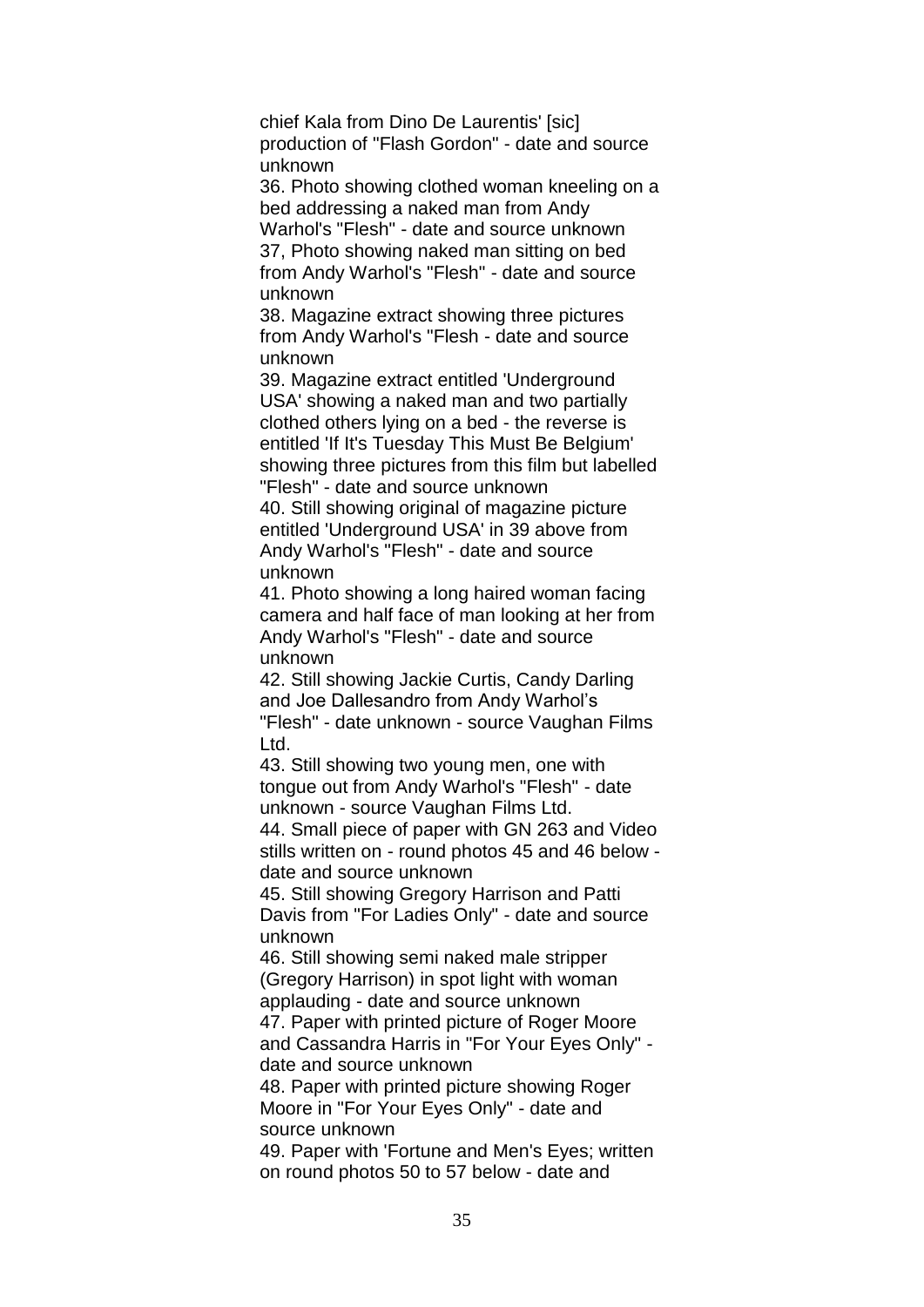source unknown

50. Photo showing two men, one bending over? retching and the other in boxer shorts watching from MGM's "Fortune and Men's Eyes" starring Wendell Burton, Michael Greer, Zooey Hall, Danny Freedman, Larry Perkins, James Barrow, Lazaro Perez and twelve others. Film produced by Lester Perskey and Lewis Allen, directed by Harvey Hart, screenplay by John Herbert from his own play of the same [name] - date and source unknown

51. Still showing Queenie tormenting Mona while Rocky (left) and Smitty observe from "Fortune and Men's Eyes" - (actors not identified) - additional information as in 50 above - date and source unknown

52. Double page magazine extract showing a number of pictures from "Fortune and Men's Eyes" - caption reads 'The directing credit goes to Harvey Hart who replaced John Schwerin, after the latter had shot for several weeks, mainly in Quebec prison...................... With Wendell Burton as a college youth who is busted for drugs and sent to jail............ photos arranged by Stanley Bielecki - additional information as in 50 above - date and source unknown 53. Magazine extract showing full page advert for "Fortune and Men's Eyes" - additional information as in 50 above - date and source

unknown

54. Magazine extract showing full page advert for "Fortune and Men's Eyes" -additional information as in 50 above - date and source unknown

55. Magazine extract showing three pictures from "Fortune and Men's Eyes" - additional information as in 50 above - date and source unknown

56. Still showing young man (? Gary Caries) sitting on bench eating from tin plate against a background of a brick wall from "Fortune and Men's Eyes" - additional information as in 50 above - date and source unknown

57. Still showing Queenie preparing for her drag act as Rocky menaces the unseen Smitty (actors not identified) - additional information as in 50 above - date and source unknown 58. Still showing Lotte Lenya as Rosa in action as a stiletto [wielding], kicking, gun wielding maid threatening Daniela Bianchi in one of the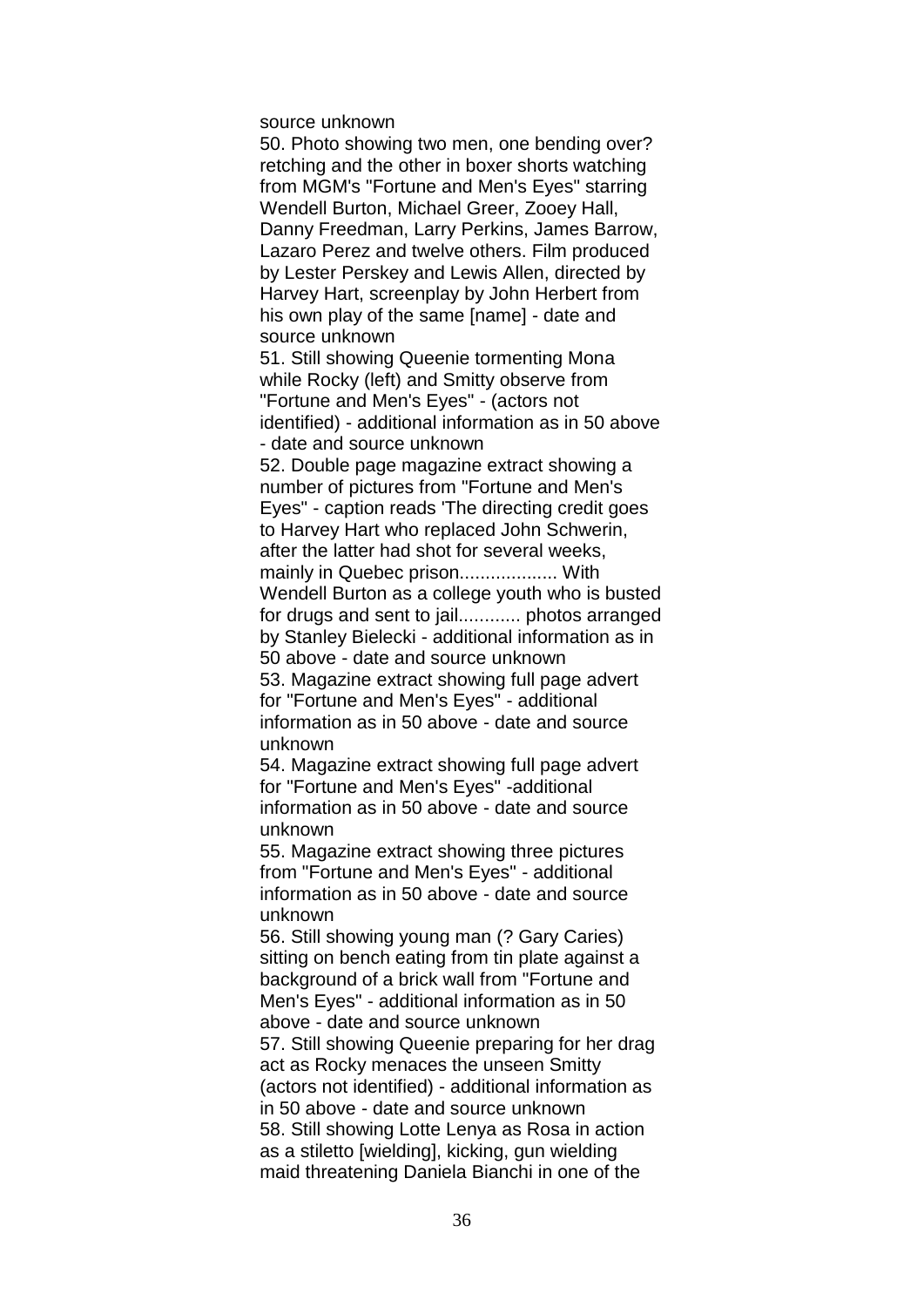final scenes from "From Russia With Love" date and source unknown

59. Still showing Colonel Rosa Klebb (Lotte Lenya) eyeing up new recruit Tatiana to Smersh - also starring Daniela Bianchi from "Russia With Love" - date and source unknown

60. Photo showing two women - one fair haired (? Daniela Bianchi) reading from a paper, the other in uniform (? Lotte Lenya) perched on desk watching from (?"Russia with Love") - date and source unknown

61. Small piece of paper with 'The Fox' written on round items 62 to 71 below - date and source unknown

62. Small printed picture showing Paul (Keir Dullea) disrupting the lesbian farmhouse partnership in Mark Rydeil's "The Fox" with Anne Hayward as March - date and source unknown

63. Double page magazine extract - torn showing a number of pictures from Mark Rydeil's "The Fox" - date and source unknown

64. Still showing Jill who has been killed by a convenient tree in Mark Rydell's "The Fox", thereby leaving Anne Haywood for Kier Dullea's arms only - date unknown - source British Film **Institute** 

65. Coloured still from "The Fox" showing young man in coat giving small bunch of flowers to a young woman with head scarf and pinafore on date and source unknown

66. Coloured still showing sitting young man, a woman (? Ann Haywood) playing guitar and young woman also sitting holding a glass - date and source unknown

67. B/w still from "The Fox" showing two women behind a broken fence with one shooting a rifle date unknown - source Warner Pathe copyright 68. Still from "The Fox" showing a man (? Keir Dullea) and woman (? Ann Haywood) embracing - date unknown - source British Film Institute 69. Still from "The Fox" showing two women standing each side of a table and a man sitting at the table between them - date unknown source British Film Institute

70. Still from "The Fox" showing two women (? Ann Haywood and Sandie Dennis) sitting close together both holding mugs with lids - date unknown - source British Film Institute 71, Full face photo of Sandie Dennis as Jill who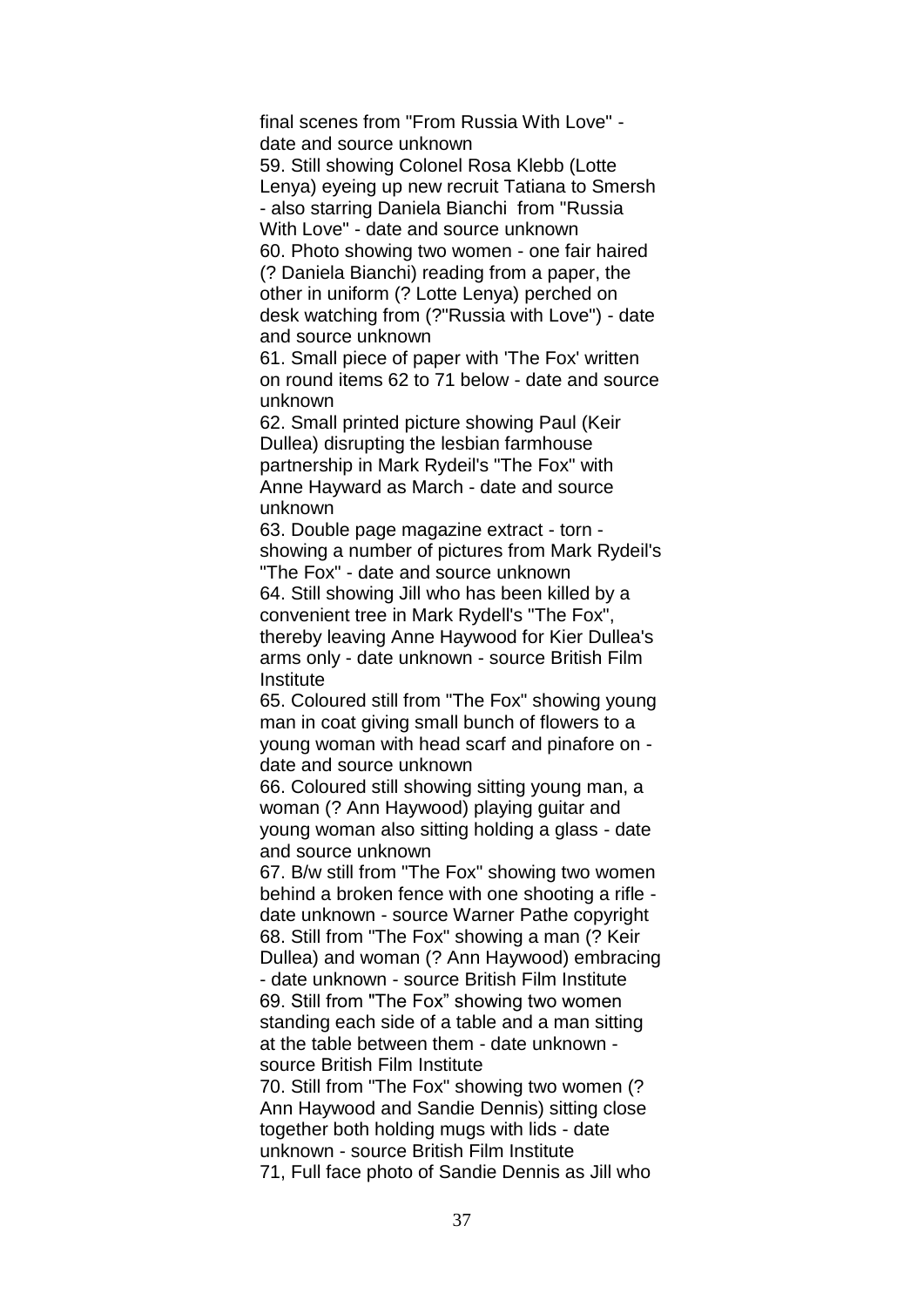stars with Keir Dullea and Ann Haywood in "The Fox". The screen version of the story by D.H.Lawrence, directed by Mark Rydell and produced by Raymond Stross - date and source unknown

72. Coloured still from "Four Flies on Grey Velvet" a film by Dario Argent showing two men one leaning against a bar and the other facing him with glass in hand - date and source unknown **OPEN**

### **GNPA/1/4 Cinema G-I**

Includes:-

1. Magazine extract showing dishevelled woman with hands on hips dressed in maid's uniform - Diana Dors? - date and source unknown 2. Magazine extract showing three pictures from "The Gay Deceivers" a comedy about two college boys who pretend to be homosexuals in order to avoid their army call up. They succeed in fooling the recruiting sergeant but are warned that if there is any change in their 'rejected status' it will mean immediate drafting into the army.............. so they have to keep the army's hands off them. With Kevin Coughlin, Larry Casey, Brooke Bundy, Jo Ann Harris and Michael Greer - date and source unknown 3. Magazine extract showing five pictures from "The Gay Deceivers" - additional information as in 2 above - date and source unknown 4. Still showing Ginger Rogers and Fred Astaire in a scene from "The Gay Divorcee" - date and source unknown 5. Magazine extract showing four pictures from "Girl Stroke Boy" , directed by Bob Kellett, produced by Ned Sherrin and Terry Glinwood

with Joan Greenwood and Michael Horden as the long suffering parents of Laurie (Clive Francis) whom they are convinced needs his head examined. Also with Straker as Jo, a friend of Laurie's with strange and humorous ideas date and source unknown

6. Magazine extract with more information about "Girl Stroke Boy" - additional information as in 5 above - date and source unknown

7. Picture showing l-r Straker and Clive Francis in "Girl Stroke Boy" - date and source unknown 8. Full page magazine extract advertising "Girl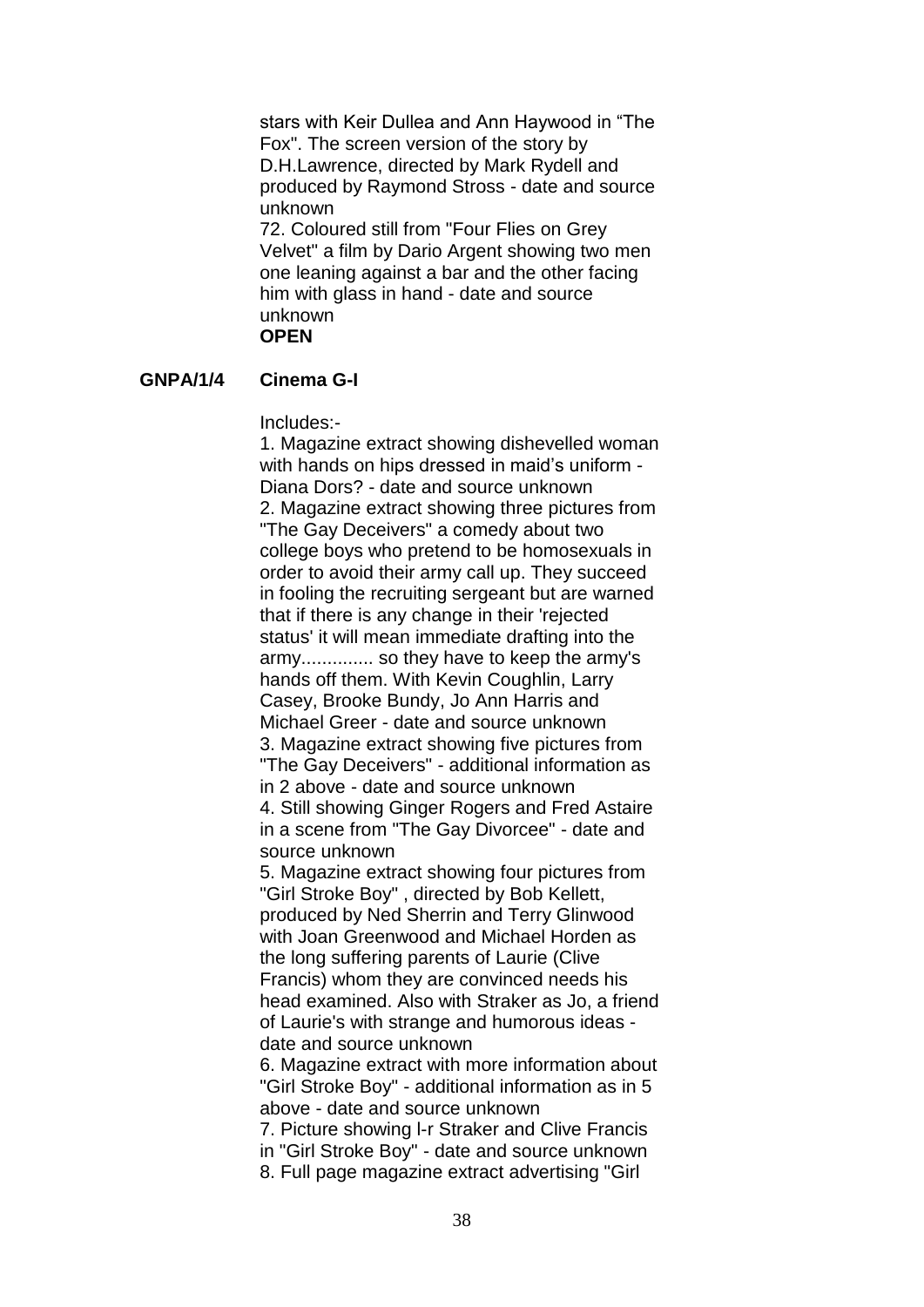Stroke Boy" - date and source unknown 9. Picture showing Straker from "Girl Stroke Boy" - date and source unknown 10. Picture showing l-r Straker and Clive Francis in "Girl Stroke Boy" - date and source unknown 11. Still showing Melanie Myron with Kristoffer Tabori (camp aesthete) and Viveca Lindofrds (art gallery owner) in Claudia Weill's "Girlfriends" - date and source unknown

12. Still showing Ernst Jacob and Eva Mattes in scene from "Germany Pale Mother" - date unknown - source Mainline Pictures 13. Still showing Gloria (Gena Rowlands) shooting at a car load of hoods who are trying to

snatch her young charge Phil (John Adams) in a scene from unidentified John Cassavetes film with Buck Henry and Julia Carmen - date and source unknown

14. Still showing Gloria (Gena Rowlands) , the woman who neither likes or understands kids, but is burdened with Phil (John Adams), the precocious youngster who believes he is man enough to stand on his own, having a violent argument and agreeing to part company in a scene from an unidentified John Cassavetes film - date and source unknown

15. Still showing Al Pacino and John Cazale in a scene from Francis Ford Coppola's production "The Godfather Part 11" also starring Robert Duvall, Diane Keaton, Robert De Niro, Talia Shire and Lee Strasberg - date and source unknown

16. Still from "The Good Beginning" starring John Fraser, Peter Reynolds, Eileen Moore and Lana Morris - date and source unknown 17. Still from "The Good Beginning" starring John Fraser, Peter Reynolds, Eileen Moore and Lana Morris - date and source unknown.

18. Still showing Martin Potter being propositioned by transvestite Barry Scott in Alan Gibson's "Goodbye Gemini" - also starring Judy Geeson, Alexis Kannar and Michael Redgrave date and source unknown

19. Still showing gay Terry Scully with politician Michael Redgrave in Alan Gibson's "Goodbye Gemini" - also starring Judy Geeson, Martin Potter, Alexis Kannar and Barry Scott -date and source unknown

20. Still showing Martin Potter being seduced by a woman who turns out to be a man in Alan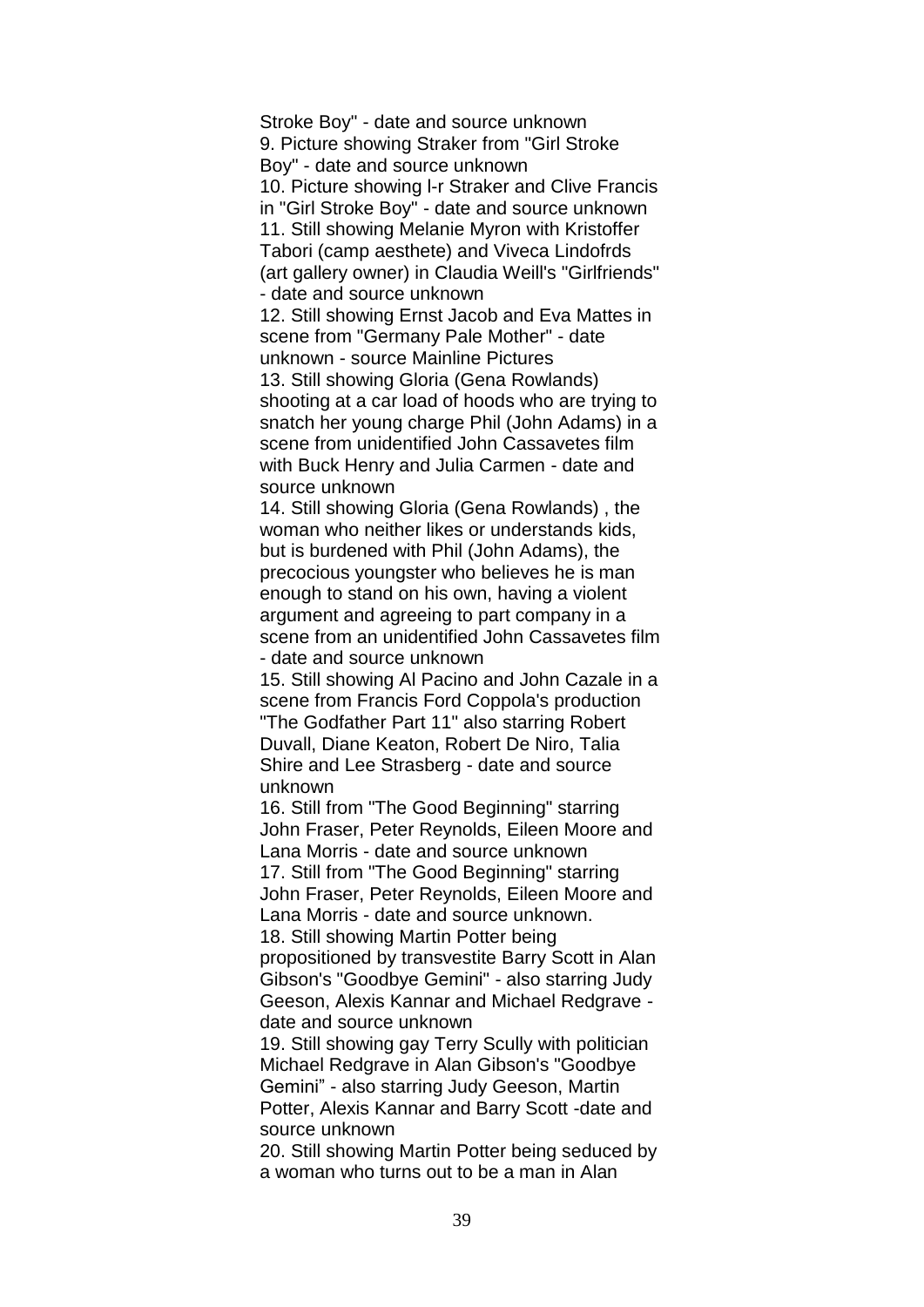Gibson's "Goodbye Gemini" - also starring Judy Geeson, Michael Redgrave, Alexis Kannar and Barry Scott - date and source unknown 21. Still showing Alexis Kanner (right) leading Martin Potter into a word [sic} of transexuality and homosexuality in Alan Gibson's "Goodbye Gemini" - also starring Judy Geeson, Michael Redgrave and Barry Scott - date and source unknown

22. Still showing a drag pub scene from Alan Gibson's "Goodbye Gemini" starring Judy Geeson, Michael Redgrave, Martin Potter, Alexis Kannar and Barry Scott - date and source unknown.

23. Small piece of paper - handwriting says "The Goodbye Girl - around pictures 24-28 below date and source unknown.

24. Still showing five people in costume - man in foreground holding a severed head in a scene from Neil Simon's "The Goodbye Girl" starring Richard Dreyfuss, Marsha Mason and Quinn Cummings - date and source unknown

25. Still showing Richard Dreyfuss depressed at the prospect of playing a gay Richard III in Neil Simon's "The Goodbye Girl" - also starring Marsha Mason and Quinn Cummings - date and source unknown

26. Still showing Richard Dreyfuss, who plays a gay Richard III consoling Marsha Mason his flatmate in Neil Simon's "The Goodbye Girl" also starring Quinn Cummings - date and source unknown

27. Still showing Richard Dreyfuss sitting cross legged on the floor in Neil Simon's "The Goodbye Girl" - also starring Marsha Mason and Quinn Cummings - date and source unknown 28. Still showing Richard Dreyfuss in a scene from Neil Simon's "The Goodbye Girl" - also starring Marsha Mason and Quinn Cummings date and source unknown

29. Picture showing Olivia Newton-John and John Travolta "Summer Nights" from the "Grease" soundtrack - date and source unknown 30. Picture showing Olivia Newton-John and John Travolta from "Grease" - date unknown source Brian Phelps

31. Double page advert in foreign language(s) for "El Grupo" (Graduadas 1933) - starring Candice Bergen as Lakey - date and source unknown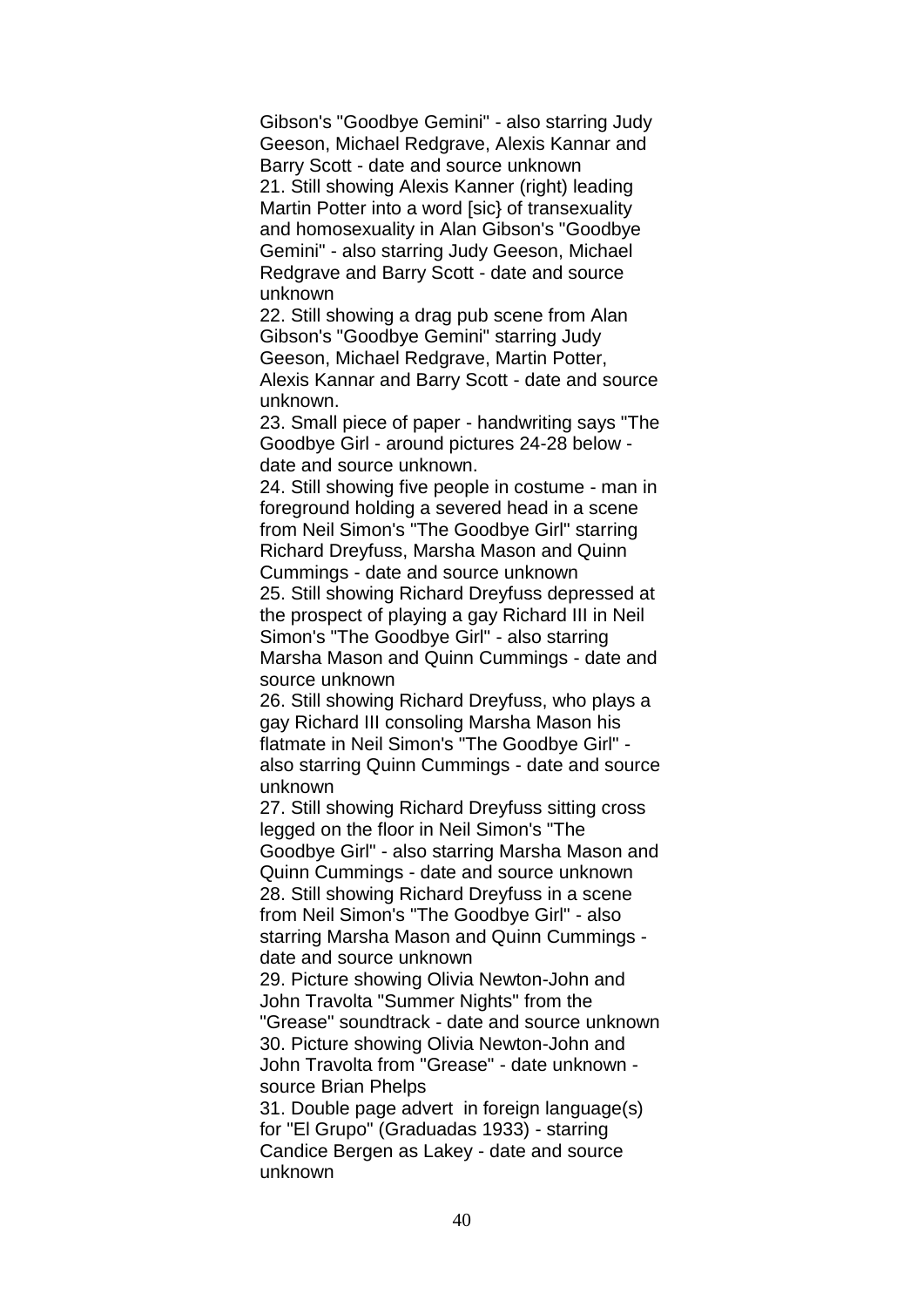32. Picture of Melissa Sue Anderson who plays a teenager suspected of murder and her [sic} Glenn Ford is her father in "Happy Birthday to Me" - date and source unknown 33. Blue folder "Heart Beat" from Orion Pictures Company containing pictures 34-42 below 34. Three photos of Sissy Spacek starring in "Heart Beat" as Carolyn Cassady [sic], a one time society debutante who - along with her husband, a lusty ex-con and his best friend Jack Kerouac - formed a romantic triangle whose unconventional nature helped trigger the sexual revolution of the generation that followed - also starring Nick Nolte and John Heard - date and source unknown

35. Still showing John Heard as Jack Kerouac in "Heart Beat" also starring Sissy Spacek and Nick Nolte - additional information as in 34 above.

36. Still showing Nick Nolte as lusty ex-con Neal Cassady [sic] setting out on one of his frequent jaunts away from home in "Heart Beat" the story of an unconventional romantic triangle composed of Cassady [sic], his wife Carolyn and his friend, author Jack Kerouac - also starring Sissy Spacek and John Heard - date and source unknown

37. Still showing John Heard (left) as author Jack Kerouac holding back his feelings as he watches Nick Nolte as lusty ex-con Neal Cassady [sic] take the romantic lead with Sissy Spacek who plays Carolyn, the focus of a romantic triangle whose unconventional nature helped trigger the sexual revolution of the generation that followed in a scene from "Heart Beat" - date and source unknown

38. Still showing Nick Nolte (left) as lusty ex-con Neal Cassady [sic], Sissy Spacek as Cassady's [sic] wife Carolyn and John Heard as author Jack Kerouac in "Heart Beat" - additional information as in 34 above.

39. Three photos of Nick Nolte starring as Neal Cassady [sic] in "Heart Beat" -additional information as in 34 above - date and source unknown

40. Still showing Nick Nolte and Sissy Spacek as Neal and Carolyn Cassady [sic] in a scene from "Heart Beat" - additional information as in 34 above - date and source unknown 41. Still showing John Heard and Sissy Spacek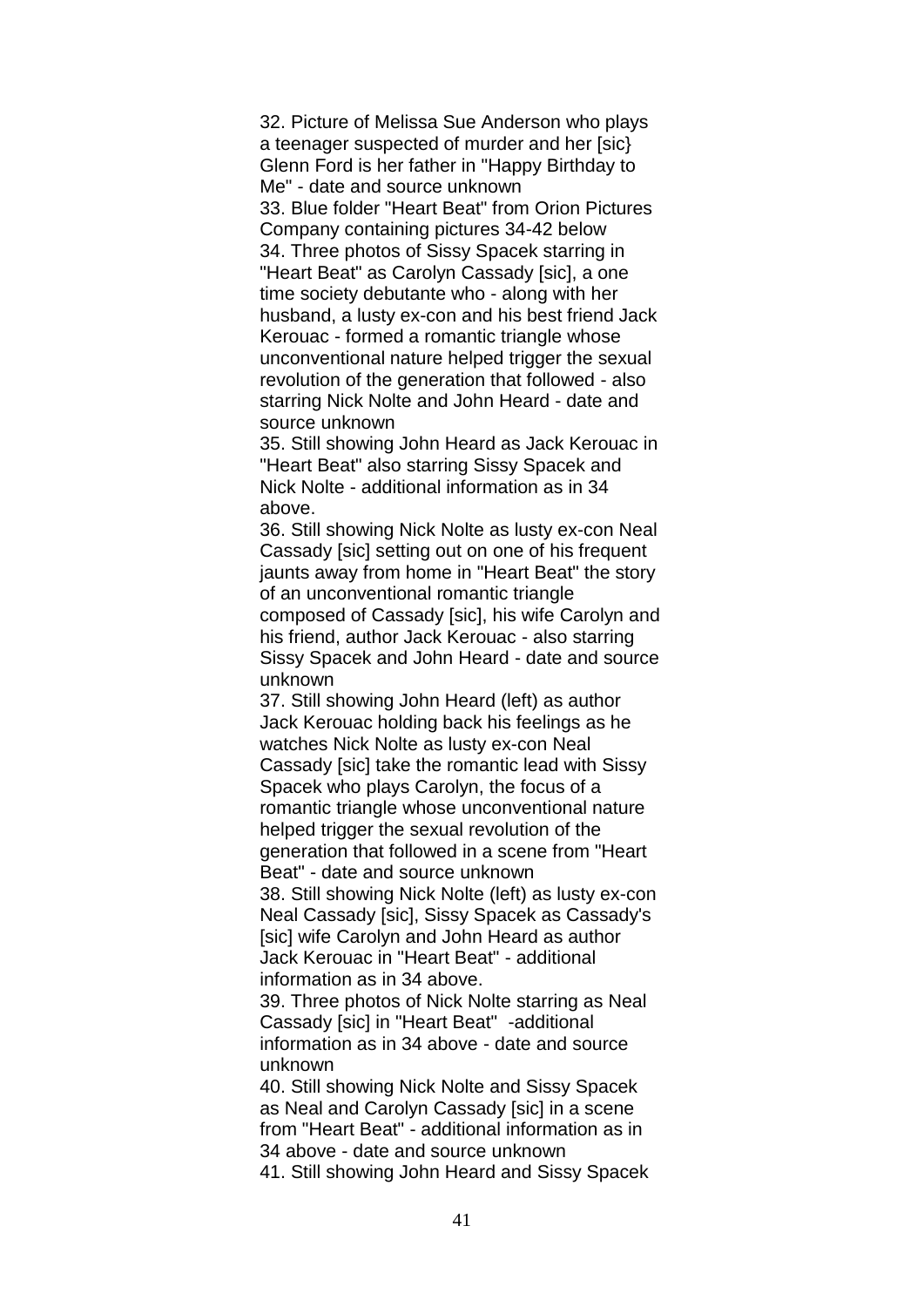as Jack Kerouac and Carolyn Cassady [sic] in a scene from "Heart Beat" - additional information as in 34 above - date and source unknown 42. Nick Nolte as lusty ex-con Neal Cassady [sic] really 'gets off' on the swinging music played by a jazz group at one of his San Francisco hangouts in a scene from "Heart Beat" - additional information as in 34 above date and source unknown 43. Still showing two young men, one laying on a bed and the other sitting on the bed in scene from "Une Histoire Sans Importance" (A Story of No Importance) -date and source unknown 44. Still of Joe Dallesandro as Joe in Andy Warhol's "Heat" - also starring Sylvia Miles date and source unknown 45. Still showing Mel Brooks as Torquemada, the Grand Inquisitor of the Spanish Inquisition leading the monk's chorus in the Hollywood style production number from "The History of the World Part I" - date and source unknown 46. Still showing Madeline Khan as the irresistible Empress Nympho of ancient Rome selecting her very personal guard of honour for the evening in Mel Brooks' "The History of the World Part I" - date and source unknown 47. Still showing Gregory Hines as the wine slave who is about to incur the wrath of Dom Deluise as Emperor Nero and (left) Howard Morris as Nero's mincing court spokesman in a scene from Mel Brooks' "The History of the World Part I" - date and source unknown

48. Still showing Mary-Margaret Humes as Miriam a vestal virgin, Gregory Hines as Josephus a tap dancing slave, Mel Brooks as Comicus a stand-up philosopher and Ron Carey as Swiftus, Comicus' agent in a bid to escape the wrath of Emperor Nero in Mel Brooks' "The History of the World Part I" - date and source unknown

49. Still showing Sid Caesar as Chief Caveman of the Stone Age discovering the delights of courting a young lady in Mel Brooks' "The History of the World Part I" - date and source unknown

50. Still showing Mel Brooks as King Louis XVI having lecherous designs on the ample charms of Pamela Stevenson as Mademoiselle Rimbaud in a scene from Mel Brooks' "The History of the World Part I" - date and source unknown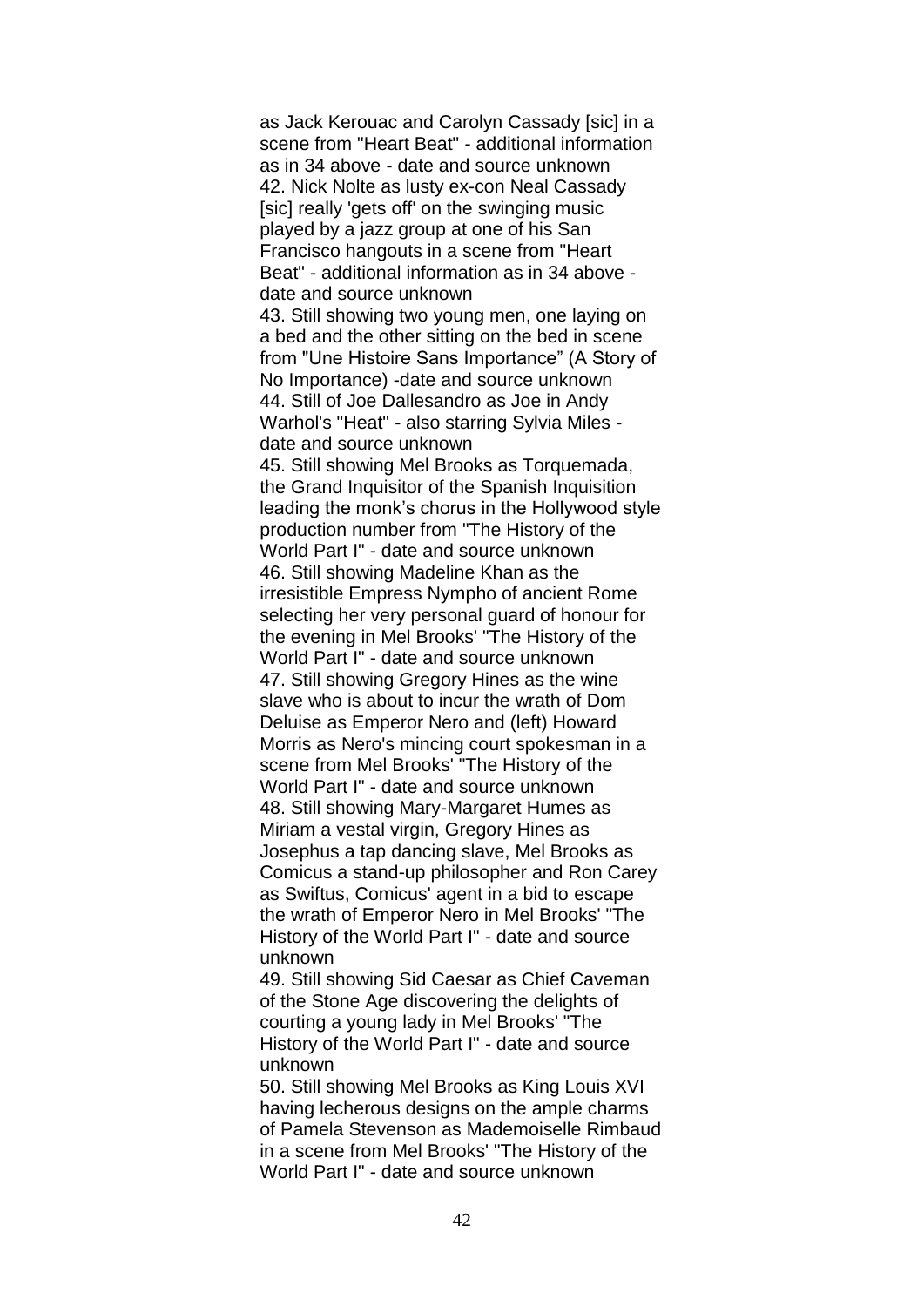51. Extract on paper showing Victoria [sic] Abul as Jose Marie and his sister Lolita (Marie Elias) in "I Want to be a Woman". Typed at top of page is 'Despite promises, Kruger films did not send me stills for "I Want to be a Woman". But perhaps this will be of use' (author unknown) date and source unknown

52. Magazine extract with small picture of Anne Haywood as Roy in "I Want What I Want" directed by John Dexter - date and source unknown

53. Magazine extract with small picture of Anne Haywood in "I Want What I Want" in which she plays a transsexual - date and source unknown 54. Still showing Joe Dallesandro as Kransky and Hugues Quester as Padovan in a scene from "Je T'Aime Moi Non Plus" (I Love You, I Don't) directed by Serge Gainsbourg - date unknown - source Gala Film Distributors Ltd. 55. Still showing Joe Dallesandro as Kransky and Hugues Quester as Padovan in a scene from "Je T'Aime Moi Non Plus" (I Love You, I Don't) directed by Serge Gainsbourg - date unknown - source Gala Film Distributors Ltd. 56. Photo showing three young people, one standing behind and leaning on a bar and two at other side of bar both with a glass in their hands - date and source unknown

57. Still showing Julie Harris as Sally Bowles in "I Am a Camera" (1955 version of Cabaret) date 1955? - source National Film Archive Stills Library

58. Picture showing Robert Redford as the film star who leaves his wife, Natalie Wood for another man in Robert Mulligan's "Inside Daisy Clover" - date and source unknown 59. Magazine extract showing three pictures of Robert Redford and Natalie Wood in "Inside Daisy Clover" - date and source unknown 60. "In the Shadow of the Sun" directed by Derek Jarman - date unknown - source ICA Press Office

61. Paper with 'Honky Tonk Freeway' in handwriting - date and source unknown 62. Still showing a youthful traveller receiving a helping pair of hands at a rest point on the "Honky Tonk Freeway" - date and source unknown

63. Still showing Dee Wallace and Christopher Stone hearing werewolves in the night in a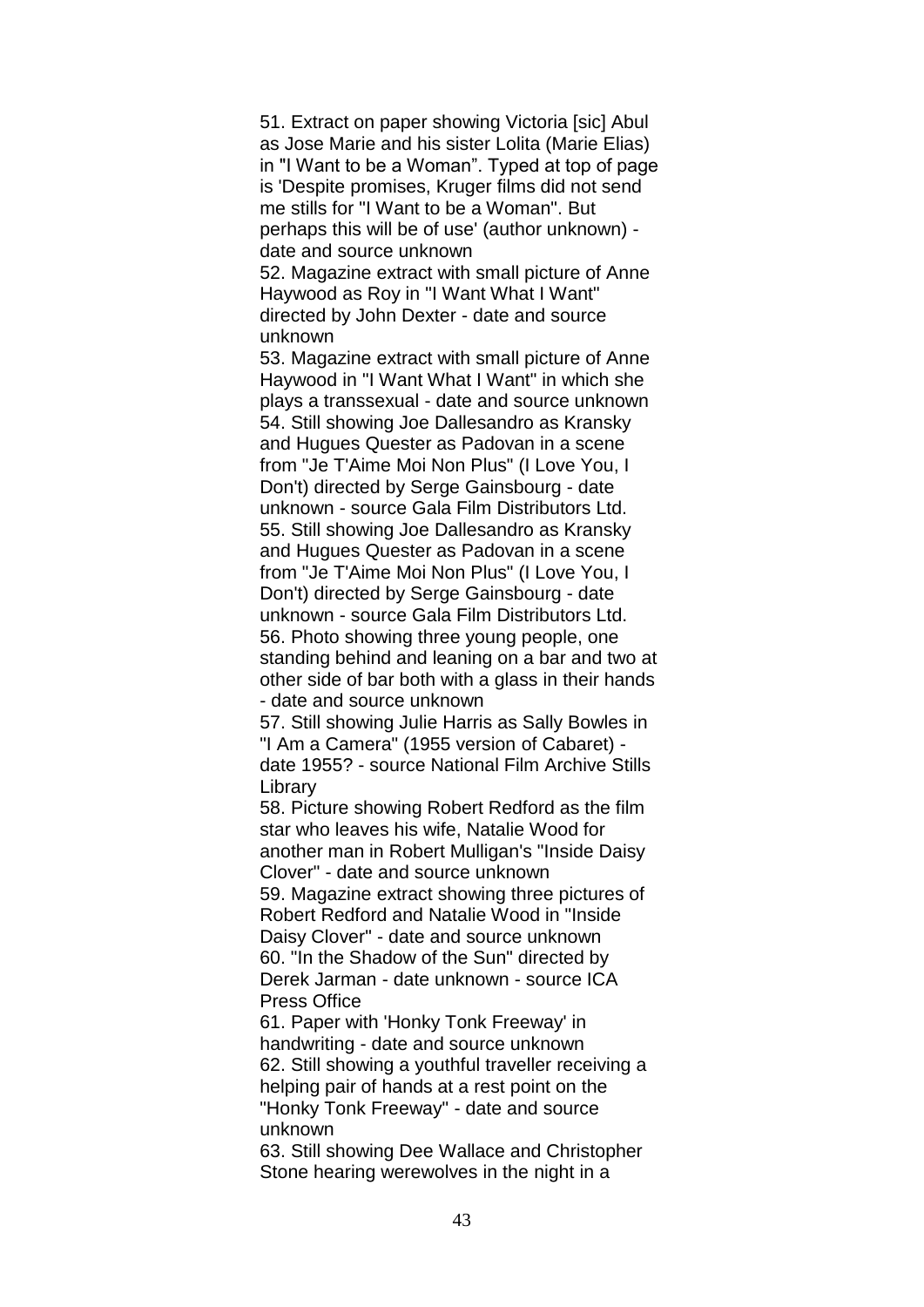scene from "The Howling" - date and source unknown 64. Still showing one of the werewolves-humans in "The Howling" - date and source unknown 65. Double page spread from 'Jump Cut no.19' date and source unknown 66. Double page spread from 'Jump Out no 19' date and source unknown **OPEN**

# **GNPA/1/5 Cinema J-L**

Includes:-

1. Large coloured still showing Jane Fonda (as older Lillian Hellman) and Vanessa Redgrave (as older Julia) in Fred Zinneman's "Julia" - date and source unknown

2. Large coloured still from "Julia" showing the young Lillian dancing with the young Julia - date and source unknown

3. Large coloured still from "Julia" showing the young Lillian and the young Julia both laying on separate beds - date and source unknown 4. Large coloured still from "Julia" showing Lillian Hellman (? Jane Fonda) just about to punch this gentleman for making suggestions about her relationship with Julia - date and source unknown

5. B/w photo of Vanessa Redgrave as Julia date and source unknown

6. Still showing Jane Fonda as Lillian Hellman in hat holding hands with Vanessa Redgrave as Julia in "Julia" - date and source unknown 7. Still showing worried Jane Fonda as Lillian Hellman sitting by bed of heavily bandaged woman (? Vanessa Redgrave as Julia) in "Julia" - date and source unknown

8. Small print showing Jeanne Moreau seducing her husband's mistress in "Les Liaisons Dangereuses" - date and source unknown 9. Small print showing Gene Tierney and Clifton Webb in Otto Preminger's "Laura" - date and source unknown

10. Small print showing two women embracing in "Je Suis Frigide" - date and source unknown 11. Still from Visconti's lost masterpiece "Ludwig" showing Helmut Berger as Ludwig King of Bavaria. Also starring Trevor Howard, Romy Schneider and Slivana Mangano - date and source unknown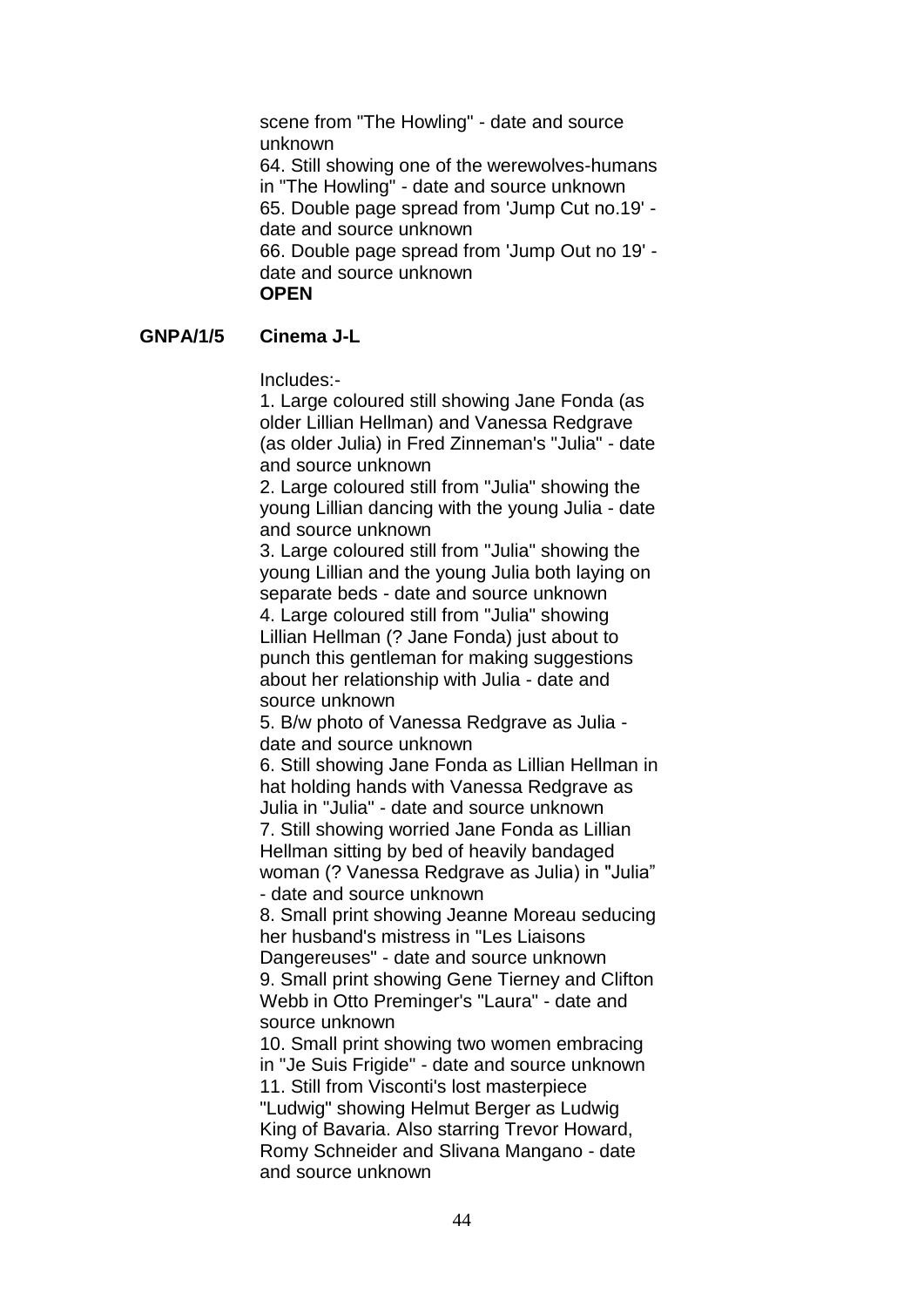12. Still showing Helmut Berger as Ludwig shortly before he was committed to hospital additional information as in 11 above - date and source unknown

13. Photo showing Helmut Berger as mad King Ludwig in Visconti's "Ludwig" - additional information as in 11 above - date and source unknown

14. Small print showing Helmut Berger with John Moulder Brown as his brother in "Ludwig" additional information as in 11 above - date and source unknown

15. Still showing Phillip Kimbrough in sleeveless denim jacket in "The Loveless" - date unknown source Mainline Pictures

16. Still showing Willam Dafoe smoking a cigarette in "The Loveless" - date unknown source Mainline Pictures

17. Still showing Willam Dafoe on a motorbike in "The Loveless" - date unknown - source Maniline Pictures

18. Still showing Willam Dafoe full face in "The Loveless" - date unknown - source Mainline Pictures

19. Photo showing Louis Walton and Tom Hempertz in Andy Warhol's "Lonesome Cowboys" - additional information as in 21 below - date and source unknown

20. Magazine extract showing three pictures from Andy Warhol's "Lonesome Cowboys" additional information as in 21 below - date and source unknown

21. Magazine extract showing three pictures from Andy Warhol's "Lonesome Cowboys". The film is a spoof western about six sex hungry cowboys and one girl. The action takes place in an Arizona ghost town where various sexual permutations are combined with scenes of satire................ It stars Joe D'Allesandro, Viva, Taylor Mead, Eric Emerson, Julian Burroughs, Tom Hempertz, Francis Francine and Louis Walton - date and source unknown 22. Small photo showing the director undoing the flies of one of het [sic] boys in "Loads" by Curt McDowell - date and source unknown 23. Small photo showing a tattooed trick being touched by the director in "Loads" by Curt McDowell - date and source unknown 24. Small print showing Robin Stone (John Phillip Law) with Jerry Nelson (David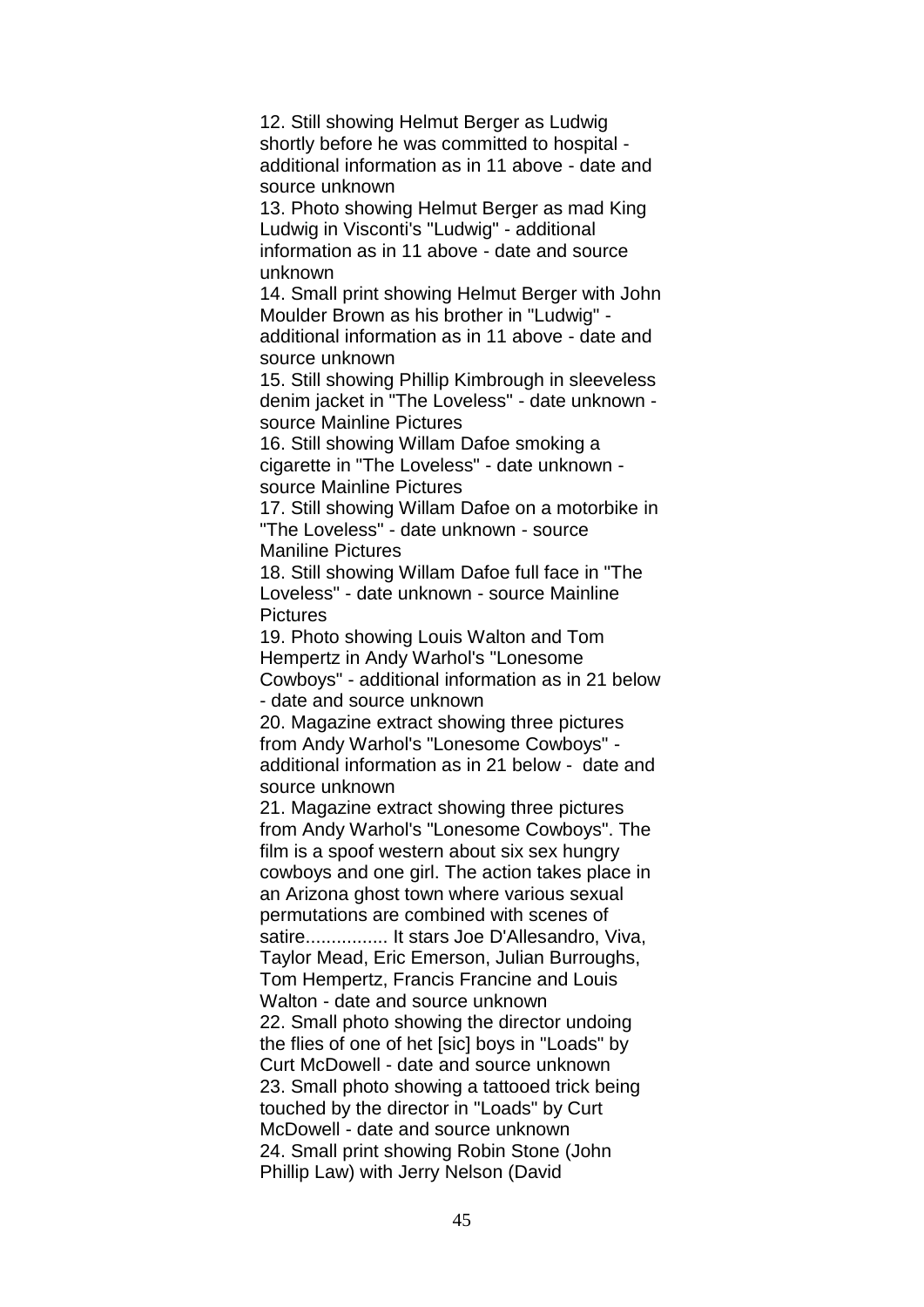Hemmings) as a bizarre homosexual English fashion photographer in "The Love Machine" date and source unknown

25. Folded magazine extract advertising "The Leather Boys" starring Rita Tushingham, Dudley Sutton and Gladys Henson and introducing Colin Campbell - date and source unknown 26. Photo showing Colin Campbell and Rita Tushingham just married with Betty Marsden in "The Leather Boys" - date and source unknown 27. Small piece of paper with 'The Last of Shelia' written on - round pictures 28 to 33 below - date and source unknown

28. Small magazine extract showing four pictures of James Coburn undergoing extensive make up. The description reads 'For his role in the off beat thriller "The Last of Shelia" James Coburn had to undergo one of the most extensive make up sessions of his career. For his role as a sadistic Hollywood producer Coburn has to appear in drag. It's only a brief appearance, and as events turn out, his last, since one of the other characters takes exception. Co-starring James Mason, Raquel Welch, Dyan Cannon, Richard Benjamin, Joan Hackett or Ian McShane - was it? That's the puzzle. For Coburn a stab in the back is slim reward for all that time in the make up chair. There is absolutely no truth in the rumour that the reason Raquel Welch stormed off the set was {she couldn't stand] the competition.....' date and source unknown 29. Still from "The Last of Shelia" showing James Mason (foreground) with Richard Benjamin asleep on a sofa (background) starring in alphabetic order Richard Benjamin, Dyan Cannon, James Coburn, Joan Hackett, James Mason, Ian McShane, Yvonne Romaine and Raquel Welch. Produced and directed by Herbert Ross, executive producer Stanley O'Toole, written by Stephen Sondheim and Anthony Perkins - date unknown - source Warner Bros. copyright 30. Still from "The Last of Shelia" showing James Mason kneeling on the floor (?drunk) being watched by Richard Benjamin sitting on sofa - additional information as in 29 above date unknown - source Warner Bros. copyright 31. Still from "The Last of Shelia" showing Raquel Welch and Ian McShane boarding a boat - additional information as in 29 above - date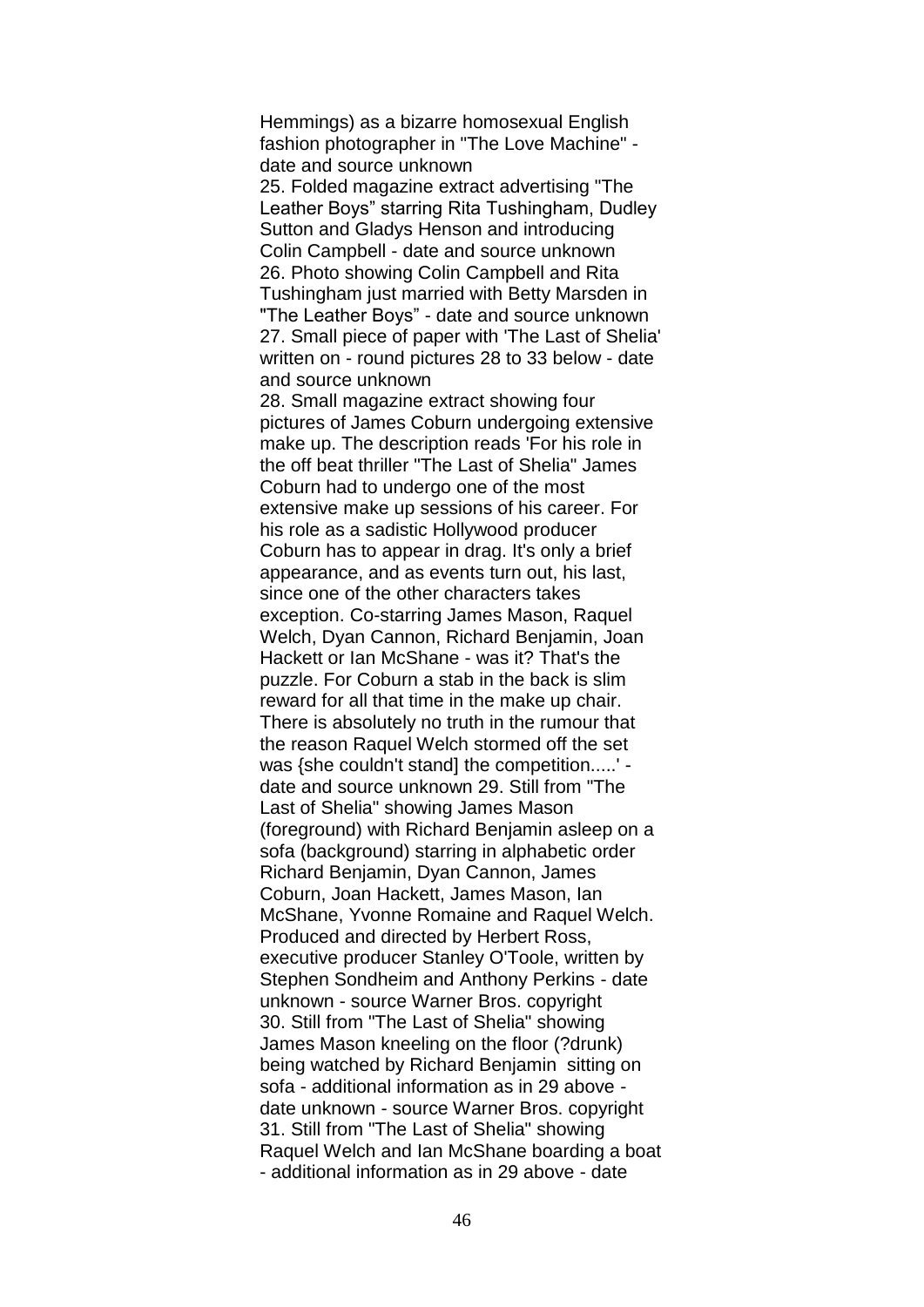unknown - source Warner Bros. copyright 32. Still from "The Last of Shelia" showing James Mason and Joan Hackett - additional information as in 29 above - date unknown source Warner Bros. copyright 33. Still from "The Last of Shelia" showing Richard Benjamin with clown doll - additional information as in 29 above - date unknown source Warner Bros. copyright 34. Still from "Knightriders" showing Alan (Gary Lahti) as a knight and Julie (Patricia Tallman) as a small town girl forming a temporary romance date and source unknown 35. Still showing Gary Lahti starring as Alan, a contemporary version of a medieval knight with Patricia Tallman playing Julie, his fair damsel in George Romero's action adventure "Knightriders" - date and source unknown 36. Still showing Ed Harris as King William and Amy Ingersoll as lovely Lady Linet, contemporary counterparts to King Arthur and Guinevere in George Romero's "Knightriders" date and source unknown 37. Still showing Van Johnson as the Vice President and Ava Gardner as his wife discussing the U.S. Presidents desperate situation in "The Kidnapping of the President" which is based on the best selling novel by Charles Templeton, executive producer Joseph Sefel, produced and directed by George Mendeluk, producer John Ryan, screenplay by Richard Murphy and director of photography Michael Malloy BSc - date and source unknown 38. Still from "Jubilee" showing two young men arm in arm - starring Jenny Runacre, Jordan, Little Nell and Toyah Wilcox, directed by Derek Jarman - date and source unknown 39. Still from "Jubilee" showing two men on a bed one naked reading a paper to the other who is semi-clothed with a plate (? ashtray) on lap additional information as in 38 above - date and source unknown 40 Still from "Jubilee" showing a woman and a man in bed against a graffited wall - additional

information as in 38 above - date and source unknown

41. Still from "Jubilee" showing a woman with mouth being held open by a man with a microphone - additional information as in 38 above - date and source unknown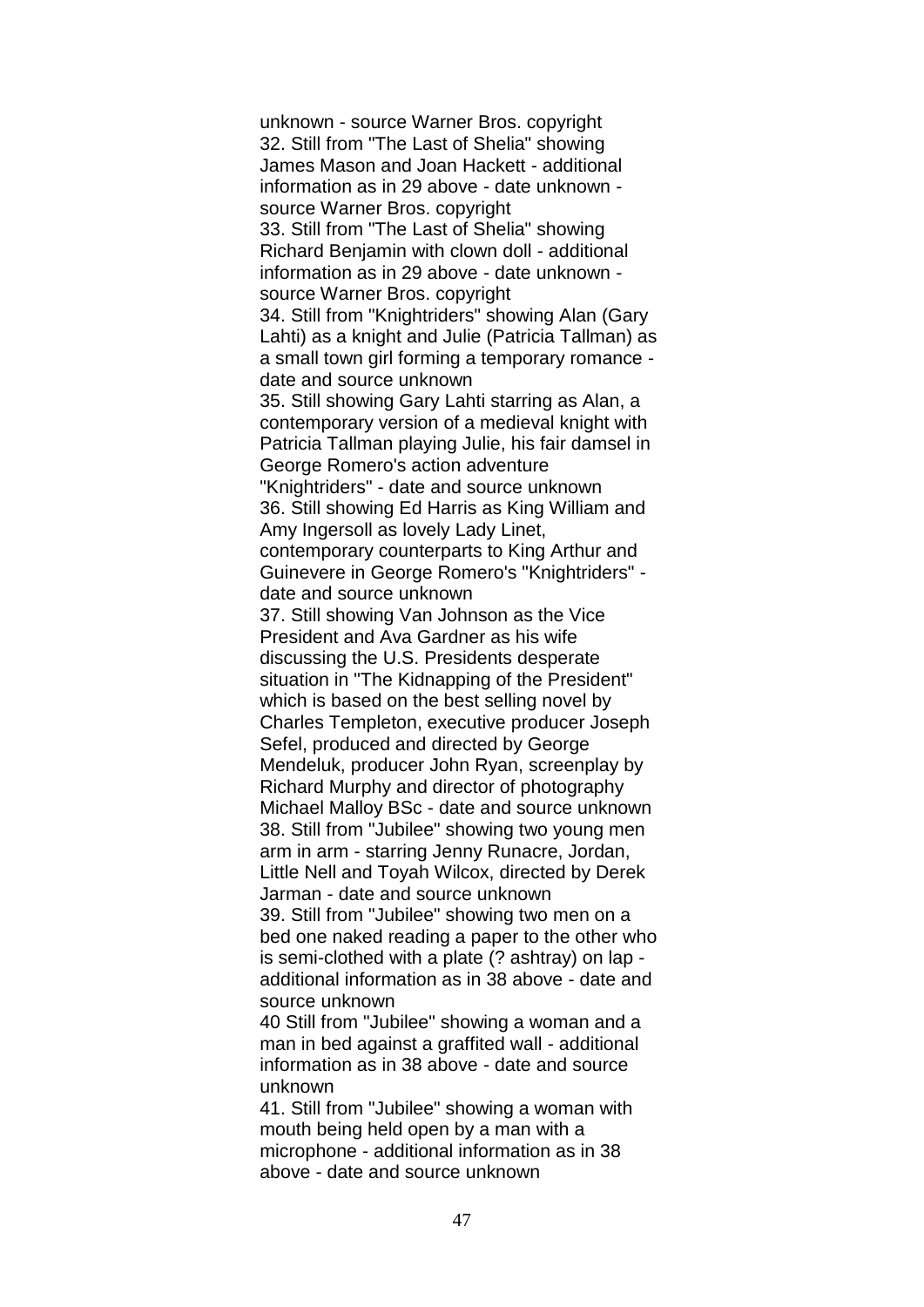42, Brown envelope containing 16 stills from "Luna" (envelope indicates 17 stills) - numbers 43 to 58 below - date and source unknown 43. Still from "Luna" showing Jill Clayburgh as an American opera singer returning to Italy accompanied by her adolescent son - date and source unknown

44. Photo of Bernard Bertolucci director of "Luna" - date and source unknown

45. Still from "Luna" showing Jill Clayburgh full face - date and source unknown

46. Still from "Luna" showing Bebetti Campeti befriending Matthew Barry a young American visiting Rome - date and source unknown 47. Still from "Luna" showing Jill Claburgh as an American opera singer returning to Rome which triggers a personal crisis - date and source unknown

48. Still from "Luna" showing Jill Clayburgh leaning on a piano with Matthew Barry as her adolescent son playing it - date and source unknown

49. Still from "Luna" showing Jill Clayburgh hosting a birthday party for her adolescent son Matthew Barry - date and source unknown 50. Still from "Luna" showing Jill Clayburgh comforting her troubled son Matthew Barry date and source unknown

51. Still from "Luna" showing Jill Clayburgh enjoying a light hearted moment with her lover Tomas [sic] Millian - date and source unknown 52. Still from "Luna" showing Jill Clayburgh with her adolescent son Matthew Barry - date and source unknown

53. Still from "Luna" showing Jill Clayburgh performing in Rome with tenor Nicola Nicolosa date and source unknown

54. Still from "Luna" showing Jill Clayburgh as Caterina comforting her son Joe (Matthew Barry) - date and source unknown

55. Still from "Luna" showing a dramatic confrontation between a young American Matthew Barry and an Italian teacher Tomas [sic] Millian - date and source unknown

56. Photo showing Bernardo Bertolucci director of "Luna" - date and source unknown

57. Duplicate of 55 above - date and source unknown

58. Still from "Luna" showing Matthew Barry as Joe, the troubled adolescent who accompanies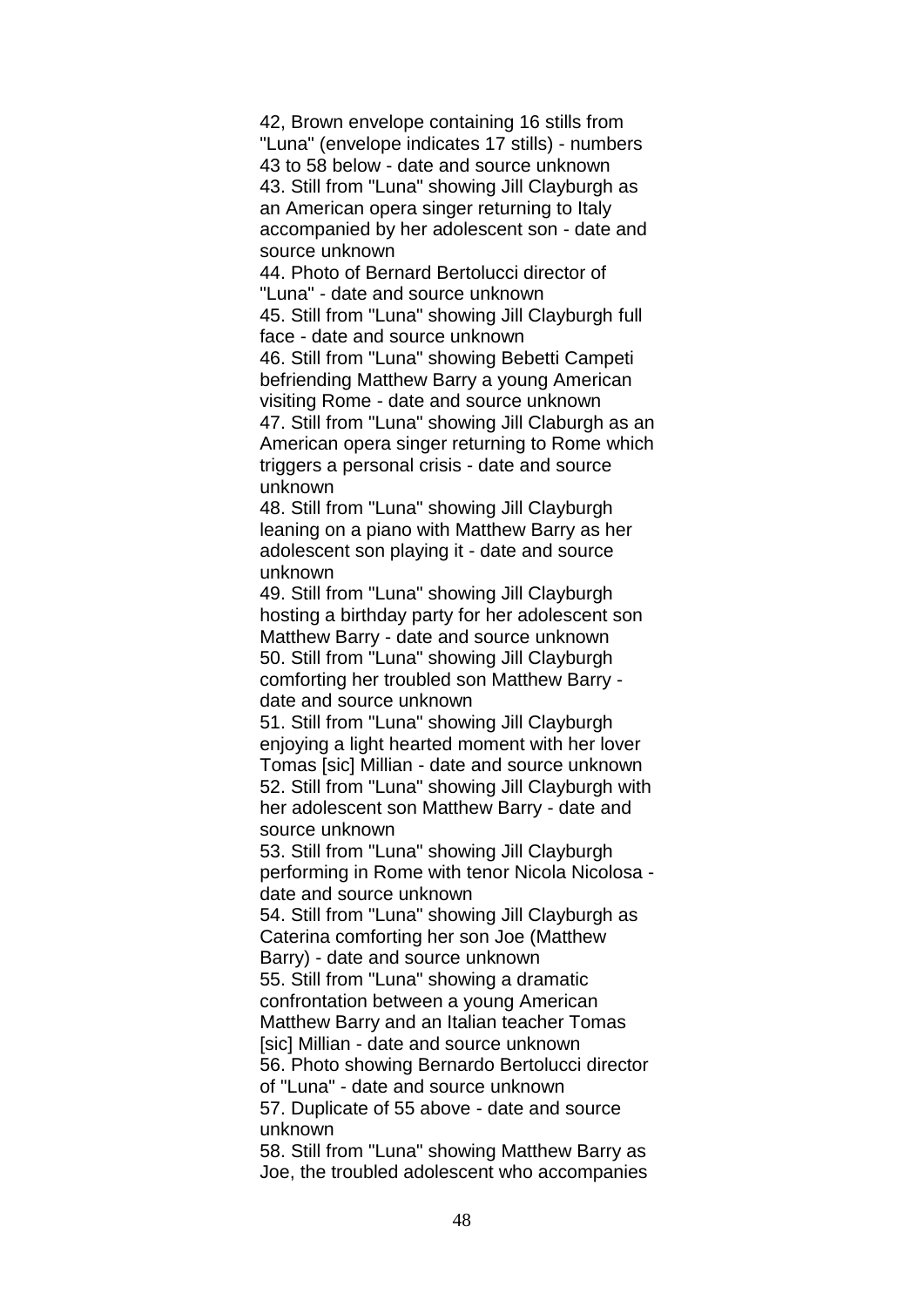his mother on a trip to Rome - date and source unknown **OPEN**

## **GNPA/1/6 Cinema M-N**

Includes:-

1. Magazine extract showing two pictures from Mai Zetterling's "Night Games". It is reported that when this film was given a world premiere at Venice, the police kept out everyone except the critics........... Evern the poster was banned by the Venitians.

2. Still showing two women - one younger in sleeveless dress, one older (?Bette Davis) in hat and coat - date and source unknown 3. Still showing Mae West and Nelson Sardelli in

Gore Vidal's "Myra Breckinridge" - date and source unknown

4. Double sided magazine extract with five pictures from Gore Vidal's "Myra Breckinridge" starring Raquel Welch in the title role with Mae West, John Huston, Rex Reed and Roger Herren - date and source unknown

5. Still showing Ed Hood (the John) and Joseph Cambell [sic] (the Sugar Plum Fairy) in Andy Warhol's "My Hustler" - date unknown - source Vaughan Films Ltd.

6. Still showing Joseph Cambell [sic] (the Sugar Plum Fairy) and Paul America (the Hustler) in Andy Warhol's "My Hustler" - date unknown source Vaughan Films Ltd.

7. Picture showing Paul America in (Andy Warhol's) "My Hustler" - date and source unknown

8. Still showing Rachel Roberts as she appears as a German lady's maid Hildegarde aboard the Orient Express in a scene from "Murder on the Orient Express" - date and source unknown 9. Still showing Joan Crawford (Faye Dunaway) and her daughter (Mara Hobel) are photographed by the Hollywood press at the child's birthday party in a scene from "Mommie Dearest". The film is based on a book by Cristina Crawford and stars Faye Dunaway as Joan Crawford. Original music by Henry Mancini - Executive Producers David Koontz and Terence O'Neill - Screenplay by Frank Yablana, Frank Perry, Tracy Hotchner and Robert Getchell - Produced by Frank Yablana and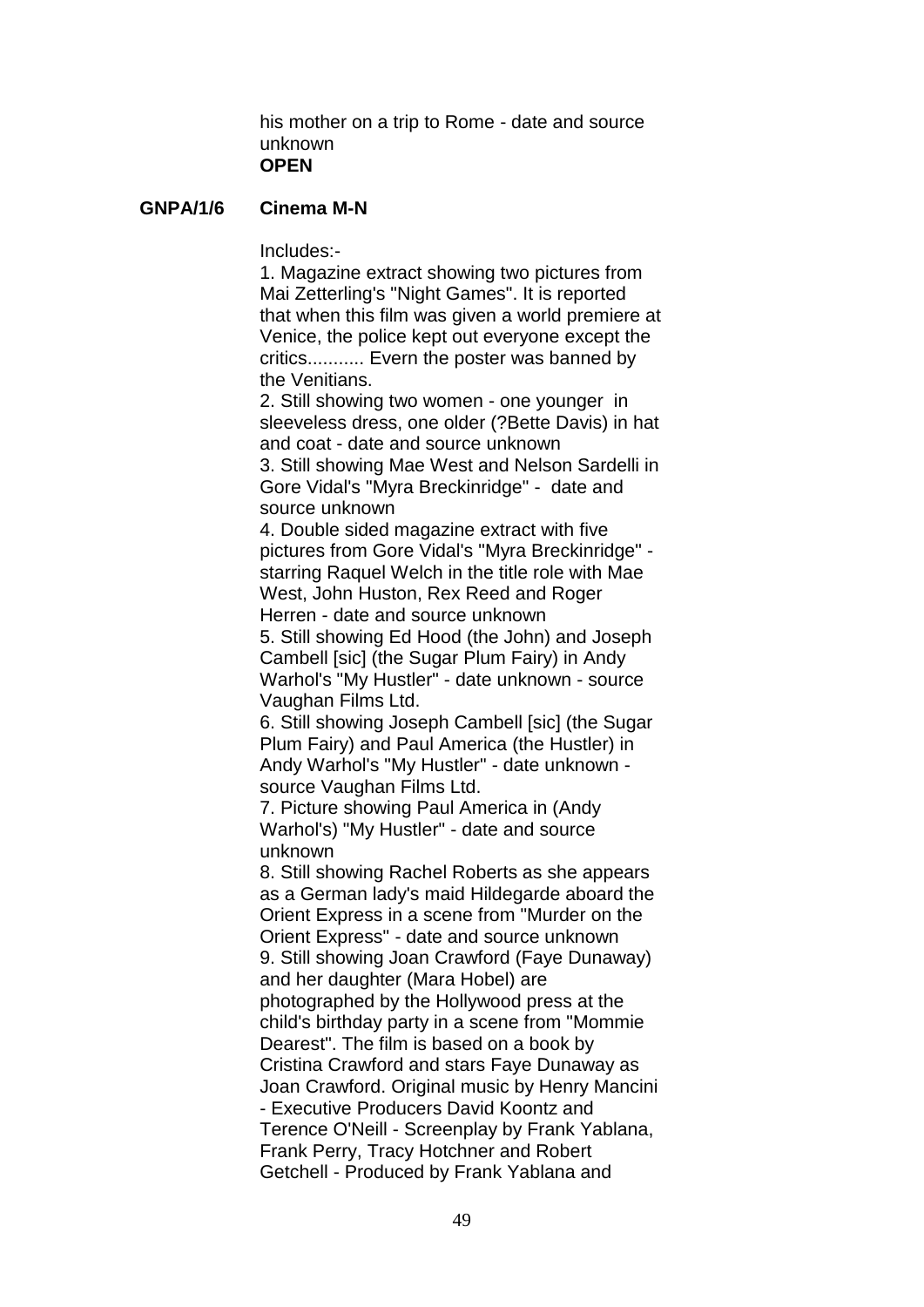Directed by Frank Perry - date and source unknown

10. Photo of Faye Dunaway as the legendary Joan Crawford in "Mommie Dearest" - additonal information as in 9 above - date and source unknown

11. Still showing Faye Dunaway as Joan Crawford descending the stairs of her Hollywood home from "Mommie Dearest" - additional information as in 9 above - date and source unknown

12. Photo of Faye Dunaway as the legendary Joan Crawford in "Mommie Dearest" - additonal information as in 9 above - date and source unknown

13. Magazine extract showing two pictures from Joseph Losey's "Modesty Blaise" based on the comic strip originated by Peter O'Donnell. Monica Vitti plays Modesty Blaise, one time leader of a successful international crime network, who is brought out of retirement by the Secreat service who believe on [sic] setting a thief to catch a thief. The film starts Terence Stamp as her cockney partner with Dirk Bigarde as their enemy Gabriel, multi-millionaire master criminal whose body strewn path Modesty has crossed many times before..

14. Outrageous villainy: Dirk Bogarde with Monica Vitta in "Modesty Blaise" - additional information as in 13 above - date and source unknown

15. Double sided untitled magazine extract showing three pictures of Dirk Bogarde - one as a ruthless naval officer in Lewis Gilbert's "HMS Defiant" - one as the defending officer who tries to save a 'coward' (Tom Courtenay) during the First World War in Joseph Losey's "King and Country" (1964) and one showing a complete change of pace and mood for Bogarde and Losey with "Modesty Blaise" in which Bogarde plays the outrageous villian - date and source unknown

16. Still showing Dirk Bogard as Gabriel in "Modesty Blaise" - additional information as in13 above - date and source unknown 17.Still showing Rosella Falk, Clive Revell and Dirk Bogarde in "Modesty Blaise" - additional information as in 13 above - date and source unknown

18. Picture pasted on paper showing John Hurt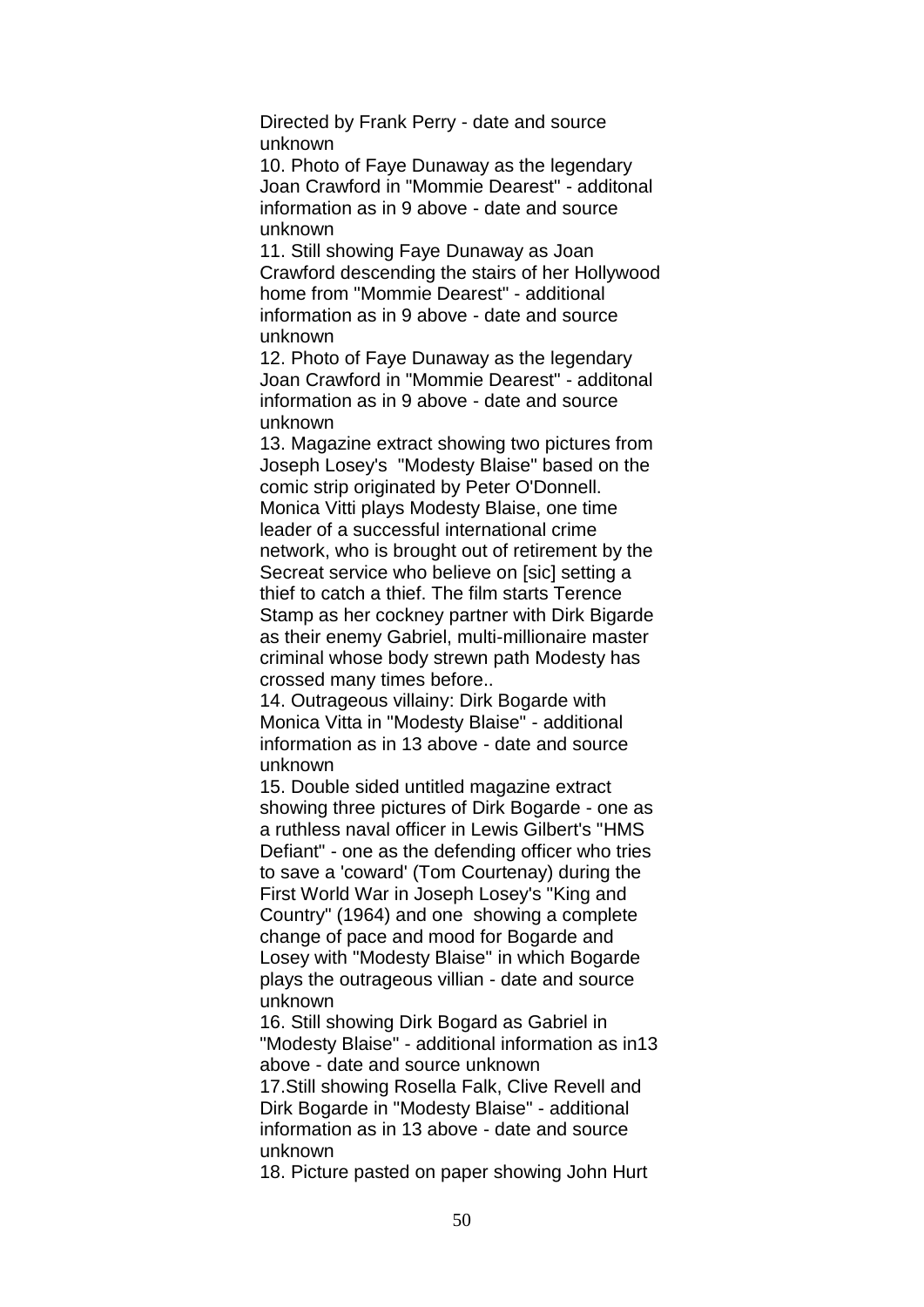and Brad Davis in "Midnight Express" - date and source unknown

19. Still showing newcomer Billy (Brad Davis) consoling Max (John Hurt) the longest serving inmate in a Turkish prison in Alan Parker's "Midnight Express". This is a powerful film based on the true story of Billy Hayes, a young American arrested in Turkey for transporting a small amount of hashish and sentenced to life imprisonment in the infamous Sagimilcar fortress. The film details the agonies of Billy's ordeal and his daring escape to freedom. Also starring Randy Quaid, Bo Hopkins, Paul Smith, Herbert Weisser and Irene Miracle. Produced by Alan Marshall and Davd Puttnam, directed by Alan Parker from a screenplay by Oliver Stone based on the book by Hayes. - date and source unknown

20 Still showing an explosive scene of anger. Brad Davis who stars as Billy Hayes is held back by prison inmates in a highly charged emotional scene in "Midnight Express" This is the first feaure film for the 28 year old actor- additional information as in 19 above - date and source unknown

21. Magazine extract showing three pictures from Jogn Schlesinger's "Midnight Cowboy" from a screenplay by Waldo Salt based on the novel by James Leo Herlihy. Jon Voight makes his creen debut as Joe Buck, the Midnight Cowboy, a swaggering young Texan who goes to New York to make his furtune as a young hustler. Dustin Hoffman plays Ratso, a down at heel, Bronx born petty con man with a game leg who befriends Joe - date and source unknown 22. Double sided magazine extract showing four pictures from "Midnight Cowboy" - additional information as in 21 above - date and source unknown

23. Still showing Jon Voight and woman (?Ann Bancroft) in a scene from "MIdnight Cownoy" additional information as in 21 above - date and source unknown

24. Still showing Jon Voight and Dustin Hoffman in a scene from "Midnight Cowboy! - additional information as in 21 above - date and source unknown

25.Still showing Joe (Jon Voight) intimidating a college boy (Bob Balaban) in a scene from "Midnight Cowboy" - additional information as in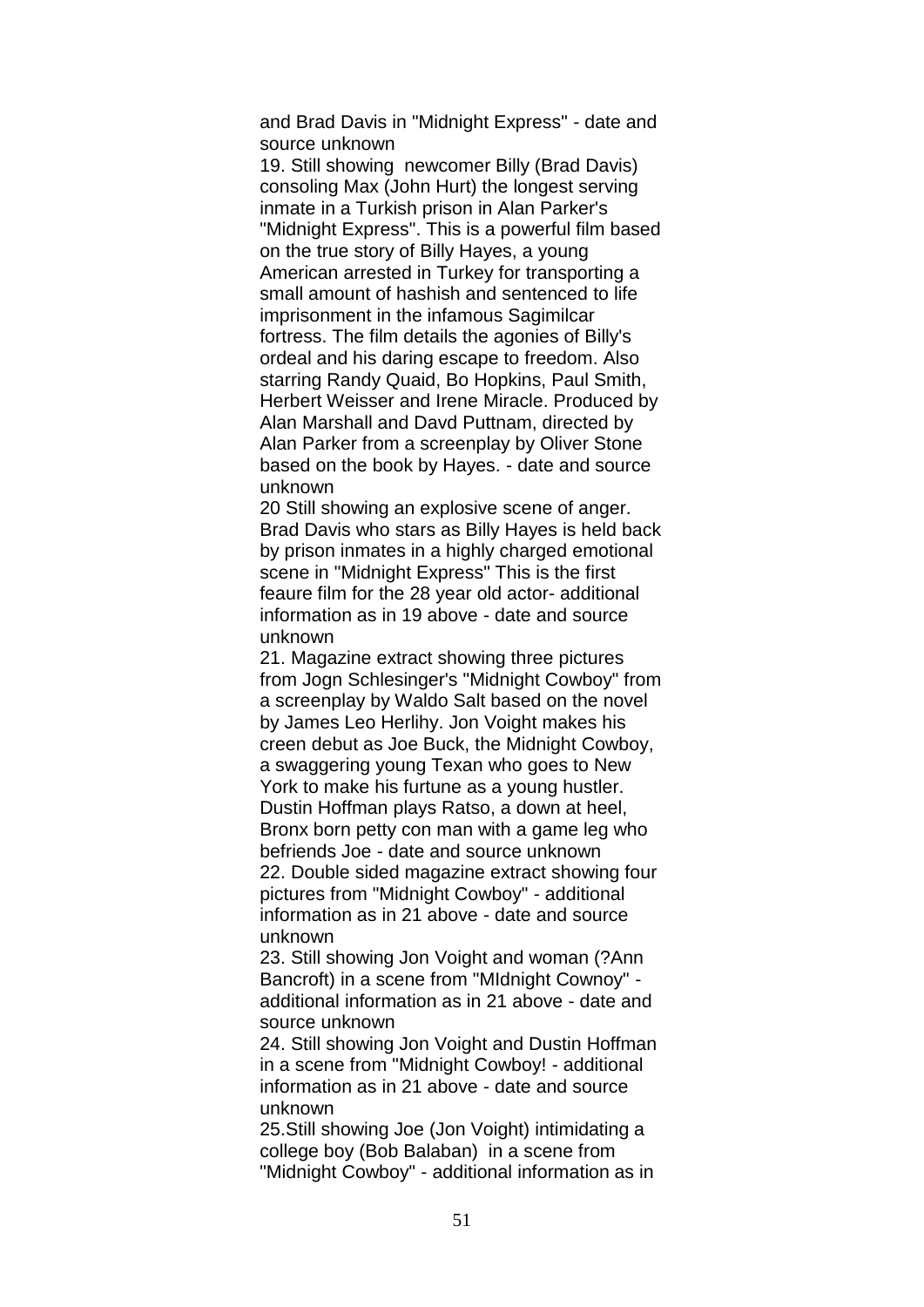21 above - date and source unknown 26. Still showing Klaus Maria Brandauer, as Mephistopheles, greeting a Nazi Genral in a scene from "Mephisto" -date and source unknown

27. Still showing 'best friends' Barbara (Krystyna Janda) and standing Nicoletta (Ildiko Bansagi) in a scene from "Mephisto" - date and source unknown

28. Still showing Hofgen (Klaus Maria Brandauer) teaching a dance step to his colleague (Peter Andorai foreground) in a scene from "Mephisto" - date and source unknown 29. Folder providing full and detailed information about the film "Nighthawkes", a full cast list and production team which stars Sylvester Stallone this folder was round photos 30-39 below 30. Still showing Lindsay Wagner in "Nighthawkes" produced by Martin Poll, directed by Bruce Malmuth from a screenplay by David Shaber. The story by David Shaber and Paul Sylbert tells the story of a couple of New York cops hunting an international terrorist. Also starring Sylvester Stallone, Billy Dee Williams, Persis Khambatta, Nigel Davenport, Rutger Hauer, Joe Spinell and Hilarie Thompson - date unknown - source Universal City Studios Inc. 31. Still showing Rutger Hauer in a scene from "Nighthawkes" - additional information as in 29 and 30 above - date unknown - source Universal City Studios Inc.

32. Still showing Billy Dee Williams and another man in a scene from "Nighthawkes" - additional information as in 29 and 30 above - date unknown - source Universal City Studios Inc. 33. Still showing two men, one with spectacles and beard holding other man under chin in a scene from "Nighthawkes" - additional information as in 29 and 30 above - date unknown - source Universal City Studios Inc 34. Still showing Rutger Hauer (?with knife) and unnamed woman in a scene from "Nighthawkes" - additional information as in 29 and 30 above date unknown - source Universal City Studios Inc.

35. Still showing Sylvester Stallone and Rutger Hauer in a scene from "Nighthawkes" - additonal information as in 29 and 30 above - date unknown - source Universal City Studios Inc. 36. Photo of young black man identified as Billy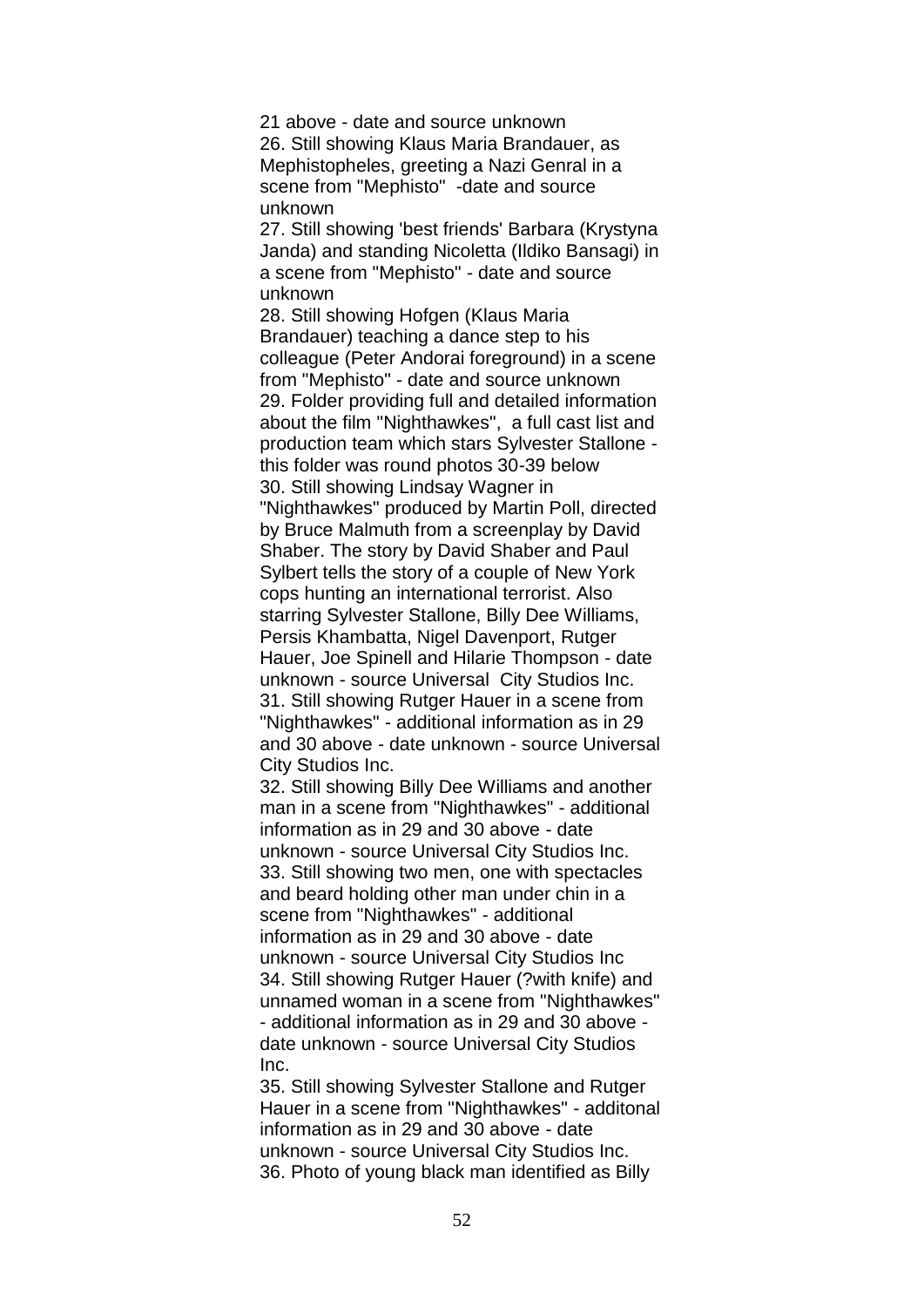Dee Williams (different to that person named in 32 above) in a scene from "Nighthawkes" additional information as in 29 and 30 above date unknown - source Universal City Studios Inc.

37. Still showing Persis Khambatta and Rutger Hauer in a scene from "Nighthawkes" - additonal information as in 29 and 30 above - date unknown - source Universal City Studios Inc. 38. Photo of Persis Khambatta starring in "Nighthawkes" - additional information as in 29 and 30 above - date unknown - source Universal City Studios Inc.

39. Photo of Sylvester Stallone starring in "Nighthawkes" - additional information as in 29 and 30 above - date unknown - source Universal City Studios Inc.

40 Smallpice of paper - handwritten Nijinsky round photos 41 to 56 below

41. Still showing Alan Bates as Sergi Diaglulen[sic] (?Diaghilev) in "Nijinsky" which tells the true story of the legendary Russian dancer and his conflicting relationships in his life. The film also stars George De La Pena, Leslie [sic] Browne, Alan Badel, Colin Blakely and Carla Fracel. Produced by Nora Kaye Ross and Stanley O'Toole, directed by Herbert Ross from a screenplay by Hugh Wheeler. The Diaghilev Ballet sequences by the Festival Ballet Company of London - date unknown - source Paramount Pictures Corp.

42. Still showing two men one in foreground on the phone, the other on stairs in a scene from "Nijinsky" - additional information as in 41 above - date unknown - source Paramount Pictures Corp.

43. Still showing Alan Bates as Diaghilev and George De La Pena as Nijinsky in a scene from "Nijinsky" - additional information as in 41 above - date unknown - source Paramount Pictures Corp.

44. Still showing young man in sitting ballet pose (?George De La Pena) in a scene from "NIjinsky" - additional information as in 41 above - date unknown - source Paramount Pictures

Corp.

45. Still showing George De La Pena as Nijinsky in "Nijinsky" - additional information as in 41 above - date unknown - source Paramount Pictures Corp.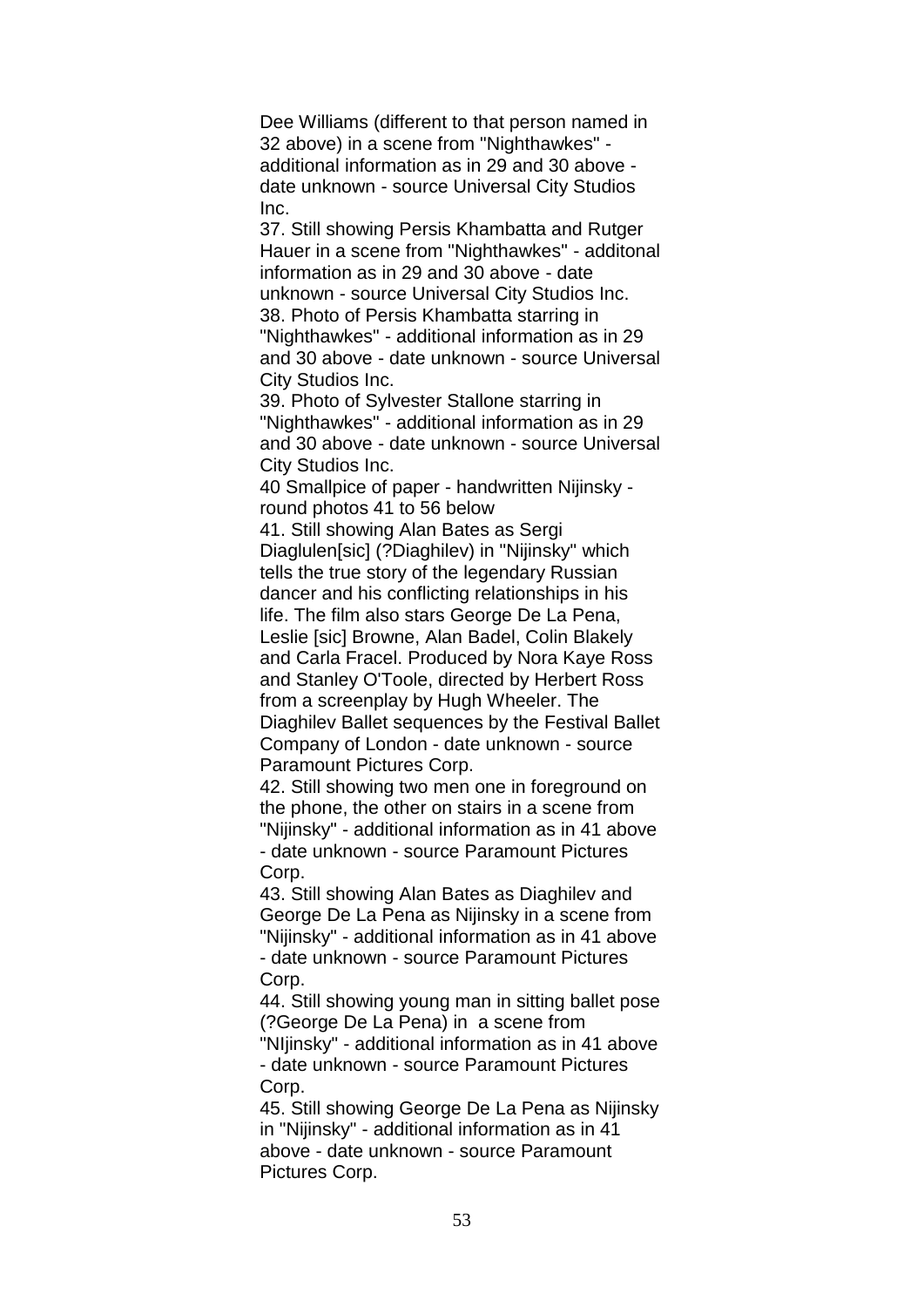46. Still showing George De La Pena and Lesley [sic] Browne in the wedding scene from "Nijinsky" - addiotnal information as in 41 above - date unknown - source Paramount Pictures Corp.

47. Still showing George De La Pena dancing with Caral Fracei in a scene from "Nijinsky" additional information as in 41 above - date unknown - source Paramount Pictures Corp. 48. Still showing george De La Pena being conforted by Leslie [sic] Browne in a scene from "Nijinsky" - additional information as in 41 above - date unknown - source Paramount Pictures Corp.

49. Two photos showing George De La Pena as Nijinsky performing L'Apres Midi d'un Faune from "Nijinsky" -additional information as in 41 above - date unknown - source Paramount Pictures Corp.

50. Still showing George De La Pena as Nijnsky embracing Leslie [sic] Browne as his wife Romalar (?) in a scene from "Nijinsky" additional information as in 41 above - date unknown - source Paramount Pictures Corp. 51. Still showing George De La Pena as Nijinsky in a ballet pose in a scene from "Nijinsky" additonal information as in 41 above - date unknown - source Paramount Pictures Corp. 52. Still showing Alan Bates as impressario Serge Diaghilev and George De La Pena as his protégé and principal dancer Vasla Nijinsky visiting as Athens museum to research their new ballet in "Nijinsky" - additional information as in41 above - date unknown - source Paramount Pictures Corp.

53. Photo of George De La Pena as Nijinsky in "Nijinsky" - additional information as in 41 above - date unknown - source Paramount Pictures Corp.

54. Photo of Alan Bates as Sregi Daighilev in "Nijinsky" - additional information as in 41 above - date unknown - source Paramount Pictures Corp.

55. Still showing George De La Pena as Nijinsky in a scene from "Nijinsky" - additional information as in 41 above - date unknown source Paramount Pictures Corp. 56. Photo showing young woman from "Nijinsky"

- additional information as in 41 above - date unknown - source Paramount Pictures Corp.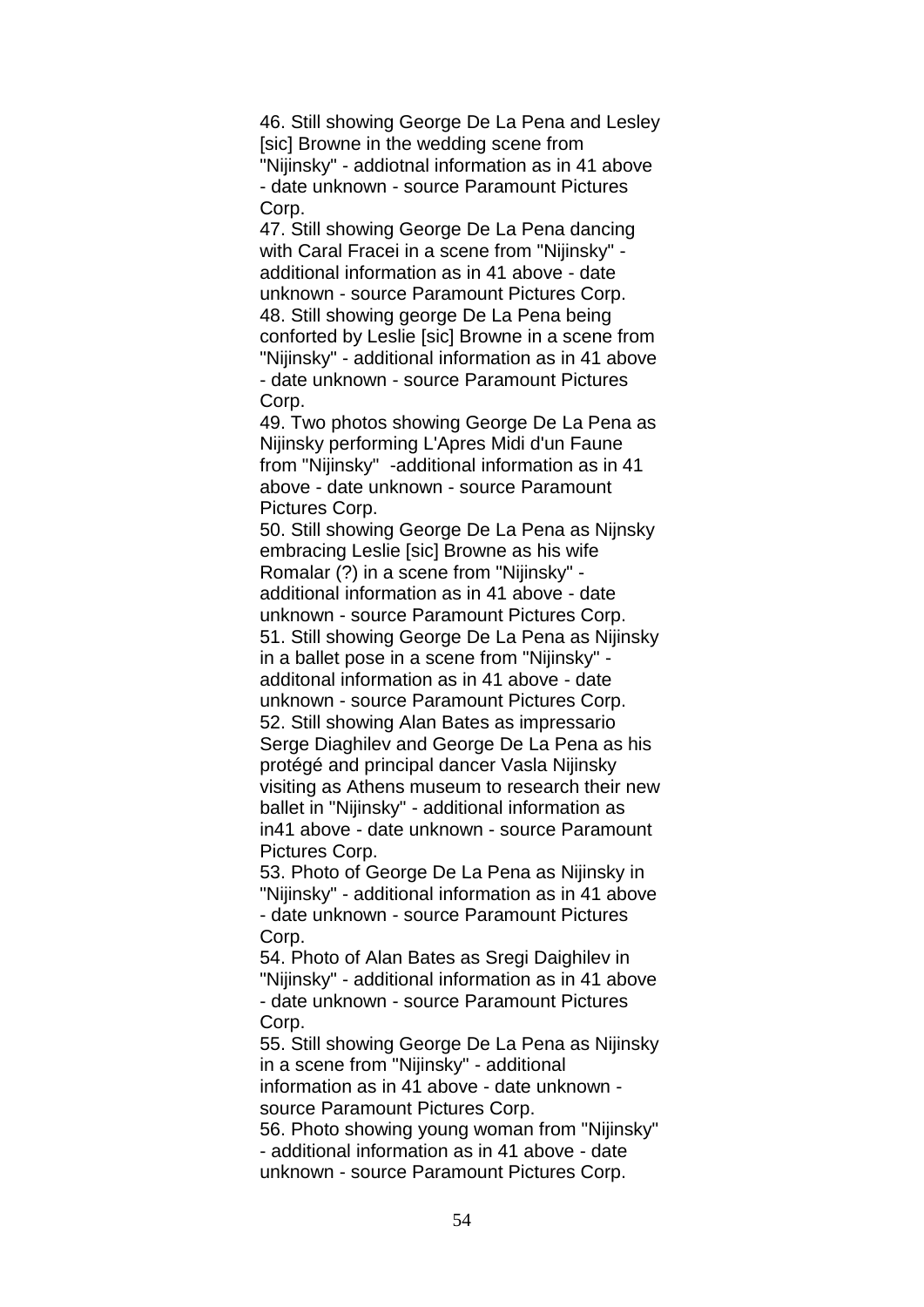57. Small piece of paper with "Nine to Five" written on which was round photos 58 to 60 below - date and source unknown 58. Still from "Nine to Five" showing left to right - Dolly Parton, Jane Fonda and Lily Tomlin - also starring Dabney Coleman, Elizabeth Wilson and Sterling Hayden. Film produced by Bruce Gilbert, directed by Colin Higgins from a screenplay by Colin Higgins and Patricia Resnick, based on a story by Patricia Resnick. date and source unknown Still from "Nine to Five" showing left to right

Dolly Parton, Jane Fonda, Lily Tomlin and Dabney Coleman in bed - additional information as in 58 above - date and source unknown 60. Still from "Nine to Five" showing from left to right Dolly Parton, Lily Tomlin and Jane Fonda facing Dabney Coleman across a desk additional information as in 58 above - date and source unknown

61. Photo of Joan Collins in "Nutcracker" - date and source unknown

62. Photo of Joan Collins in bubble bath with Murray Melvin in "Nutcracker" - date and source unknown

63. Photo showing a woman and a man, both naked - back of photo reads 'two lovers, soon to be seen in more explicit sexual embrace in "Nudes: A Sketchbook" by Curt [sic] McDonnell -

date and source unknown

64. Still from "Norman... Is That You?" showing the black Norman (Michael Warren) and his white boyfriend (Dennis Dugan) - also starring Red Foxx [sic], Pearly Bailey, Tamara Dobson and Verne Watson. Film produced and directed by George Scblutter, screenplay by Ron Clark, Sam Bobrick and George Scblutter, based on the Broadway play of the same name by Ron Clark and Sam Bobrick. The film tells of a small town store owner who discovers that his family are enthusiastic participants in the sexual revolution - date and source unknown 65. Small magazine extract showing Rod Steiger disguised as a transvestite in Jack Smight's "No Way to Treat a Lady" - date and source unknown

66. Photo showing David Bowie in his first starring role as the mysterious Thomas Jerome Newton in Nicolas Roeg's film "The Man Who Fell To Earth", also starring Rip Torn, Candy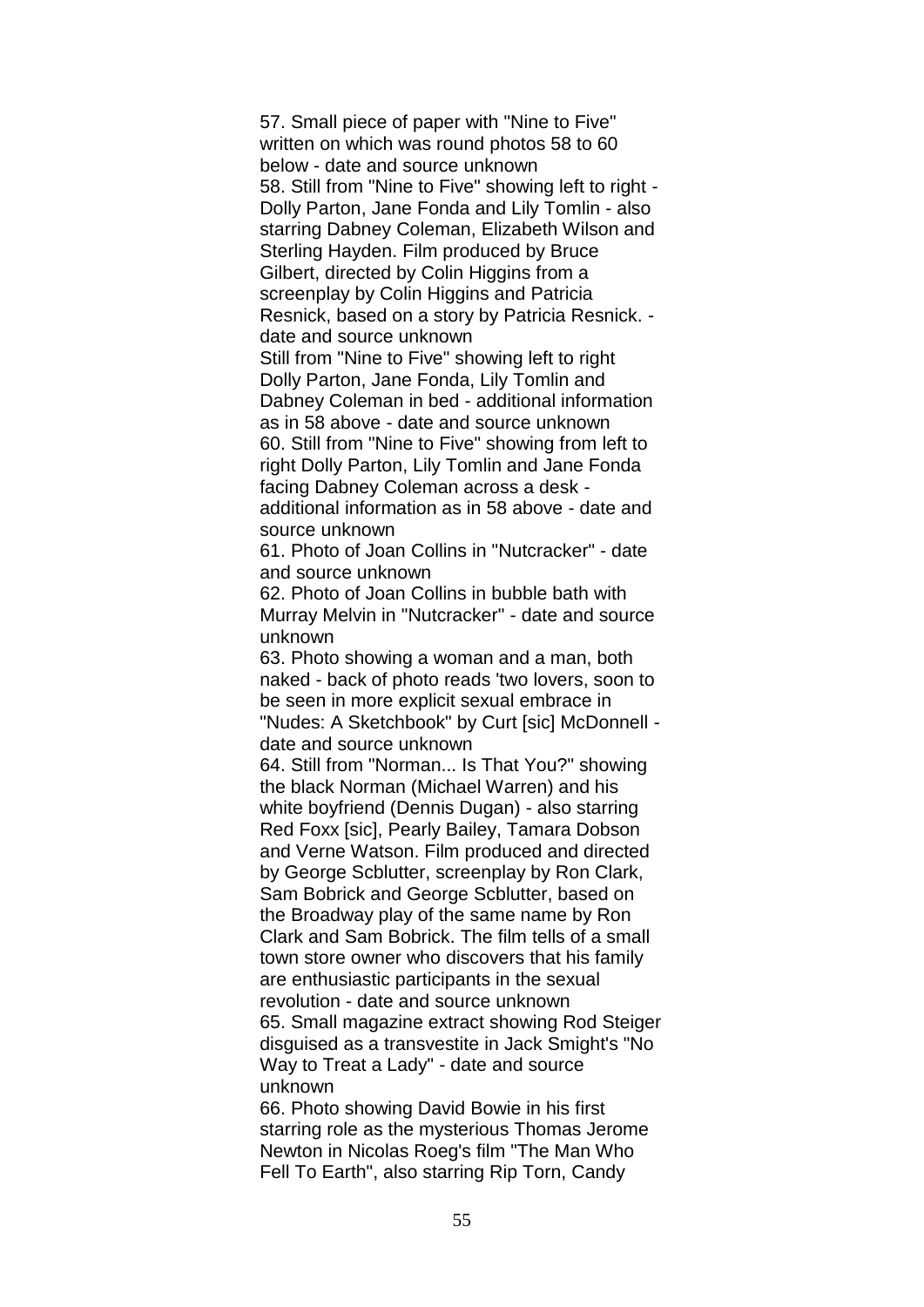Clark and Buck Henry. Screenplay by Paul Mayersberg from the novel by Walter Tevis. Music by David Bowie, produced by Michael Deeley and Barry Spikings and directed by Nicolas Roeg - date unknown - photo by David James

67. Photo showing profile of a blonde man with sunglasses (?David Bowie) - date and source unknown

68. Still showing Mary-Lou (Cancy Clark) in bath, a simple small town girl beginning to fall in love with Mr.Newton (David Bailey) - the impossible love affair of two people who shouldn't ever have met - additional information as in 66 above - date unknown - photo by David James

69. Photo showing Buck Henry as Oliver Farnsworth in "The Man Who Fell To Earth" additional information as in 66 above - date and source unknown.

70. Still showing David Bailey as Newton, his plans frustrated, doomed to luxurious confinement by the authorities, directs his genius towards trivialities in a scene from "The Man Who Fell To Earth" - additional information as in 66 above - date unknown - photo by David James

71. Still showing David Bailey as Mr.Newton, separated from Mary-Lou, retires to the desert while the plans for his space project are maturing - additional information as in 66 above - date unknown - photo by David James 72. Still showing David Bailey as Mr.Newton held prisoner by the government being allowed a gun in "The Man Who Fell To Earth" - additional information as in 66 above - date unknown photo by David James

73. Photo showing Buck Henry's lover being vested by two assassins in "The Man Who Fell To Earth" - additional information as in 66 above - date and source unknown

74. Photo showing Buck Henry's lover being murdered in "The Man Who Fell To Earth" additional information as in 66 above - date and source unknown

75. Photo showing Buck Henry as lawyer Farnsworth with his lover in "The Man Who Fell To Earth" - date and source unknown 76. Still showing David Bailey holding a glass and a small hand held battery fan in "The Man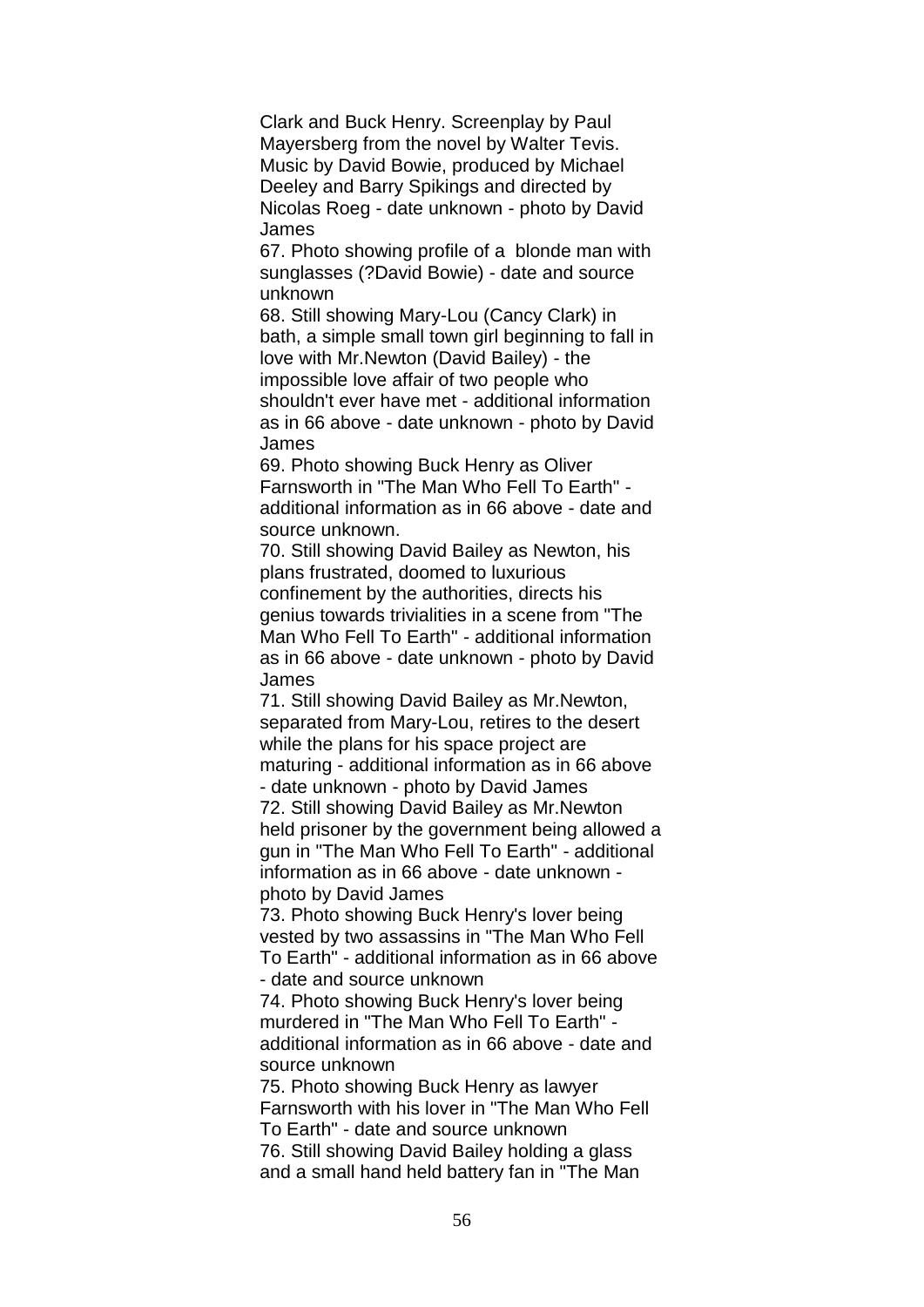Who Fell To Earth" - a film about a mysterious American love story not too far ahead of it's time - additional information as in 66 above - date unknown - photo by David James 77. Photo showing Buck Henry as Oliver Farnsworth (right) with his lover in "The Man Who Fell To Earth" - additional information as in 66 above - date and source unknown 78. Still showing David Bowie as Mr Newton who is a true eccentric. Physically delicate he spends most of his time withdrawn in his lakeside home in a remote part of New Mexico watching a dozen television sets at a time in "The Man Who Fell To Earth" - additional information as in 66 above - date unknown photo by David James

79. Still showing David Bailey as Thomas Jerome Newton under emotional pressure from Mary-Lou (Cancy Clark) to reveal more of his true nature, preparing to remove contact lenses from his eyes - additional information as in 66 above - date unknown - photo by David James 80.Small printed picture of three people - Triangle: Francoise Prevost, Umberto Orsini and Dino Mele in Patroni Griffi's "Il Mare" - date and source unknown

81. Paper with hand writing 'The Marriage of Maria Braun' round phots 82 to 85 below - date and source unknown

82. Photo showing Hanna Schygulla being fondled by her lover - a black American GI in Fassbinder's "The Marriage of Maria Braun" date and source unknown

83. Photo showing Hanna Schygella in provocative pose doing up a suspender in Fassbinder's "The Marriage of Maria Braun" date and source unknown

84. Photo showing Hanna Schygella in suit and large hat holding a rose in Fassbinder's "The Marriage of Maria Braun" - date and source unknown

85. Photo showing Hanna Schygella leaning on a stool in Fassbinder's "The Marriage of Maria Braun" - date and source unknown

86. Still showing two women in maids outfits (?Susanah York (l) and Glenda Jackson) in "The Maids" - date and source unknown

87. Still showing woman in fluffy dress putting on makeup (?Susanah York) in "The Maids" - date and source unknown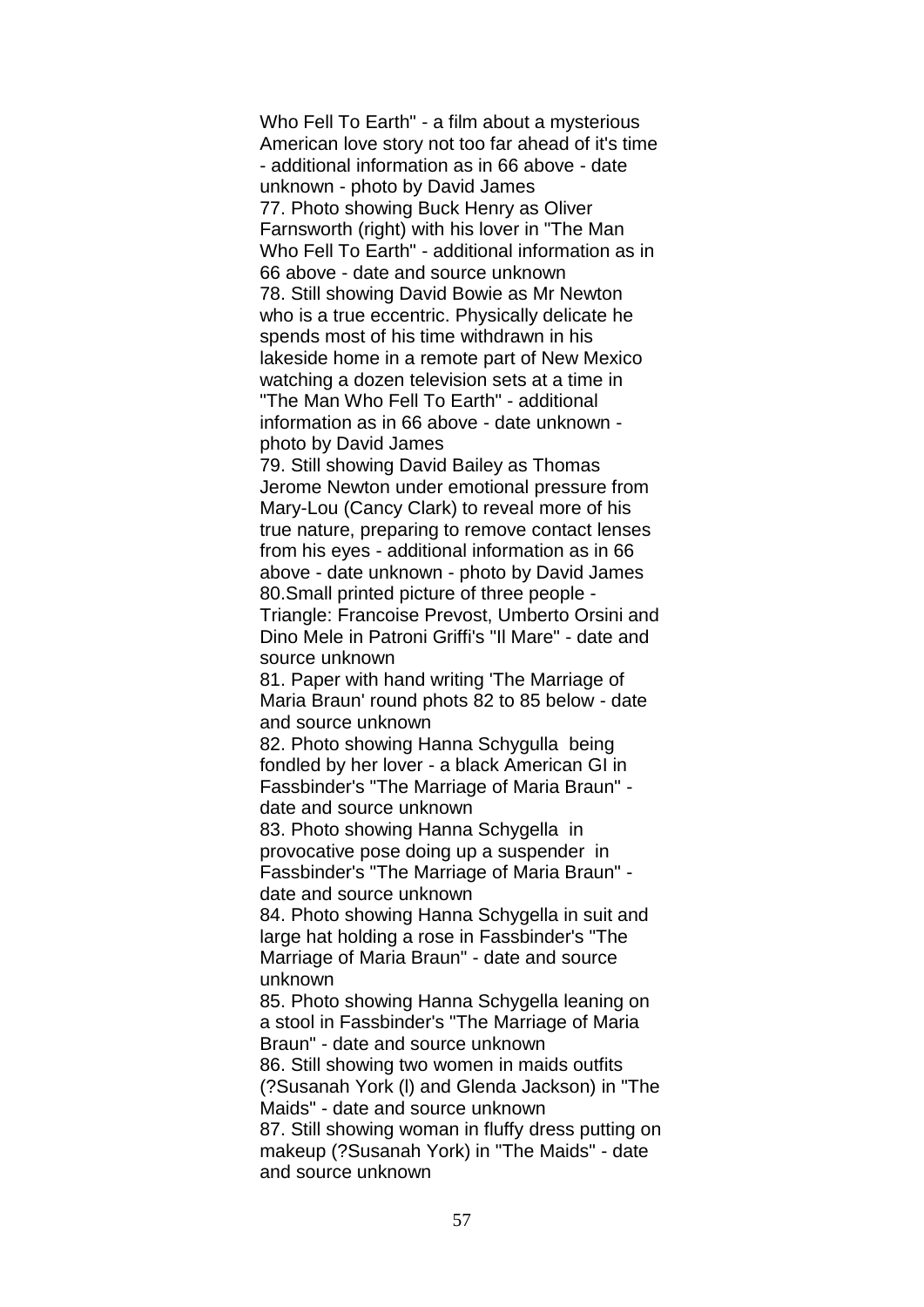88. Still showing two women, one in underwear (?Susanah York) being embarked by one in maids clothes (?Glenda Jackson) in "The Maids" - date and source unknown 89. Still from "Maitresse" showing Bulle Ogier and male client(s) - date and source unknown 90. Still entitled Fabulous and Flamboyant showing Ingrid Thulin (r) as Kitty Schmidt, vibrant bi-sexual proprietress of Berlin's most luxurious brothel dressed in mannish attire, enjoying a cigar surrounded by some of her beautiful 'ladies of the evening' in the halcyon days before the Nazis take over her salon as a listening post in Trans American's film on a little known part of life under Hitler in a scene from "Madam Kitty"

91. Still showing two women, one standing embracing face of one sitting Edwige (?Feuillere) as (?Millie) Julie and Simone Simone as (?) Cara (?Olivia) - date and source unknown

92. Compliment slip from Gay News with 'pics etc. from "Making Love" written on - date and source unknown

93. Magazine extract (page 45) with two pictures on entitled Rex Reed - the article is about the film "Making Love" a story about Claire and Zack, a young couple whose perfect lives fall apart when Zack falls in love with someone else - a man. - date unknown - source

GQ/September

94. Magazine extract with two pictures (page 48 continues article) - date unknown - source GQ/September

95. Magazine extract with three pictures (page 56 completes article) - date unknown - source GQ/September

96. Small printed picture showing two men and a woman - (?"Making Love") - date and source unknown

97. Photo showing curly haired man facing camera - date and source unknown

98. Small printed picture of John Huston's "Night of the Iguana" - 'Don't make me take steps!' schoolteacher Grayson Hall threatens Richard Burton because he has been taking too much interest in the girl (Sue Lyon) she fancies - date and source unknown.

### **OPEN**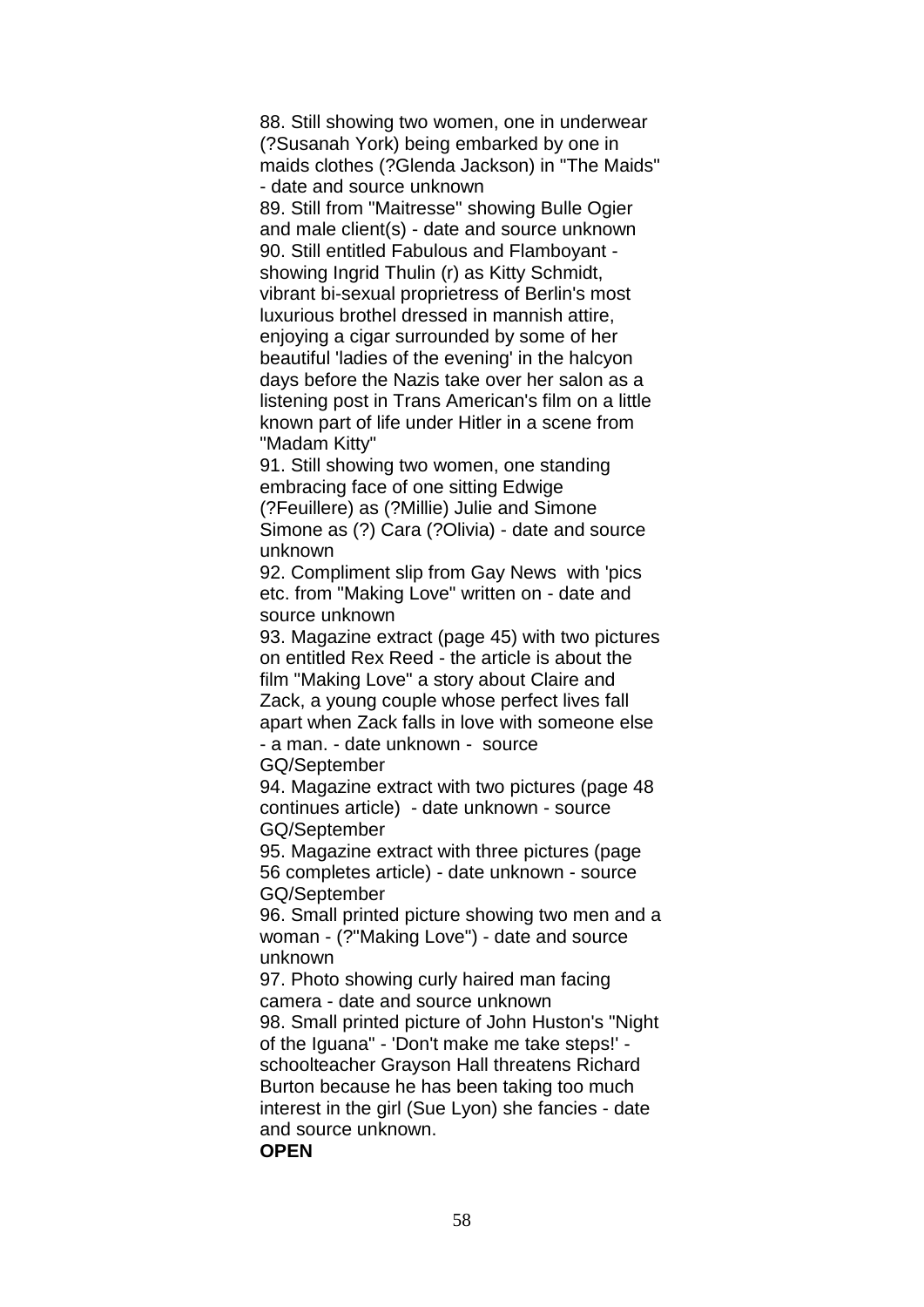## **GNPA/1/7 Cinema O-Q**

Includes:-

1. Still showing Beryl Reid (dressed as Oliver Hardy) and Coral Browne in a scene filmed at the Gateways [Killing of Sister George?] - date and source unknown

2. Magazine extract about Susannah York - date and source unknown

3. Still showing (Susannah) York, (Beryl) Reid and (Coral) Browne in a scene filmed at the Gateways from "The Killing of Sister George" date and source unknown

4. Photo showing Left to right Therese Liot and Valerie Mairesse in "One Sings, The Other Doesn't" (L'Une Chante L'Autre Pas) - date and source unknown

5. Photo showing Melina Mercouri as Carla and Alexis Smith as Deidre in "Once is Not Enough" also starring Kirk Douglas, David Janssen, George Hamilton, Gary Conway, Brenda Vaccaro, Deborah Raffin as 'January', with Leonard Sachs and John Roper. Directed by Guy Green, produced by Howard W.Koch, screenplay by Julius J.Epstein based on the novel by Jacqueline Susann, music by Henry Mancini. The film is based on the sensational number one best seller [and] is the story of a girl whose adoration for her film producer father is the primary force of her life - date and source unknown

6.One page with two photos on - top photo - in this scene from the CIC release "Once is Not Enough" January Wayne (Deborah Raffin) and her boyfriend Colt (David Janssen). A married aging novelist find a great deal of happiness together [sic]. Bottom photo - Deidre Milford Granger (Alexis Smith) the wife of a film producer becomes involved in a clandestine lesbian affair with a retired movie star Karla [sic] (Melina Mercouri) in a scene from the CIC release "Once is Not Enough" - additional information as in 5 above - date and source unknown

7. Still from the film "Pixote" by Hector Babenco showing full face photo of Jac Piriotea starring Fernando Ramos da Silva and Marillia Pera - date and source unknown. 8.Still showing a boy (Jas [sic] Piriote) being

cradled by a woman (Marillia Pera) on a bed in a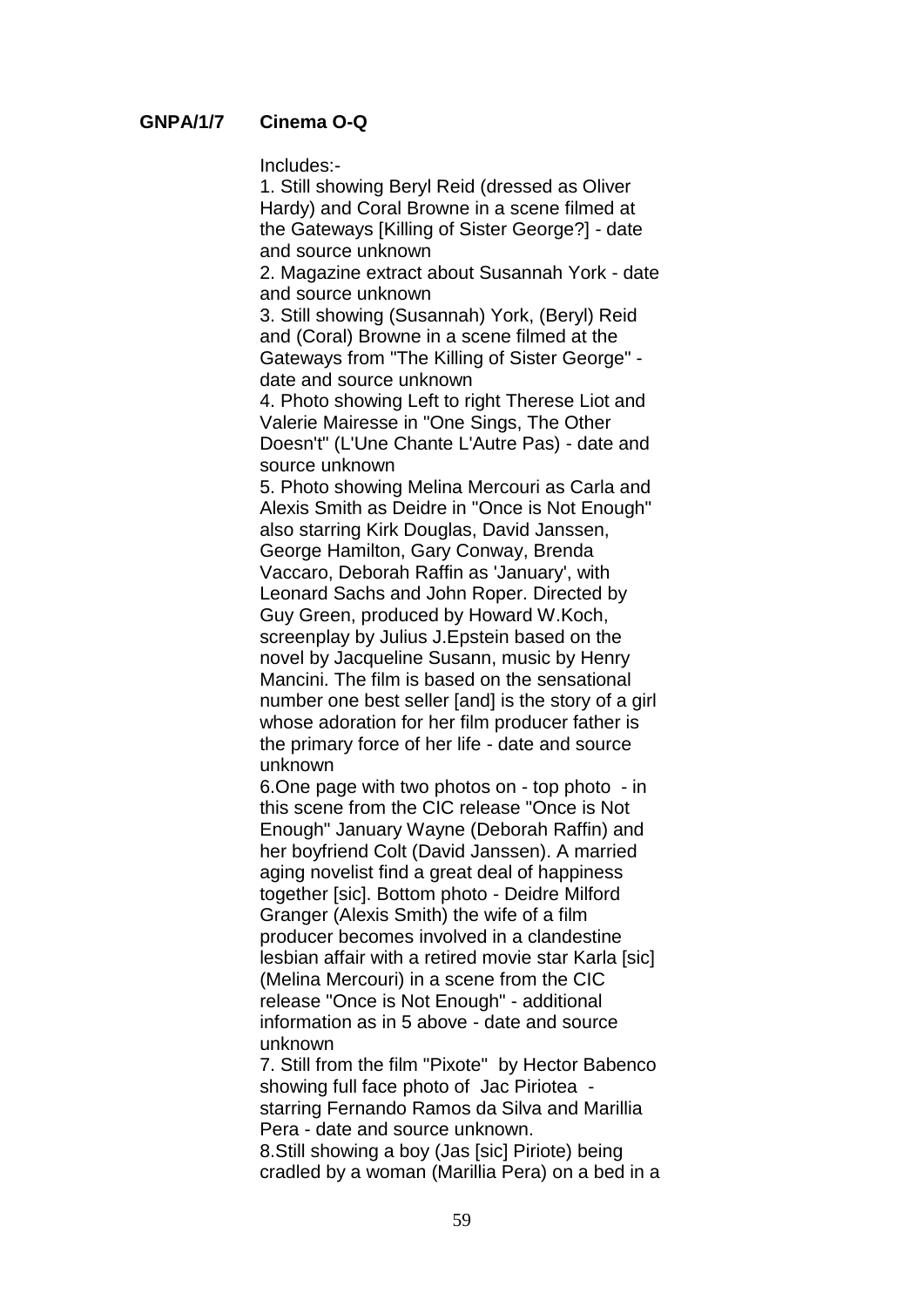scene from "Pixote" - date and source unknown 9. Photo showing a boy (Jas [sic] Piriote) holding a piece of wood shaped like a gun in a scene from "Pixote" - date and source unknown. 10. Photo showing three people full face to camera - caption reads 'Robert Shaye and Michael White present Devine and Tab Hunter in John Water's "Polyester" - date and source unknown

11. One page titled Popeye with two pictures on - top picture - man (Popeye?) and woman (Olive Oil?) looking at each other. Bottom picture Paul Dooley, Shelley Duvall (Olive Oil?) and Robin Williams (Popeye?) - date and source unknown 12. Still from "Portrait of Teresa" directed by Pastor Vega showing Teresa (Daysi Granados) date and source unknown

13. Small piece of paper with 'The Private Files of J.Edgar Hoover' written on wrapped around photos 14-19 below - date and source unknown 14. Photo showing [Andrew Duggun] and [Lyndon Johnson] from "The Private Files of J.Edgar Hoover" - date and source unknown. 15. One page with six small photos on - none identified - date and source unknown 16. Photo showing Broderick Crawford as J.Edgar Hoover in "The Private Files of J.Edgar Hoover" - date and source unknown 17. Photo showing a scene from "The Private Files of J.Edgar Hoover" - date and source

unknown

18. Photo showing a boy's best friend? The young Hoover with his adored mother (June Havoc) in "The Private Files of J.Edgar Hoover" - date and source unknown

19. Photo showing Luther King and Raymond St Jacques ["The Private Files of J.Edgar Hoover"] - date and source unknown.

20 Still from "Pumping Iron" starring Arnold Schwarzenegger - date and source unknown 21. Still from "Pumping Iron" starring Arnold Schwarzenegger - date and source unknown 22. Still from "Pumping Iron" starring Arnold Schwarzenegger - date and source unknown 23. Still from "Pumping Iron" starring Arnold Schwarzenegger - date and source unknown 24. Still from "Pumping Iron" starring Arnold Schwarzenegger - date and source unknown 25. Extract titled 'Contemporary Films' showing woman with mouth open and caption reading '....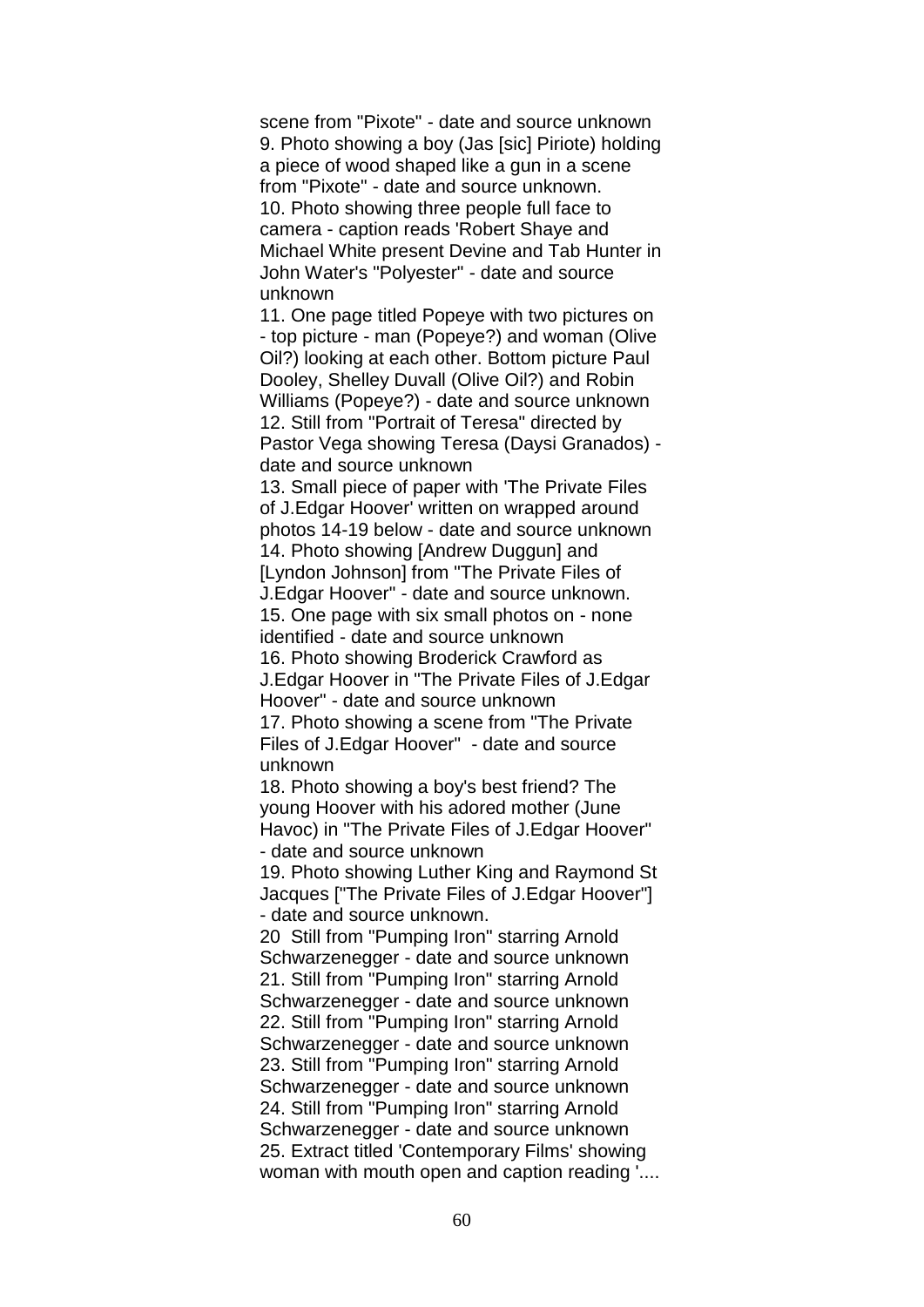and we do have other films besides "The Queen"' with list of films - dates and source unknown

26. Photo showing two women looking at camera - front woman Crystal as Miss Manhattan in still from "The Queen" also starring Jack Doroshow as Flawless Sabrina and Richard (Miss Harlow) Finochio as Miss Philadelphia. Film produced by Si Litvinoff, directed by Frank Simon, Photography by John Simon, Ken Van Sickle, Robert Elfstrom, Alfonse Schilling and Joseph Zysman, narrated by Jack Doroshow - date and source unknown 27. Photo showing Crystal as Miss Manhattan in still from "The Queen" - additional information as in 26 above - date and source unknown 28. Photo showing five women in line - two identified as Crystal as Miss Manhattan and Richard (Miss Harlow) Finochio as Miss Philadelphia in still from "The Queen" additional information as in 26 above - date unknown - source British Film Institute 29. Still showing five people with full face showing and one with partial face showing in scene from "A Question of Silence" directed by Marleen Gorris, distributed by Cinema of Women - date and source unknown 30. Still showing woman with clenched hands facing police officer in scene from "A Question of Silence" - additional information as in 29 above date and source unknown.

31 Magazine extract showing pictures from "Pink Narcissus" - date and source unknown 32. Photo showing Devine, starring in "Pink Flamingo" - date and source unknown 33. Complete magazine called Picture Show and TV Mirror magazine dated June 1960 source unknown

34. Still from "Permission to Kill" showing Dirk Bogarde with Timothy Dalton as a homosexual agent - date and source unknown

35. Large b/w photo showing two men - one laying on floor with gun pointing at other man crouching - date and source unknown 36. Small magazine extract entitled Vice. And Versa showing two pictures of people both identified as Mick Jagger in film "Performance" with James Fox, Mick Jagger, Anita Pallenberg and Michele Breton. This describes the film as being about madness. And sanity. Fantasy. And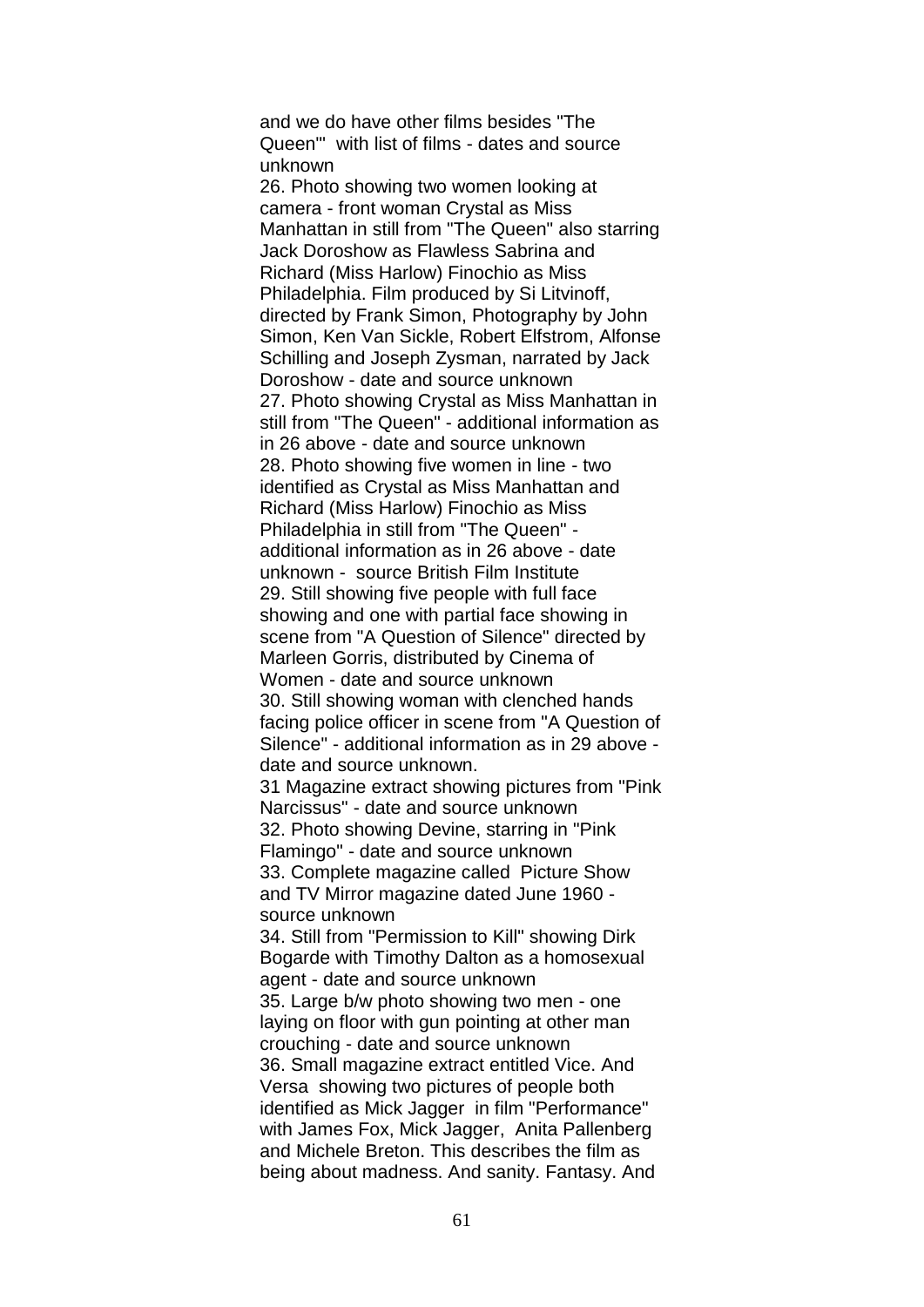reality. And life. Vice And Versa [sic] - date and source unknown.

37. Magazine extract showing a picture of Michele Breton, Anita Pallenberg and Mick Jagger in bed from "Performance" - date and source unknown

38. Magazine extract showing five pictures from "Performance" - date and source unknown 39. Small extract from magazine showing James Fox in "Performance" - date and source unknown

40. Still from "Penitentiary by Jama Fanaka showing Leon Isaac Kennedy as Too Sweet date and source unknown

41. Still from "Penitentiary" showing Leon Isaac Kennedy as Too Sweet subduing his cell mate after an attempted seduction - date and source unknown

42. Still from "Penitentiary" showing an unidentified person as a prison transvestite date and source unknown

43. Small extract from magazine showing a picture from "The Pawnbroker" - information on back says - Sol's silent partner (Brook Peters) uses the pawnshop as a cover for his illegal sources of money. One of the blacks who wants to live in a white world, everything around him is white; house, phone and boyfriend - date and source unknown

44. Still showing two women, one (Alexis Smith) holding boxes after shopping and the other (Deborah Raffin) wearing a 'bowler' hat in scene from Jacqueline Susann's "Once is not Enough" which also stars Kirk Douglas, David Janssen, George Hamilton, Melina Mercouri, Gary Conway and Brenda Vaccaro with Leonard Sachs and John Hooper. The film is based on the sensational number one best seller and is the story of a girl whose adoration for her film producers father is the primary force of her life. date and source unknown

45. Still from "Oscar Wilde" showing two men facing each other one with hand raised as if to strike the other. The film stars Robert Morley, Ralph Richardson, Phyllis Calvert, John Neville, Dennis Price and Alexander Knox - date and source unknown

46. Still from "Oscar Wilde" showing two policemen waiting to take Oscar Wilde (Robert Morley) into custody as he says goodbye to his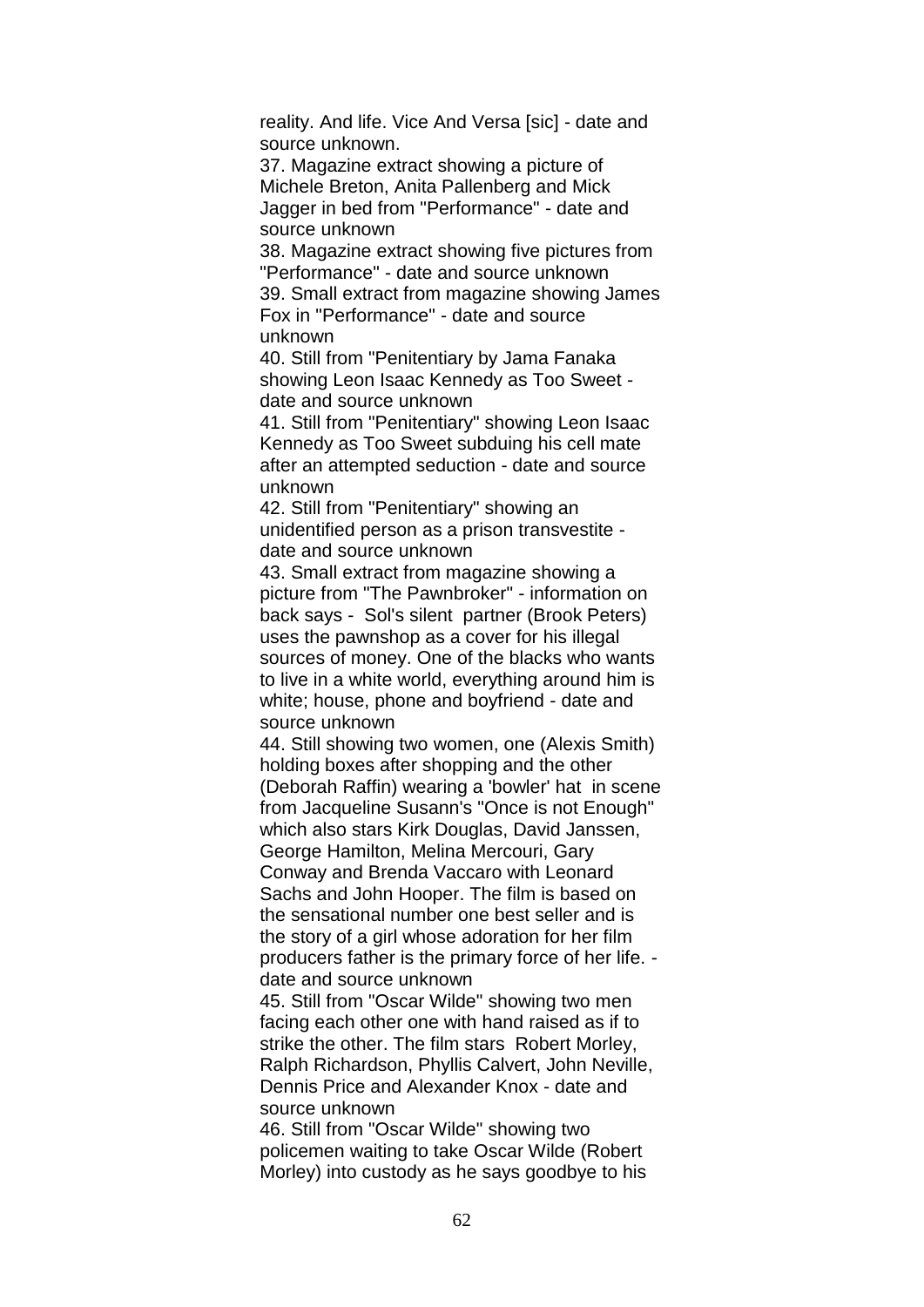son - Cyril?- (Wilton Morley). Film directed by Gregory Ratoff and also starring John Neville, Dennis Price, Ralph Richardson, Phyllis Calvert and Edward Chapman. An additional note state that 'Actually this scene is historically inaccurate: Wilde was arrested in the Cardigan Hotel and not at home' - date and source unknown 47. Still showing Craig Russell (centre) and Hollis McLaren (right) in "Outrageous" - date and source unknown

48. Still showing Craig Russell as Mae West and Bob her agent (David McIlwraith?) in a scene from Richard Benner's "Outrageous" date and source unknown.

49. Still showing Manhattan bar boys with Hollis McLaren (left) in a scene from Richard Benner's "Outrageous" - date and source unknown 50. Still showing Gary Bond (left) and Donald Pleasence at breakfast in the sweltering heat of the Australian "Outback" which also stars Chips Raferty and Sylvia Kay - date and source unknown

51. Photo showing young man with long hair, spectacles and cigarette (Dennis O'Sullivan?) sitting on chair under sign 'O'Sullivan's Travels' date and source unknown

52. Small magazine extract showing two women embracing - reverse says Alice Roberts as the lesbian Countess with Louise Brooks in "Pandora's Box" - date and source unknown 53. Smaller version of 52 above - date and source unknown

54, Still from "Loot" showing two naked men with crash helmets on sitting on floor surrounded by bank notes - film stars Richard Attenborough, Lee Remick, Hywell Bennett, Milo O'Shea and Roy Holder - date and source unknown 55. Still from "Loot" showing bank robbers Hal and Dennis (Roy Holder and Hywell Bennett) with their accomplice Fay (Lee Remisck) in prayer over the body of the late departed Mrs. McLeavy, whose coffin they have used to hide their loot - date and source unknown 56. Still showing Bobby Benson from "Ode to Billy Joe" also starring Glynnis O'Connor, Joan Hotchkiss and Sandy McPeak - date and source unknown

57. Still showing (Peter Finch?) and one other man in "The Trials of Oscar Wilde" also starring Yvonne Mitchell, James Mason, Michael Patrick,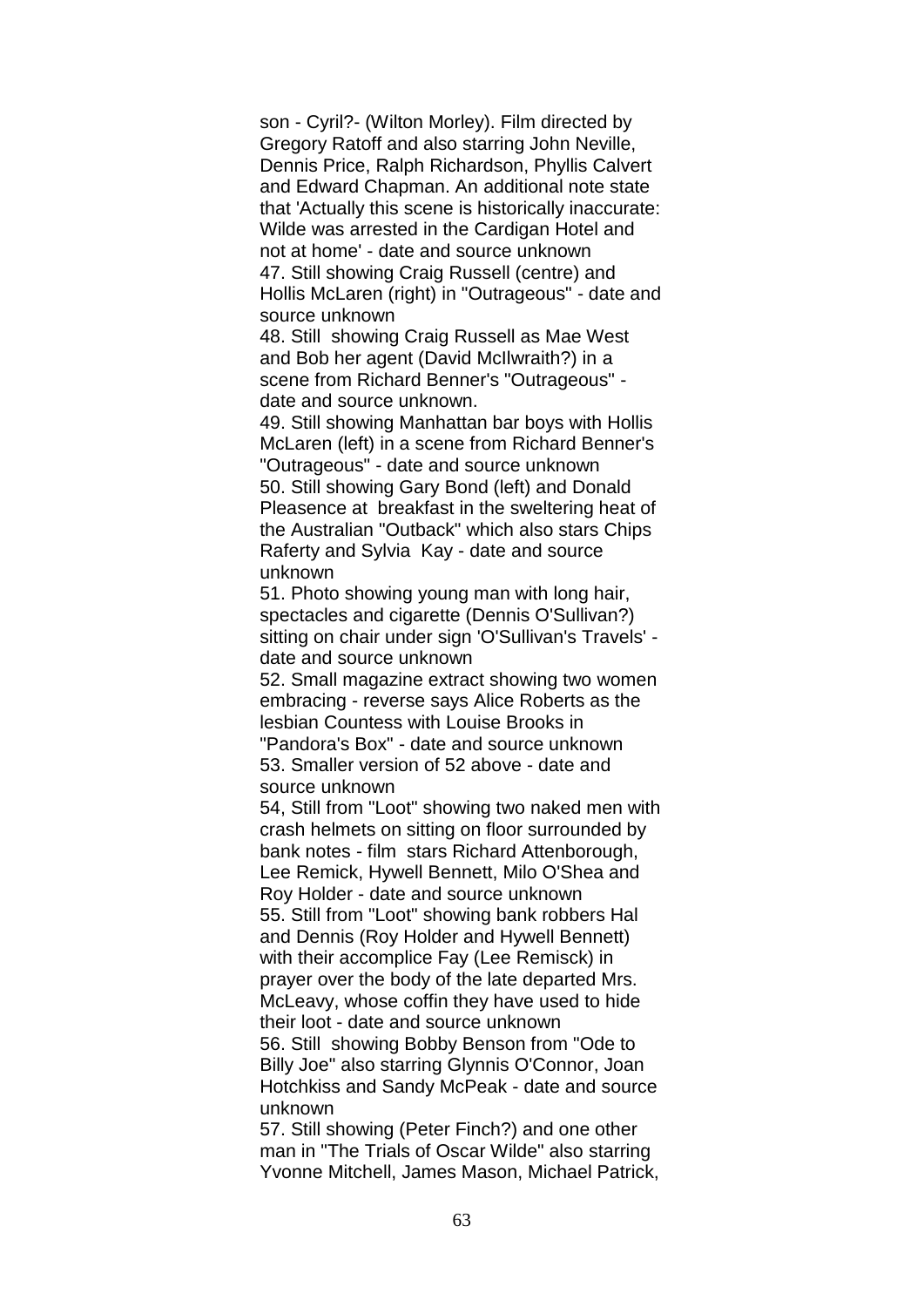Lionel Jeffries, Joan Fraser, Sonia Dresdel, Maxine Audley, James Booth, Nerys Jones, Paul Rogers and three others whose names are not legible - date and source unknown 58. Still showing three men, tow facing each other (right) (Dirk Bogarde?) and one in the centre (Dennis Price?) from "Victim" also starring Sylvia Syms - date and source unknown 59. Still from "Victim" showing a blonde woman (Sylvia Syms?) looking at paper held by man date and source unknown

60. Still from "Victim" showing three men (left) (Dirk Bogarde?) without hat and the other two men with hats - date and source unknown 61. Photo showing three men, one on left in suit with bowler hat and cigar, one in centre in shirt sleeves and one on right with beard sitting in chair from "Dear Love of Comrades" - date and source unknown

62. Still showing Audrey Hepburn and Shirley McLane from "The Loudest Whisper" - date and source unknown

63. Still showing five people carrying a man in scene from "As Time Goes By" - Gay

Sweatshop - date and source unknown 64. Small magazine extract showing Dennis (Hywell Bennett) and Hal (Roy Holder) having retired to Hal's erotically decorated bedroom to discuss disposal of their bank robbery loot from "Loot" - date and source unknown

65. Still showing Ray Holder and Hywell Bennett in Silvio Narizzane's "Loot" - date and source unknown

66. Still showing Hywell Bennett and Roy Holder in "Loot" - date and source unknown

67. Two pieces of A4 stapled together to form folder for pictures 68-77 below - handwriting says 'Maidens in Uniform - stills' - date and source unknown.

68. Still showing schoolgirls resting in Leontine Sagan's "Maidens in Uniform" - date 1931 source unknown

69. Still showing the harsh headmistress (Emilia Unda) foreground in Leontine Sagan's "Maidens in Uniform" - date 1931 - source unknown 70. Still showing schoolgirls in costume for 'Don Carlos' in Leontine Sagan's "Maidens in Uniform" - date 1931 - source unknown 71. Still showing girls in nightdresses by beds with woman in centre in Leontine Sagan's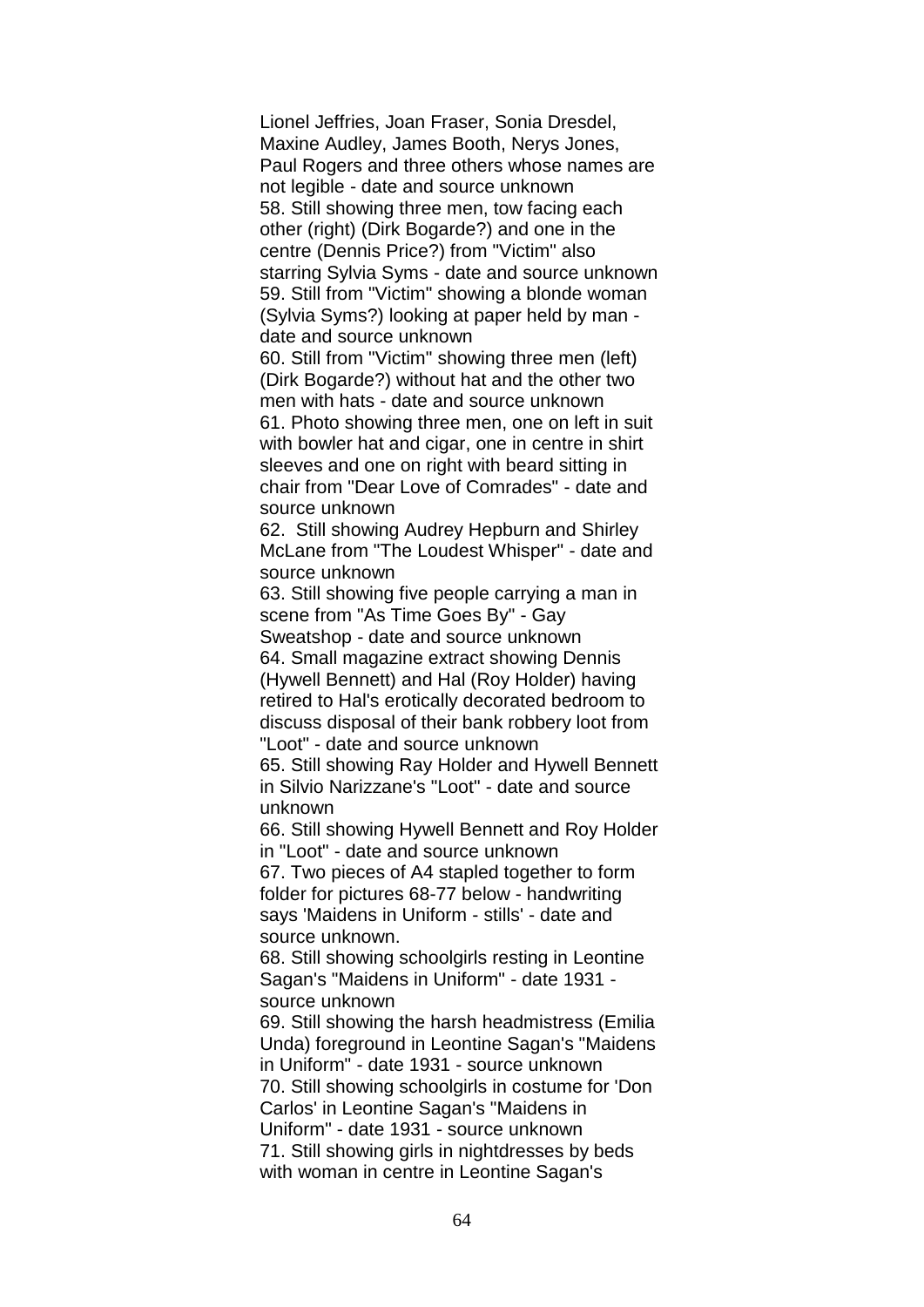"Maidens in Uniform" - date 1931 - source unknown

72. Still showing schoolgirls unpacking a suitcase in Leontine Sagan's "Maidens in Uniform" - date 1931 - source unknown 73. Still showing girl on bed with nurse and one other standing by in Leontine Sagan's "Maidens in Uniform" - date 1931 - source unknown 74. Still sowing three schoolgirls sitting discussing contents of ?letter in Leontine Sagan's "Maidens in Uniform" - date 1931 source unknown

75. Still showing group of schoolgirls behind barrier in Leontine Sagan's "Maidens in Uniform" - date 1931 - source unknown

76. Duplicate of 70 above - reverse states "Maidens in Uniform" (Original German version banned for 20 years GB) - date 1931 -source unknown

77. Still showing two schoolgirl sitting on bed in Leontine Sagan's "Maidens in Uniform" -reverse states (Original German version banned for 20 years GB) - date 1931 - source unknown 78. Still showing Susannah York (l) as Childie, Coral Browne (c) as Miss Mercy Croft and Beryl Reid (r) as June Buckridge (George) in TKOSG ("The Killing of Sister George") - date and source unknown

79. Magazine extract showing three pictures from "The Killing of Sister George" - date and source unknown

80. Large b/w photo of two naked women in shower - original of picture shown in 38 above date and source unknown. **OPEN**

## **GNPA/1/8 Cinema R-S**

Includes:-

1. Photo showing Estelle Parsons as the school teacher in love with her colleague Joanne Woodward in "Rachel, Rachel" - date and source unknown

2. Magazine extract showing advert for Elizabeth Taylor and Marlon Brando in "Reflections in a Golden Eye" - date and source unknown 3. Small magazine extract showing John Huston directing Zorro David (as the camp hairdresser) in "Reflections in a Golden Eye" - date and source unknown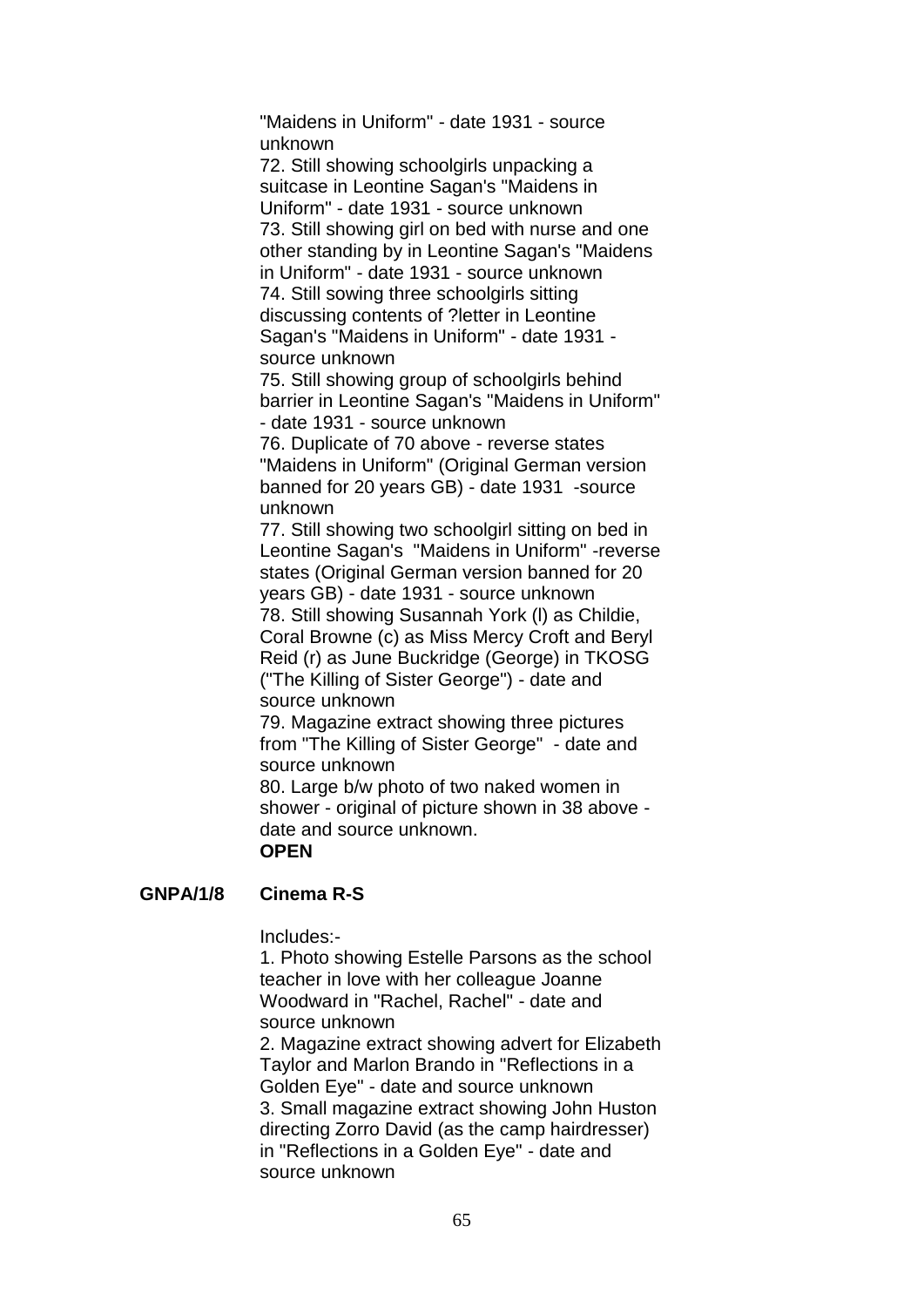4. MISSING

5. Large coloured still showing Marlon Brando as the homosexual Major with Elizabeth Taylor as his blowsy wife in "Reflections in a Golden Eye" - date and source unknown 6. Large coloured still showing Marlon Brando who has fallen from his horse in "Reflections in a Golden Eye" - date and source unknown 7. Large coloured still showing Elizabeth Taylor and Marlon Brando in "Reflections in a Golden Eye" - date and source unknown 8. Small magazine extract showing Anna Karina with Liselotte Pulver as the lesbian mother superior in "La Religiouse" - -date and source unknown 9. Magazine extract showing three pictures - two are identified as centre and bottom Liselotte

Pulver as the worldly Madam de Chelle in "La Religiouse" - date and source unknown 10. Photo showing Jerry Stiller, Rita Moreno and Jack Weston in "The Ritz" - Warner Bros. /Warner Communications Company presents the Richard Lester film - also starring Kaye Ballard, F.Murray Abraham, Paul B.Price and Treat Williams. - produced by Denis O'Dell, directed by Richard Lester and screenplay by Terence McNally - date and source unknown 11. Photo showing one bare chested man and one man with gun in "The Ritz" - other information as in 10 above - date and source unknown

12. Photo showing a person in Mac and hat and a man with spectacles in dressing gown in "The Ritz" - other information as in 10 above - date and source unknown

13. Photo showing one man with two suitcases and one man in shorts in "The Ritz" - other information as in 10 above - date and source unknown

14. Photo showing a man with gun and raised fist in "The Ritz" - other information as in 10 above - date and source unknown

15. Photo showing three men - one with moustache and hat, one with coat and tie undone and one with bare arms in "The Ritz" other information as in 10 above - date and source unknown

16. Photo showing a surprised man in bath robe in "The Ritz" (Jack Weston ringed on back) other information as in 10 above - date and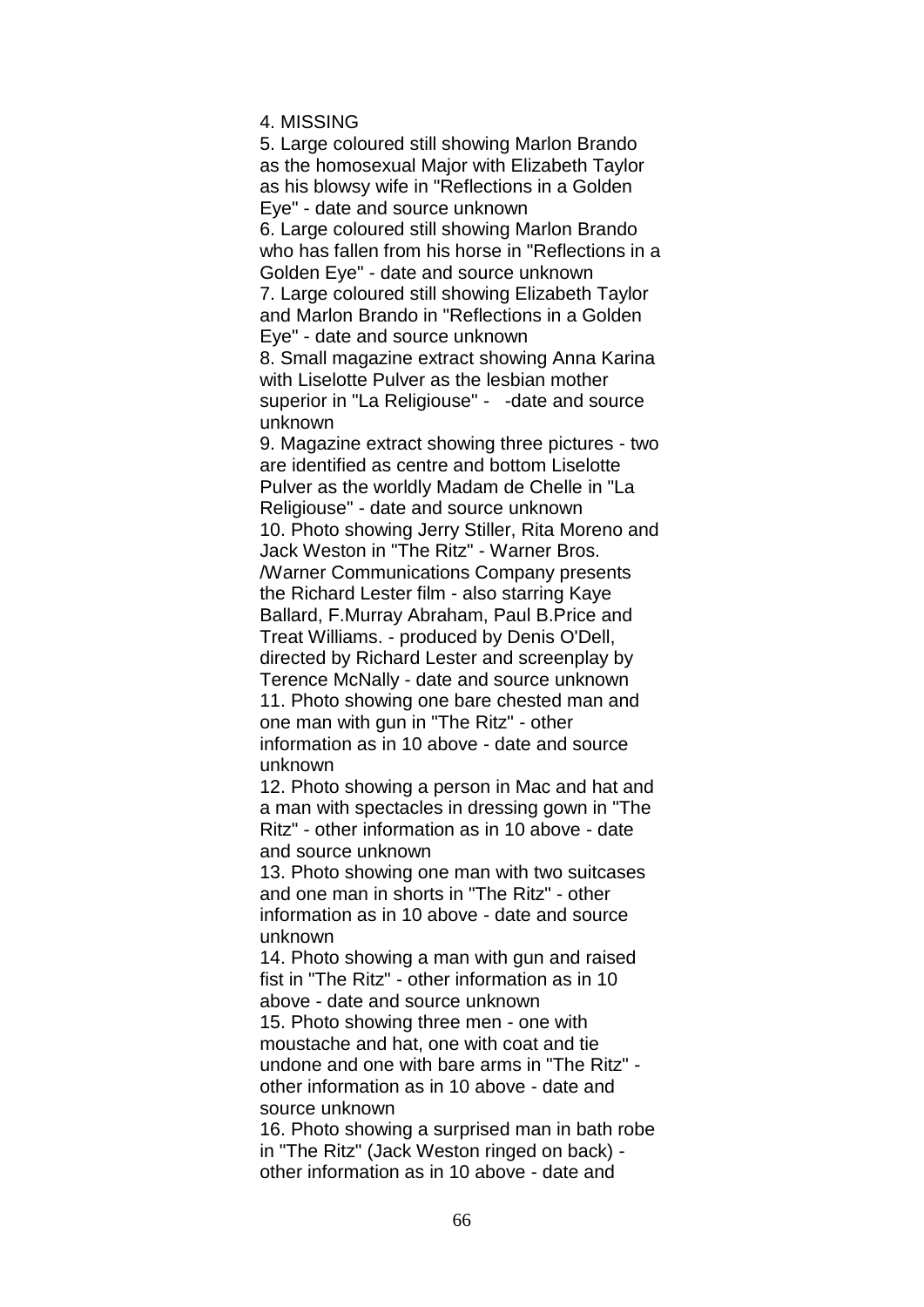source unknown

17. Photo showing Peter Hinwood as Rocky and Susan Sarandon as Janet in a scene from "The Rocky Horror Picture Show" which also stars Tim Curry and Richard O'Brien - directed by Jim Sharman and released by Fox-Rank distributors - date and source unknown

18. Photo showing Richard O'Brien as Riff Raff and Patricia Quinn as Magenta in a scene from "The Rocky Horror Picture Show" - other information as in 17 above - date and source unknown

19. Photo showing Peter Hinwood as Rocky, Susan Sarandon as Janet, Tim Curry as Frank N.Furter, Nell Campbell as Colombia and Barry Bostwick as Brad in a scene from "The Rocky Horror Picture Show" - other information as in 17 above - date and source unknown

20. Photo showing guests at the Annual Transylvanian Convention dance the 'time warp' in a scene from "The Rocky Horror Picture Show" - other information as in 17 above - date and source unknown

21. Photo showing Tim Curry as Frank N.Furter looking well pleased with his creation Rocky (Peter Hinwood) in a scene from "The Rocky Horror Picture Show" - other information as in 17 above - date and source unknown

22. Photo showing Bette Midler in "The Rose" see 23 below for other information - date and source unknown

23. Photo showing Bette Midler as the rock star Rose at her final Florida concert in Mark Rydell's "The Rose" - date and source unknown

24. Photo showing Alan Bates and Bette Midler in "The Rose" - date and source unknown 25. Photo showing Bette Midler and three men in "The Rose" - date and source unknown 26. Photo showing Bette Midler as the rock star Rose interrupting a session with her present lover, a sexy AWOL army sergeant (Frederic Forrest) to talk to her manager (Alan Bates) in Mark Rydell's "The Rose" - date and source unknown

27. Photo showing Bette Midler and Alan Bates in "The Rose" - date and source unknown 28. Photo showing Bette Midler in "The Rose" date and source unknown 29. Photo showing Bette Midler in "The Rose" -

date and source unknown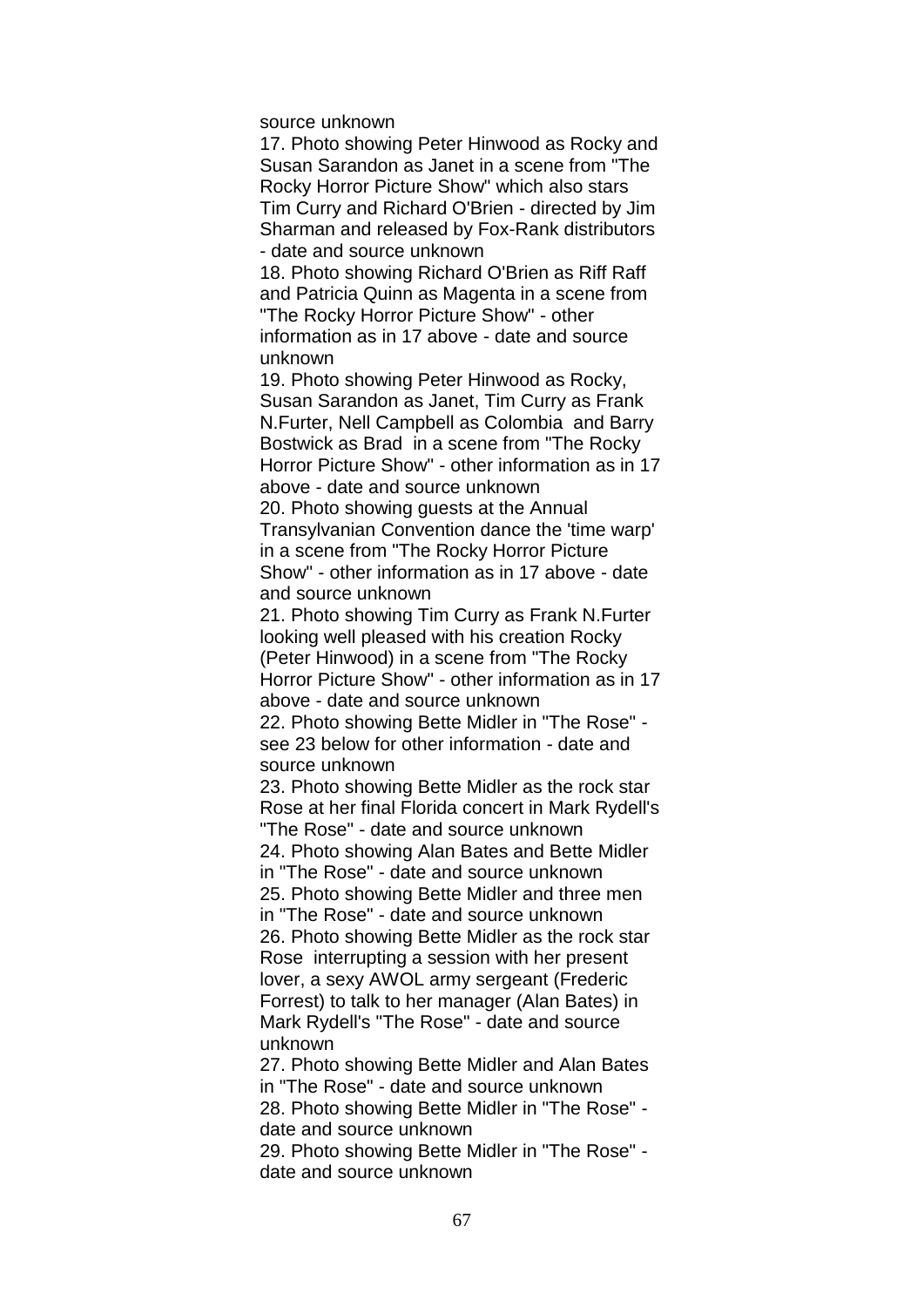30. Photo showing [Alan Bates?] and Bette Midler in "The Rose" - date and source unknown 31. Duplicate photo of 24 above - date and source unknown

32. Photo showing Bette Midler in "The Rose" date and source unknown

33. Photo showing Alan Bates and Bette Midler in "The Rose" - date and source unknown 34. Photo showing one of 'the Rose's' rare moments of quiet in Mark Rydell's study of drugs, sex and booze addicted singer "The Rose, starring Bette Midler - date and source unknown

35. Photo showing Bette Midler in "The Rose" date and source unknown

36. Photo showing Bette Midler as he rock singer Rose joining some female impersonators at a mixed Manhattan disco in Mark Rydell's "The Rose" - date and source unknown 37. Small magazine extract showing four men, three bare chested and one fully clothed in "Salo" - and one small piece of paper with SALO hand printed on - date and source unknown 38. Magazine extract showing two pictures on front page and four pictures on back page from Pier Pasolini's "Salo" or "The 120 Days in the City of Sodom" - date and source unknown -

photos by Deborah Beer

39. Photo showing two men holding down a third, all bare chested in "Diary of Events"? - see daily [sic] - date and source unknown 40. Small photo showing a het [sic] pick up in "Ronnie" by Curt McDowell - date and source unknown

41. Small photo showing a het [sic] pick up in "Ronnie" by Curt McDowell - date and source unknown

42. Photo showing two unidentified men, one in suit and overcoat, one with open necked shirt and spectacles in "Satan's Brew" - . directed by Rainer Werner Fassbinder - date and source unknown

43. Photo showing unidentified man with spectacles in "Satan's Brew" - date and source unknown

44. Coloured photo showing Carmelo Bene and Donyale Luna in "Salome" - date and source unknown

45. Large coloured picture of John Travolta hugging someone in "Saturday Night Fever" -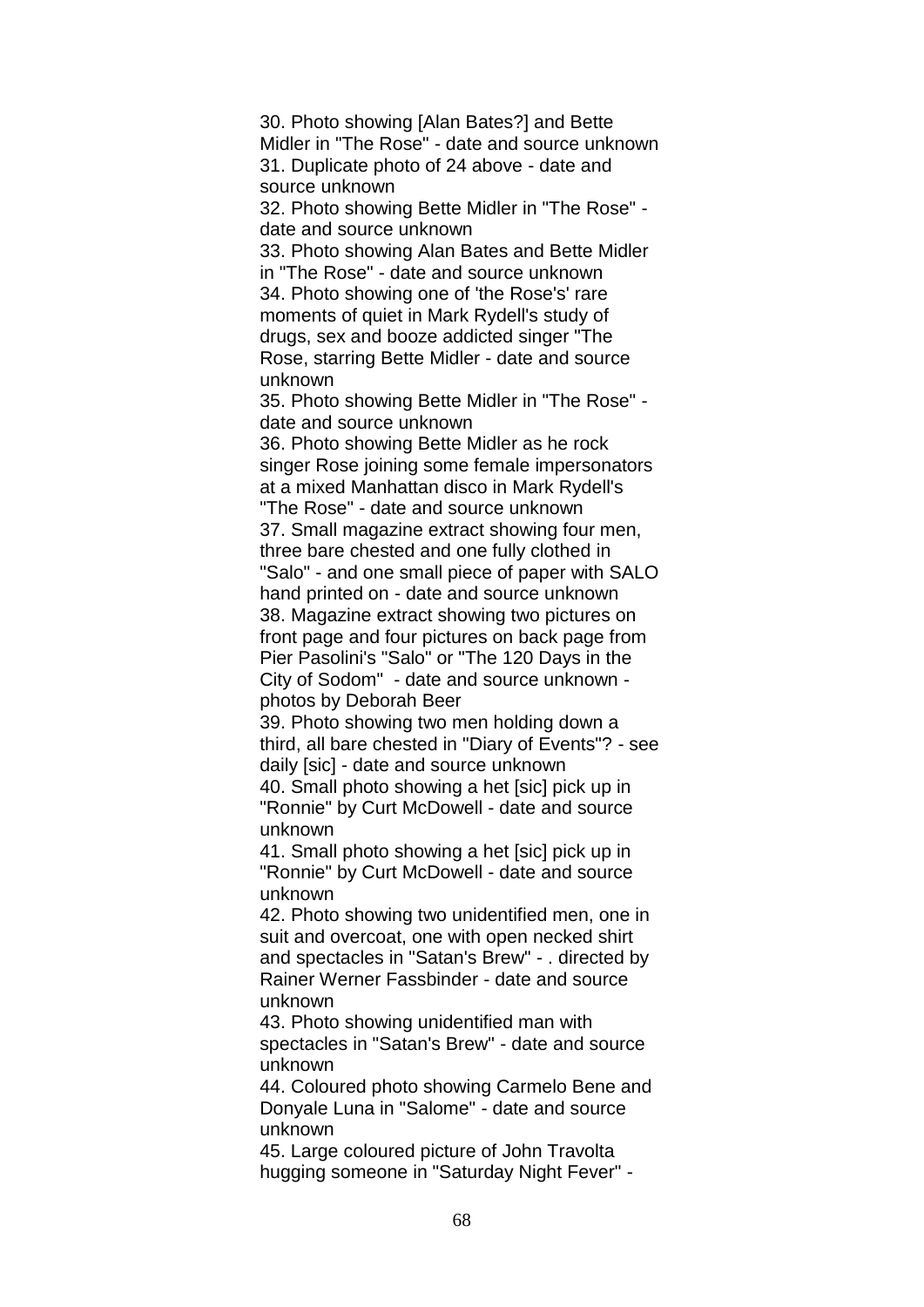date and source unknown - THIS PICTURE IS LOOSE AS TOO BIG TO FIT IN BOX

46. Two men and a woman in "Saturday Night at the Baths" - date and source unknown

47. Two men and a woman being hugged in "Saturday Night at the Baths" - date and source

unknown

48. One man in towel in "Saturday Night at the Baths" - date and source unknown

49. Two men both bare chested about to embrace in "Saturday Night at the Baths" - date and source unknown

50. Two men both fully clothed in "Saturday Night at the Baths" - date and source unknown 51. Two men one with arm round other's shoulder in "Saturday Night at the Baths" - date and source unknown

52. Scott Antony as Henri Gaudier (ticked on back) in Ken Russell's film "Savage Messiah" date and source unknown

53. Katherine[sic] Widdoes as the ambiguous Leslie in "Savages" - The Maid (Asha Puthli) shows the Woman in Disgrace[?] (Salome Jens) to her place at the table where the ambiguous Leslie (Kathleen [sic] Widdoes) is already - date and source unknown

54. Small piece of paper - Scanners - their thoughts can kill!!! - Scanner Vale (Stephen Lack) meets avant-garde sculptor (Robert Silverman) in his bizarre studio from this scene [sic] from David Berg's thriller "Scanners x" which deals with extra sensory powers - date and source unknown

55. Large face mask lying on side with two people in background - date and source unknown

56. Michael Ironside setting Stephen Lack aflame in "Scanners" - date and source unknown

57. Scanners Kim (Jennifer O'Neil) and Vale (Stephen Lack) use their supernatural powers over a telephone link up to scan vital information from a computer in this scene from David Cronenberg's sensational science fiction thriller "Scanners x" - date and source unknown 58. Peter Boyle as the gay villain in "The Scarlet Buccaneer" - here using Genevieve Bujold as a shield. Further information: - Universal and MCA Company presents a Jennings Lang-Elliott Kastner production starring Robert Shaw, James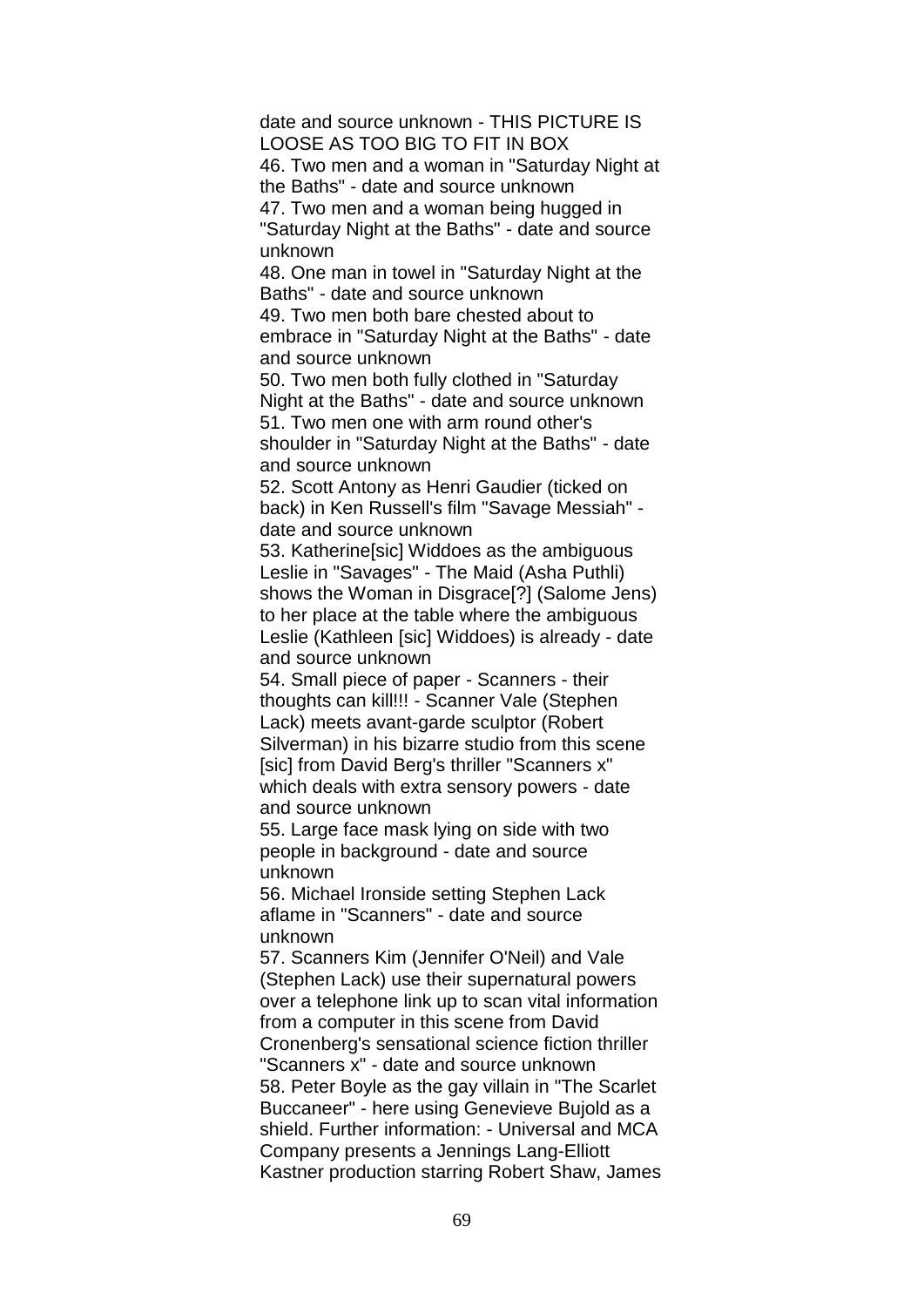Earl Jones, Peter Boyle, Genevieve Bujold, Beau Bridges and Geoffrey Holder in "The Scarlet Buccaneer" a pirate adventure drama set in the Caribbean - co-starring Avery Schreiber, Tom Clancy, Angelica Huston, Bernard Behrens and Dorothy Tristan - date and source of photo unknown.

59. Double page magazine extract for Fellini's "Satyricon" - date and source unknown

60. Nearly naked heavily made up man lying on back - Sebastiane handwritten on back of photo - date and source unknown.

61. Naked man tied to post with three arrows in him - date and source unknown

62. Man with crossed bars in front of him - date and source unknown

63. One woman and two men as guests at

Emperor Dieiestian's party in "Sebastiano" - date and source unknown

64. Sebastiano being tortured by his unrequited lover Severus (Barney James) - date and source unknown

65. Gobs of synthetic semen splash on the Emperor Dieiestain's principal dancer (Lindsay Kemp) - date and source unknown. This photo is an enlargement of 60 above

66. Four men - three smiling - date and source unknown - photo by G.Incandela

67. Comic relief supplied by a slave who breaks the neck of a G-stringed youth - date and source unknown

68. Still appearing to show the setting up photo 61 above - date and source unknown - photo by G.Incandeal

69. Man naked to waist sitting on rocks with a plastic cup - date and source unknown

70. Severus (Barney James) watching from a distance his disinterested lover Sebastiano date and source unknown

71. Naked man with another's hand holding a knife above his genitals - date and source unknown - photo by G.Incandela

72. Three naked men - stills and [unknown word] shots: - photo portraits: Bob Workman - photo by G[erald] Incandela - date and source unknown 73. Neil Kennedy as the game playing sadistic satyr Maximus - date and source unknown 74. Naked man bending over tub where foot and hand can be seen - date and source unknown 75. Sebastiano showers in the early morning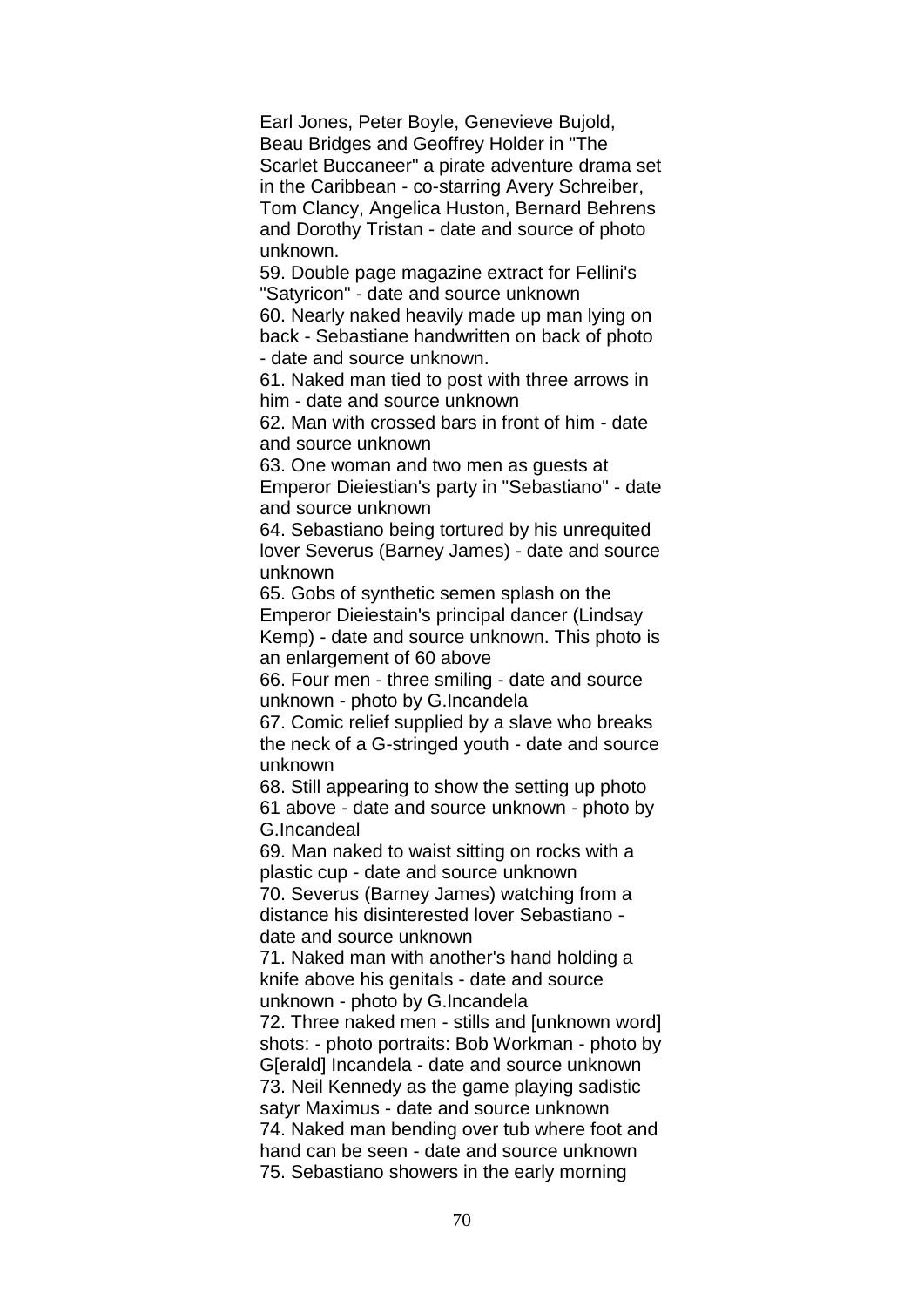unaware that Severus is watching from afar date and source unknown

76. [Disclitian's] soldiers relaxing on a south Sardinian beach in Derek Jarman's

"Sebastiane"[sic] - date and source unknown 77. Sebastiane [sic] has his whip wounds

tended by his close friend Justin (Richard Warwick) - date and source unknown

78. Two people apparently wrestling - Sekstet (1964) - source unknown

79. Two people one holding hand of other - "Le Secret Caevalier d'[Eon]" - date and source unknown

80. Franklin Pangborn as a flustered effete in a late Sennett comedy - date and source unknown 81. Rod Steiger "The Sergeant" [WB1968] - date and source unknown

82. Magazine extract showing three pictures from "The Sergeant" - date and source unknown 83. Rod Steiger in "The Sergeant" looking in window at unidentified man - date and source unknown

84. Rod Steiger in "The Sergeant" [WB 1968] cradling another man - date and source unknown

85. Rod Steiger holding telephone in "The Sergeant" - [crossed out word - WB 1968] - date and source unknown

86. Fire Power - Rod Steiger as "The Sergeant" (L) challenges John Phillip Law on the firing range in the electrifying drama from Warner Bros.-Seven Arts. Directed by John Flynn, the Technicolor film introduces lovely Ludmile Mikael of Paris' Comedie-Francais - date and source unknown

87. Story-in-pictures - "The Sergeant" - Photo 8. When Callan reports drunk at company formation next morning, the C.O. relieves him from duty. After sleeping all night in the orderly room, Callan takes a rifle from the armoury and heads into the nearby woods. As Swanson is being released from the base hospital, a shot shatters the morning quiet. - date and source unknown

88. Story-in-pictures - "The Sergeant" - Photo 1. Master/Sergeant Albert Callan (Rod Steiger) wins the Distinguished Service Cross for heroism in action in France during World War II. Subsequently he makes the US Army his career and his life. - date and source unknown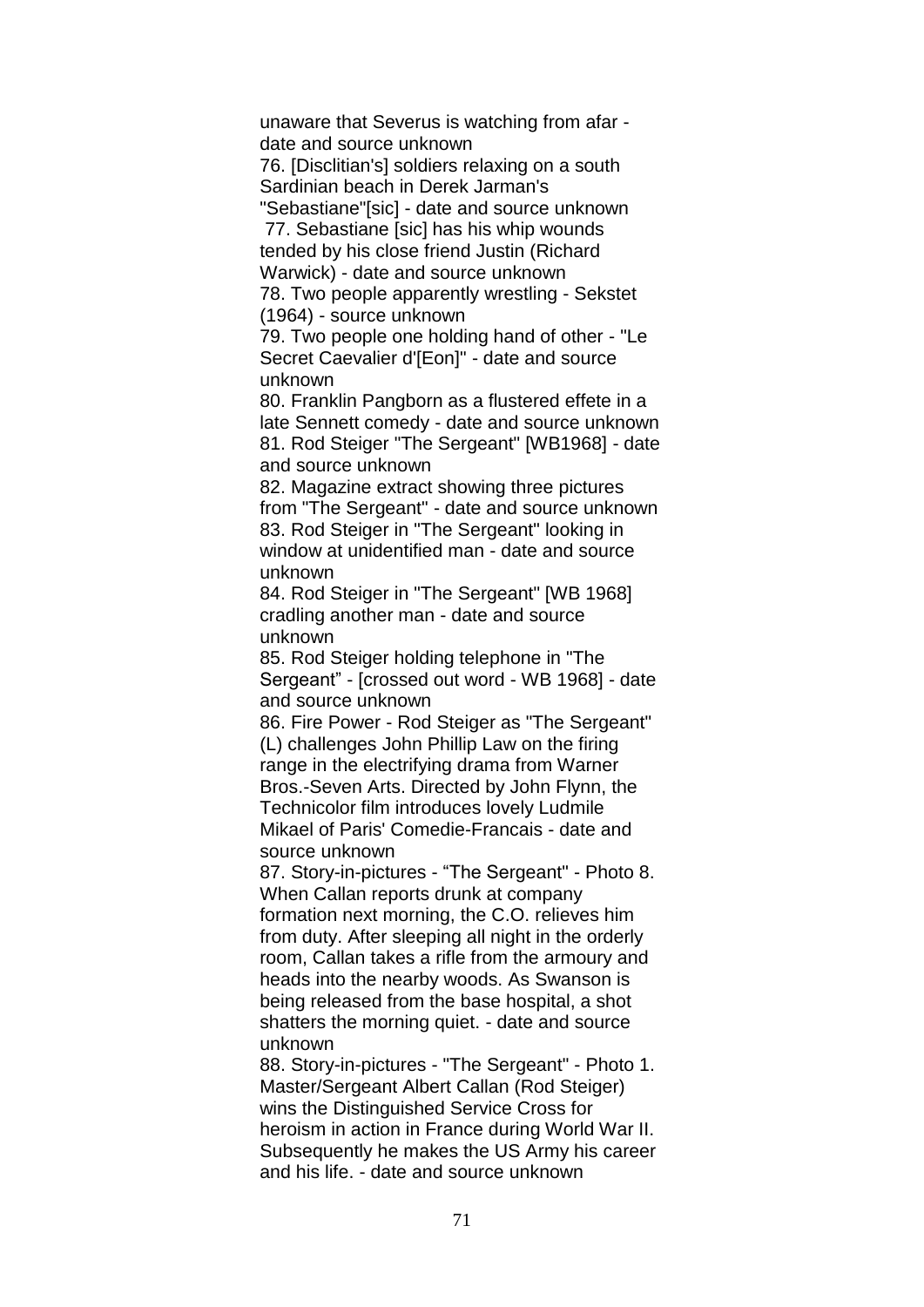89. Story-in-pictures - "The Sergeant" - Photo 7 - The desperately lonely Callan [Rod Steiger], drinking heavily on duty and off, follows Swanson to a bar near the base and pleads with him to renew their friendship. Swanson refuses and they scuffle. Callan throwing Swanson across a table of tough card players, does nothing to help as they beat the youth so badly he is hospitalized [sic] - date and source unknown

90. Magazine extract showing three pictures from "The Sergeant" - date and source unknown 91. Magazine extract showing advert for Dirk Bogarde in "The Servant" - date and source unknown

92. Magazine extract showing James Fox and Dirk Bogarde in "The Servant" - date and source unknown

93. Magazine extract showing Dirk Bogarde and Wendy Craig in "The Servant" - date and source unknown

94. Double page extract from magazine "The Servant" - date and source unknown 95. Chris Sarandon stares in stunned disbelief at the antics of nude lesbians and spectral figures in Michael Winner's "The Sentinel" (1976). Further information: - A Michael Winner film for Universal "The Sentinel" stars Chris Sarandon and Christina Raines, Martin Balsam, John Carradine, Jesse Ferrer, Ava Gardner, Arthur Kennedy, Burgess Meredith, Sylvia Miles, Deborah Raffin and Eli Wallach, with Christopher Walken, Jerry Orbach, Beverley D'Angelo and Hank Garrett. The thriller about a young model's involvement in the bizarre and supernatural was directed by Michael Winner from his screenplay based on the novel by Jeffrey Konvitz and produced by Winner and Konvitz - date [1976]? - source unknown 96. Christina Raines returns to the flat of two lesbian neighbours to find it mysteriously vacant in Michael Winner's "The Sentinel" (1976) further information as in 95 above - date a source unknown

97. Eli Wallach as the homosexual Pancho in "Seven Thieves" - date and source unknown 98. Margaret Leighton as the lesbian missionary is shocked by the liberated ways of Doctor Anne Bancroft in "Seven [sic] Women" - date and source unknown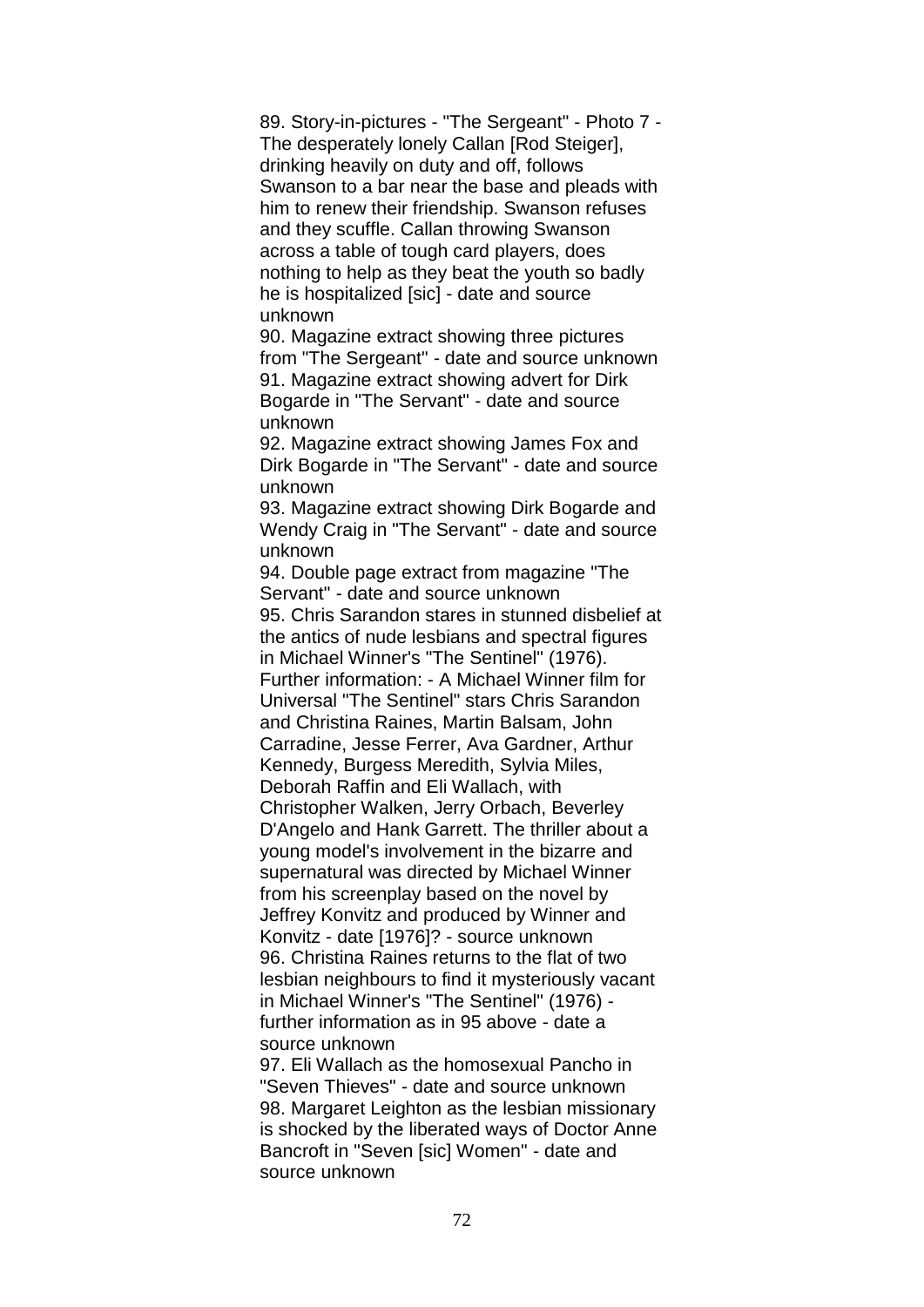99. Fred Astaire and Ginger Rogers in "Shall We Dance" - date and source unknown 100. Magazine extract showing picture of Claudette Colbert and Charles Laughton as the homosexual Nero in De Mill's "The Sign of the Cross" - date and source unknown 101. Magazine extract showing picture of Dirk

Bogarde and James Fox in "The Servant" - date and source unknown

102. Madeline Hinde and Renee Asherson in "The Smashing Bird I Used to Know". Further information: - Madeline Hinde, Patrick Mower, Dennis Waterman, Renee Asherson and Faith Brook in "The Smashing Bird I Used to Know". Photographed in colour the film has been produced by Peter Newbrook and directed by Robert Hartford-Davis - date and source unknown

103. Magazine extract showing advert for "Sodom and Gomorrah" - date and source unknown

104. Magazine extract showing Mitzuko Takara as the lesbian queen's favourite in "Sodom and Gomorrah" - date and source unknown

105. Magazine extract showing two dancers at the court of the lesbian queen in "Sodom and Gomorrah" - date and source unknown 106. Double page folded magazine extract showing Anouk Aimee as the cruel and sensual Bera, Queen of Sodom. With Stanley Baker, Pier Angeli as her favourite, Mitzuko Takara as her new favourite in "Sodom and Gomorrah" date and source unknown.

107. Coloured folded magazine extract - Anouk Aimee treads on a slave as she alights from the litter containing her girl friend Pier Angeli in "Sodom and Gomorrah" - date and source unknown

108. Zalman King watches Victoria Anderson and Carol White in "Some call it Loving" - date and source unknown

109. Folded magazine extract showing High Jinks at Queen Bera's palace: the Kessler twins top left; Stanley Baker and les girls plus Mitzuko Takara - date and source unknown

109a. Print Some of my best friends are... - date and source unknown

110. Faces of three men showing and one with head to camera in "Some of My Best Friends Are..." - date and source unknown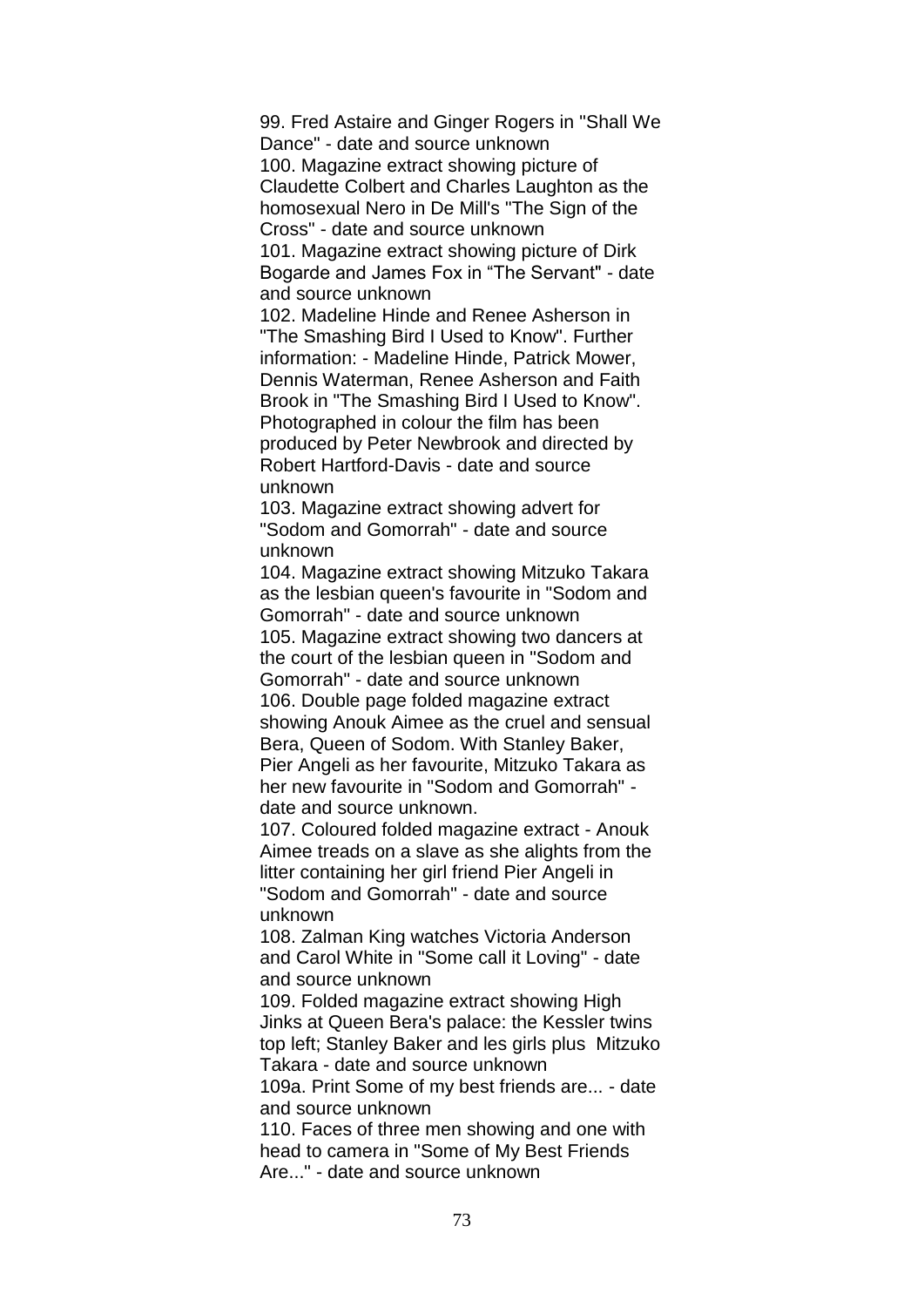111. Two men looking at each other in "Some of My Best Friends Are..." - date and source unknown

112. One woman full face and two men partial face in "Some of My Best Friends Are..." - date and source unknown

113. Two men one with spectacles in "Some of My Best Friends Are..." - date and source unknown

114. Two men, one tying the other's tie in "Some of My Best Friends Are..." - date and source unknown

115. One woman and one man in "Some of My Best Friends Are..." - date and source unknown 116. Magazine extract - Helmuth (Anthony Corian) falls for the charm of Conrad the cook played by Michael York in Hal Fringe's "Black Flowers for the Bride" (GB title) - date and source unknown

117. Laurence Oliver and Tony Curtis in "Spartacus" - date and source unknown 118. Marcello Mastroianni tells Sophia Loren he's gay in Ettore Scola's "A Special Day". Further information: - Antoinetta (Sophia Loren), Gabriele (Marcello Mastroianni), Emanuele (John Vernon), Concierge (Francoise Berd) date and source unknown

119. Antoinetta (Sophia Loren) and Gabriele (Mascello Mastroianni) in "A Special Day" - date and source unknown

120. Mysterious Artefacts - a young Egyptologist (Lesley-Anne Down) who becomes entangled in the activities of a black market ring is amazed at the priceless statue hidden in a Cairo antique shop owned by Abdu Hamdi (Sir John Gielgud) in this scene from the contemporary adventurethriller "Sphinx" an Orion Picture released through Warner Bros. - date and source unknown

121. Mysterious Artefacts - After piercing the mystery of an ancient Pharasonic tomb, a young Egyptologist (Lesley-Anne Down) is threatened by a murderous thug (John Rhys-Davies) anxious to extract the secret in this scene from the contemporary adventure-thriller "Sphinx" an Orion Picture released though Warner Bros. date and source unknown.

122. Magazine extract showing Rex Harrison as Charlie and Richard Burton as Harry in "Staircase" - date and source unknown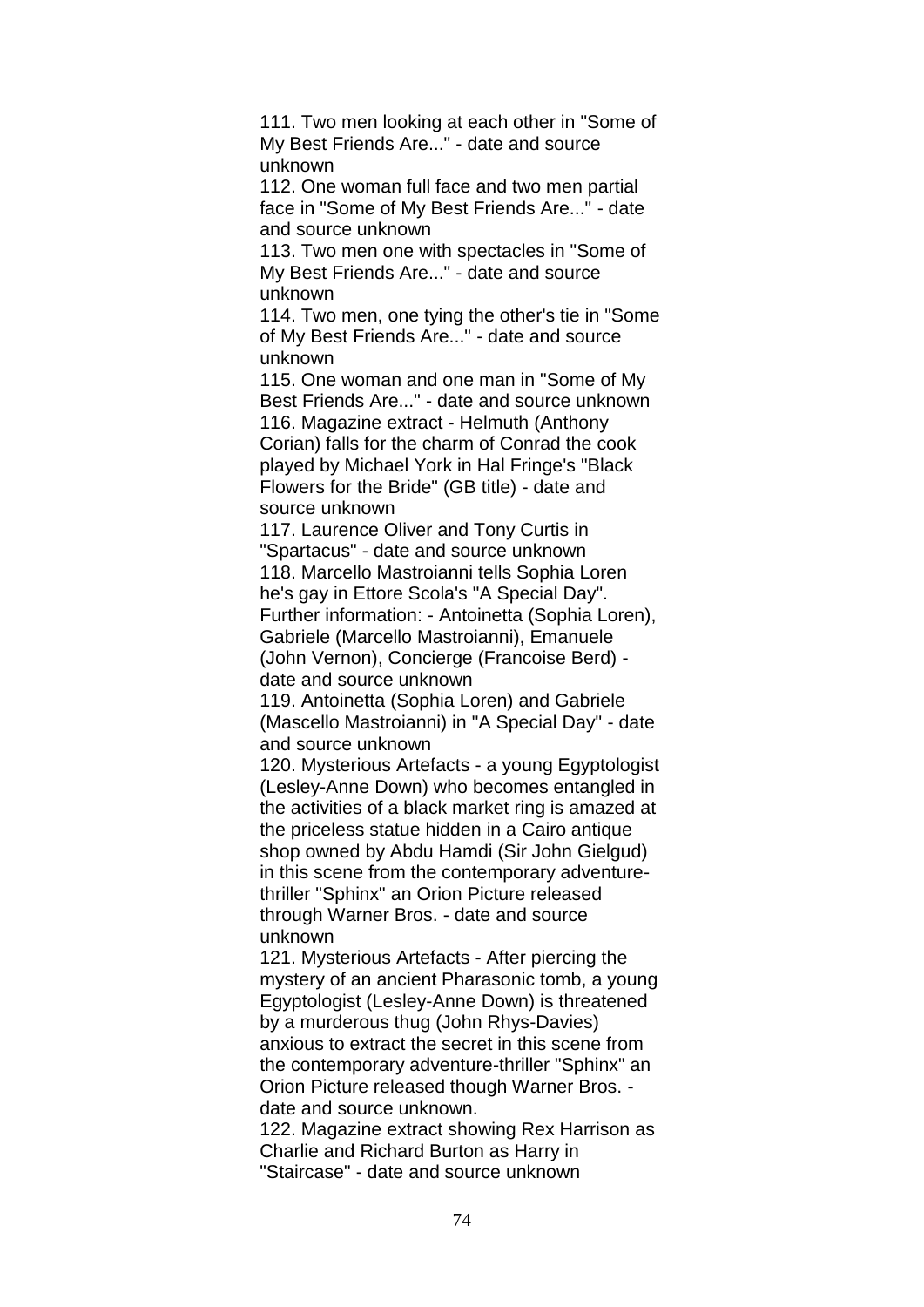123. Colour photo showing [Richard Burton in bath with shower cap on] and one other man in "Staircase" - date and source unknown 124. "Strangers on a Train" - Farley Granger (left) as Guy Haines with Robert Walker as Bruno Anthony in a scene from one of Alfred Hitchcock's thrillers - transmission BBC2 Sunday May 20th 1979 - source unknown 125. Magazine extract showing two pictures from "Strangers on a Train" - date and source

unknown

126 Left to right - Erland Van Lidth De Jeude, Miguelangel Suarez, Georg [sic] Stanford Brown, Richard Pryor and Gene Wilder in "Stir Crazy" - date and source unknown

127. Double page spread showing a number of pictures from "Bloody Sunday"[sic] - date and source unknown

128. Double page news sheet - Gays in Film Jump out 18 - date and source unknown 129. [Peter Finch, Murray Head and Glenda Jackson] "Sunday Bloody Sunday" - date and source unknown

130. Above - Alex (Glenda Jackson) and Bob (Murray Head) are lovers. They are also two sides of a strange triangle in John Schlesinger's remarkable new film "Sunday Bloody Sunday" Below - Murray Head, Peter Finch and Glenda Jackson star in John Schlesinger's acclaimed "Sunday Bloody Sunday". It is the story of three people and ten days that affect their lives - date and source unknown

131. Paper with picture of Christopher Reeves as Superman II - date and source unknown 132. A scene from Dario Argento's "Suspiria", a story of terror and suspense set in a German ballet academy. Starring Jessica Harper as Suzy, Stefania Casini as Sara, Flavio Bucci as Daniel, Miguel Bose' as Mark, Udo Kier as Frank, Alida Valli as Miss Tanner and Joan Bennett as Miss Blank. Produced by Claudio Argento, directed and screenplay by Dario Argento, music composed by Dario Argento with the collaboration of Goblin. - Alida Valli (left) as the lesbian in "Suspiria" - date and source unknown.

133. Jessica Harper, Alida Valli, Joan Bennett in "Suspiria" - date and source unknown 134. The Hellhole Bitches give a concert for their fellow inmates of the high security Borstal.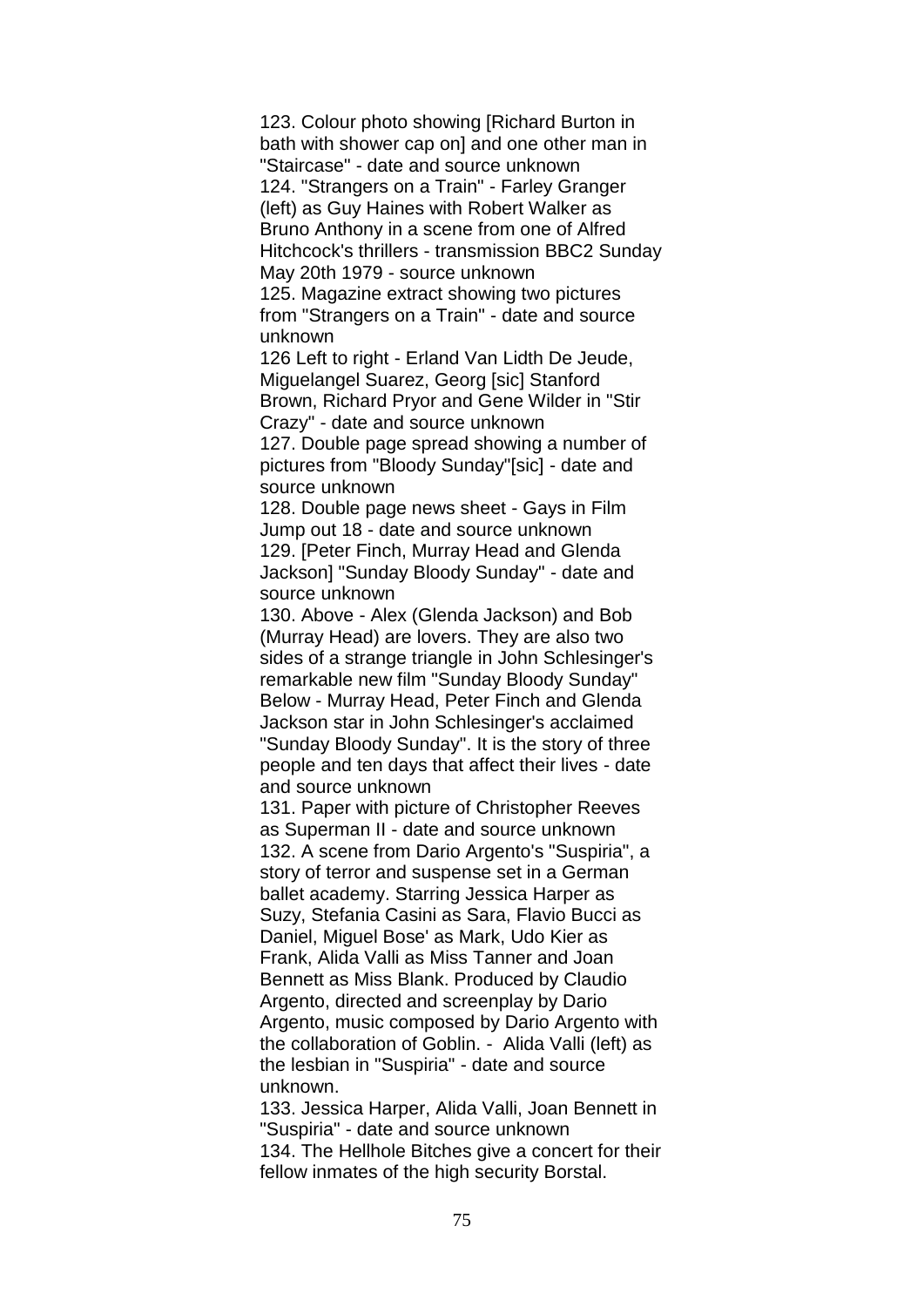"Scrubbers" - a tough but compassionate look at Borstal girls trying to survive the system - date and source unknown.

# **OPEN**

## **GNPA/1/9 Cinema T**

Includes:-

1. Still showing Gabriele Lavie as the homosexual Prince in "The Tempter" - also starring Glenda Jackson, Claudio Cassinelli and Lisa Harrow - date and source unknown 2. Photo showing Gabriele Lavia as Prince Ottavio and Adolfo Celi as Father Borelli in "The Temper" released by EMI Film Distributors date and source unknown

3. Photo showing two unidentified men - one naked to waist standing - one bald crouching in "Tenderness of the Wolves" - a film by Ulli Lommel - released by Cinegate Ltd. - date and source unknown

4. Photo showing two unidentified men - one naked to waist being strangled by bald man in "Tenderness of the Wolves" - a film by Ulli Lommel released by Cinegate Ltd. - date and source unknown

5. Still showing two unidentified men - one bald man caressing other naked man in "Tenderness of the Wolves" - a film by Ulli Lommel - released by Cinegate Ltd. - date and source unknown 6. Photo showing two unidentified actors - one bald man with hat with woman with hat -in "Tenderness of the Wolves" - date and source unknown

7. Photo showing two unidentified men - one in white suit - one in coat and trilby hat in "Tenderness of the Wolves" a film by Ulli Lommel - released by Cinegate Ltd. - date and source unknown

8. Photo showing two unidentified men - a close up of man being strangled by bald man in "Tenderness of the Wolves" a film by Ulli Lommel - released by Cinegate Ltd. - date and source unknown

9. Photo showing Hart Bochner and Sandie Currie as two victims of the transvestite killer in Roger Spottiswoode's "Terror Train"-. others starring include:- Ben Johnson, Jamie Lee Curtis and David Copperfield - a Harold Greenberg and Sandy Howard presentation - directed by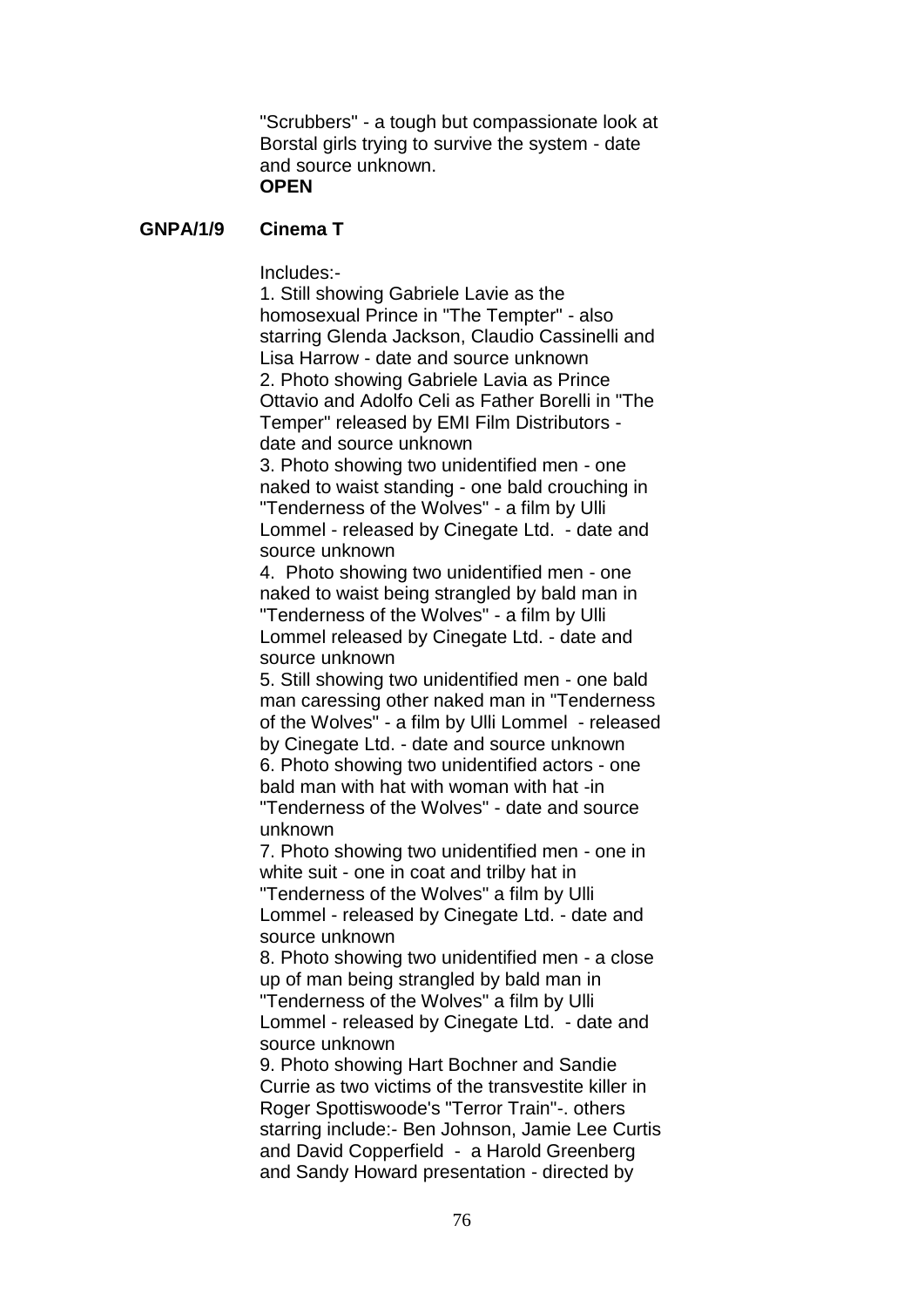Roger Spottiswoode and produced buy Harold Greenberg from a screenplay by T.Y.Drake. Executive producer Lamar Card. Released by 20th Century-Fox - date and source unknown. 10. Photo showing the transvestite killer dispatching another victim (Hart Bochner) in a scene from "Terror Train" - additional information as in 9 above - date and source unknown.

11. Photo showing the transvestite killer masked and dressed for the kill in "Terror Train" additional information as in 9 above - date and source unknown

12. Still showing Natasha Kinski in the role of the heroine and Peter Firth as her guilt ridden husband in Roman Polanski's "Tess" the classic story of a poor man's daughter, an aristocrat's mistress and a gentleman's wife who becomes a victim of her own provocative beauty - date and source unknown

13. Photo showing two of the young sink thieves in Bill Forsyth's "That Sinking Feeling" - opened at the ICA Cinema on Thursday 4 June for an extended run - date and source unknown 14. Photo showing Billy Greenlees as Wal, one

of the two sink thieves , who disguises himself as a cleaning lady to distract a night-watchman at the scene of the crime in Bill Forsyth's "That Sinking Feeling" - other information as in 13 above - date and source unknown

15. Photo showing two of the young sink thieves sitting back to back in a cafe in Bill Forsyth's "That Sinking Feeling" - other information as in

13 above - date and source unknown 16. Small magazine extract showing Terence Stamp as The Young Man seducing Massimo Girotti as The Father in "Theorem" - date and

source unknown

17. Extract from magazine article where Terence Stamp talks about his approach to acting and the influence directors such as Ustinov and Fellini have had on him - date and source unknown

18. Small magazine extract showing Emmanuelle Riva and Edith Scob in "Therese Desqueyroux" - date and source unknown 19. Photo showing a young Clint Eastwood and unknown woman with long fair hair in 'Thunderbolt and Lightfoot' handwritten on back

- date and source unknown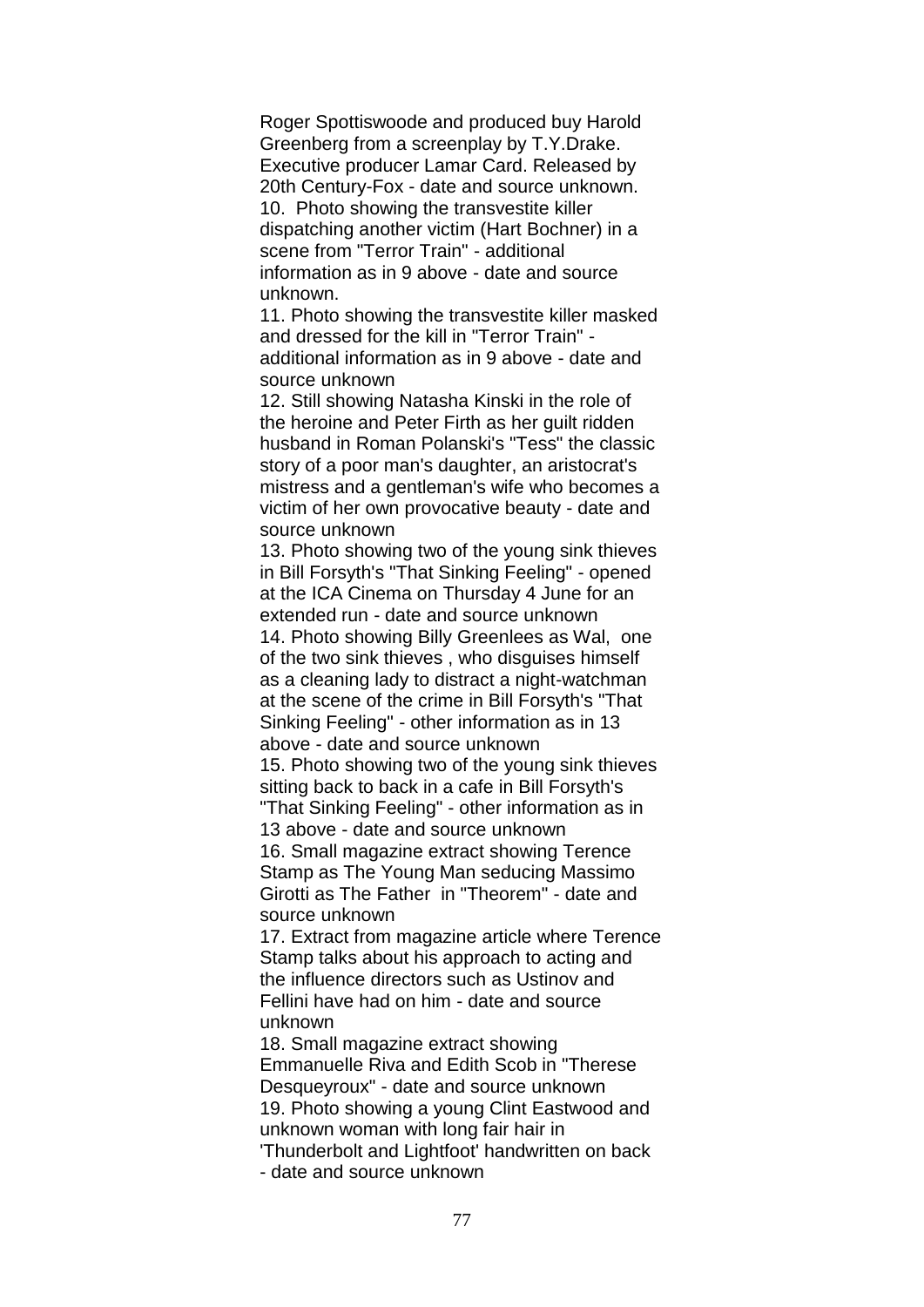20.Photo showing Paul Nicholas as cousin Kevin who has been left alone to torment the defenceless Roger Daltrey as Tommy in Ken Russell's film of "Tommy" which is based on the rock opera by Pete Townsend and The Who and is a Robert Stigwood Production - Ken Russell directs from his own screenplay - also starring Oliver Reed and Ann-Margaret - also featuring Elton John as the Pinball Wizard, with guest stars Eric Clapton, Keith Moon, Robert Powell, Tina Turner and The Who, with special guest appearance of Jack Nicholson - date and source unknown

21. Photo showing Paul Nicholas as cousin Kevin in Ken Russell's "Tommy" - additional information as in 20 above

22. Small magazine extract showing Frank Sinatra as Rome in conflict with Stanley Ross as Sam in scene from "Tony Rome" - date and source unknown

23 Photo showing Fred Astaire in "Top Hat" date and source unknown

24. Photo showing unidentified man in "To Russia... with Elton" - a musical extravaganza that features Elton John on his eight concert tour of the USSR in May 1979 - a Witzend Production for ITC Film Distributor, it was produced by Allan McKeown and Ian La Frenais and directed by Dick Clement and Ian La Frenais - commentary is by Dudley Moore - date

1979 - source unknown

25. Still showing Richard Gere who has the starring role of Matt, a young American soldier stationed in Britain in World War II in John Schlesinger's "Yanks" - date and source unknown

26 Still showing. Vanessa Redgrave and William Devane, both married to other people, beginning an intense but doomed affair in "Yanks" - date and source unknown

27. Still showing Lisa Eichorn as Jean and Wendy Morgan as Mollie joining others waving goodbye at the train station in ["Yanks"] - date and source unknown

28. Small magazine extract showing Oliver Reed dancing with Brain Deacon - Reed believes this is Glenda Jackson's sister - in scene from "Triple Echo" - date and source unknown

29. Small magazine extract showing Robin Phillips and Hal Frederick kissing in scene from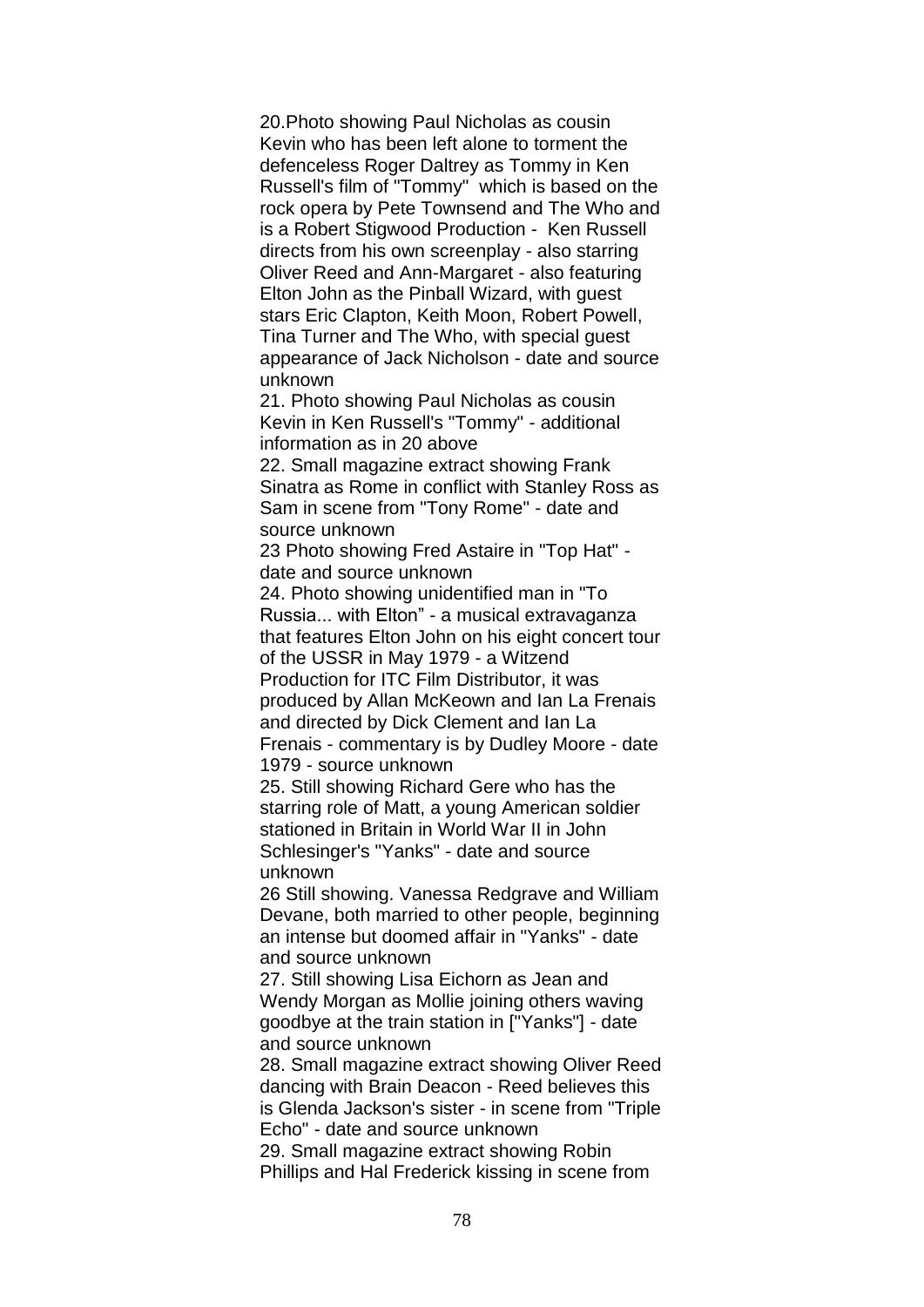"Two Gentlemen Sharing" - date and source unknown

30. Magazine article entitled Dusting the Shelf which examines the mounting list of films which may have been sentenced to being lost 'on the shelf' - date and source unknown.

**OPEN**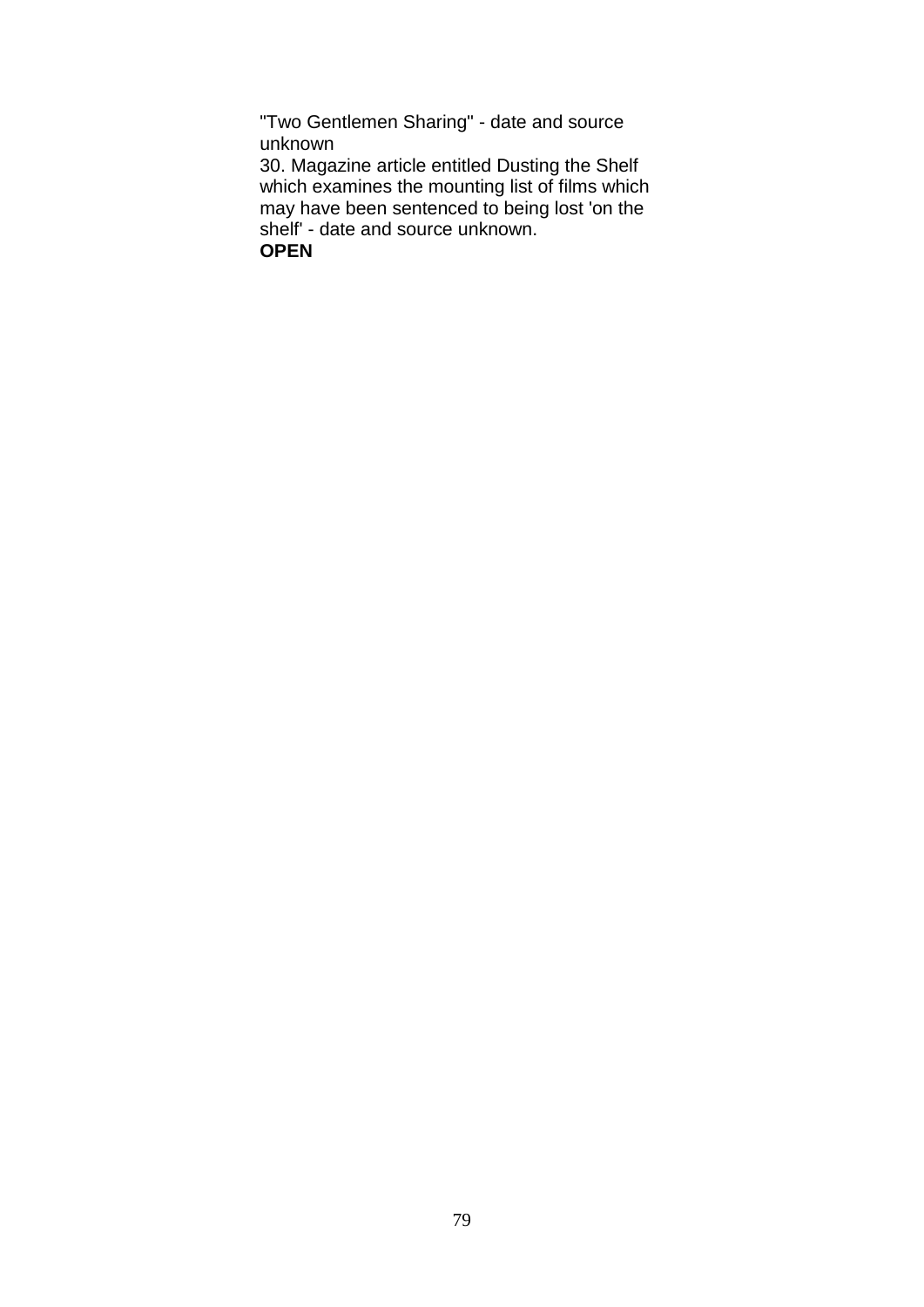# **GNPA/2 Theatre (n.d.)**

Photographs relating to the theatre published by Gay News, (n.d.). **OPEN**

### **GNPA/2/1 Theatre A-B 1981**

Includes:-

1. Photo from "Accounts". showing James Ridley-Bowes (George Pensotti) and Donald Mawson (Cliff Burnett) - photo by Bob Workman '81

2. Photo from "Accounts". showing Donald Mawson (Cliff Burnett) and John Duff (Tony Roper) - photo by Bob Workman '81 3. Photo from "Accounts" showing. Andy Mawson (Kevin Whately) on chair and Cliff Burnett - photo by Bob Workman '81 4. Photo showing Peter Parker as Achilles who is caught in a compromising situation with his tutor (Phtroclus?) and sent off to (Scyros?) disguised as a woman - date unknown - photo by Alane Mostyn

5. Booklet for American Repertory Theatre in Amsterdam - date and source unknown 5a).Unidentified document for American repertory theatre [sic] (mostly in unidentified foreign language - ? Dutch) - signed by Peter Kruithof - date unknown - source American repertory theatre [sic]

6. Typed document for The American Repertory Theatre giving a brief synopsis of "Fortunes and Men's Eyes" by John Herbert .- date unknown source American Repertory Theatre.

7. Typed document for American Repertory Theatre giving a brief synopsis of "A Perfect Relationship" by Doric Wilson, the first play of the season - date unknown - source American Repertory Theatre - small b/w uncredited photo attached to back of this document

8. Typed document for American Repertory Theatre providing a brief synopsis of "Vanities" by Jack Heiffner - small b/w uncredited photo attached

9. Photo showing Fernando Bujones with the Scottish Ballet in August? Year - source? Ballet Theatre Foundation

10. Photo showing Michael Crawford as Barnum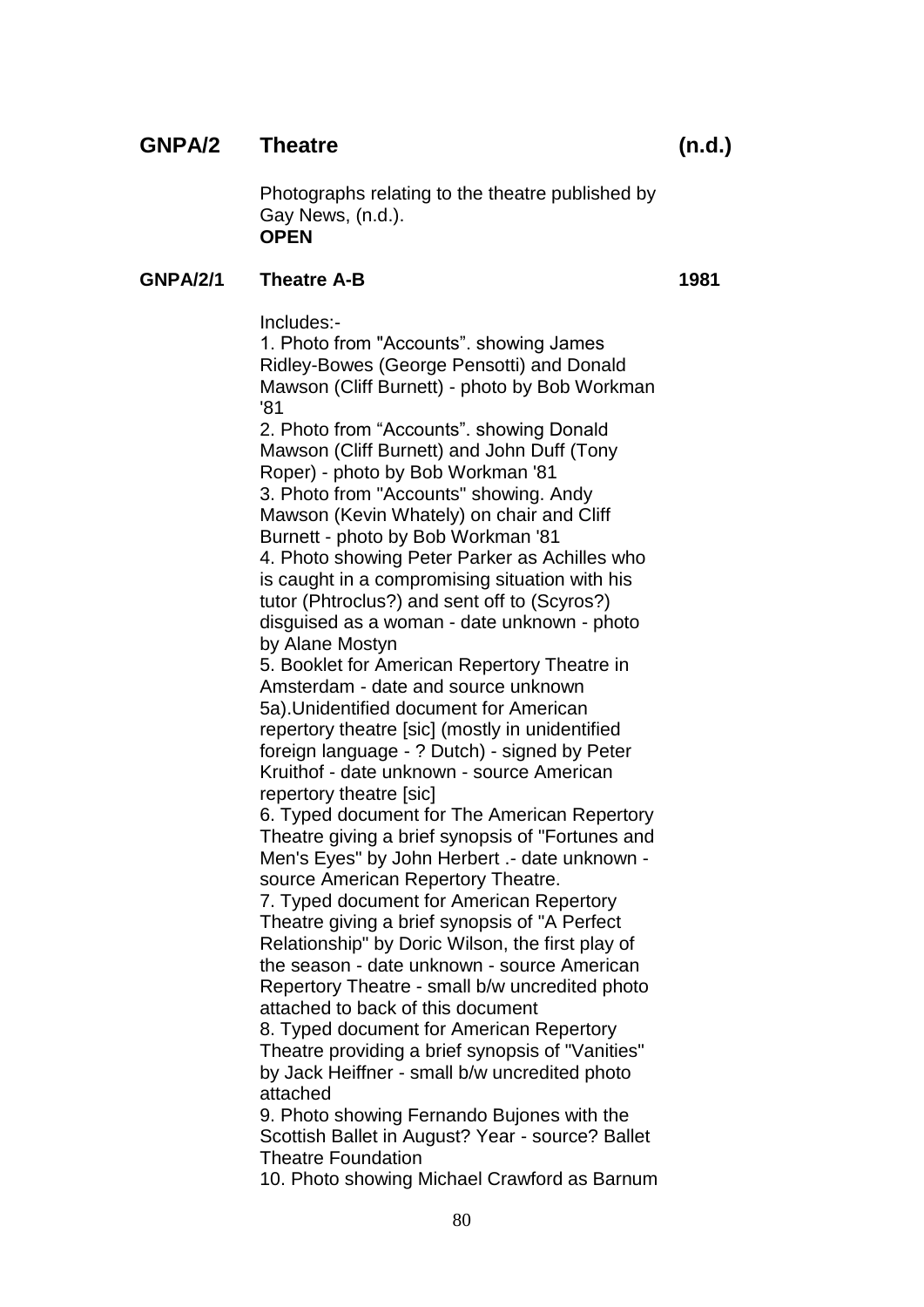in "Barnum" at the London Palladium - date unknown - photo by Reg Wilson 11. Photo showing L-R Patrick Ryecart and Simon Callow, who head the cast in J.P.Donleavy's play "The Beastly Beatitudes of Balthazar B", which had its world première at the Duke of York's Theatre on Wednesday 30th September 1981 - source unknown 12. Photo showing David Allister as Halliwell, Raymond Murtagh as The Man and Stephen Warbeck as The Youth in the Contact Theatre's production of Peter Fieldson's play "Black and Blue" at the University Theatre, Manchester date and source unknown 13. Photo of 4 men in fancy costumes? singing on stage in? "Bloolips" - date and source unknown 14. Photo showing Royce Ryton (l) and Arthur Bostrom (r) in "The Boy Juliet" - date and source unknown.

**OPEN**

#### **GNPA/2/2 Theatre C-E 1981**

Includes:-

1. Two photos of Robert De Niro taken two months apart as he appears as Jake La Motta in "Raging Bull" - photo on left shows Jake as young and fit - photo on right shows Jake in later years - date and source unknown 2. Photo showing (l-r) James Harvey as Sergeant O'Connor - Gary Raymond as Major Deepard - Mary Tamm as Rhoda Dawes and Gordon Jackson as Superintendent Battle in a scene from Agatha Christie's "Cards on the Table" at the Vaudeville Theatre - date December 1981 - source Sue Hyman Associates Ltd.

3. Handwritten document with Features Pics used in GN 262 visible but crossed out - Cats not crossed out - date and source unknown 4. Programme for Cats - date and source unknown

5. Photo showing scene from "Cats" with Bonnie Langford and Wayne Sleep - photo by Bob Workman May '81

6. Photo showing scene from "Cats" with Bonnie Langford - photo by Bob Workman May '81

7. Duplicate of 5 above

8. Photo showing scene from "Cats" with Paul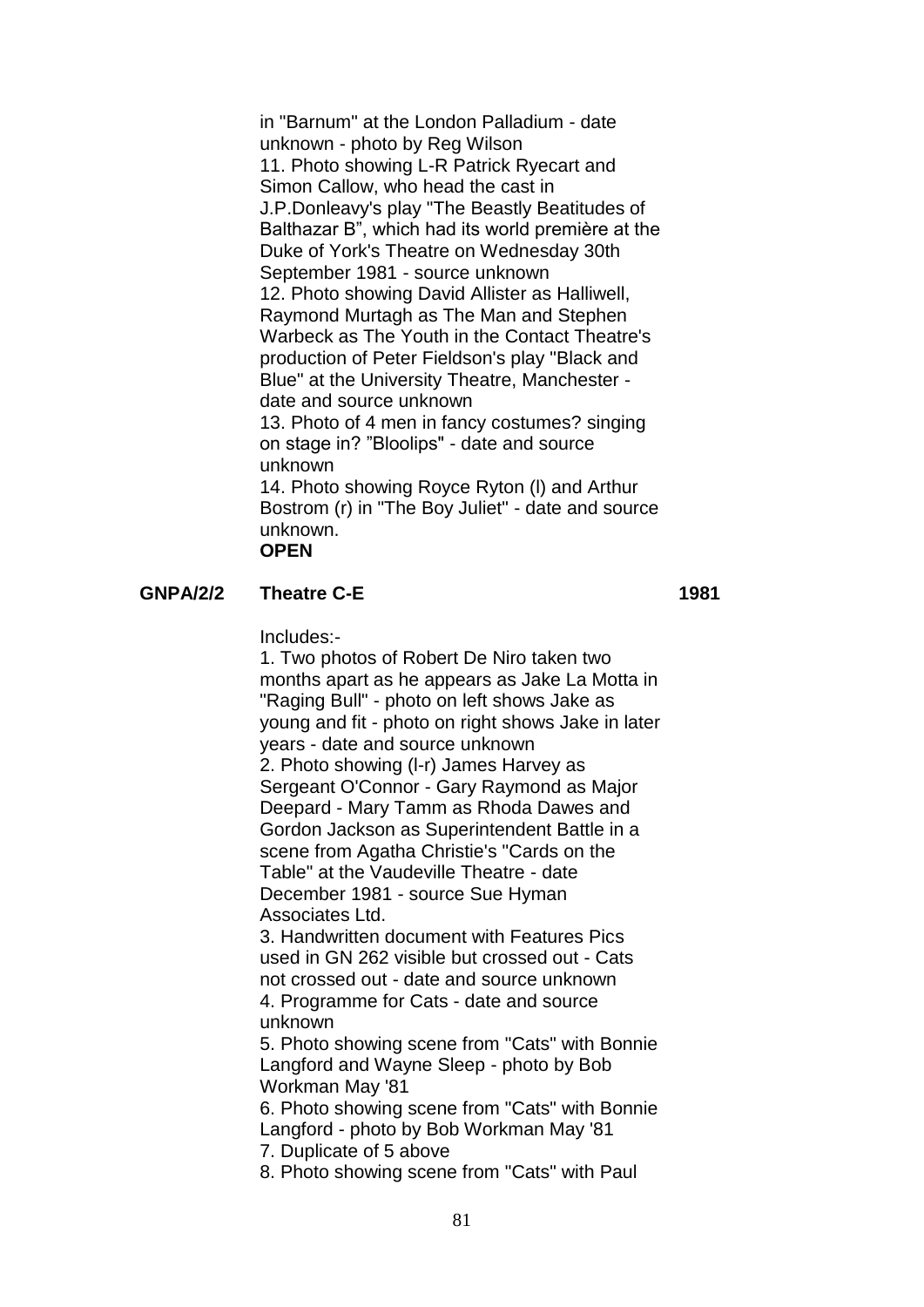Nicholas - photo by Bob Workman May '81 9. Photo of members of cast in scene from "Cats" - photo by Bob Workman May '81 10. Photo showing scene from "Cats" with Elaine Page - photo by Bob Workman May '81 11. Photo showing two sweet and rather gay looking members of cast in scene from "Cats" photo by Bob Workman May '81 12. Photo showing scene from "Cats" with Elaine Page - Photo by Bob Workman May '81 13. Photo showing scene from "Cats" with Elaine Page - photo by Bob Workman May '81 14. Photo showing scene from "Cats" with Wayne Sleep - photo by Bob Workman May '81 15. Photo showing scene from "Children of a Lesser God" with Elizabeth Quinn as Sarah Norman and Trevor Eve as James Leeds photo by Bob Workman '81 16. Photo showing Zeljko Ivanek - in drag (left) - Veronica Castang (centre) and E.Katherine Kerr (right) in a scene from Caryl Churchill's new comedy "Cloud 9" directed by Tommy Tune, at the Theatre De Lys (121 Christopher Street) date unknown - photo by Peter Cunningham 17. Photo from "Coming Up" by Kate Phelps presented by Belt & Braces and D.E.T Enterprises showing Drew Griffiths as Kevin date and source unknown 18. Photo showing Phillip Lowrie as Robert Caplan and Joanna Wake as Freda Caplan in a scene from J.B.Priestley's mystery play "Dangerous Corner" at the Ambassador Theatre, West Street WC2 - date unknown photo by Reg Wilson 19. Photo showing a dialogue between a prostitute and one of her clients played by Chris Bowles and John Slade in unidentified production - date and source unknown 20. Welsh National Opera compliment slip - date unknown - source Welsh National Opera 21. Photo of Gilbert Defio, producer of "Die Frau ohne Schatten" for Welsh National Opera in rehearsal with Pauline Tinsley as the Dyer's wife - date unknown - photo by Julian Sheppard 22. Photo of Gilbert Defio, producer of "Die Frau ohne Schatten" for Welsh National Opera in rehearsal with Anne Evans as The Empress date unknown - photo by Julian Sheppard. 23. Photo showing Alex Harding as Sister Cilla and Alan Pope as Mary in "Double Exposure" -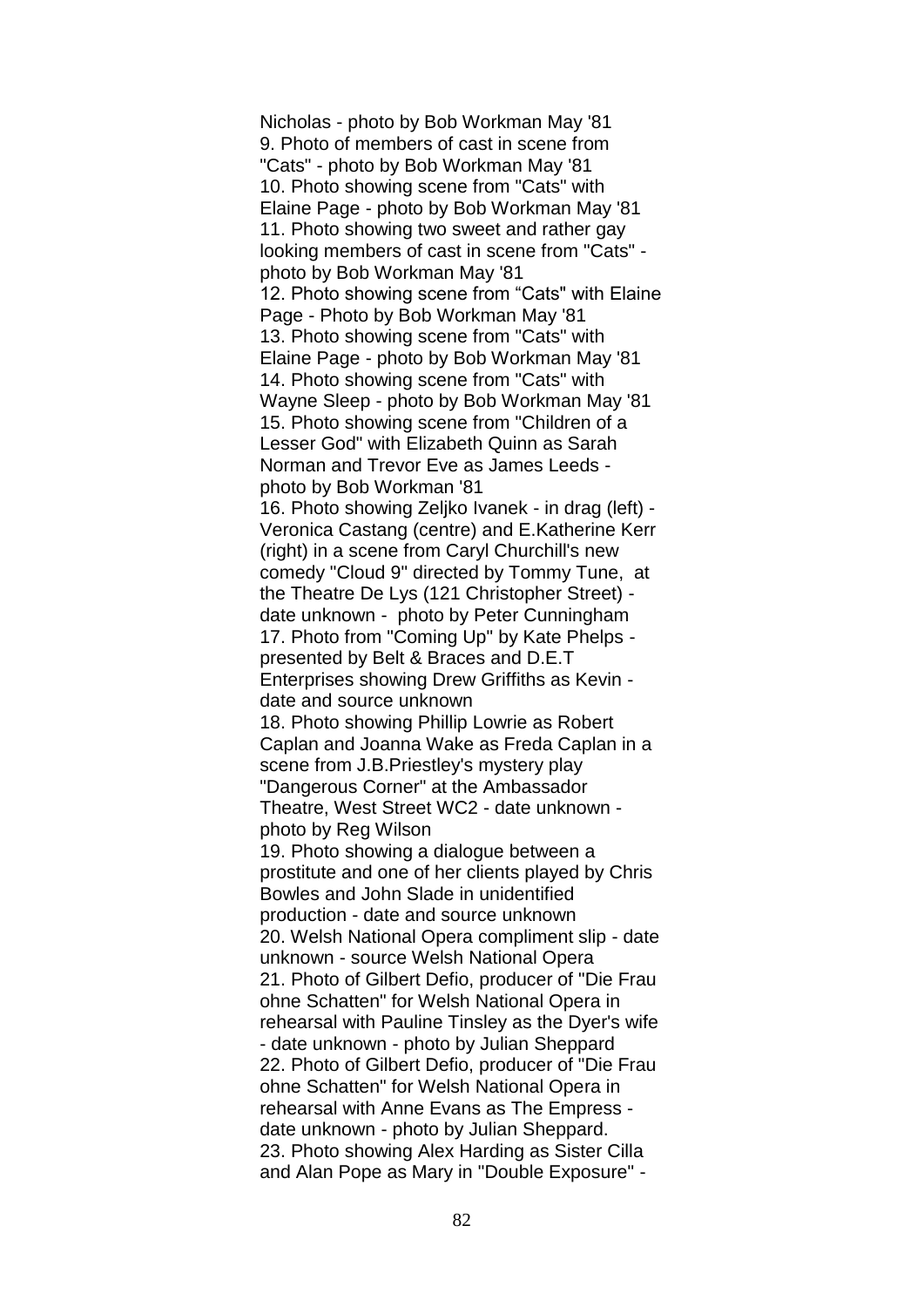date and source unknown 24. Photo showing Robin Hooper as Vivaldi and Ian MacDiarmid as Ezra in Bernard Kops' "Ezra" singing Side by Side - photo by Bob Workman '81

25. Photo showing Ian MacDiarmid ass Ezra in "Ezra" by Bernard Kops at the Half Moon Theatre - photo by Bob Workman - date unknown?'81 **OPEN**

#### **GNPA/2/3 Theatre F-L 1981**

Includes:-

1. Photo showing Tom Baker as Oscar Wilde in the Chichester Festival's production of "Feasting with Panthers". This tells the story of the trials of Oscar Wilde and also starred Donald Houston, Aubrey Woods, Frank Shelley, Peter Glaze and Lockwood West. - directed by Peter Coe - date July 1981 - photo by Reg Wilson 2. Photo showing Alan Howard as Halder with unidentified other in "Good" by C.P.Taylor photo by Bob Workman '81 3. Photo showing David Milton (l) as Houseman and Tom Perkins as Gasman in Alan Wakeman's "Gasman" - one of three gay plays at The George in Liverpool Road N1 - a Consenting Adult production - date unknown photo by Richard Gordon. 4. Folder with 'New Heart' in "The Gorgeous and the Damned" handwritten on - date and source unknown 5. Photo showing two people identified as New Heart with Stephanie Pugsley and Gordon MacDonald - date unknown - photo by Peter Rolison 6. Photo showing four people including woman with hat and suitcase - man in white jacket with bandana - date and source unknown 7. Photo showing two people as New Heart identified as Gordon MacDonald and Philip Timmins - date unknown - photo by Peter Rolison 8. Photo showing five people as New Heart identified as Gordon MacDonald, Philip Timmins, Stephen (Gee?), Stephanie Pugsley and Noel Greig - date unknown - photo by Peter Rolison 9. Photo showing Vladek Sheybal in "Hamlet" -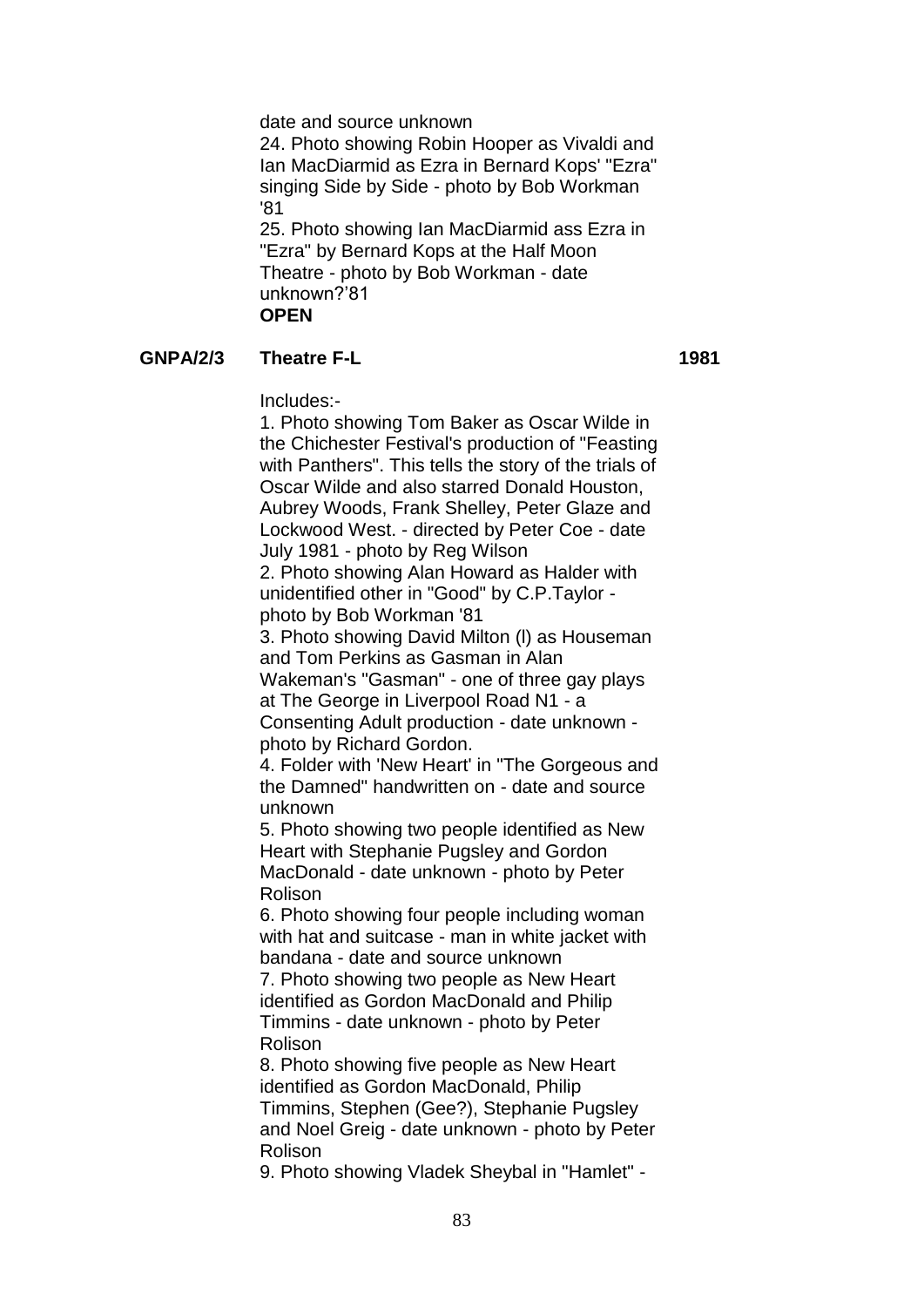date and source unknown

10. Press release for "Harvest" a play by Ellen Dryden. Cast included Lynn Farleigh, Donald Gee, David Horovitch, Sylvestra Le Touzel and Gwen Taylor - date September 1981 - source Maxine Barker Publicity

11. Flyer for "Harvest" - date and source unknown

12. Photo showing Sylvestra Le Touzel and Lynn Farleigh in a scene from "Harvest" - date October 1981? - photo by Reg Wilson 13. Photo showing nine people on line with two other off to right - identified as "Gay Sweatshop" - date and source unknown

14. Photo showing Scott Ellis and Randall Easterbrook performing a rousing version of 'Goodbye my Lady Love' in the premier of "Hijinks" - a new musical adapted by Robert Kalfin, Steve Brown and John McKinney - date unknown - photo by Carol Rosegg 15. Photo showing Joe Kolinski as Captain Jinks and Jeannine Taylor as Madam Trentoni in

"Hijinks" - additional information as in 14 above date unknown - photo by Carol Rosegg

16. Photo showing Darci Kistlet and Ib Andersen in the suite from "Histoire Du Soldat" - music by Igor Stravinsky, choreography by Peter Martins, costume by Ben Benson and lighting by Ronald Bates - date unknown - photo by Martha Swope 17. Photo showing Heather Watts and Bart Cook in "Histoire Du Soldat" - additional information as in 16 above - date unknown - photo by Martha Swope

18. Photo showing Victor Castelli, Heather Watts and Bart Cook in "Histoire Du Soldat" additional information as in 16 above - date unknown - photo by Martha Swope

19. Photo showing Gerald Harper, Barbara Atkinson and Sarah Bullen in scene from "House Guest" by Francis Durbridge - date unknown source Genista Streeten

20. Photo showing Susan Hampshire and Gerald Harper in scene from "House Guest" by Francis Durbridge - date unknown - source Genista Streeten

21. Biography of Michael Tremblay author of "Hosanna" which played at Birmingham Repertory Studio Theatre - June 1981 - source unknown

22. Photo showing Jim Hooper as Hosanna in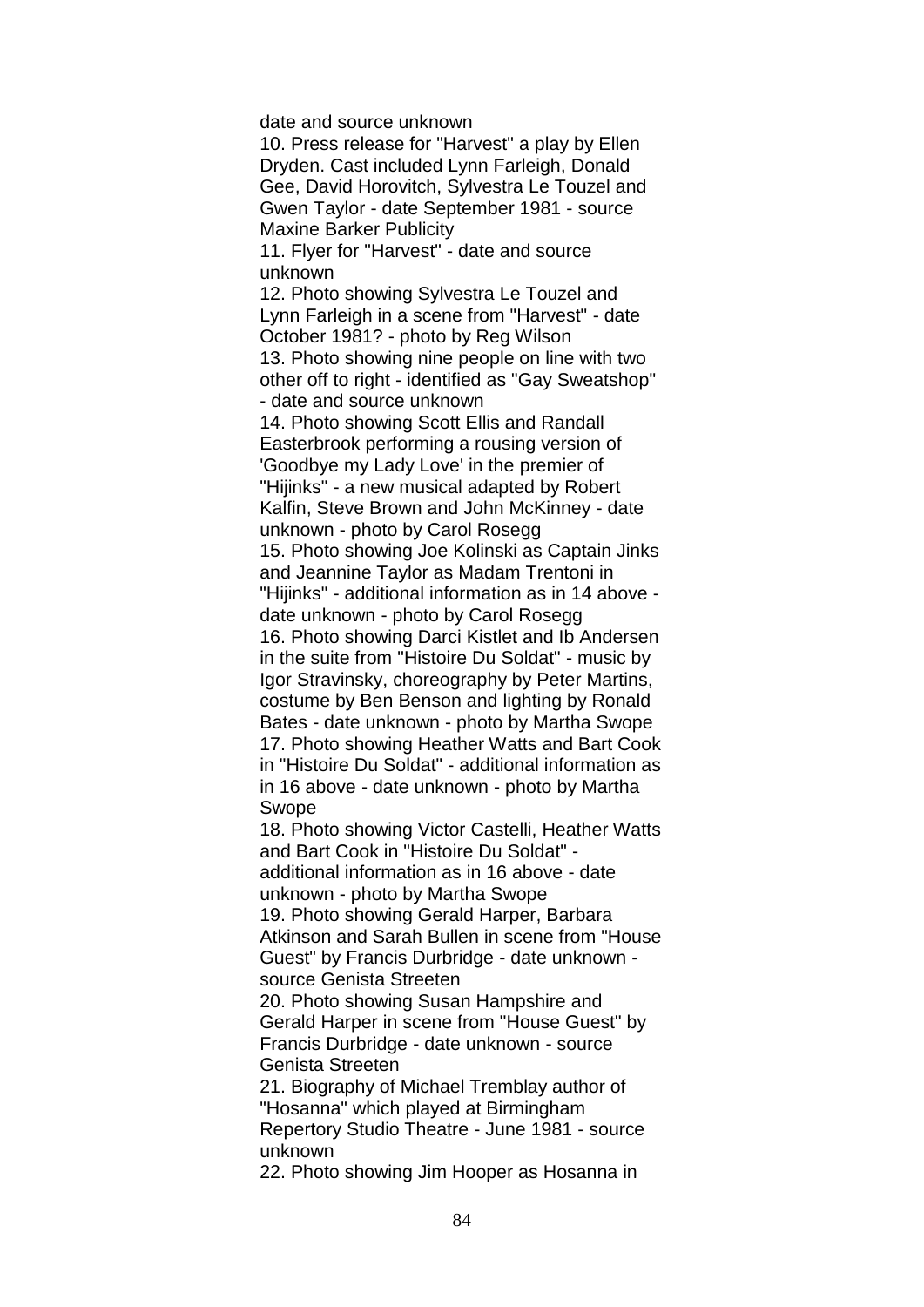British premier of "Hosanna" - additional information as in 21 above - date June 1981 source Birmingham Repertory Theatre 23. Photo showing Jim Hooper as Hosanna and Ian Gelder as Cuirette in "Hosanna" - additional information as in 21 above - date June 1981 source Birmingham Repertory Theatre 24. Photo showing policemen (Andy Smart and John Anstiss) arresting fair haired woman (Fi Craig) in middle in Consenting Adults production of "its An Unfair Cop, Guv" (1984) 25. Photo showing Seth Allen (top) as Shlink and Don Scardino as George Garga in the BAM (Brooklyn Academy of Music) Theatre Company's production of Brecht's "Jungle of Cities" - date unknown - photo by Ken Howard 26. Photo showing Alibe Parsons as Selima, Ronnie Daltron as Lawrence, a gay character and Nei [sic] Johnstone as Ben in "Loose Ends" - photo by Bob Workman '81 27. Photo showing Karan [sic] Armstrong as Lulu and Gunter Reich as Dr. Schon in the British premiere of "Lulu". Conductor Sir Colin Davis, producer Gotz Friedrich, designer Timothy O'Brian and lighting Robert Bryan - date unknown - photo by Reg Wilson 28. Photo showing Karan [sic] Armstrong as Lulu and Georg [sic] Paucker as Acrobat in "Lulu" - additional information as in 27 above date unknown - photo by Reg Wilson 29. Photo showing Karan [sic] Armstrong as Lulu and Gunter Reich as Dr. Schon in "Lulu" additional information as in 27 above - date unknown - photo by Reg Wilson **OPEN**

#### **GNPA/2/4 Theatre M-T 1974-1981**

Includes:-

1. Photo showing Frank Barrie as Macready in "Macready!" - photo by Bob Workman '81 2. Photo showing Frank Barrie as Macready in "Macready!" - photo by Bob Workman '81 3. Photo showing Frank Barrie as Macready in "Macready!" - photo by Bob Workman '81 4. Photo showing Carole Harrison ( top) and Cecily Hobbs in "Ripen Our Darkness" by Sarah Daniels - photo by Bob Workman '81 5. Photo showing Peter Scott-Presland in 'A Nice October Day'. - one of gay plays at The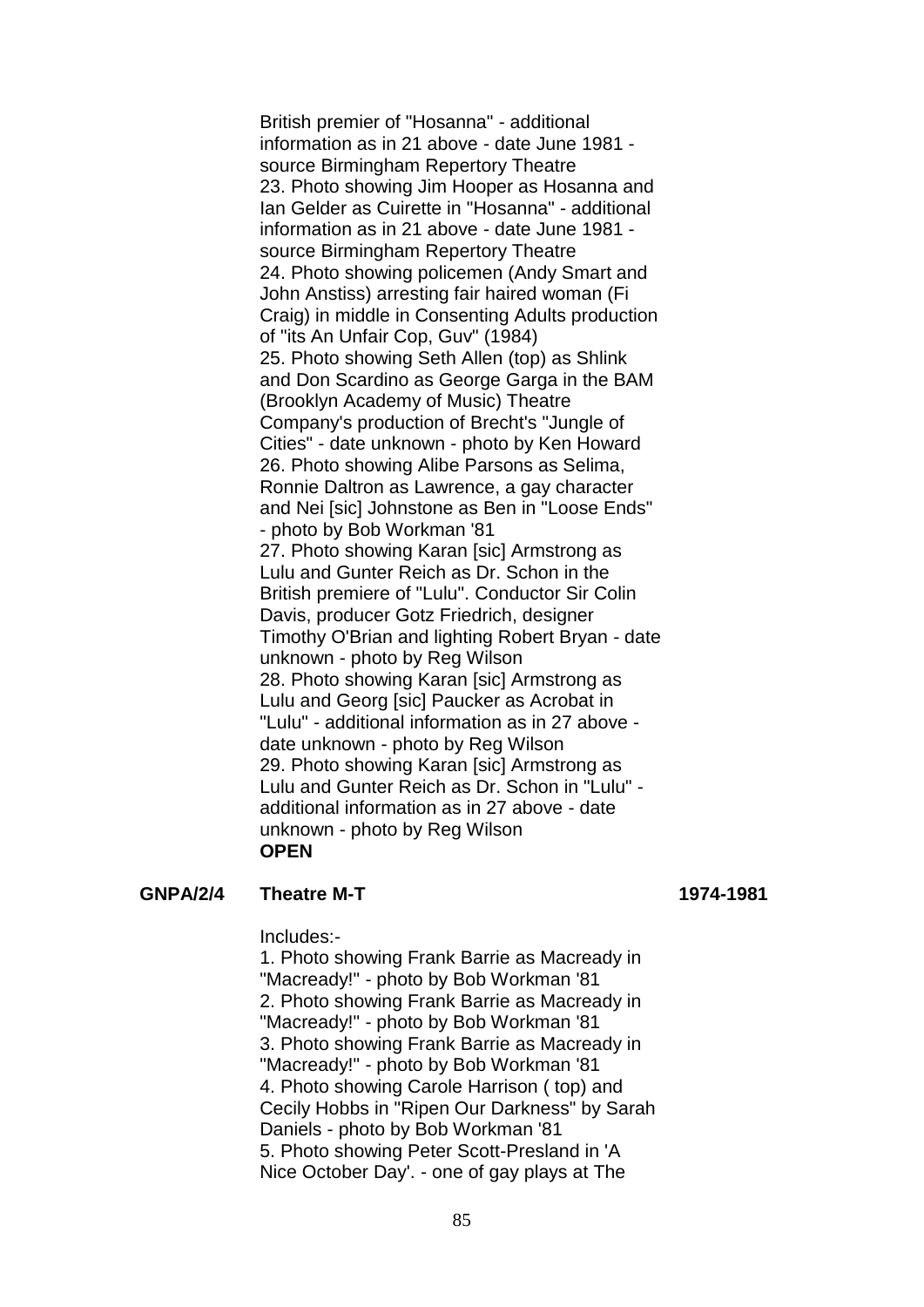George - a consenting gay adult production date unknown - photo by Richard Goodwin 6. Photo showing Rob Edwards as Aminter and Tom Wilkinson as Melantius in "The Maid's Tragedy" by Beaumont & Fletcher - directed by Barry Kyle - designed by Judith Bland - at Other Place, Stratford 1980/Warehouse, London 1981 - source Press Office RSC (Royal Shakespeare Company)

7. Photo showing Sinead Cusack as Evadne and Tom Wilkinson as Melantius in "The Maid's Tragedy" - additional details as in 6 above 8. Photo showing L-R Peter Straker as Lucio. Ewart James Walters as Second Gentleman and Yvette Harris as Isabella in the National Theatre production of Shakespeare's "Measure for Measure" which opened in the Lyttleton Theatre on 14 April 1981. Director Michael Rudman settings Eileen Diss - costumes Lindy Hemming - lighting Robert Bryan - source Press Office National Theatre.

9. Flyer for "Mum & Son" by Daniel Mornin with Gudrun Ure and Ken Drury. Directed by David Leveaux - designed by Martyn Wood - date and source unknown

9a. Notice for a photo call Tuesday 19 May 1981 and lunchtime theatre 20-31 May 1.15pm (Press performance 20 May 1.15pm) for "Mum & Son" to the cast and David Leveaux, the director date May 1981 - source Riverside Studios. 10. Photo showing Gudrun Ure and Ken Drury in "Mum & Son" - photo by Bob Workman May '81 11. Photo showing Gudrun Ure and Ken Drury in "Mum & Son" - photo by Bob Workman May '81 12. Paper with handwritten note - 'Plays possible for Playbill' - date and source unknown 13. Photo showing Paul Freeman as Bella Veracek hugging his friend Grigor (Allan (Cordriser?)) - Lorna (Jane Bertish) the woman they both love looks on - in "No End of Blame" by Howard Barker - photo by Bob Workman '81 14. Photo of naked Paul Freeman as Bela Veracek kneeling at gun point with four unidentified others in "No End of Blame" by Howard Barker - photo by Bob Workman '81 15. Photo showing Houston Ballet in "Papillon". Choreography Ronald Hynd - sets and costumes Peter Docherty - music Offenbach arr by John Lanchbery - date and source unknown 16. Photo showing Donald Sinden as Gary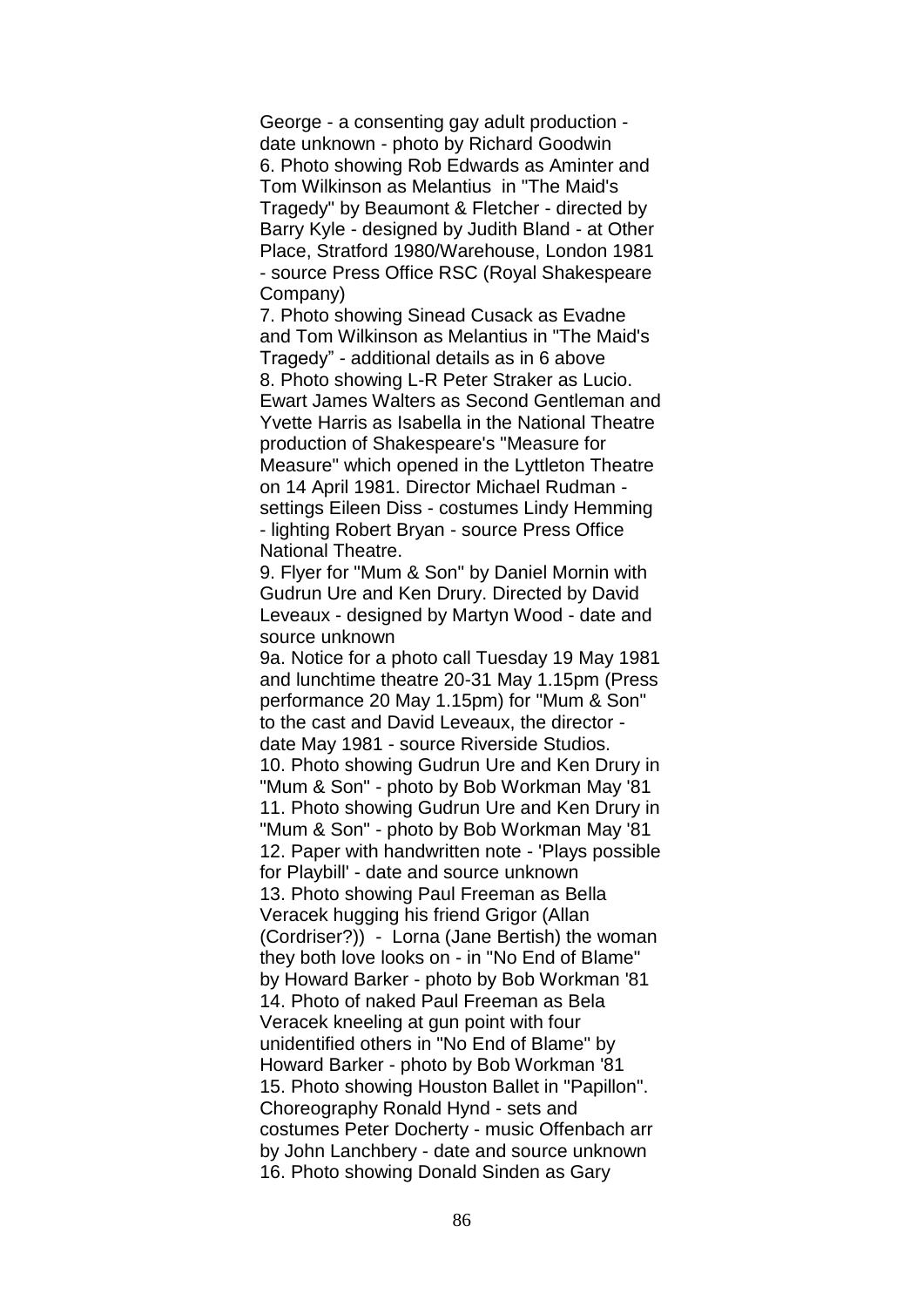Essendine in "Present Laughter" - date unknown - photo by Reg Wilson

17. Photo showing L-R - Gwen Watford as Monica Reed - Donald Sinden as Gary

Essendine and Dinah Sheridan as Liz

Essendine in "Present Laughter" - date unknown - photo by Reg Wilson

18. Programme for "Pricks of Conscience" - date and source unknown

19, Photo showing two unidentified actors in unknown play - date unknown - photo by Sean **Hindz** 

20. Photo showing Tek Borowski as Spirit meeting Steven Nelson as Flesh in the form of a saintly artist and sensual model in Robert Patrick's Renaissance romance "Michelangelo's Models" - date unknown - photo by Jonathan Silver

21. Photo showing Sebastian Breaks as Pickering in background with Richard Easton as Henry Higgins and Lorraine Chase as Eliza in "Pygmalion". - photo by Bob Workman '81 22. Photo showing a scene from Frank Drack Productions' of "Satyricon". On board ship Enchalpius and Giton are discovered by the captain, their old adversary Lichas date unknown - photo by Michael Baldwin 23. Photo showing Lichas teaching Encolpius (both unidentified) some tricks he has learned in Abyssiana in a scene from "Satyricon" a Frank Drack Production - date unknown - photo by Michael Baldwin

24. Duplicate photo of 23 above

25. Photo showing the Centurion standing guard over a crucified criminal in a scene from the Frank Drack Production of "Satyricon" - date unknown - photo by Michael Baldwin 26. Photo showing unidentified actor in unidentified scene from "Satyricon" - date and source unknown

27. Photos showing the Company for "Satyricon" - date and source unknown

28. Uncredited photo of unnamed dark haired young man - date and source unknown 29. Uncredited photo of same as 28 above unnamed dark haired young man - different pose to 28 above - date and source unknown 30. Photo showing unidentified fair haired young male actor in unidentified play - date unknown photo by Andy Webber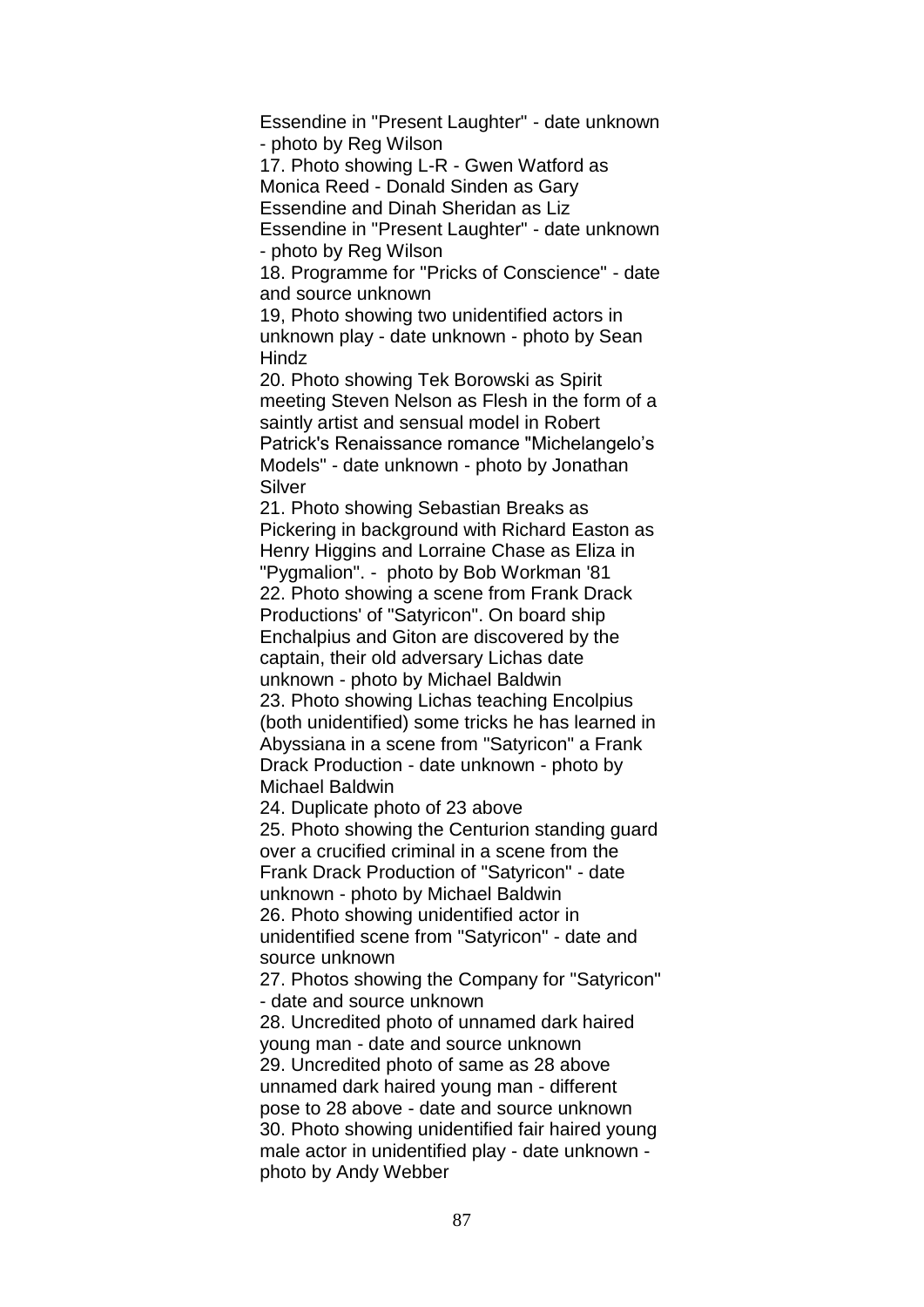31. Untitled b/w photo of unidentified young man with a cap on - date unknown - photo by Andy Webber

32. Photo showing scene from "Social Outlaws" at Oval House Summer '80 - source unknown 33. Photo showing scene from the Joint Stock Theatre Group's "Say Your Prayers" by Nick Darke - date unknown - photo by John **Haynes** 

34. Uncredited and unidentified large b/w photo with smaller coloured photos stapled to it with a programme for two public and one private performance of "Queen Christina" in Cumberland Marina - date and source unknown 35. Paper with handwritten note giving orders for

photos - date and source unknown

36. Photo showing Reinhard Magiera (L) and Barry Scanes as Neopolitpino and Pistachio two star crossed lovers in "Teatrolley" (1981) (Photo: Richard Goodwin)

37. Photo showing Andy Smart as

Orangeblossom [sic] in "The Teatrolley" (1981) (Photo: Richard Goodwin)

38. Photo showing Daniel Pilecki as Gaspatcho in "The Teatrolley" (1981) (Photo: Richard Goodwin)

39. Photo showing. Shelia Ruskin, Maria Charles, Georgina Hales, Brenda Blethyn, Meg Davies and Jo Warne in a scene from "Steaming" - photo by Bob Workman '81

40. Photo showing Brenda Blethyn and Meg Davies in a scene from "Steaming" - photo by Bob Workman '81

41. Photo showing David Beames and Gwyneth Strong in a scene from "Strangers in the Night" by Doug Lucie - date unknown - photo by Sophie Baker

42. Leaflet for "Strangers in the Night" - date and source unknown

43. Photo showing Stephanie Fayerman as Shelley and Nicky Croydon as Cloris discussing the men in their lives in a scene from "These Men" by Mayo Simon - photo by Bob Workman '81

44. Handwritten note from Rebecca O'Brien? possibly accompanying some photos - date unknown - source Riverside Studios 45. Photo showing Joseph Charkin in "Texts" date 1981 - photo by Nathaniel Tileston 46. Photo showing Hilton McRae as. Arthur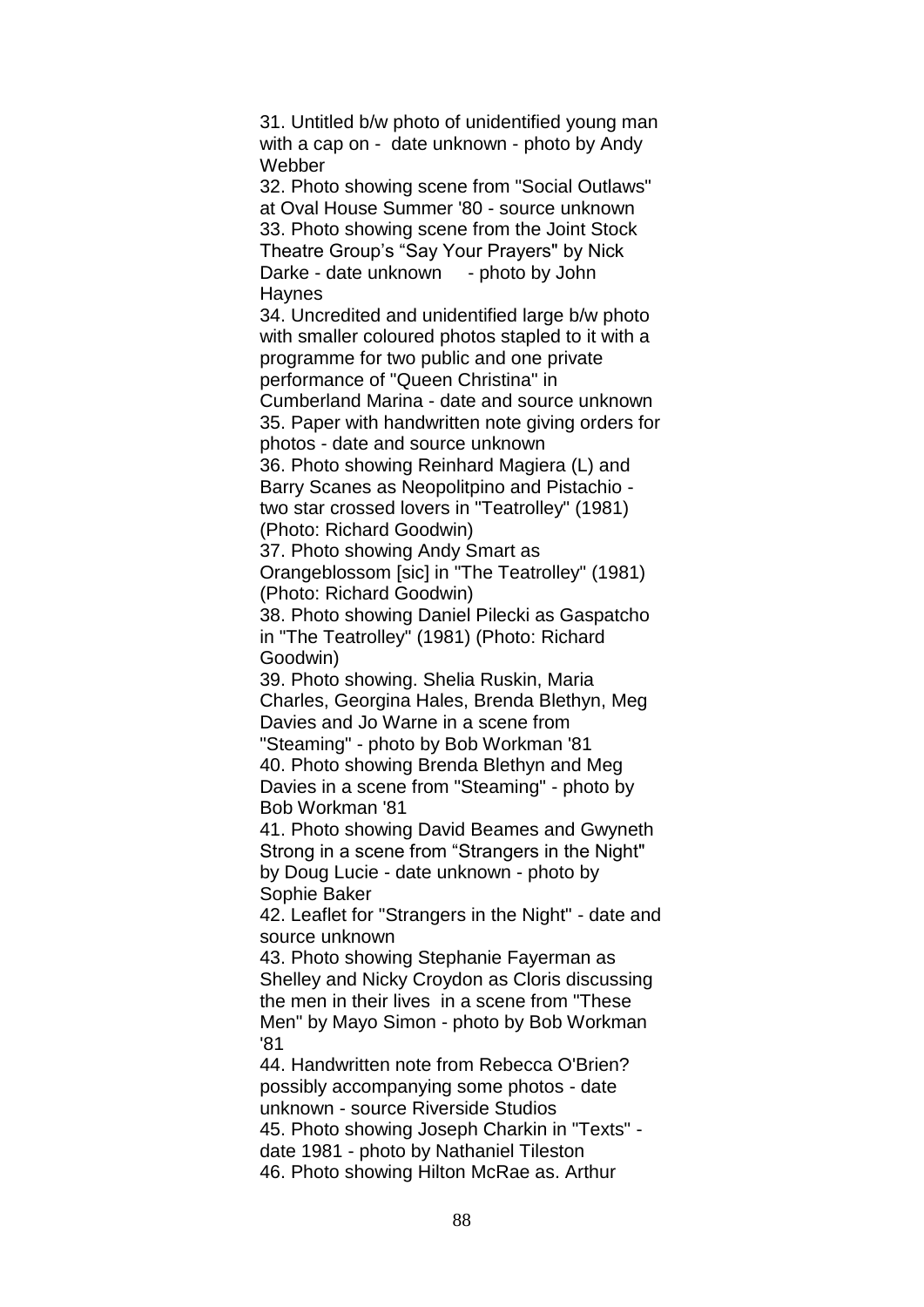Rimbaud kissing the hand of Simon Callow as Paul Verlaine in a scene from "Total Eclipse" photo by Bob Workman April '81 47. Photo showing Simon Callow as Verlaine offering his gun to Hilton McRae as Rimbaud after shooting him in a scene from "Total Eclipse". - photo by Bob Workman April '81 48. Photo showing Simon Callow as Paul Verlaine in "Total Eclipse" - photo by Bob Workman April '81 49. Photo showing man and wife - . Simon Callow as Paul Verlaine and Lynsey Baxter as Mathilde Verlaine - photo by Bob Workman April'81 50. Photo showing Simon Callow as Verlaine shooting his lover Rimbaud (Hilton McRae) - (caption identifies Hilton McRae as Verlaine) photo by Bob Workman April '81 51. Photo showing Hilton McRae as Arthur Rimbaud in "Total Eclipse" - photo by Bob Workman April '81 52. Photo showing Simon Callow as Verlaine shooting his lover in "Total Eclipse" - photo by Bob Workman April '81 53. Photo showing Simon Callow as Paul Verlaine reclining as Mathilde Verlaine (Lynsey Baxter) looks on in "Total Eclipse". - photo by Bob Workman April '81 54. Photo showing Simon Callow as Verlaine offering his gun to Rimbaud (Hilton McRae) after shooting him in a scene from "Total Eclipse" - a different pose to 47 above - photo by Bob Workman '81 55. Photo showing a scene from "Troy Game" (1974). Chor: Robert North - music Batucada/Downes - design Peter Farmer lighting Charter - Dancers; Philippe Girudeau date 1974 - source Anthony Crickmay **OPEN**

**GNPA/2/5 Theatre U-Z 1981**

Includes:-

1. Photo showing Bloolips in "Yum Yum" by Rex Lay - L-R Alex Harding (Dotty Bloolip) Bette Bourne (Bossy Bette) - date unknown - photo by Petra Gail 2. Photo showing a scene from "Waiting for Godot" - Samuel Beckett - the eternal couple with Trevor [sic] Peacock as Estragon and Max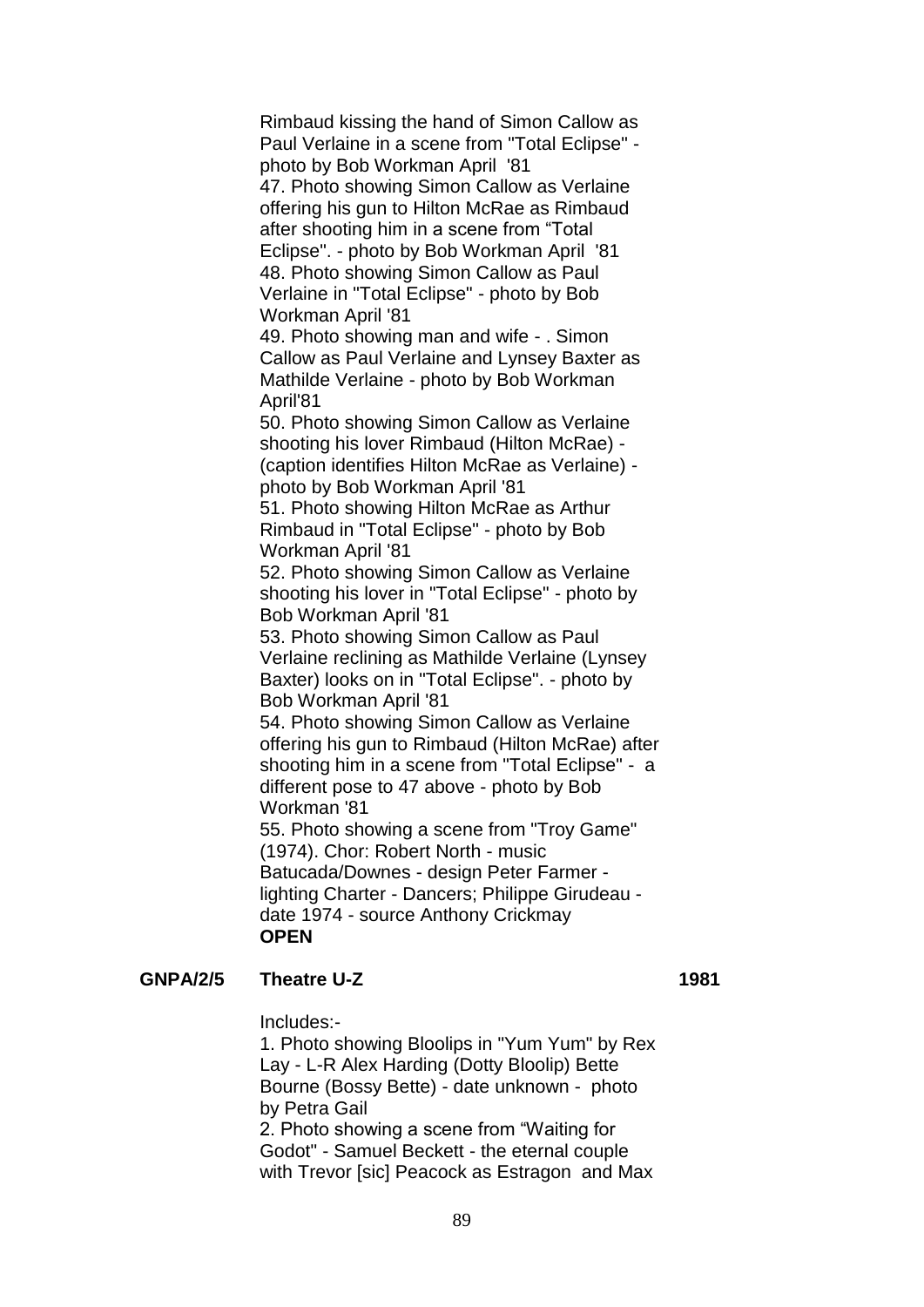Wall as Vladimir in a Royal; Exchange Production at Round House - photo by Bob Workman '81 3. Photo showing a scene from "Who's Afraid of Virginia Woolf?" - with Paul Eddington as George and Margaret Tyzack as Martha - photo by Bob Workman '81 4. Photo showing Margaret Tyzak as Martha in a scene from "Whose [sic] Afraid of Virginia Woolf?" - photo by Bob Workman '81 **OPEN**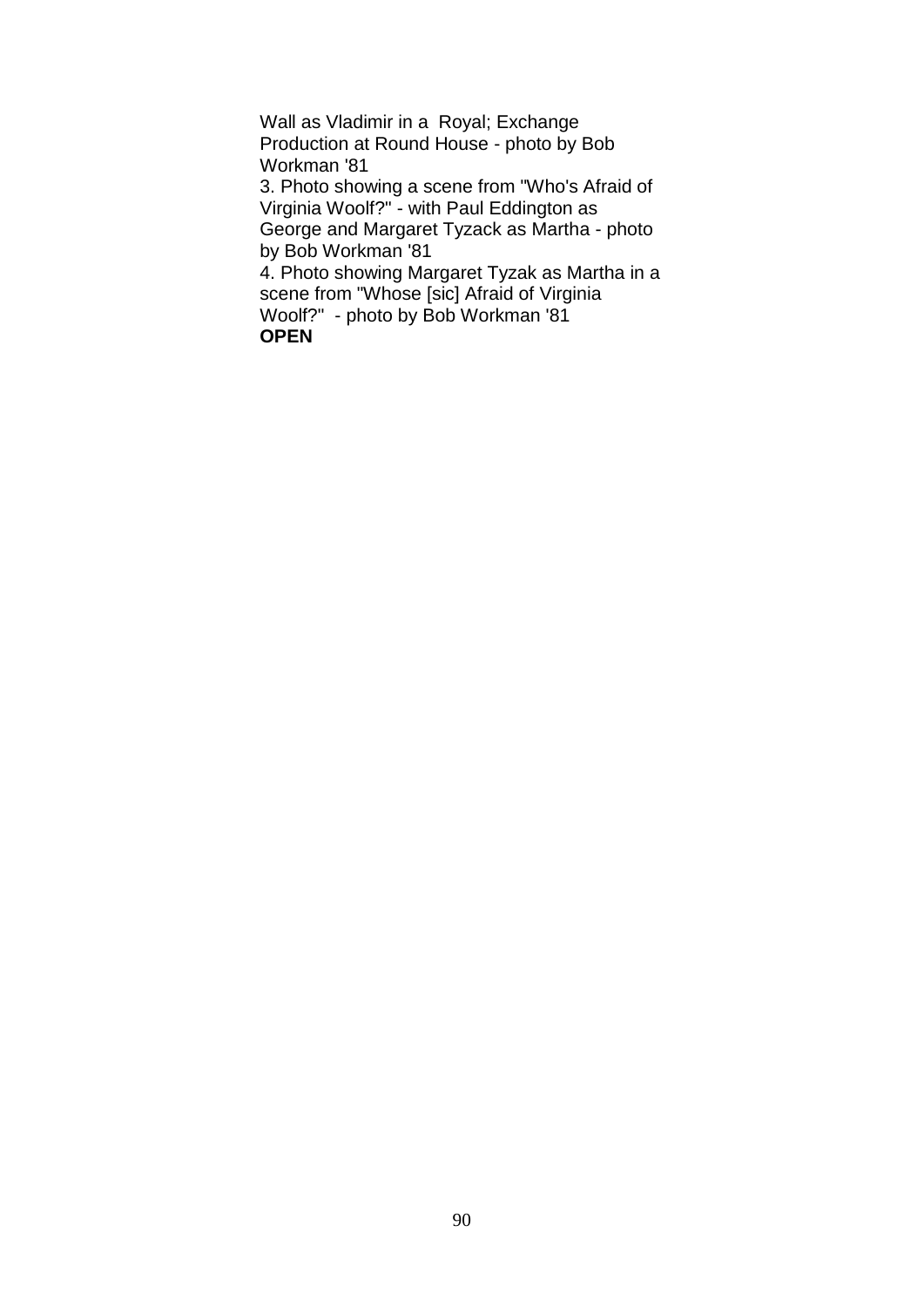# **GNPA/3 Personalities and Events (n.d.)**

Photographs relating to the personalities and events published by Gay News, (n.d.). **OPEN**

#### **GNPA/3/1 Personalities and Events A-B 1963-1981**

Includes:-

1. Photo showing Charles Busch? - date and source unknown

2. Photo showing William Burroughs author of 'Port of Saints' and 'The Book of Breething [sic]' - date and source unknown

3. Photo showing Peter Burton in casual clothes - date and source unknown

4. Photo showing Peter Burton in casual clothes - closer version of 3 above - date and source unknown

5. Photo showing Mark Bunyan in arm chair with cat - photo by Bob Workman '81

6. Photo showing Mark Bunyan with cat in garden - photo by Bob Workman '81

7. Photo showing Mark Bunyan without cat in garden - photo by Bob Workman '81

8. Photo showing Mark Bunyan in garden closer version of 7 above - photo by Bob Workman '81

9. Photo showing Mark Bunyan gay cabaret artist - caption on back asks 'Isn't he lovely?' and comments 'Thank heavens for Ms. Bunyan and Mr Orthodontics 1963' - date and source unknown

10. Photo showing Marc [sic] Bunyan with open mouth - photo by Bob Workman June '81 11. Photo showing Mark Bunyan gay cabaret artist with spectacles on - photo by Bob Workman 1978

12. Photo showing Marc [sic] Bunyan - photo by Bob Workman '81

13. Photo showing Photo showing Marc [sic] Bunyan close up - photo by Bob Workman '81 14. Photo showing Marc [sic] Bunyan sitting at/playing piano - photo by Bob Workman June '81

15. Photo showing Mark Bunyan sitting with back to piano - photo by Bob Workman '81 16. Photo showing a young man looking pensive sitting with back to piano (Mark Bunyan?) - date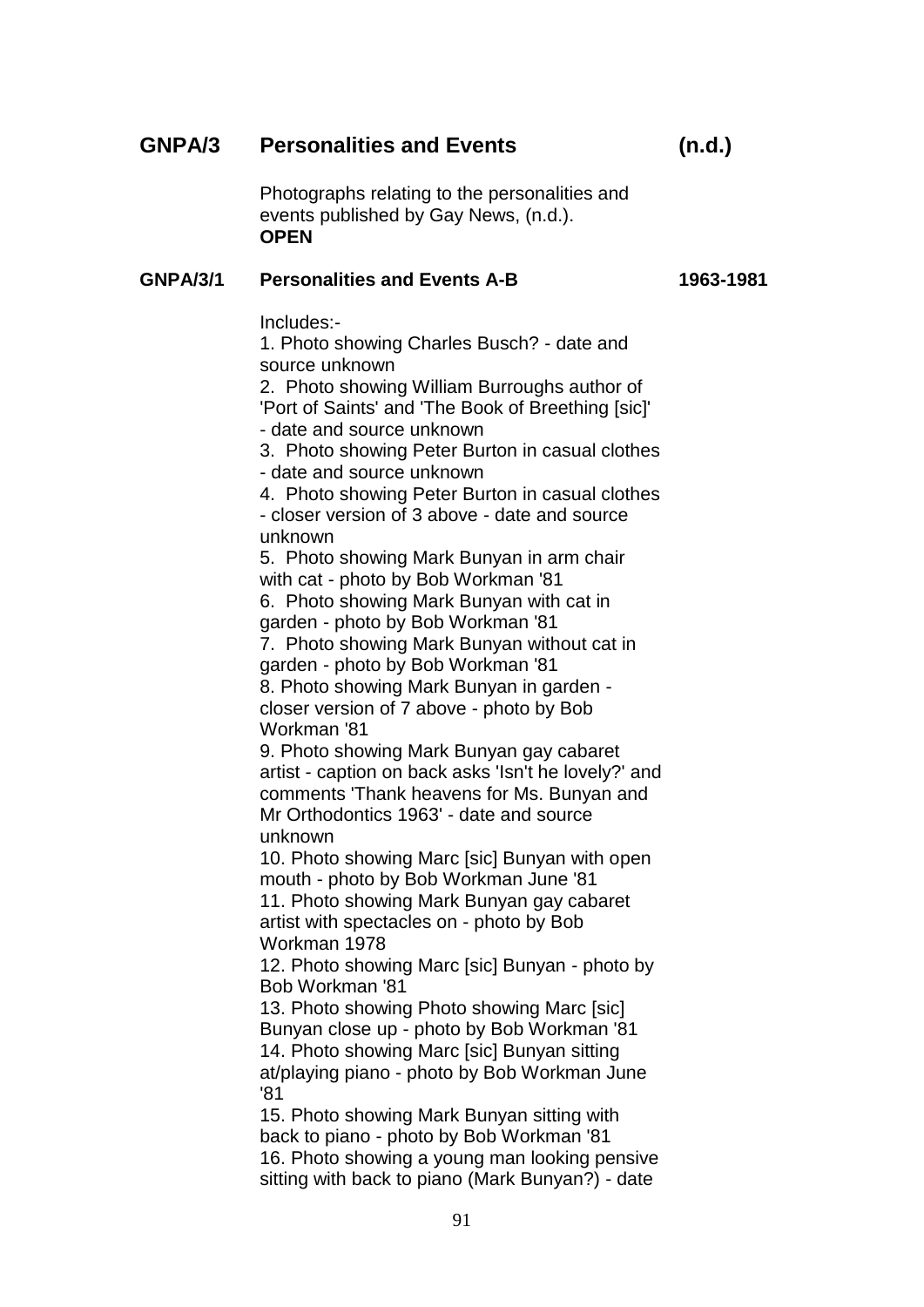and source unknown

17. Photo showing Anita Bryant singing - photo taken from TV - date unknown - photo by Bob Workman

18. Photo showing Anita Bryant singing - photo taken from TV - date unknown - photo by Bob Workman

19. Signed photo of Gaye Brown with caption reading "So I said to Zeffirelli 'Delfont paid for real camelias for Callas....' What do I get? Anemones!" - date unknown - photo by Bob Workman

20. Photo showing Gaye Brown with anemones with caption reading 'Whatya mean - Do I take Yen?' - date unknown - photo by Bob Workman 21. Photo showing two unidentified men in garden both looking straight at the camera - date

and source unknown

22. Photo showing two unidentified men, one sitting at piano and the other leaning on it - date and source unknown

23. Photo showing Benjamin Britten appearing on South Bank Show - date unknown - source London Weekend Television

24. Photo showing Benjamin Britten smiling with hat on appearing on South Bank Show - date unknown - source London Weekend Television 25. Photo showing Benjamin Britten leaning on something with pencil in hand - date and source unknown

26. Photo showing Lionel Blue - date and source unknown

27. Photo showing Pastor Tom Bigelow - date and source unknown

28. Photo showing Sir John Betjeman laughing date and source unknown

29. Photo showing Madeleine Bell (singer) - date and source unknown

30 Photo showing two men identified as Peter Bedwell and Ricky (deceased) -

Marylebone/Paddington CHE - date and source unknown

31. Photo showing Chris Bowden-Smith CHE date and source unknown

32. Photo showing Arthur Bell smiling - date unknown - source Lee Snider/Photo Images New York

33. Photo showing Arthur Bell with sunglasses on - date unknown - source Lee Snider/Photo Images New York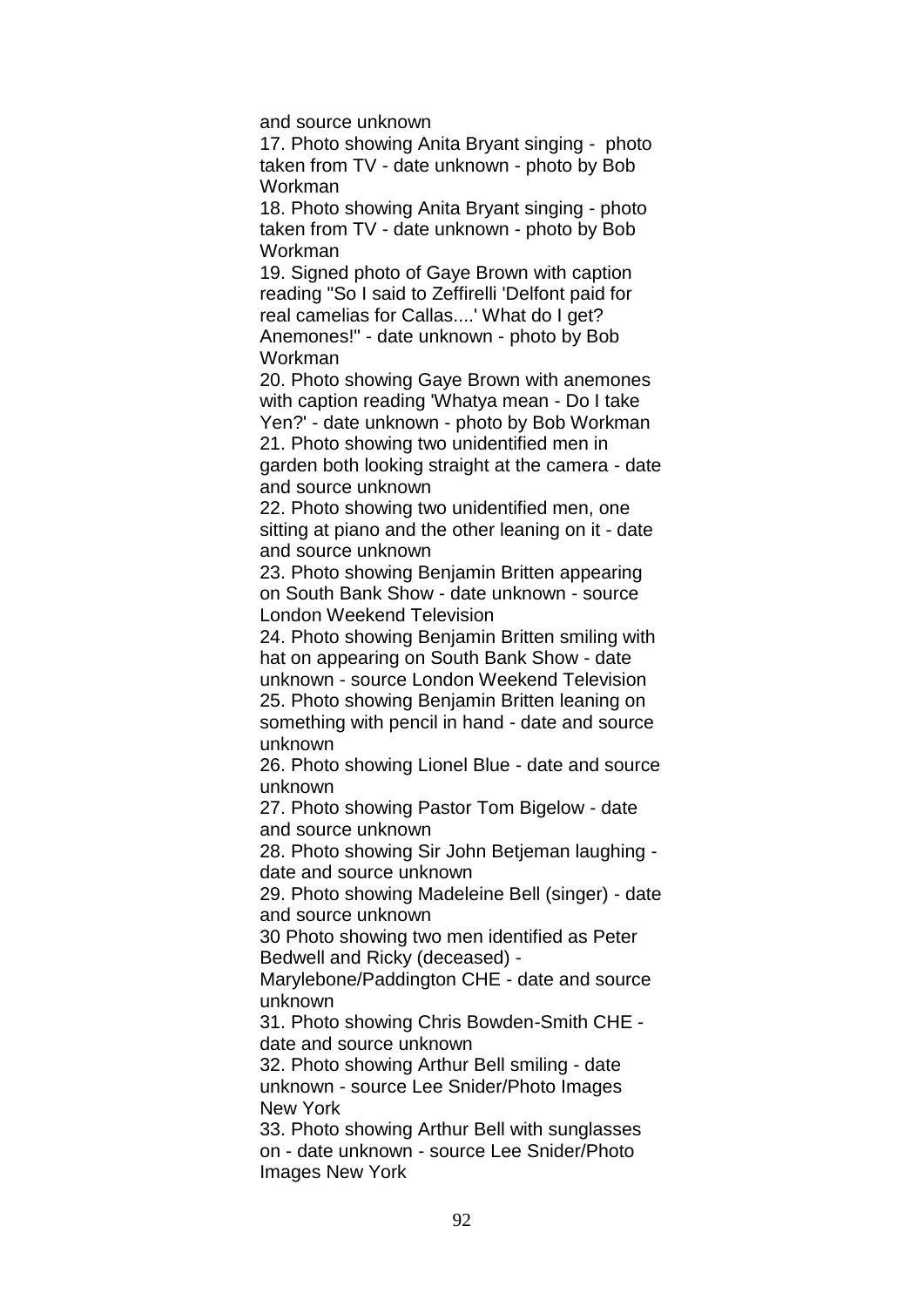34. Photo showing Arthur Bell semi-profile - date unknown - source Lee Snider/Photo Images New York

35. Photo showing Arthur Bell with sunglasses and on phone - date unknown - source Lee Snider/Photo Images New York

36. Photo showing Arthur Bell with sunglasses on - date unknown - source Lee Snider/Photo Images New York

37. Photo showing Jim Bailey sitting on stool illusion of Judy Garland - date and source unknown

38. Photo showing Jim Bailey in open necked shirt and check jacket - date and source unknown

39. Photo showing Jim Bailey full face as himself - date and source unknown

40. Photo showing Jim Bailey smiling straight at camera - date and source unknown

41. Photo showing Jim Bailey next to drawing of Judy Garland - date unknown - source Pascal Danot Paris

42. Photo showing Francis Bacon - date 1963 photo by Bill Brandt

43. Photo showing Michael Attwell producer for 'Gay Life' series sitting at desk - date unknown source London Weekend Television

44. Photo showing Dorothy Arzner sitting in chair looking at strip of film - date and source unknown

45. Photo showing Joan Armatrading smiling date and source unknown

46. Photo showing Peter Allen smiling with hand on hip - date and source unknown

47. Peter Allen with arms crossed looking straight at camera - date and source unknown 48. Photo showing Steve Airey profile - date and source unknown

### **OPEN**

## **GNPA/3/2 Personalities and Events C-E 1977-1981**

Includes:-

1. Small picture stuck to paper showing two women identified as Becky? Colsby and Margritte? Fiedderst - date and source unknown 2. Small photo showing Alan Clark - date unknown - photo by Michael Mason 3. Small photo showing three people wearing identical sweat shirts smiling at camera - middle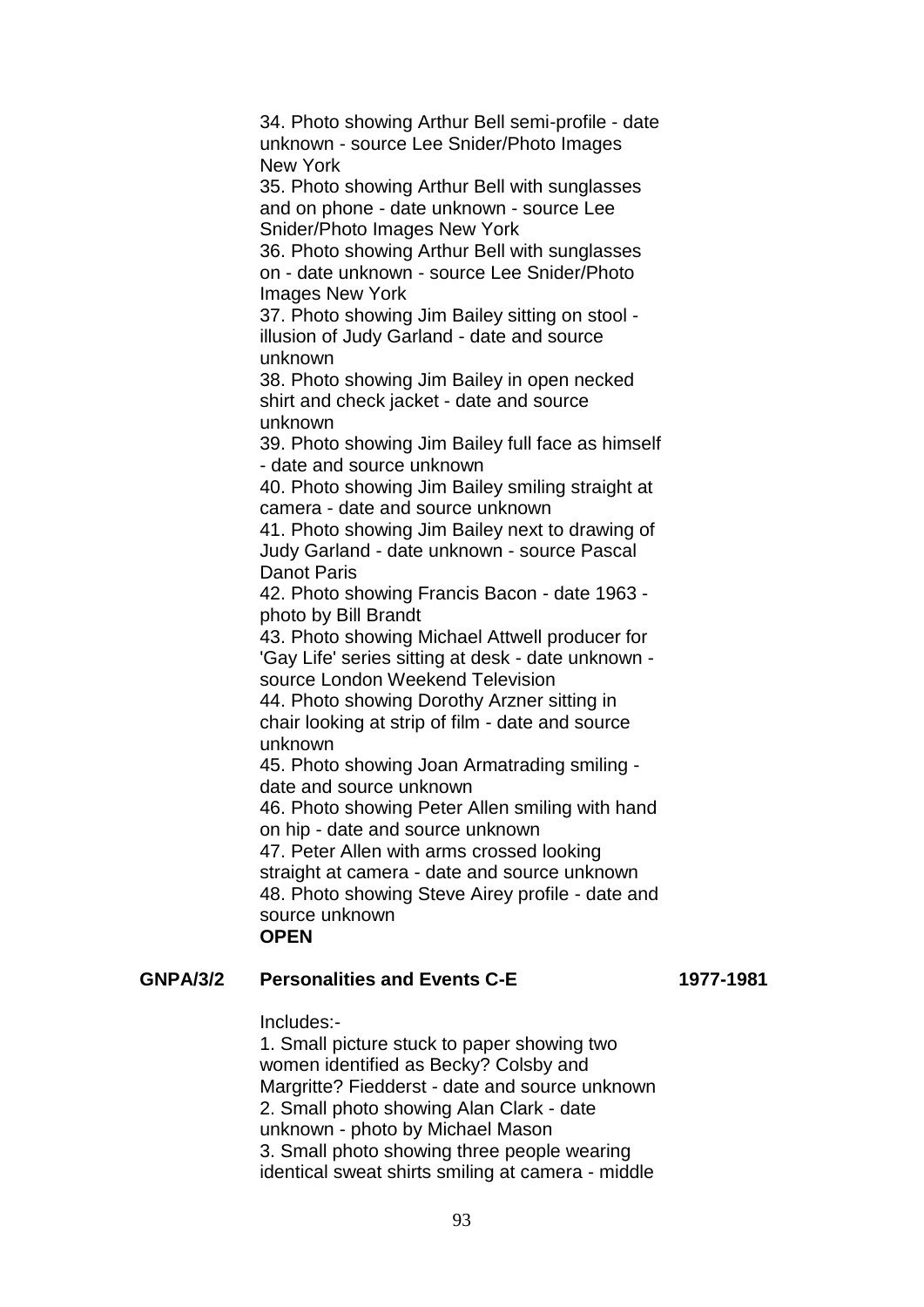one identified as Dudley Cave - date and source unknown ?Steve Parks Holt 4. Small photo showing Dudley Cave - date unknown - photo by Steve Parks Holt 5. Small photo showing Jeff Dudgeon - Strasbourg plaintiff - date and source unknown? Steve Parks Holt 6. Small photo showing Tom Clark a cast member of "The Lift" - date unknown - piccie **[sic] Mike Allaway** 7. Photo showing Alan Sire (l) facing camera and Stephen Cohen in profile, who was a journalist on the TES until about 1977 and played a leading part in (a) Gay Media Group circa 1975. He was also leading light in Windsor CHE in the same period. In about 1980 he got a job in Granada TV in Manchester and I haven't heard what he's done since then - signed Andrew Hodges - date and source unknown 8. Photo showing Graham Chapman - date unknown -source Shawn Hargrave 9. Photo showing Jules Cassidy with hand on face - date and source unknown 10. Photo showing Jules Cassidy with cigarette date and source unknown 11. Photo showing long fair haired woman sitting on grass? Sue Cochrane - date and source unknown 12. Photo showing same long fair haired woman sitting on park bench? Sue Cochrane - date and source unknown 13. Publicity photo of Alma Cogan - ?signed by her - date and source unknown 14. Photo showing Graham Collier? playing double base - date and source unknown 15. Emmanuel Cooper gay left- date unknown photo by Bob Workman 16. Contact page of photos of Stephen Coote date and source unknown 17. Contact page of photos of Stephen Coote date and source unknown 18. Stephen Coote leaning on balustrade reading a book - date and source unknown 19. Duplicate of 18 above - date and source unknown 20. Stephen Coote looking serious with three

open books in front - date and source unknown 21. Stephen Coote with slight smile with three open books in front - date and source unknown 22. Stephen Coote looking direct at camera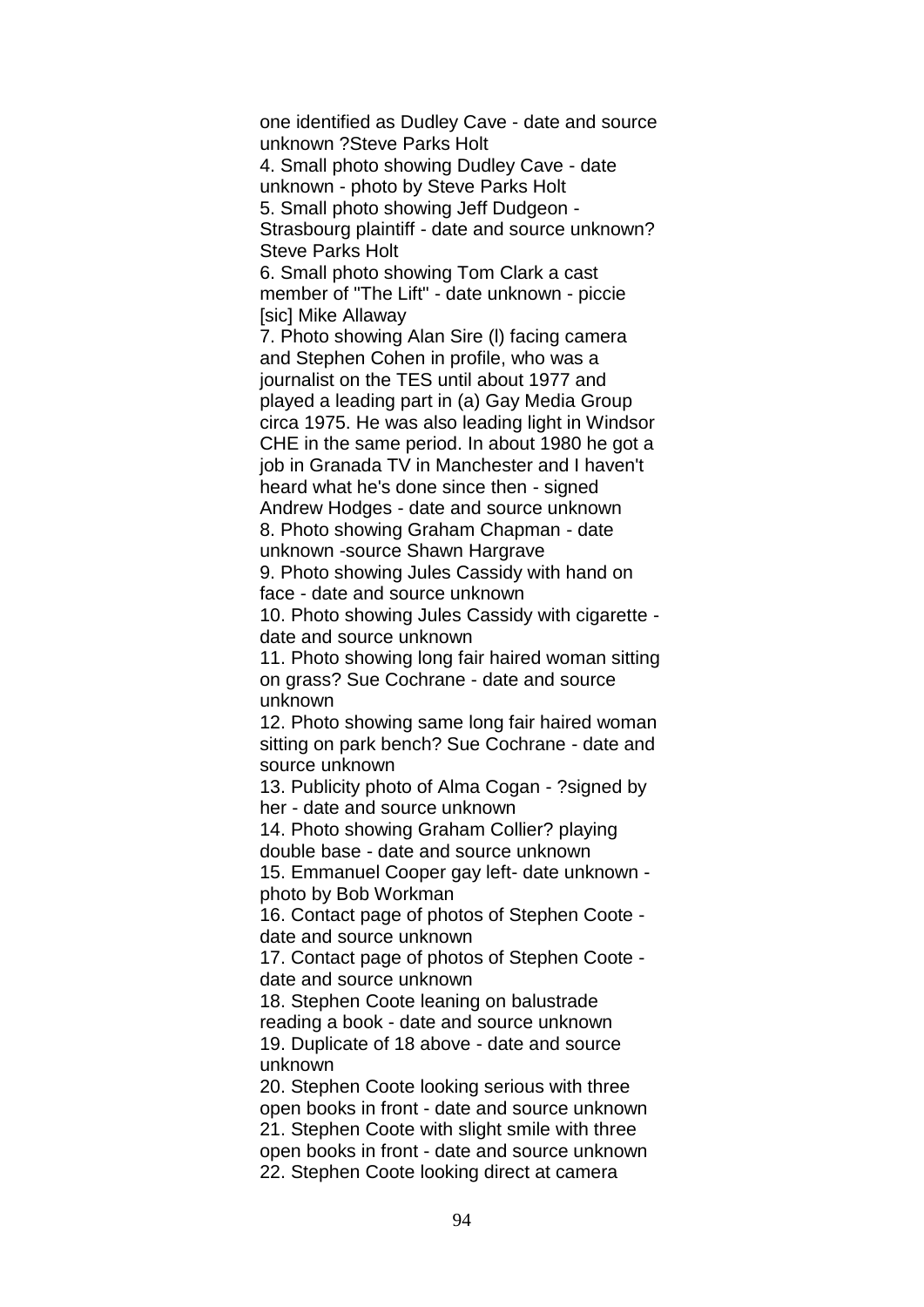holding middle of three books - date and source unknown 23. Stephen Coote with slightly tilted head holding middle of three books - date and source unknown 24. Stephen Coote with raised hands and three open books looking direct at camera - date and source unknown 25. Stephen Coote with slightly tilted head photo taken slightly further away than 23 above date and source unknown 26. Jim Cotter sitting on bench smiling at camera - date and source unknown 27. Jim Cotter leaning in ledge smiling at camera - date and source unknown 28. Jim Cotter leaning on ledge smiling at camera - date and source unknown 29. Jim Cotter smiling at camera close up - date and source unknown 30. Jim Cotter in front of brick wall looking serious - date and source unknown 31. Jim Cotter leaning against brick wall smiling at camera - date and source unknown 32. Lady Constance Crabtree Chignal Smealey Essex close up with picture of the Queen in background - photo by Bob Workman '83 33. Lady Constance Crabtree Chignal Smealey Essex on sofa with handbag - photo by Bob Workman '83 34. Quentin Crisp looking out window - photo by Bob Workman April '81 35. Quentin Crisp standing by window - photo by Bob Workman April '81 36. Quentin Crisp sitting in winged armchair with arms raised - photo by Bob Workman April '81 37. Quentin Crisp standing close to window looking out - photo by Bob Workman April '81 38. Quentin Crisp standing with arms outstretched smiling down at camera - photo by Bob Workman April '81 39. Quentin Crisp close up looking serious photo by Bob Workman April '81 40. Quentin Crisp sitting in winged armchair looking to left of picture - photo by Bob Workman April '81 41. Quentin Crisp standing with hands clasped photo by Bob Workman April '81 42. Quentin Crisp sitting on chair? on stage at Mayfair Theatre - photo by Bob Workman May '81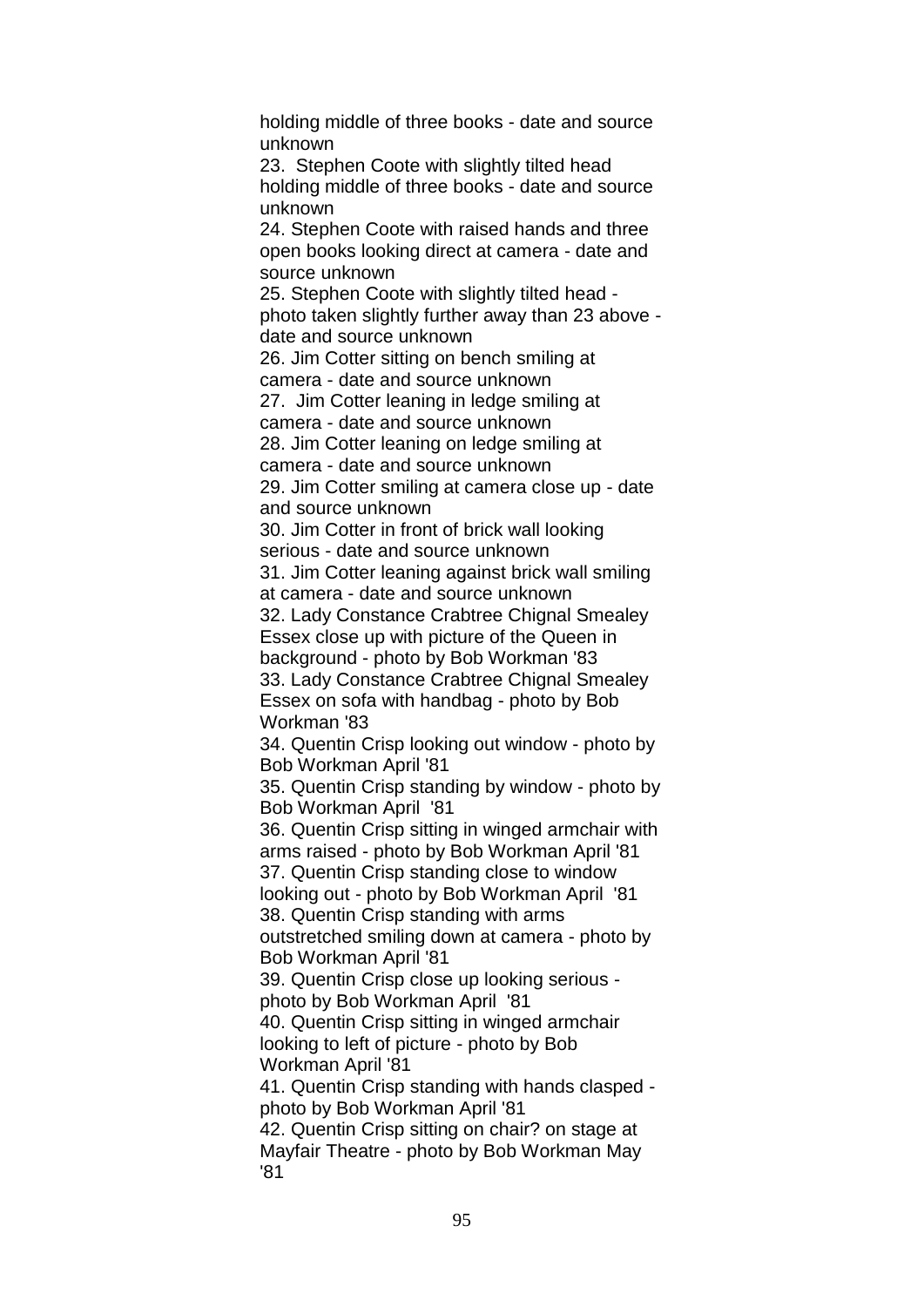43. Quentin Crisp standing reading from piece of paper - photo by Bob Workman April '81 44. Quentin Crisp close up - photo by Bob Workman April '81

45. Quentin Crisp close up at Mayfair Theatre photo by Bob Workman May '81

46. Quentin Crisp different close up to 45 above at Mayfair Theatre - photo by Bob Workman May '81

47. Quentin Crisp sitting in chair? on stage at Mayfair Theatre - photo by Bob Workman May '81

48. Quentin Crisp looking directly into camera at Mayfair Theatre - photo by Bob Workman May '81

49. David Dancer smiling at camera - date unknown - source D.B.Studios

50. Gilles Desmons in profile - date and source unknown

51. John Cougar sitting on stairs - date and source unknown

52. S................... (Russian dancer) talking to Antony Powell - date unknown - photo by Bob Workman

53. Two men standing one looking at camera, other looking at him - identified as Chris and Jamie - photo by Bob Workman '81

54. Two men sitting on wall both smiling one with cigarette - identified as Jamie and Chris photo by Bob Workman '81

55. Photo showing picket at Middlesex Hospital over the suspension of gay badge wearer Jamie Dunbar, hospital porter pictured in hat and leather trousers - photo by Bob Workman February 1979

56. Two men with arms round each other, one with baseball cap on, other with beard, close up - one of them is Eric Eagle - date and source unknown

57. Two men with arms round each other one with baseball cap on, other with beard and shorts - one of them is Eric Eagle - date and source unknown

58. Barbara Dickson chin resting on hand - date and source unknown **OPEN**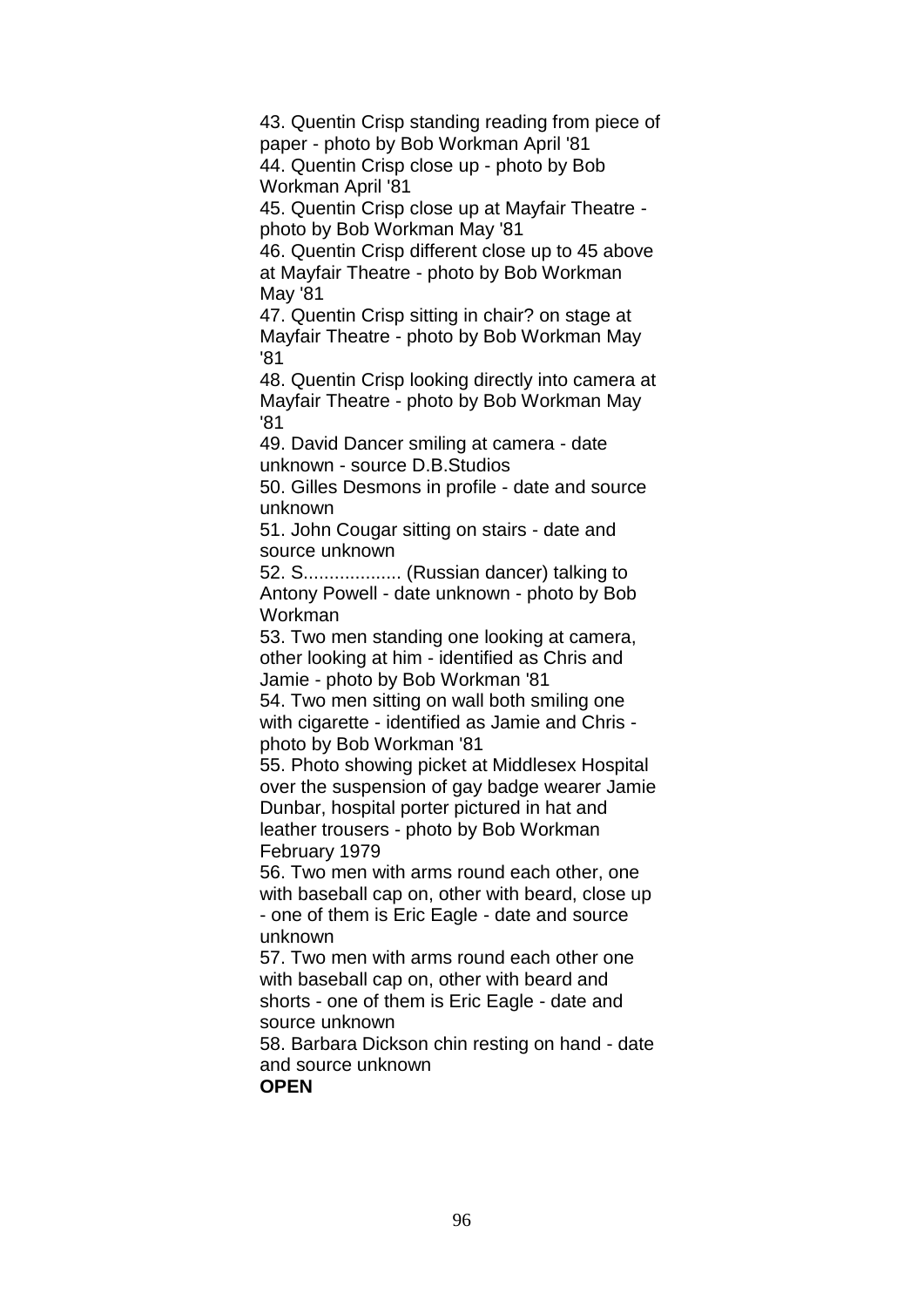Includes:-

1. Photo Showing Janis Ian - date and source unknown

2. Photo Showing Keith Hulbert (Birmingham, one time National Friend Coordinator?) - date and source unknown

3. Photo showing Lena Horne in the new Broadway production "Lena Horne - The Lady and Her Music" at the Nederlander Theatre New York - date unknown - photo by Christian Steiner 4 Photo showing Lena Hornel contributing her own special brand of glamour to the Broadway season with her return to the theatre in "Lena Horne: The Lady and Her Music", an exciting musical cavalcade tracing the phases of the supreme song stylist's career from the Cotton Club era to Lena Horne today - date unknown photo by Christian Steiner

5 Photo showing Lena Horne with same description as for 4 above - date unknown photo by Martha Swope

6. Photo showing Peter Hofmann ("Parsifal") date unknown - photo Lauterwasser

7. Photo showing [David] Hockney at press showing of his "Artist's Eye" exhibition at National Gallery - photo by Bob Workman June '81

8. Photo showing [David] Hockney at press showing of his "Artist's Eye" exhibition at National Gallery - photo by Bob Workman - June '81

9. Photo showing Daryl Hall and John Oates date and source unknown

10. Photo showing CHENC Chairperson Wallace Grevatt - date unknown - photo by Bob Workman

11. A5 document with small printed photo Noel Grieg? - date and source unknown

12. Photo showing three people, 2 identified left to right - David Green, E. Peter Naughton date and source unknown

13. Photo showing David Green - date and source unknown

14. Photo showing (Henry Geldzahle?) - chap out of Hockney painting at "Sebastaine" premiere - date unknown - photo by Bob Workman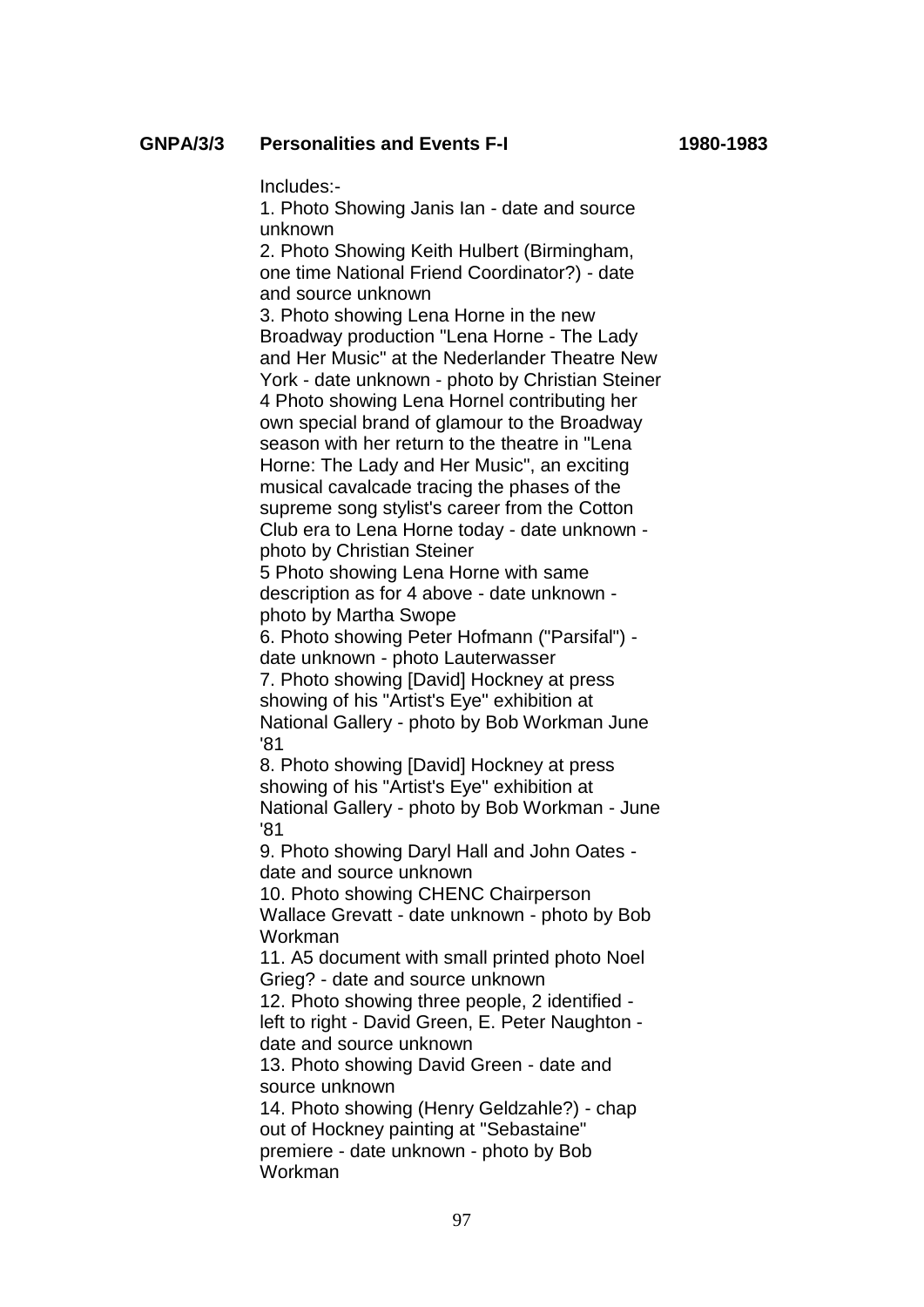15. Photo showing Peter [Farmer?] and Denis [Lemon?] - date unknown - photo by Bob Workman

16. Copies of pictures - left [naked lovers?] and right Lindsay Kemp - date and source unknown 17. Photo showing Julie Felix - date and source unknown

18. Photo showing Peter Finch as featured in Barry Norman's "British Greats" - BBC1 July 1980 - source unknown

19. Photo showing Wayland Flowers appearing in cabaret at County Cousin - October? - source Theo Cowan Ltd.

20. Photo showing Claude Francois - date and source unknown

21. Photo showing Stephen Frears - date and source unknown

22. Photo showing Aaron Fricke - date unknown - photo by Michael Thompson

23. Photo showing [Aaron Fricke?] - date and source unknown

24. Empty envelope with writing - B10G 0135 Bernard Greaves - date and source unknown

25. Photo showing Bernard Greaves - date and source unknown

26. Photo showing [Colin?] Graham - date and source unknown

27. Photo showing Alan [Gloak?] - date and source unknown

28. Empty envelope with writing Simon Gee -

B10G 0129x2, 0130 and 0131 - date and source unknown

29. Photo showing Simon Gee - date and source unknown

30. Photo showing Simon Gee - date and source unknown

31. Photo showing Simon Gee (artist) - date and source unknown

32. Photo showing Simon Gee - date and source unknown

33. Photo showing Terri Gardiner drag artist and partner of Barri Chat - photo by Bob Workman '83

34. Photo showing Terri Gardiner drag artist and partner of Barri Chat - photo by Bob Workman '83

35. Duplicate of 34 above

36. Photo showing Terri Gardiner drag artist and partner of Barri Chat - photo by Bob Workman '83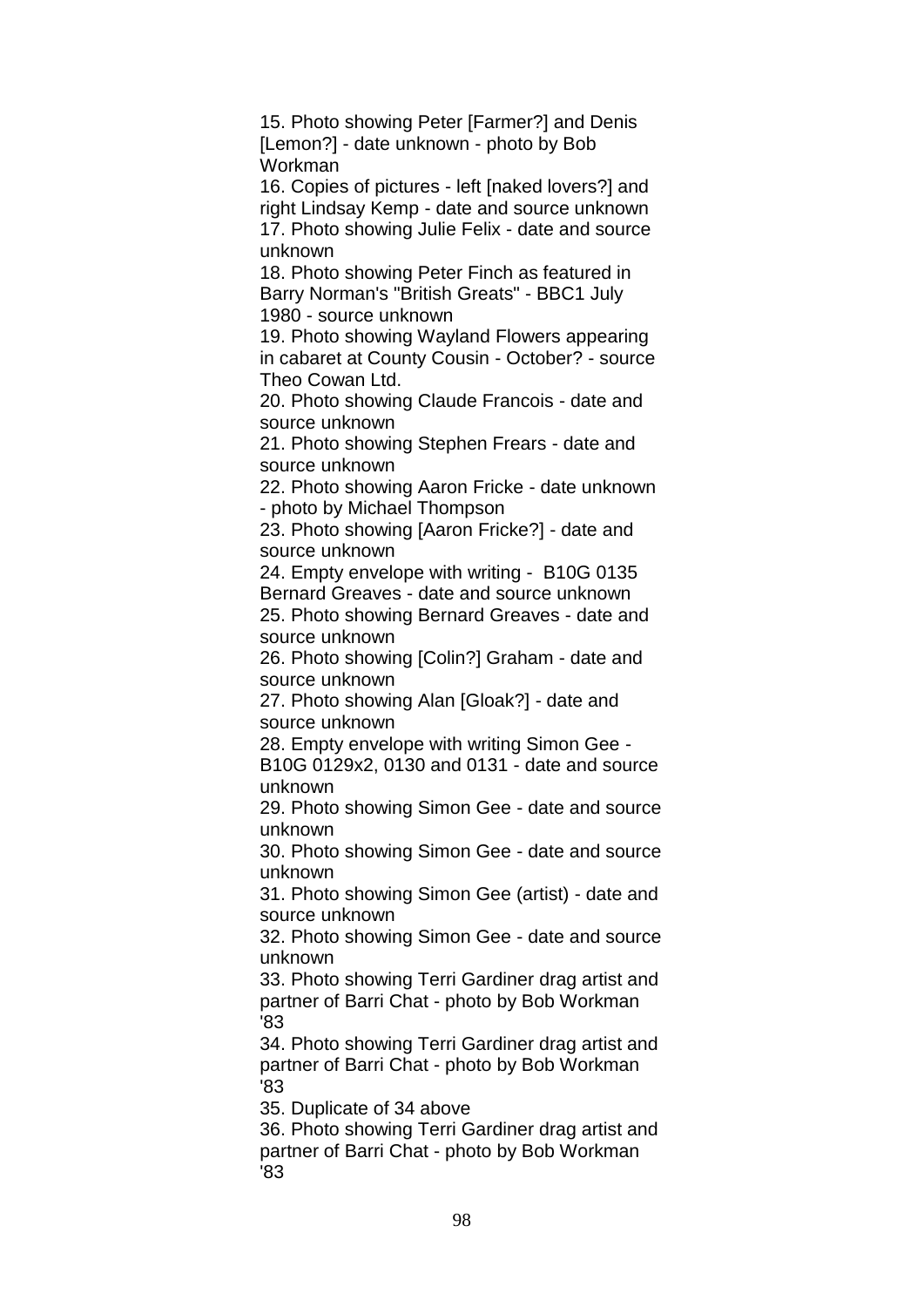37. Photo showing Terri Gardiner drag artist and partner of Barri Chat - photo by Bob Workman '83 38. Photo showing Terri Gardiner drag artist and partner of Barri Chat - photo by Bob Workman '83 39. Photo showing Terri Gardiner drag artist and partner of Barri Chat - photo by Bob Workman '83 40. Photo showing John Gallaher and Martin Stevens at London Monday Group - photo by Bob Workman '83 41. Photo showing Lewis Furey - date and source unknown 42. Photo showing Christopher Isherwood - date and source unknown 43. Photo showing Christopher Isherwood, the English born writer of "Goodbye to Berlin" who has lived in the United States since the early nineteen-forties. He now shares a house in Santa Monica, California with Don Bachardy, an American artist - date unknown - source London Television Photograph 44. Photo showing L to R - Lesley Webb and Linda Hardy - date and source unknown 45. Photo showing Keith Howes - date and source unknown. 46. A5 document with hand writing Marc Flemming - Bang's 1st birthday - photo by Bob Workman 47. Photo showing Ray Bachelor - date unknown - photo by Bob Workman

48. Photo showing Marc Fleming at Bang's 1st Birthday Party - date unknown - photo by Bob Workman **OPEN**

#### **GNPA/3/4 Personalities and Events J-L 1976-1983**

Includes:-

1. Photo showing Mike Jarrett – date and source unknown

2. Photo showing Jobriath – date and source unknown

3. Photo showing four men on stage, two with backs to camera, one facing camera with guitar, these three dressed in black, one facing camera dressed in white (?Jobriath) – date and source unknown

4. Photo showing one person in white with black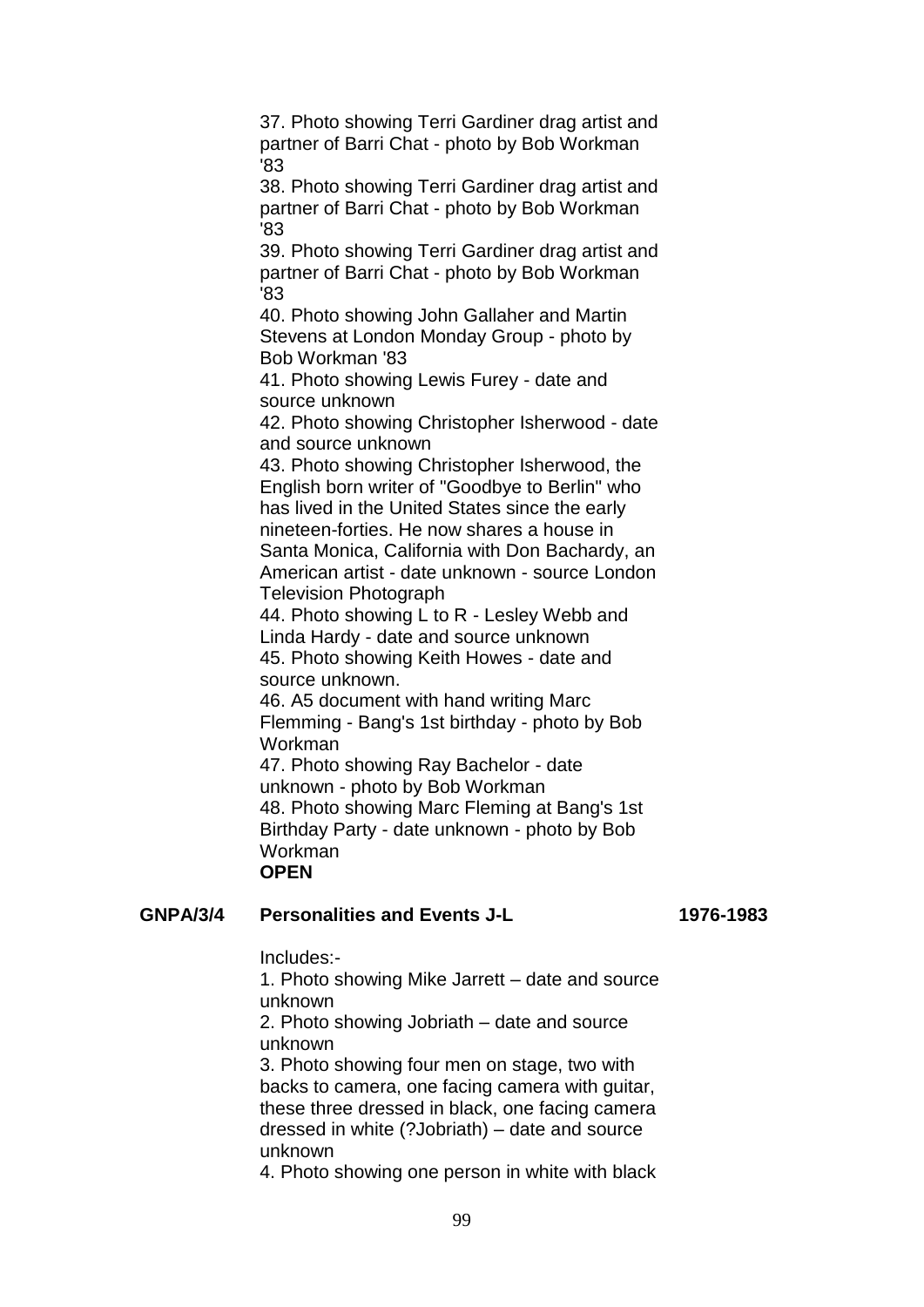and white hands on body and face seen through large circle (? Jobriath) – date and source unknown

5. Photo showing Jobriath – date and source unknown

6. Photo showing man in trunks with clown's hat (? Jobriath) – date and source unknown

7. Photo showing man in white (? Jobriath) with two guitarists behind – date and source unknown

8. Photo showing man in black with hand held microphone (? Jobriath) – date and source unknown

9. Photo showing man in white costume (? Jobriath) with microphone on stand and guitarist behind – date and source unknown

10. Photo showing Jobriath – date and source unknown

11. Photo showing Elton John – date and source unknown

12. Photo showing Elton John and Murray Head – Spring 1976 – source unknown

13. Photo showing Elton John – date and source unknown

14. Photo showing Elton John – date and source unknown

15. Photo showing Elton John – date and source unknown

16. Photo showing Aquarius – Elton John – date and source unknown

17. Photo showing Elton John – date and source unknown

18. Photo showing Elton John – date and source unknown

19. Photo showing [Peter Katin?] – date and source unknown

20. Photo showing a model named Juicy – date unknown – source John Phillips

21. Photo showing Mark Katz – date and source unknown

22. Photo showing Kathy Kirby appearing at the South Pier Blackpool – October 1981 – source unknown

23. Photo showing Jane Zintz, David

Rothenberg (c) and Mayor Edward Koch NYC – date and source unknown

24. Photo showing Judge Stephen Lachs of California Superior Court, the first openly gay man appointed to the judiciary, delivering the keynote address at the Fifth International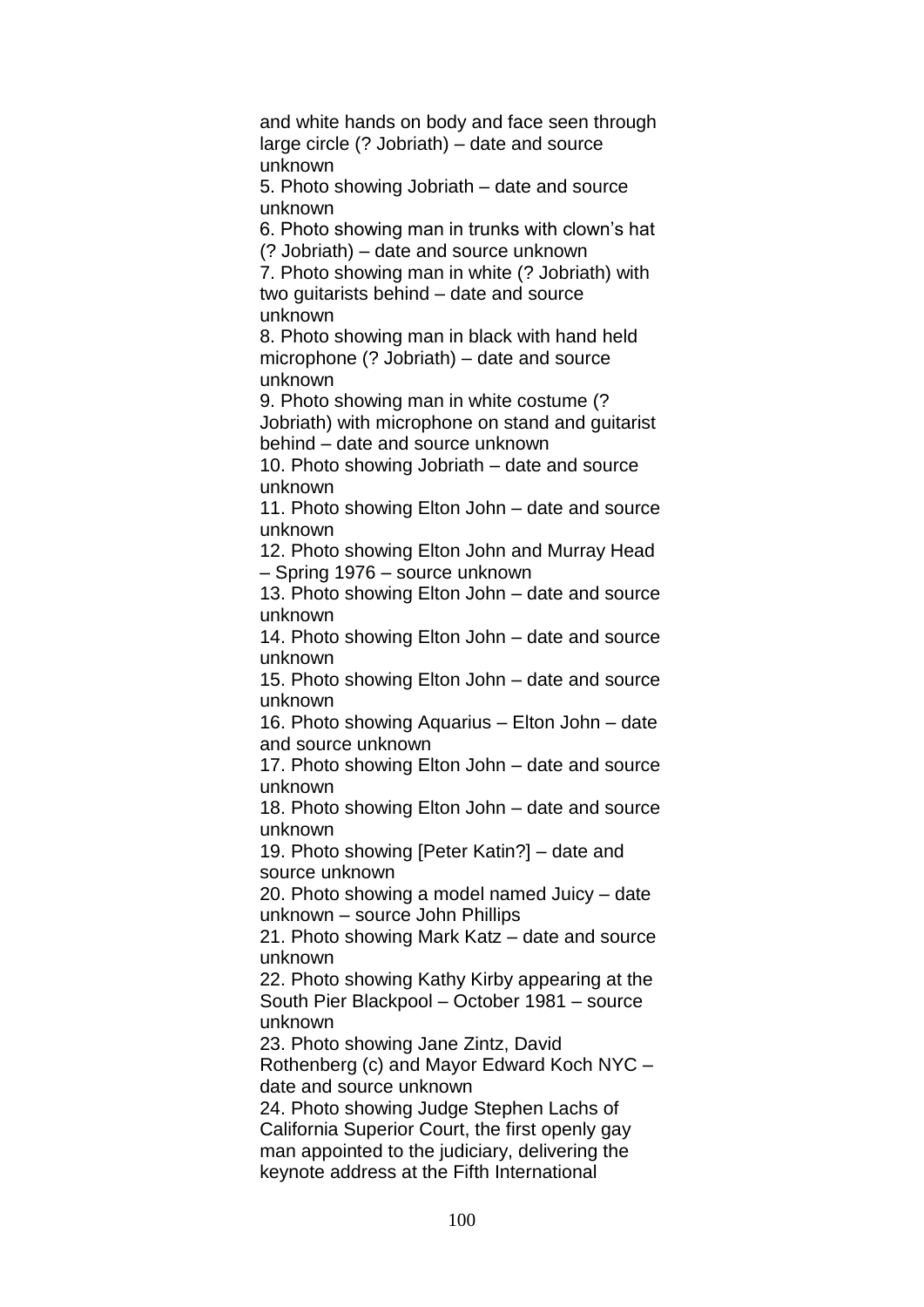Conference of Gay and Lesbian Jews, held in San Francisco – date and source unknown 25. Photo showing Michael Leonard - ?1983 – photo by Prudence [Curnh……] 26. Photo showing Red Lipstique [sic] – photo by Bob Workman '83 27. Photo showing Labelle – date and source unknown 28. Photo showing Labelle - date and source unknown 29. Photo showing Labelle – date and source unknown 30. Photo showing Betty Lambdon – date and source unknown 31. Duplicate of 30 above 32. Photo showing Jane Lapotaire – date and source unknown 33. Photo showing Mr. Lorri Lee – The Fabulous Fraud – date unknown – source? Dennis **Artistes** 34. Photo showing Mr. Lorri Lee – The Fabulous Fraud – date unknown – source? Dennis **Artistes** 35. Photo showing Michael Leech – date unknown – photo by Bob Workman 36. Photo showing smiling man [Liberace] – date and source unknown 37. Photo showing smiling man in cloak [Liberace] – date and source unknown 38. Photo showing John Lloyd - date and source unknown 39. Photo showing The Jacques Loussier Trio – date and source unknown **OPEN**

## **GNPA/3/5 Personalities and Events M-N 1979-1981**

Includes:- 1. Photo showing Manouche – date unknown – photo by John Warren 2. Photo showing Manouche – date unknown – photo by John Warren 3. Photo showing Marilyn – date and source unknown 4. Photo showing Don Martin – photo by Bob Workman '81 5. Photo showing Don Martin - photo by Bob Workman '81 6. Photo showing Don Martin - photo by Bob Workman '81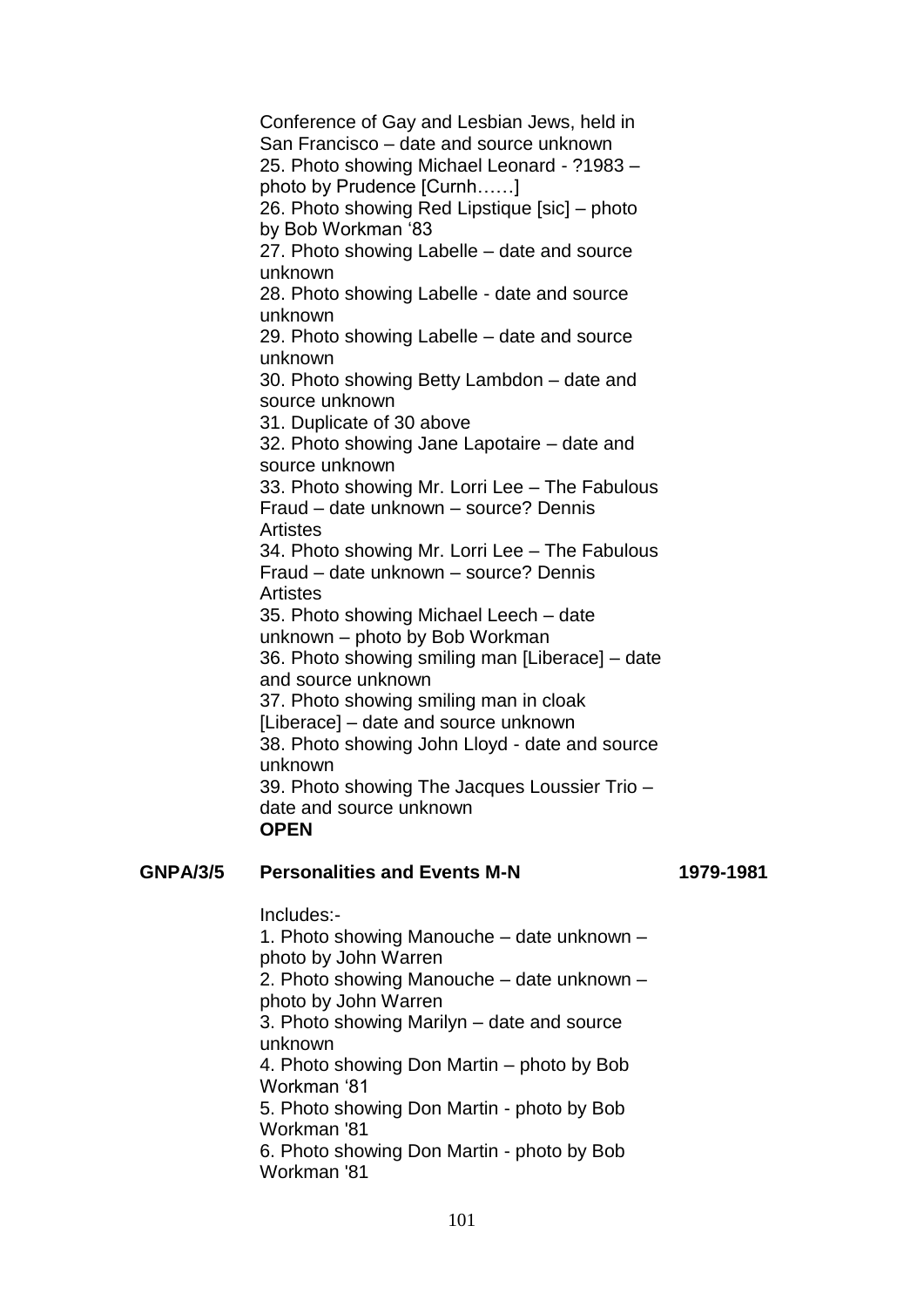7. Photo showing Don Martin - photo by Bob Workman '81 9. Photo showing Don Martin - photo by Bob Workman '81 10. Photo showing Don Martin - date and source unknown 11. Photo showing Don Martin – date and source unknown 12. Photo showing US Airforce man – Matlovich(?) – date and source unknown 13. Torn letter from Patrick Newley to Dennis Lemon, Gay News enclosing photos of Robin (? Maughan) – date unknown 14. Photo showing Robin Maughan? – date unknown – source Brighton Gazette 15 and 16. Two small photos of [Robin Maughan] - date and source unknown 17 and 18. Two small photos of [Robin Maughan] – date and source unknown 19. Photo showing [Robin Maughan] – date and source unknown 20. Photo showing Peter Maxwell-Davies, winner of Edinburgh Festival 1979 Tennent-Caledonian Award – date ?1979 – source unknown 21. Photo showing Charles McDonald – date unknown – photo by Zoe Dominic 22. Photo showing Vera McKay – date and source unknown 23. Photo showing Vera McKay – date and source unknown 24. Photo showing Graham McKennon – date and source unknown 25. Photo showing [Graham McKennon] – date and source unknown 26. Photo showing Rod McKuen – date and source unknown 27. Photo showing Rod McKuen – date and source unknown 28. Photo showing [Rod McKeun] - date and source unknown 29. Photo showing [Rod McKeun] – date and source unknown 30. Photo showing George Melly – date and source unknown 31. Photo showing Bette Midler – date and source unknown 32. Photo showing Bette Midler – date and source unknown 33. Photo showing Bette Midler – date and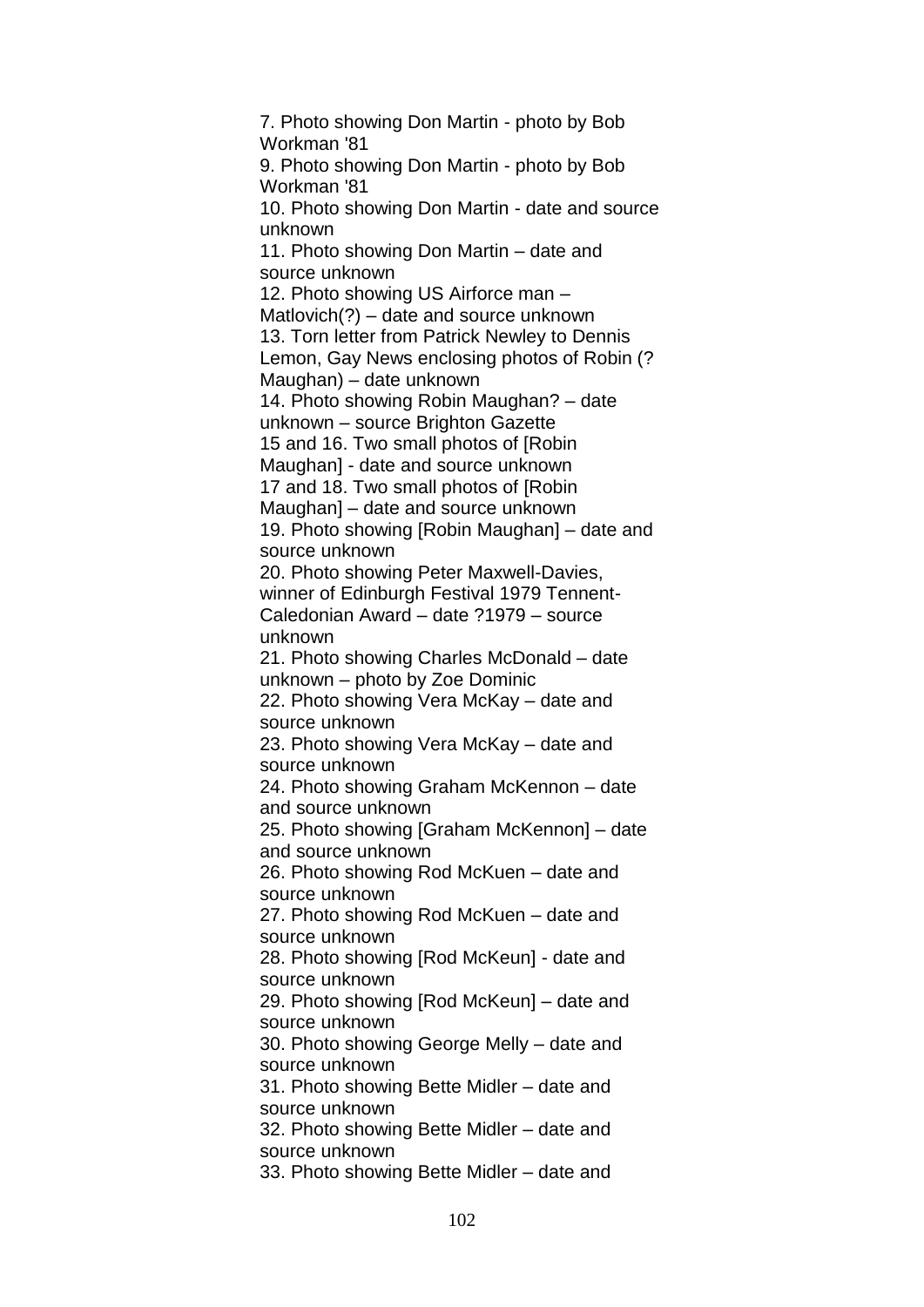source unknown 34. Photo showing [Bette Midler] – date and source unknown 35. Duplicate of 34 above 36. Photo showing Bette Midler – date and source unknown 37. Photo showing Bette Midler – date and source unknown 38. Photo showing [Bette Midler] – date and source unknown 39. Photo showing [Bette Midler] – date and source unknown 40. Photo showing Bette Midler – date and source unknown 41. Photo showing Bette Midler – date and source unknown **OPEN**

## **GNPA/3/6 Personalities and Events O-R 1980-1983**

Includes:-

1. Photo showing Al Pacino - date and source unknown

2. Photo showing Paul Patrick - date and source unknown

3. Photo showing Robert Patrick - author of "T-Shirts", "The Haunted Host", "Kennedy's Children" and many other plays holding the plaque he received at the 18th International Theatre Arts Conference in Muncie Indiana............. this honor [sic] has never been presented to an openly gay man before - June 1980 - photo by John C. Tobin Jnr. 4. Photo showing John Payne [Guaslian?] - date unknown - photo by Chris Kilk 5. Photo showing Sir Peter Peers - date unknown - photo by Jane Bown 6. Photo showing Sir Peter Peers - date unknown - photo by Jane Bown 7. Photo showing Sir Peter Peers - date unknown - photo by Jane Bown 8. Photo showing Murray Perahia - date and source unknown 9. Photo showing Colin Peters - one of WAGS DJ's - photo by Bob Workman '81 10. Photo showing Ivo Pogorelich - date and source unknown 11. Photo showing Michael Porter and cat

outside on narrow boat - date and source unknown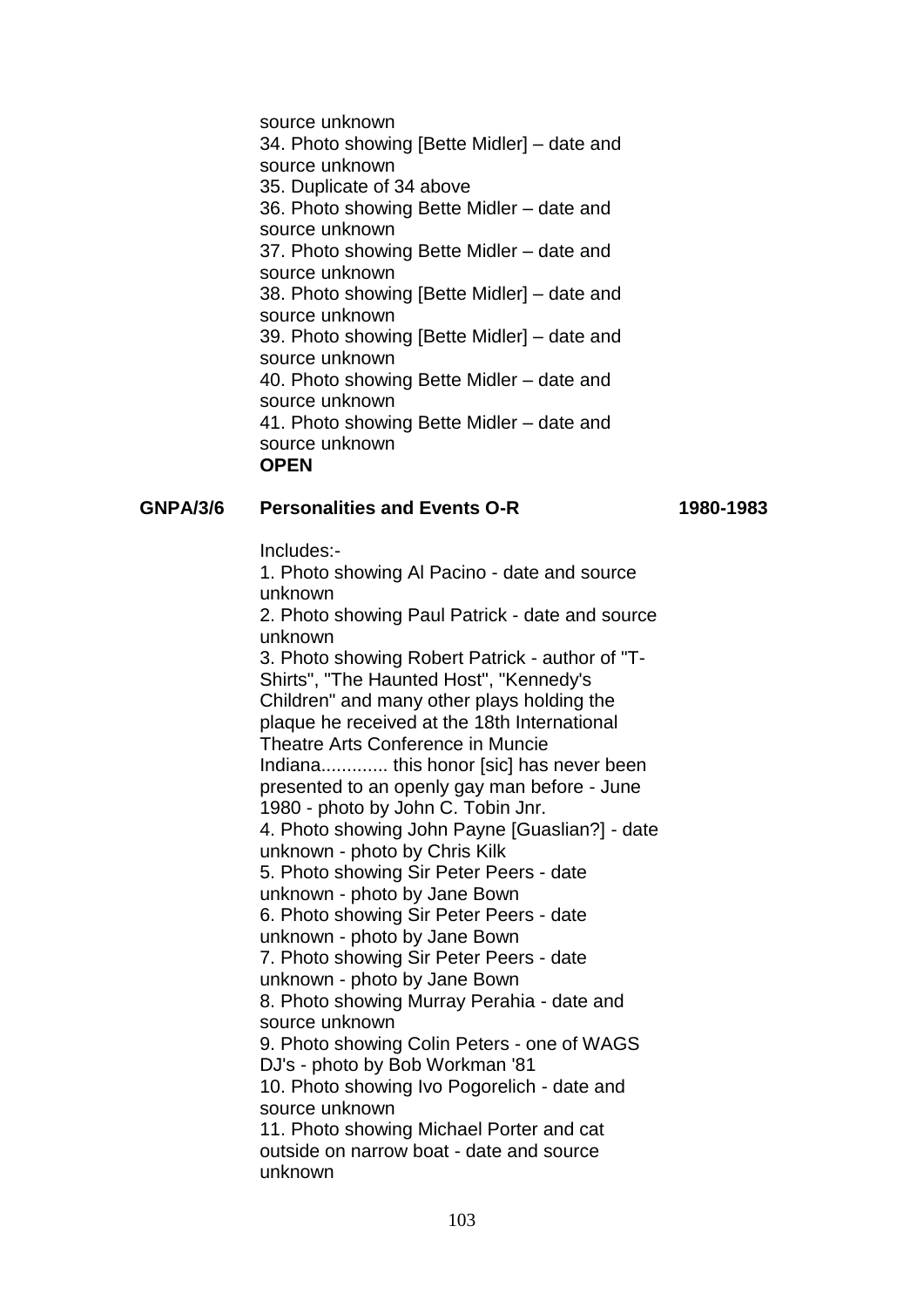12. Photo showing Michael Porter and cat inside on narrow boat - date and source unknown 13. Photo showing Michael Porter and two cats on tow path by boat - date and source unknown 14. Duplicate of 13 above 15. Photo showing Dick Whittamore (mounted on horse), John Pritchard (centre) and Ted Saunders - date and source unknown 16. Photo showing Jean Marc Prouveur [?] date unknown - photo by Emmanuel Cooper [?] 17. Contact sheet (folded) [of Jean Marc Prouveur?] - date unknown - [photos by Emmanuel Cooper?] 18. Photo showing Simon Raven - photo by Bob Workman '83 19. Photo showing Simon Raven - photo by Bob Workman '83 20. Photo showing Simon Raven - photo by Bob Workman '83 21. Photo showing Simon Raven - photo by Bob Workman '83 22. Photo showing Simon Raven - photo by Bob Workman '83 23. Photo showing Keith Roberts, gay managing director of Roberts Alarms - photo by Bob Workman '83 24. Photo showing Keith Roberts, gay managing director of Roberts Alarms - photo by Bob Workman '83 25. Photo showing Keith Roberts, gay managing director of Roberts Alarms - photo by Bob Workman '83 26. Photo showing Peter Robins and David Rees, gay authors invited [?] attend cultural events at Gay Olympics - photo by Bob Workman '82 27. Photo showing Tom Robinson - date and source unknown 28. Photo showing Tom Robinson and ?lead guitarist of Late Night Extra at Switchboard's 2nd birthday - March 1976? - photo by Bob Workman 29. Photo showing L to R - Mark Amber, Tom Robinson, Graham [sic] Taylor and Danny Kustow - date and source unknown 30. Photo showing Tom Robinson (Cafe Society) CHE Sheffield - date unknown - photo by David Hart 31. Photo showing L to R - Brian Taylor, Tom Robinson. Danny Kustow and Mark Amber -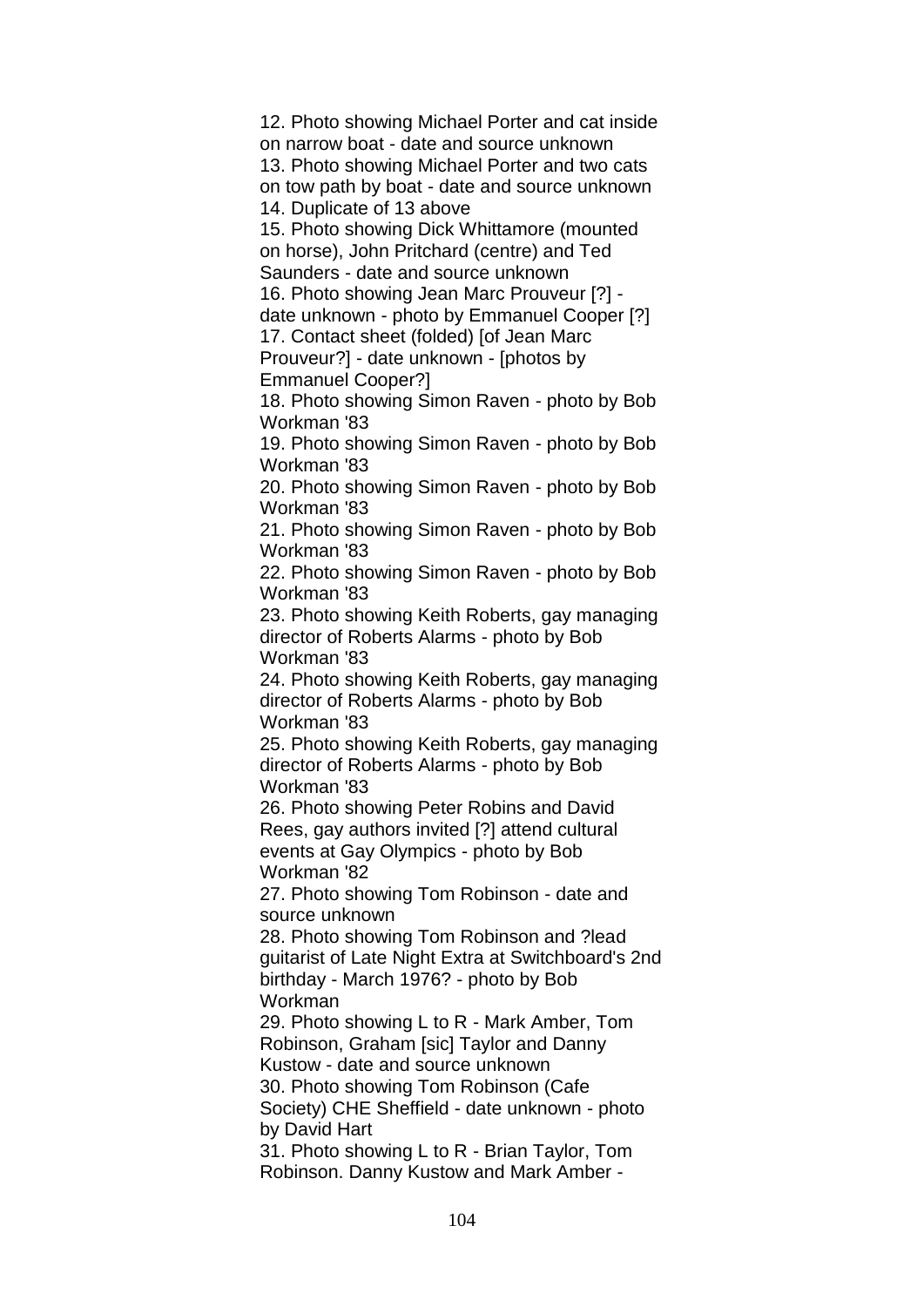date and source unknown 32. Photo showing Tom Robinson Band - date and source unknown 33. Photo showing [Ronny?] - date and source unknown 34. Photo showing Mark Powlans Group B - gay men's support group for those who get hepatitis B - photo by Bob Workman '83 35. Photo showing Frank Ripploh (left) star and director of "Taxi Zum Kio", cutting the cake at the opening celebrations of Britain's first gay cinema The Roxie in London's Wardour Street, with one of the organisers Frank Egan - photo by Bob Workman '81 36. Photo showing opening of The Roxie Cinema with David Wilson-Carr, Frank Egan, Andy Walshe and Gordon Ramsford - photo by Bob Workman '81 37. Photo showing the opening of The Roxie Cinema with David Wilson-Carr, Frank Egan, Andy Walshe and Gordon Ramsford - photo by Bob Workman '81 38. Photo showing The Roxie Cinema - Britain's first gay cinema - photo by Bob Work man '81 39. Letter from Lee Snider Photo Images New York to Denis Lemon Gay News enclosing photos of Vito Russo numbers 40 to 49 below - August 1981 40. Vito Russo - August 1981 - Lee Snider Images 41. Vito Russo - August 1981 - Lee Snider Images 42. Vito Russo - August 1981 - Lee Snider Images 43. Vito Russo - August 1981 - Lee Snider Images 44. Vito Russo - August 1981 - Lee Snider Images 45. Vito Russo with two others - date and source unknown 46. Vito Russo with Gregory Peck at Odeon Marble Arch for press screening of "Sea Wolves" - July 1980 - source unknown 47. Vito Russo - date and source unknown 48. Vito Russo - date and source unknown 49. Vito Russo - date and source unknown **OPEN**

**GNPA/3/7 Personalities and Events S-T**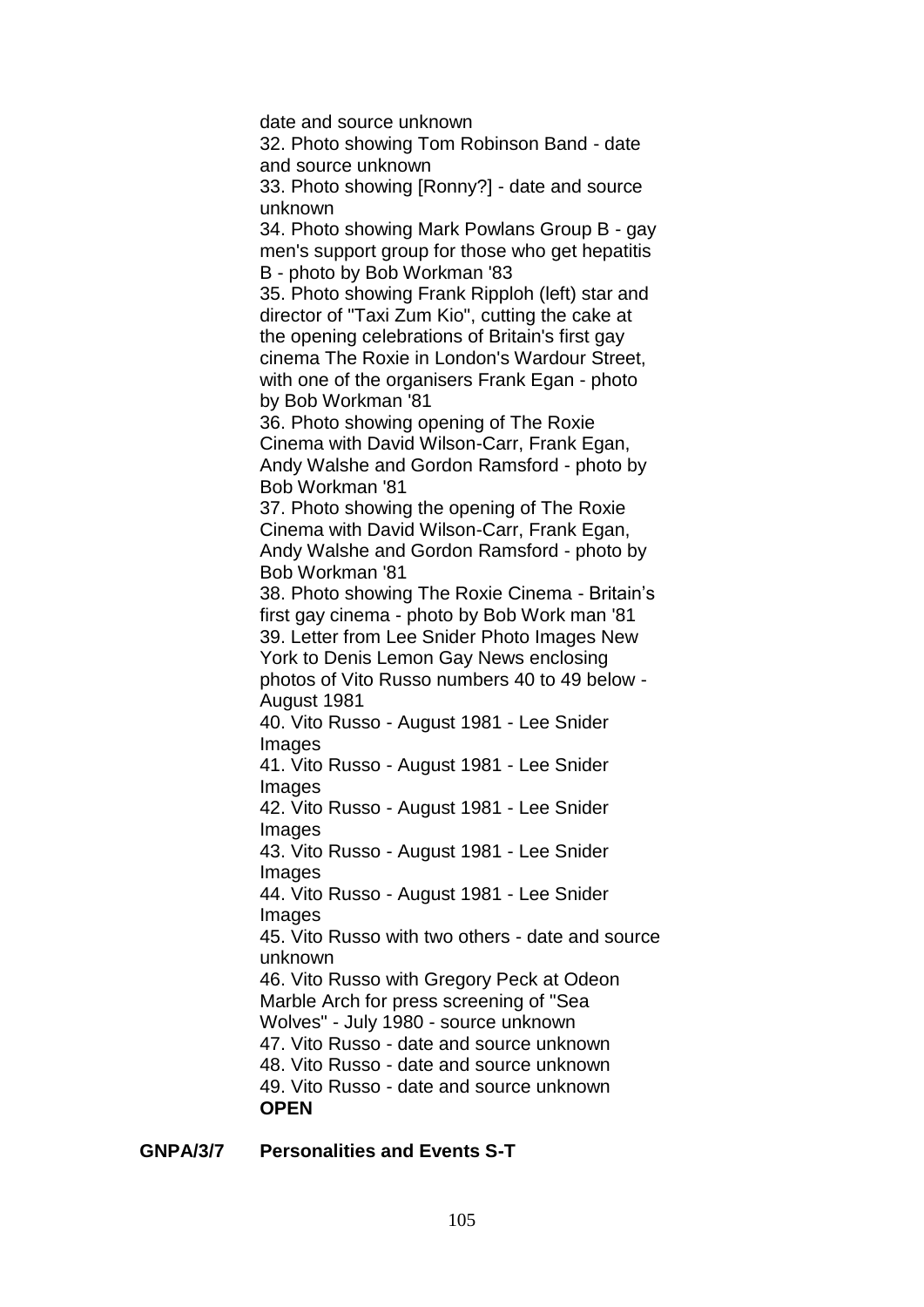#### **GNPA/3/8 Personalities and Events U-Z n.d.**

Includes:-

1. Photo showing James Vaughan, known as the landlady Annie Walker, member of staff at The Ship and Whale, selling a block of Teddy Bear tickets to Roy Kinnear, in aid of the appeal for the new Children's Wing at Kings College Hospital – date unknown – photo by P.Primmer 2. Photo showing the Village People – date and source unknown 3. Photo showing the Village People – date and source unknown 4. Photo showing Dale Wakefield – date unknown – photo by Bob Workman 5. Photo showing Alexander Walker – date unknown – photo by Bob Workman 6. Photo showing Scott Walker - date and source unknown 7. Photo showing Edmund White – date unknown – photo by Christopher Cox 8. Photo showing Edmund White - date unknown – photo by Lee Snider/Photo Images 9. Photo showing [Edmund White] – date unknown – photo by Lee Snider/Photo Images 10. Photo showing [Edmund White] – date unknown – photo by Lee Snider/Photo Images 11. Photo showing [Edmund White] – date unknown – photo by Lee Snider/Photo Images 12. Photo showing [Edmund White] – date unknown – photo by Lee Snider. /Photo Images 13. Photo showing Tennessee Williams – date unknown – photo by John Vere Brown 14. Photo showing Lesley Webb (L), Linda Hardy (R) – date and source unknown 15. Photo showing Lesley Webb (L), Linda Hardy (R) – date and source unknown 16. Photo showing Tony Whitehead – date and source unknown 17. Photo showing a profile of young man reflected in mirror (? Tony Whitehead) – date and source unknown 18. Photo showing Viola Wills Ashmun [sic] – date and source unknown 19. Photo showing Carl Wilson – date and source unknown 20. Photo showing Sue [Cave] – date unknown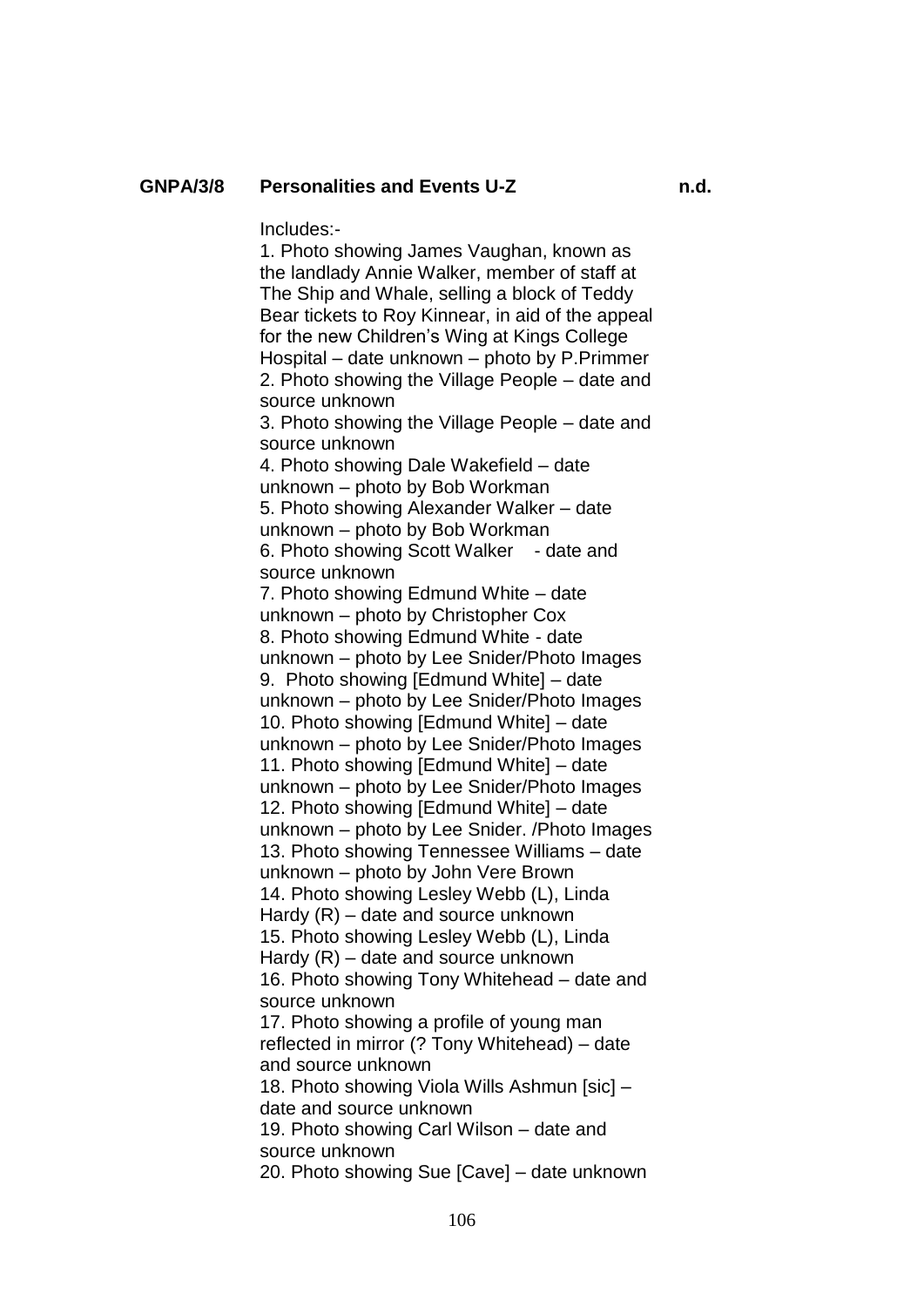– [photo by Leslie Wilson] 21. Photo showing [Sue Cave] – date unknown – [photo by Leslie Wilson] 22. Photo showing [Sue Cave] – date unknown – [photo by Leslie Wilson] 23. Photo showing [Sue Cave] – date unknown – [photo by Leslie Wilson] 24. Photo showing [Sue Cave] – date unknown – [photo by Leslie Wilson] 25. Photo showing [Sue Cave] – date unknown – [photo by Leslie Wilson] 26. Photo showing [Sue Cave] – date unknown – [photo by Leslie Wilson] 27. Photo showing [Sue Cave] – date unknown – [photo by Leslie Wilson] 28. Photo showing Yo Yo Ma – date and source unknown 29. Photo showing Ted Saunders (L), Dick Whittamore (R) – date and source unknown 30. Photo showing Dick Whittamore (L). Ted Saunders (R) – date and source unknown 31. Photo showing Dick Whittamore (mounted on horse), John Pritchard (centre) Ted Saunders – date and source unknown 32. Photo showing Ted Saunders (L). Dick Whittamore (mounted on horse). John Pritchard – date and source unknown 33. Photo showing Stanley Wilson, British Anti Gay Society – date unknown – photo from Cambridge Evening News **OPEN**

#### **GNPA/3/9 Personalities partially identified 1975**

Includes:-

1. Photo showing glamorous performer facing camera - date and source unknown 2. Photo showing bald man with spectacles facing camera - date and source unknown 3. Photo showing two young men facing camera - on reverse is 'Dear Goth, please find the only pic. we seem to have of ourselves, hope this does the job. PS. I'm the good looking one. Harry is the camp no. with camera.' Harry on left with camera - Norrie on right with good looks date unknown - source Abbey Photographic Studio 4. Photo showing young man in front of torn

poster saying 'It's finger lickin' good' - date and source unknown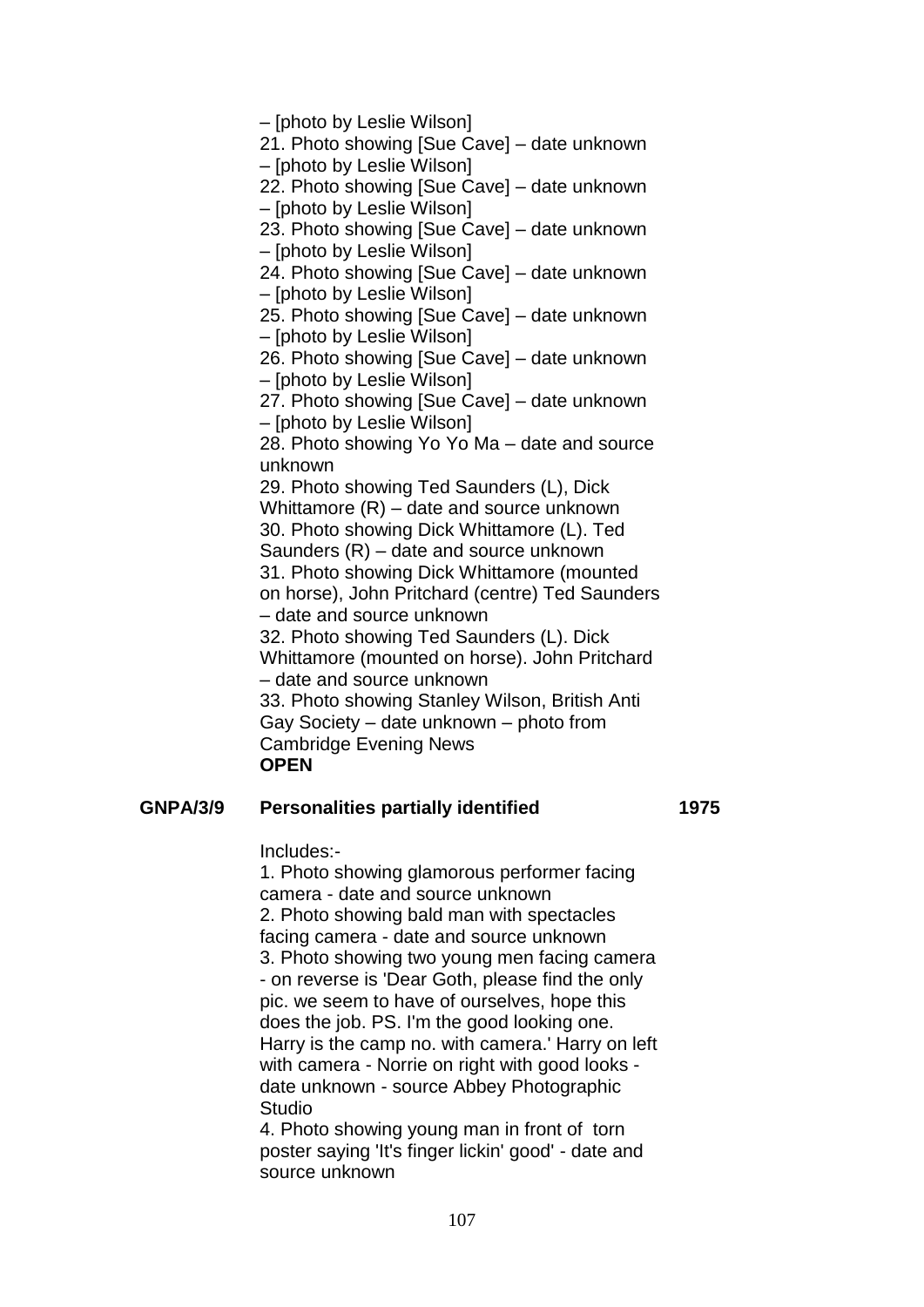5. Photo showing woman dancing with hairdresser in background - date and source unknown

6. Photo showing smiling blonde woman leaning on doorway - date and source unknown

7. Photo showing four young men in two pairs outside theatre - date and source unknown 8. Photo showing same four young men as in 7 above outside theatre - date and source unknown

9. Photo showing two men, one looking at camera and the other looking at a blonde woman - date and source unknown 10. Photo showing a female and a male ballet dancer - date and source unknown

11. Photo showing woman facing camera holding rifle - date and source unknown 12. Small print on paper of man - date and source unknown

13. Photo showing young man standing outside building (?church) looking at watch - date and source unknown

14. Small photo pasted onto paper of man with beard - date and source unknown

15. Photo showing a person in costume (? judges) by wire fence - date and source unknown

16. Photo showing three people, one in center (?Martin Slavin) being interviewed - date and source unknown

17. Photo showing four people, two facing camera, one looking down and the other looking right - Marie ? - Graham Mumford - Mark Carroll - date and source unknown

18, Duplicate of 17 above

19. Photo showing Norman Scott and Peter

[Cash] - one in judges clothes - date unknown photo by Paul Cox

20. Coloured photo of man in vest standing under trees - date and source unknown

21. Photo showing bald man kneeling at side of swimming pool with a number of partially clothed people behind him - date and source unknown

22. Photo showing man standing on wall leaning on column with Parliament in background - date and source unknown

23. Photo showing four people exercising - date and source unknown

24. Photo showing bearded man in striped top date and source unknown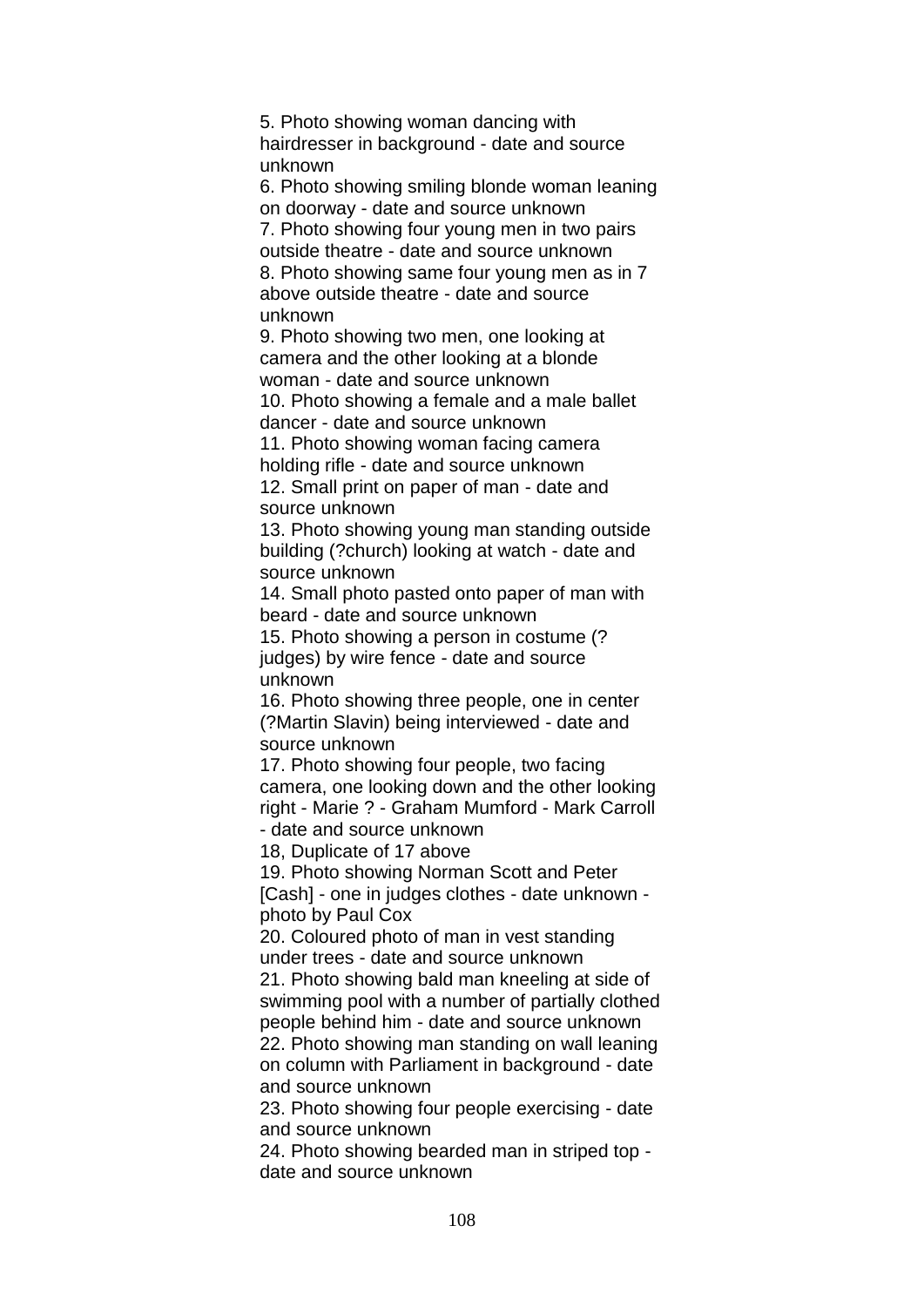25. Photo showing bearded man in striped top date and source unknown

26. Photo showing bearded man in striped top leaning forward- date and source unknown 27. Photo showing bearded man in striped top date and source unknown

28, Small cutting from paper taped to card caption reads " 'Butch' Pat - body dumped in three sacks" date and source unknown 29. Coloured photo showing men standing by red car outside gates (?Buckingham Palace) -

date and source unknown

30. Photo showing group of men, one being handed paper - Claude Casper-Smith ext.right date and source unknown

31. Photo showing man in denim jacket reverse states 'Subject at the CHE Conference Sheffield' - 1975 - photo by Gregan F. Crawford 32. Coloured duplicate of 31 above

33. Photo showing two men shaking hands date and source unknown

34. Same two men as in 33 above both holding framed certificate - date and source unknown 35. Same two men as in 33 and 34 above with one on right holding framed certificate - date and source unknown

36. Contact page of ten small photos of groups of men in varying numbers - date and source unknown

37. Contact page of nine small photos - three of three people - two of same individual - three of four young men in two pairs outside theatre and one of cars and people by wall close to sea reverse states David, Kay, Linda, Julie - date and source unknown

38. Photo showing eleven people in group facing camera - date and source unknown

39. Photo showing woman with arm round man both facing camera - Paul on reverse - date and source unknown

40. Photo showing man with long hair in dungarees standing in country road - date and source unknown

41. Photo showing two people one facing towards camera in top hat and the other with back to camera with notice saying 'Hands Off' attached to coat - date and source unknown 42. Photo showing man sitting on floor looking down (?taken from TV) - date and source unknown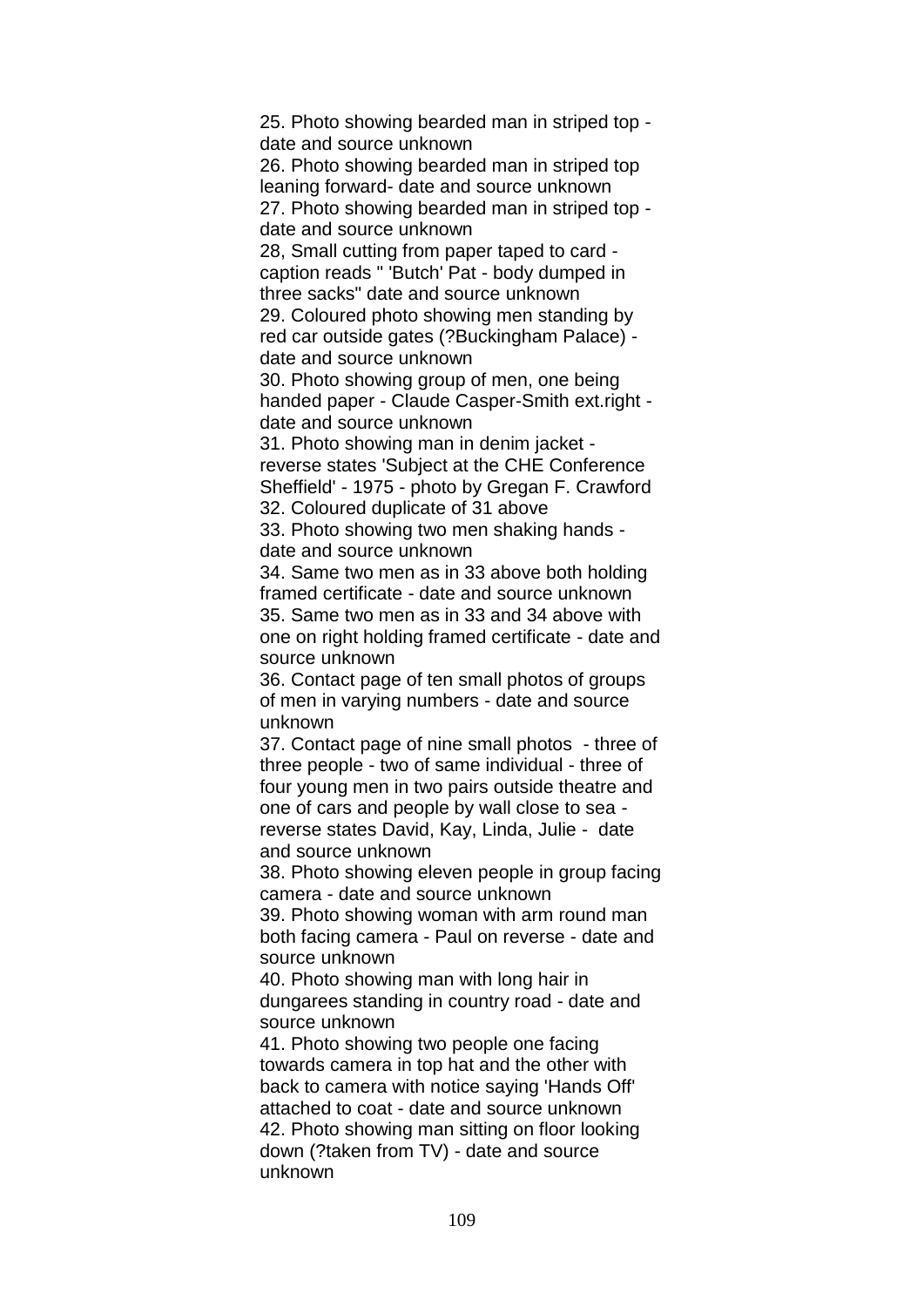43. Photo showing man sitting on floor with arms behind him and eyes rolling (?taken from TV) date and source unknown

44. Photo showing man (?young Geoffrey Robinson QC) walking past two men sitting at table - date and source unknown

45. Photo showing nun holding statue in street date and source unknown

46. Photo showing woman sitting and two men one in striped top standing behind the other date unknown - label on reverse names Peter Davies (?photographer)

47. Photo showing six people sitting in circle date unknown - label on reverse names Peter Davies (?photographer)

48. Photo shoing a different view of same six people as in 47 above sitting round a table date unknown - lable on reverse names Peter Davies (?photographer)

49. Photo showing two women from group of six as in 47 and 48 above - date unknown - lable on reverse names Peter Davies (?photographer) **OPEN**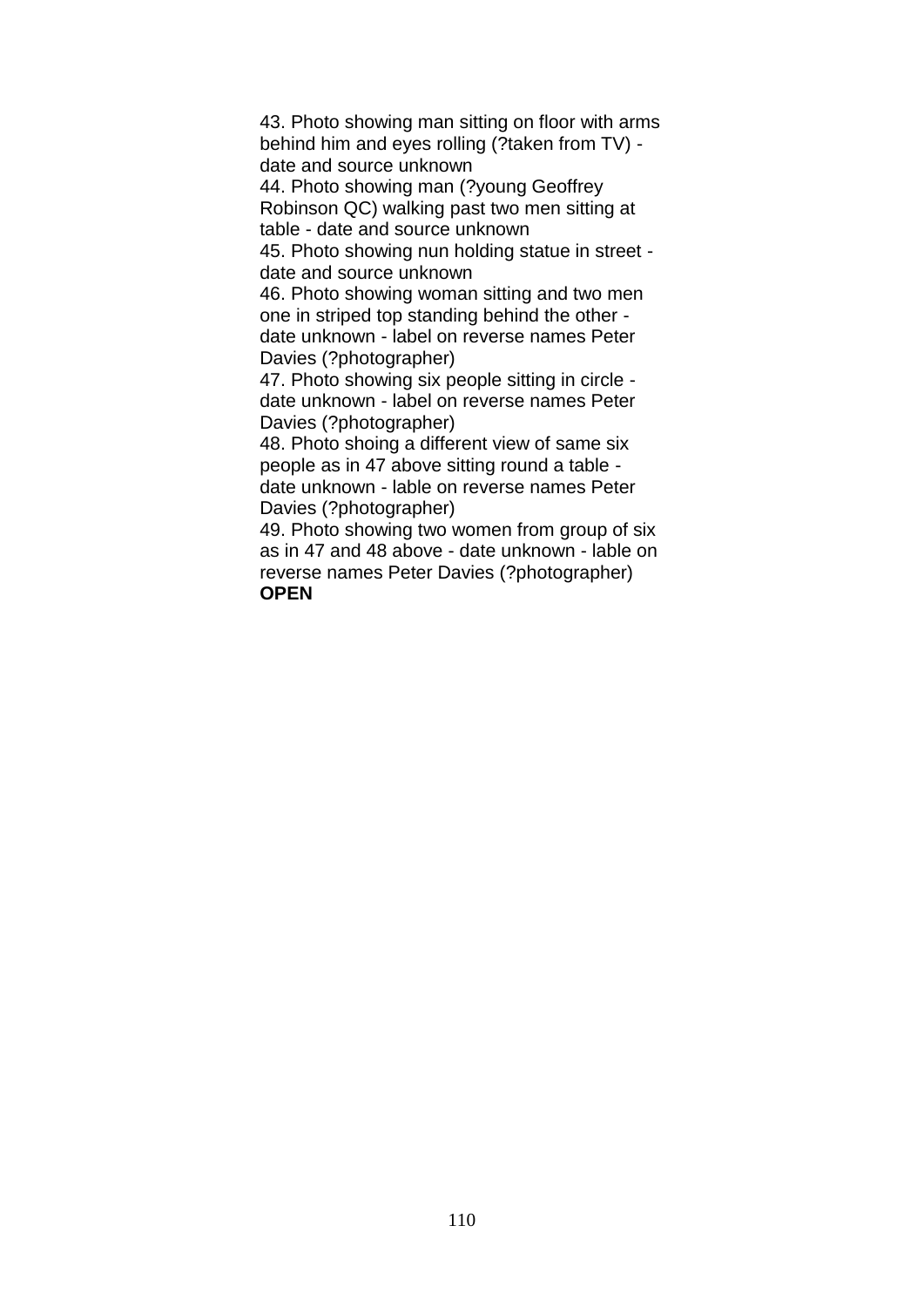# **GNPA/4 Miscellaneous (n.d.)**

Photographs relating to miscellaneous events, people and places published by Gay News,  $(n.d.).$ **OPEN**

# **GNPA/4/1 British Home Stores (BHS) demonstration 1976**

Includes:-

1. Brown envelope - empty - labelled Worthing British Home Stores demo. 14 February 1976 2. Brown envelope labelled Brighton BHS demo 3. Photo showing group of people with placards facing camera - date and source unknown 4. Photo showing protestors outside BHS - date and source unknown 5. Photo showing protestors outside BHS - date and source unknown 6. Photo showing protestors with placards - date and source unknown 7. Photo showing group of people (protestors?) inside store at till - date and source unknown 8. Photo showing group of people (protestors?)

inside store at till - date and source unknown. **OPEN**

# **GNPA/4/10 Gayfest 1982 1982**

Includes:-

All following 28 photos identified as being taken at the Gayfest in 1982

1. Gayfest organisers Dave Whitehead and Malcolm Crowe - photo by Chris Kirk

2. Erecting a tent at the GYM (Gay Youth

Movement?) camp at Gayfest - photo by Chris Kirk

3. Chris Ransome at Gayfest - photo by Chris Kirk

4, Attendees at the GYM AGM at Gayfest photo by Chris Kirk

5. Mal Roberts and Graham Pyper at summer camp Gayfest - photo by Chris Kirk

6. Kevin Noble working out at Gayfest - photo by Chris Kirk

7. Group of young people from Gay Youth Movement (GYM?) summer camp at Gayfest photo by Chris Kirk

8. Bisex workshop at Gayfest - photo by Chris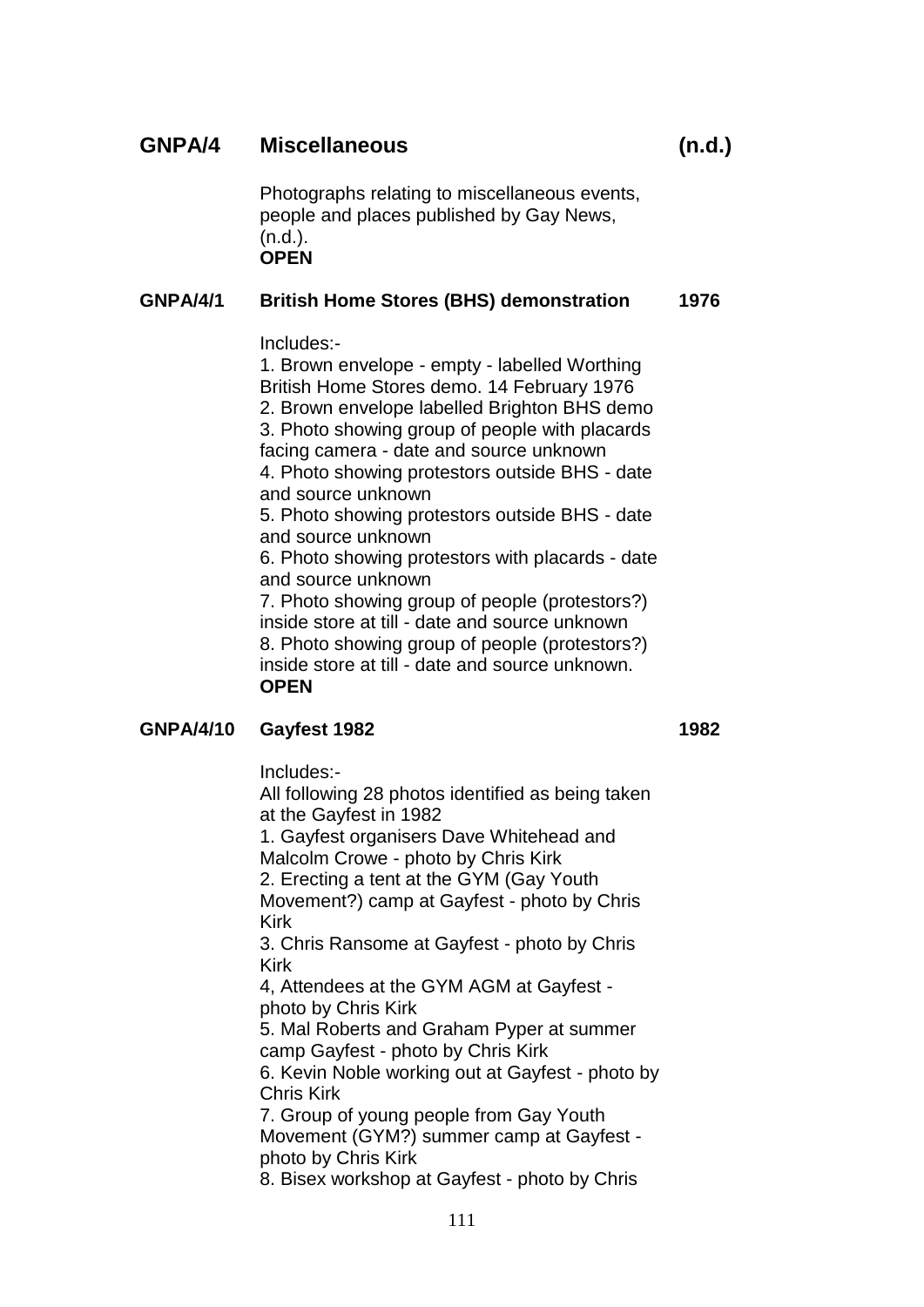Kirk

9. Bisexuality workshop at Gayfest - photo by Chris Kirk

10. Bisex workshop at Gayfest - photo by Chris Kirk

11. Two women one with small dog at Gayfest photo by Chris Kirk

12. GN (Gay News?) (meeting?) at Gayfest photo by G.D.Elson

13.CHE Conference at Sheffield Gayfest 1982 - Roger Sweetman writing, Rosemary Johnson with head in hands, David Green with head on table - photo by Chris Kirk

14. GYM summer camp at Gayfest - photo by Chris Kirk

15. Four women enjoying a meal at Gayfest photo by Chris Kirk

16. Natasha Swann, Lynn Bailey, Marilyn Mackie, Joan Fairweather and Marie McCarthy

at Gayfest - photo by Chris Kirk

17. Consenting adults at Gayfest (man hugging tree) - photo by Chris Kirk

18. GN (Gay News?) readers meeting at Gayfest - photo by G.D.Elson

19. Three young men in (kitchen?) tent - GYM summer camp at Gayfest - photo by Chris Kirk 20. Group of young people in field at Gayfest unknown source

21. Two women with drinks in hand, one sitting on stool at Gayfest - source unknown

22. Unidentified photo of three people (same three as in 13 above - Roger Sweetman and Rosemary Johnson clapping and David Green with arms in air?) at Gayfest - source unknown

23. Young man at table reading paper at Gayfest - source unknown

24. Two men sitting on wall with dog at Gayfest source unknown

25. Two men in garden at night at Gayfest source unknown

26. Two men in garden at night one leaning against the other at Gayfest - source unknown

27. Duplicate of 26 above

28. Man in leather outfit in garden at Gayfest source unknown.

**OPEN**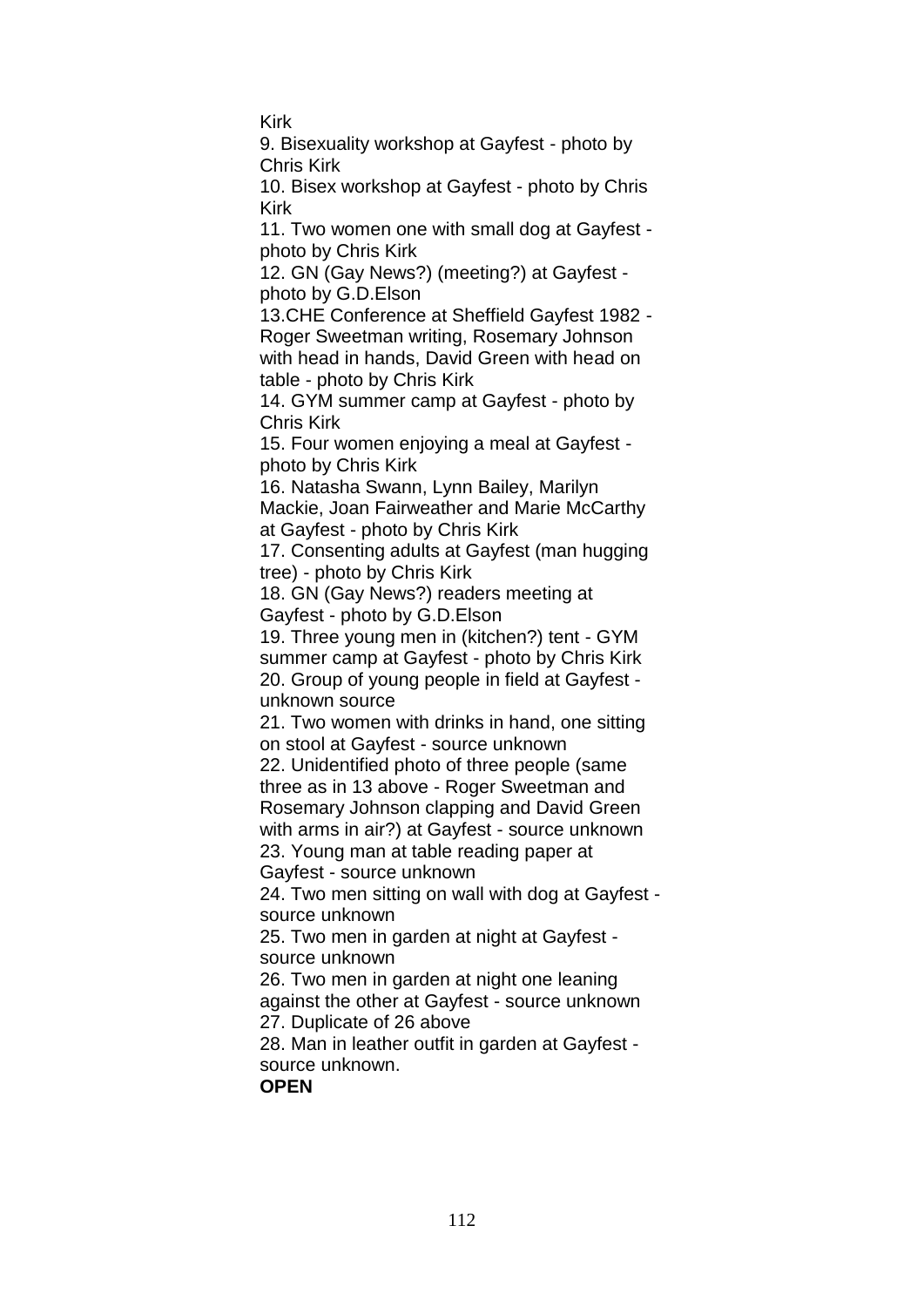### **GNPA/4/11 Events, Demos and Places 1980-1983**

Includes:-

1.Paper with writing stating GN photos catalogued (...wx?) listing a) Markham Arms - Workman - b) WAGS disco - Workman - c) Amigo Club @ Hombre - d) Heavenly Heineken - Workman and e) Heaven T Shirt - Workman this paper round photos 2 to 15 below 2. Photo showing the outside of Markham (pub) - photo by Bob Workman '81 3. Photo showing another view of the outside of Markham (pub) - date and source unknown (Bob Workman '81?) 4. Photo showing the WAGS organisers Ian Johnson (Treasurer), Peter Allen (disco organiser) Terry Murphy (campaign organiser) photo by Bob Workman '81 5. Photo showing three men in foreground enjoying the WAGS disco and others in background - photo by Bob Workman '81 6. Photo showing group of five men enjoying a drink at the WAGS disco - photo by Bob Workman '81 7. Photo showing group of four women at the WAGS disco - photo by Bob Workman '81 8. Photo showing same group of four women as in 7 above taken slightly further away at the WAGS disco - photo by Bob Workman '81 9. Photo showing couple dancing at the WAGS disco - photo by Bob Workman '81 10. Photo showing same couple as in 9 above from different angle dancing at the WAGS disco - photo by Bob Workman 11. Photo showing Kerim Brunner (r) organiser of club and other man behind bar at Amigo Club @ Hombre - date and source unknown 12. Photo showing Taputu, John and Paul at Amigo Club @ Hombre - date and source unknown 13. Photo showing Uli, Tiu and Nita at Amigo Club @ Hombre - date and source unknown

14. Photo showing two men behind bar with partial sign (Heavenly Heineken?) behind them date and source unknown

15. Photo showing young man wearing Heaven T shirt - date and source unknown

16. Large photo of man in frock facing camera - ? GLF 1970s - date unconfirmed - photo by Alan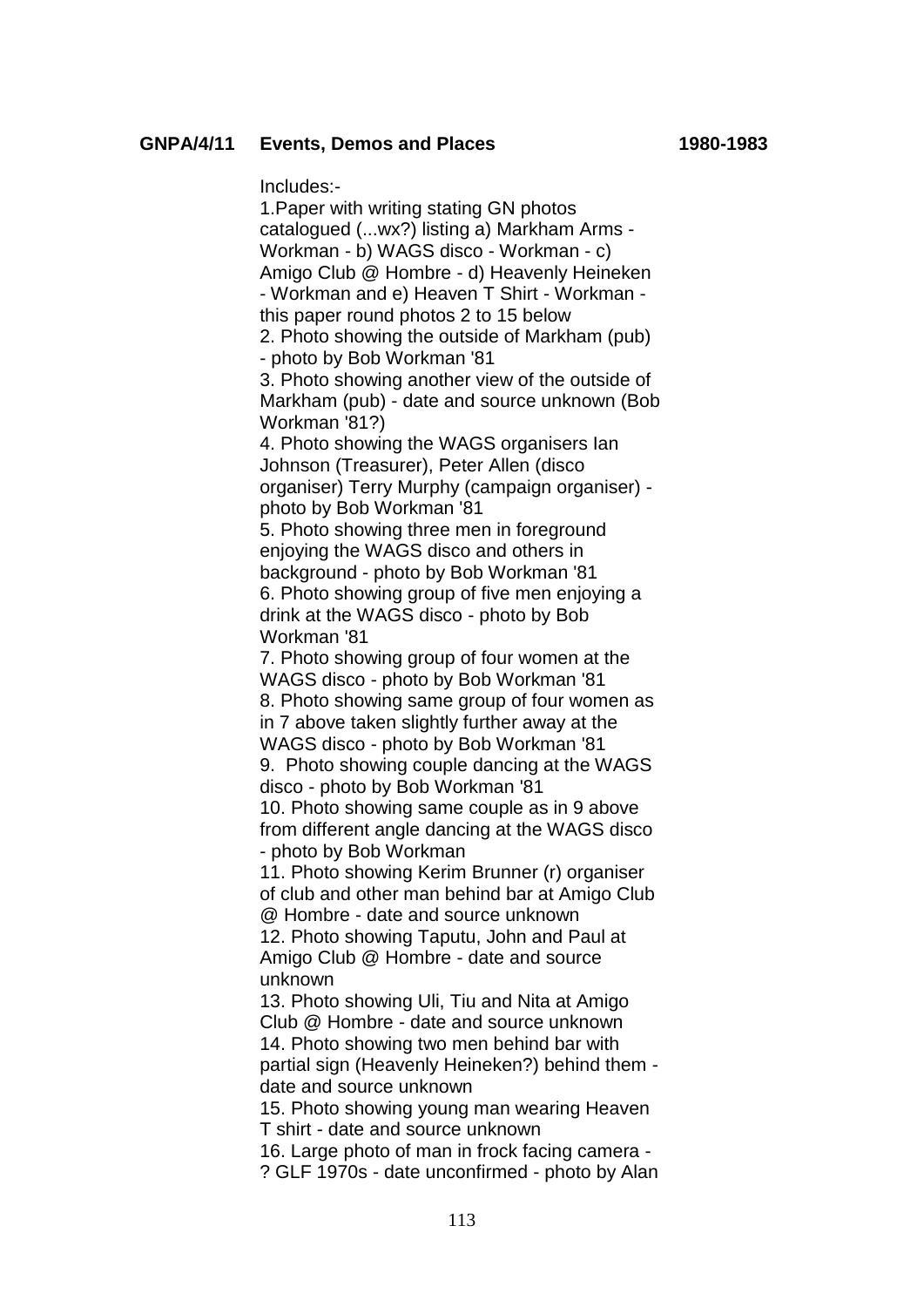Wakeman

17. Photo showing four men on plinth? Trafalgar Square at gay demo. one holding one end of banner and one speaking into microphone - one identified as Graham Wilkinson (left) - date unknown - photo by David Hart

18. Photo showing group of men identified as the CHE Executive in meeting - date and source unknown

19. Photo showing three scantily dressed men at Heaven - date 1980 -source unknown 20 Photo showing two men standing with arms round each other and one man seated at 'Roman Games' at Heaven - September 1980 photo by Bob Workman

21. Photo showing three men facing camera identified as left to right Norman Scott, Nicky Price and AN Other - date and source unknown 22. Photo showing group of men dancing in? club - date and source unknown

23. Photo showing two men facing camera - one with curly hair in white T-shirt, the other with open checked shirt and glass of beer with arm round other man - date and source unknown 24. Photo showing young man in vest and cowboy hat facing camera - date and source unknown

25. Photo showing group of men and one woman (left) dancing in ?club - date and source unknown

26. Photo showing man in vest holding nose date and source unknown

27. Photo showing Andy Walsh, Steve Charters, Jimi Christmas and Gordon Rainsford the Gay Collective who run the Oval Cafe, Oval House Theatre - photo by Bob Workman '83

28. Photo showing Steve Chatres, Andy Walsh, Jimi Christman and Gordon Rainsford the Gay collective who run the Oval Cafe, Oval House Theatre - photo by Bob Workman '83

29. Photo showing Pauline Black, lead singer of 'The Selecter' - date and source unknown 30. Photo showing group of women and men at Huddersfield Gay Pride [March] - July 81 -

photo by Bob Workman

31. Photo showing woman holding carrier bag with man, both looking down at something? in Gay's the Word bookshop - date and source unknown

32. Photo showing same woman and man as in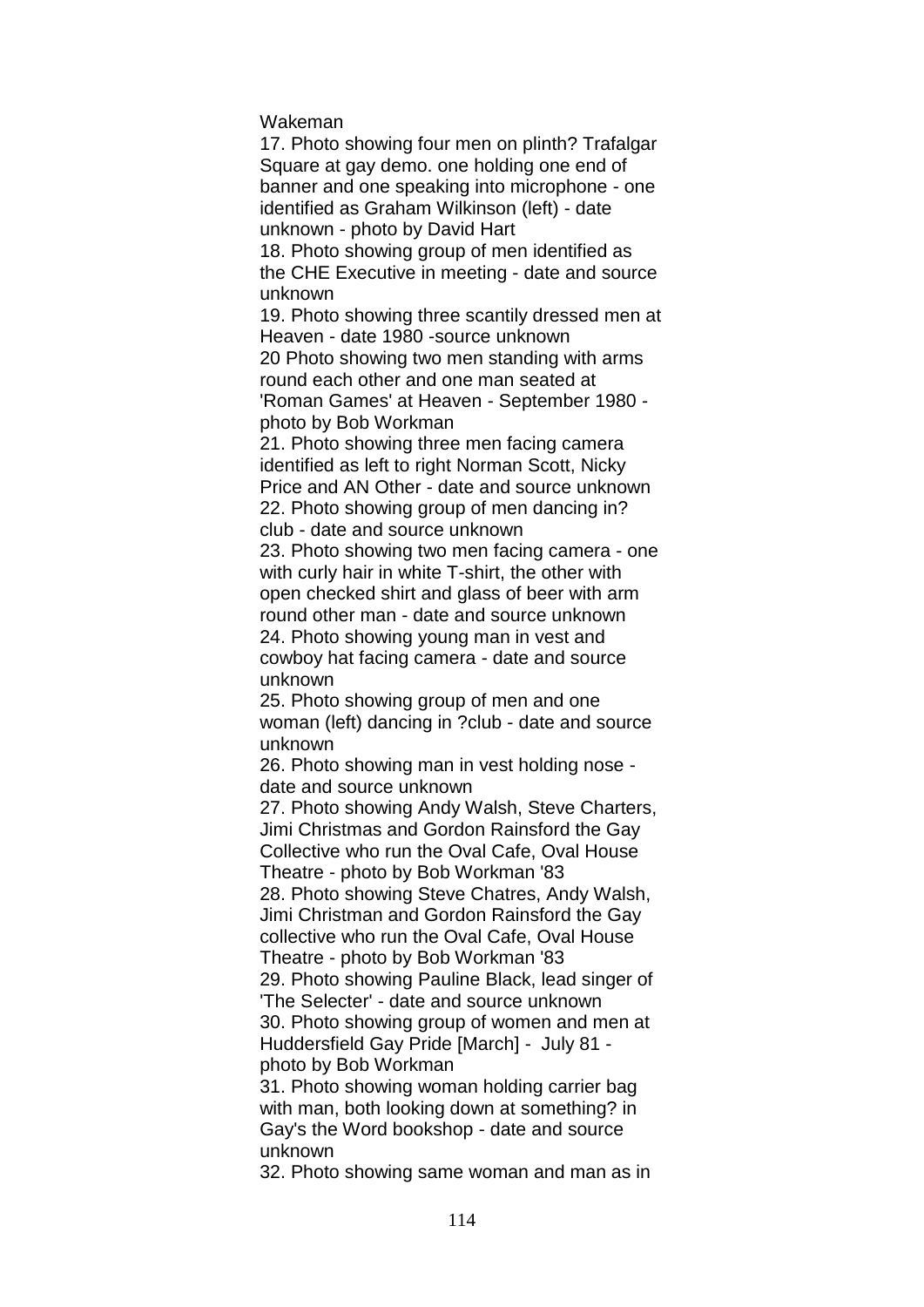31 above looking at each other ?in Gay's the Word bookshop - date and source unknown 33. Photo showing group of people talking and large white dog with bone in foreground - date and source unknown

34. Photo showing closer view of dog with bone and people in background - date and source unknown

35. Photo showing four men in Gay's The Word bookshop - two identified as Jonathan Cutbill and Ernest Hole - date and source unknown 36. Compliment slip from Irish Gay Rights Movement (IGRM) attached to photo at 37 below identifying them as the IGRM Committee before flight to Cork - date ?1981 - source Irish Gay Rights Movement

37. Photo attached to 36 above, showing group of men identifying them as Irish Gay Rights Movement (IGRM) committee - left to right - John Fox, James Malone, John Ryan (General Secretary), Sean J.Connolly (National Chairman [sic]), pilot Clement Clancy (Treasurer) and Sean Lynhan in front of plane before flight to Cork - date ?February 1981 - source Irish Gay Rights Movement

38. Compliment slip from Irish Gay Rights Movement (IGRM) attached to photo 39 below date February 1981 - source Irish Gay Rights Movement

39. Photo attached to 38 above showing partial view of Annual General Meeting of Irish Gay Rights Movement (IGRM) - date February 1981 source Irish Gay Rights Movement 40. Letter from David Rothenberry of The Fortune Society New York to Dennis Lemmon, Gay News enclosing two cards - 41 and 42 below - for possible use in article on Christopher Street - date June 1981 - source The Fortune Society

41. Postcard showing three men standing behind one seated identified as Mark Long, Chahine Yavroyan, George Khan and Emil Wolk - caption says People Show Cabaret - date of card unknown - source The Fortune Society 41 Postcard showing line drawing of the Oscar Wilde International Bookshop located at 15 Christopher Street, Greenwich Village. It is the world's first lesbian and gay liberation store front founded in 1967 - date of card unknown - artist Todd Neal - source The Fortune Society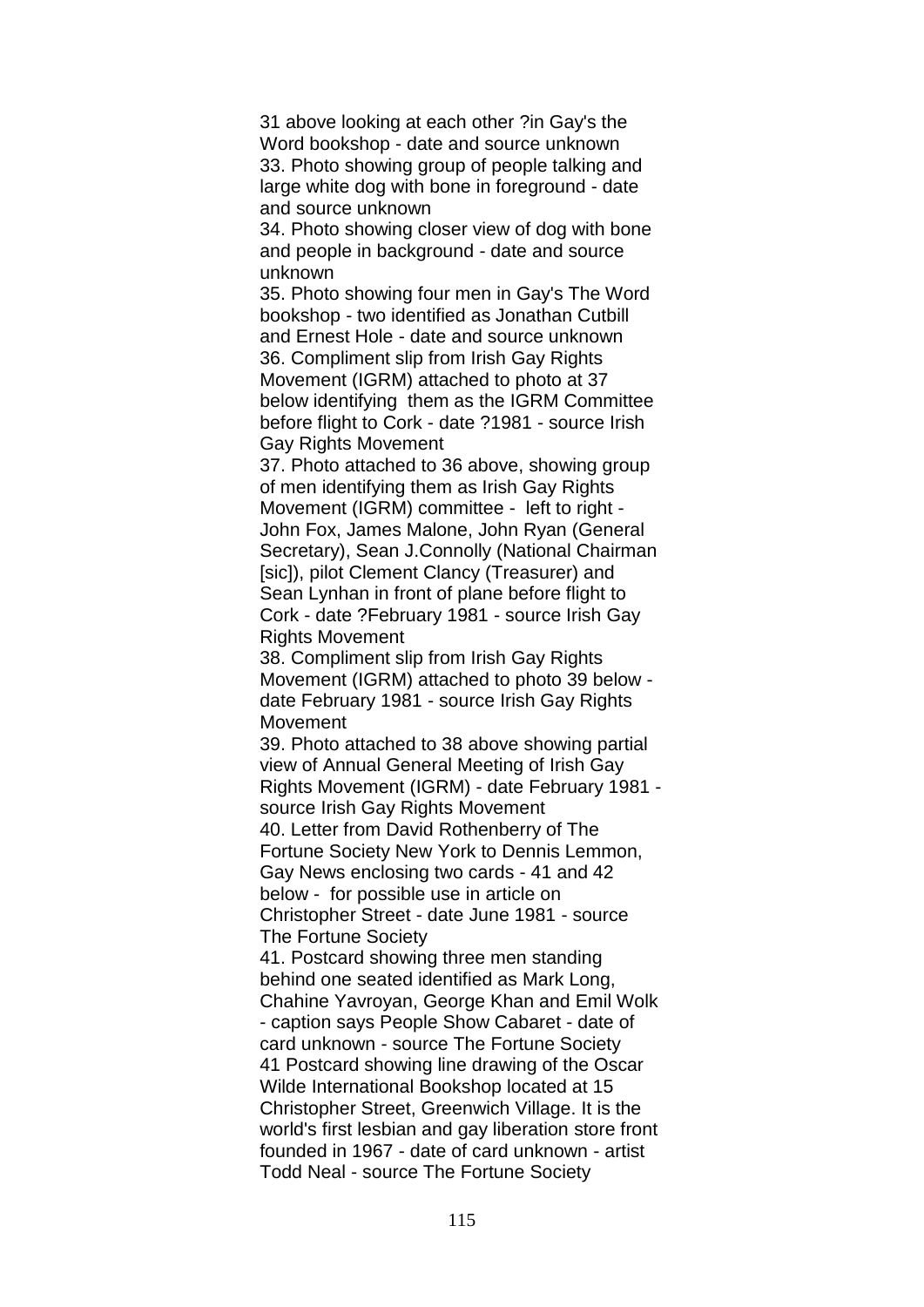43. Double sided magazine extract - one side shows picture of Christopher Street where it all began - the other side shows two pictures of large groups - date and source unknown 44. Photo envelope containing photos 45 to 59 below - date 1980 - source unknown? Kevin Lee 45. Coloured photo of IGA 1980 Catalonia showing opening session of the weekend - date 1980 - source unknown? Kevin Lee 46. Coloured photo of IGA 1980 meeting in Catalonia (Spain) showing. delegates mixing with other guests in the hotel (extreme left) date 1980 - source unknown ?Kevin Lee 47. Coloured photo of IGA 1980 meeting in Catalonia (Spain) showing international delegates enjoying a lunch break - date 1980 source Kevin Lee

48. Coloured photo of IGA 1980 Catalonia showing delegates (and others staying in the hotel) were treated to a concert by the German Youth Choir. Two members are in foreground on left with xylophone - date 1980 - source unknown ?Kevin Lee

49. Coloured photo of GPW '80 showing march on Bow Street police station. Plain clothes policeman (right) keeping people away from arrested marchers (out of view in doorway) date 1980 - source unknown ?Kevin Lee 50. Coloured photo of GPW 1980 showing plain clothes policeman (in blue harrington) talking to two people concerned about one man who has been arrested (and is out of view in the doorway with the uniformed officer) while the march was on the way to Bow Street - date 1980 - source Kevin Lee

51Coloured photo of GPW 1980 showing man (with glasses) being arrested next to policeman as the march goes to Bow Sreet - date 1980 source unknown ?Kevin Lee

52. Coloured photo of GPW 1980 showing march on Bow Street. In background two police officers are arresting one of the marchers - see photos 49 and 50 above - date 1980 - source Kevin Lee

53. Coloured photo of GPW 1980 showing police arriving outside ULU [University of London Union] building before the march on Bow Street police station - date 1980 - source Kevin Lee

54. Coloured photo showing Gay Artists'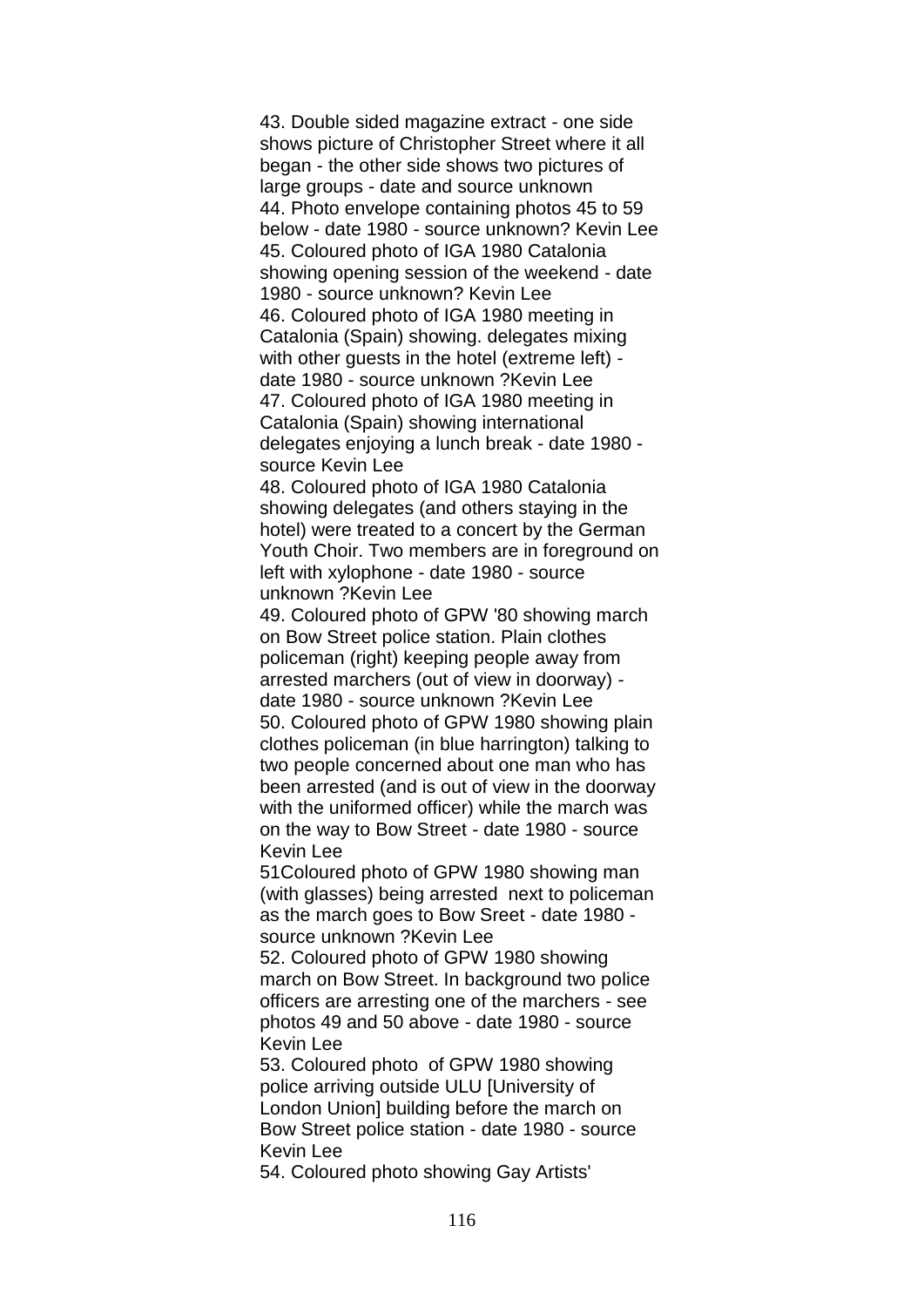Exhibition - GPW 1980 - on the table is a painting by Bruce Currie prior to the 'hanging' session - date 1980 - source unknown ?Kevin Lee 55. Coloured photo showing Paul South (r) entertaining guests at the opening of the Gay Artists Exhibition at the Oval House (also GPW bookshop) during GPW 1980 - date 1980 source Kevin Lee 56. B/w photo showing Gay News editor Harry Coen with David Thornton assistant to the marketing manager outside Gay News office date 1980 - source Kevin Lee 57. B/w photo showing Gay News' Bob Stratton date 1980 - source Kevin Lee 58. B/w photo showing Gay News' telephonist Sandy Rose (founder member of Women on Wheels) - date 1980 - source Kevin Lee 59. B/w photo of S.T. Fun Run showing Eric ?? from north London - date 1980 - source unknown ?Kevin Lee. **OPEN**

#### **GNPA/4/12 Derek Jarman's 'The Tempest' 1979**

Includes:-

1. Photo showing Heathcote Williams as Prospero in "The Tempest" - date and source unknown

2. Photo showing Peter Bull, Toyah Wilcox, Ken Campbell and Heathcote Williams - in a scene from "The Tempest" - date unknown - source Mainline Pictures

3. Photo showing Richard Werwiell, Peter Bull, Toyah Wilcox, Neile[sic] Cunningham and Heathcote Williams in a scene from "The Tempest" - date unknown - source Mainline **Pictures** 

4. Photo showing Jack 'Orlando' Birkett as Caliban in ?"The Tempest" - date and source unknown

5. Photo showing Neile[sic] Cunningham in "The Tempest" - date unknown - source Mainline **Pictures** 

6. Photo showing the sailors' dance from "The Tempest" (Jarman) - date and source unknown 7. Photo showing David Meyer in "The Tempest" - date unknown - source Mainline Pictures 8. Photo showing scene from "The Tempest" 'A' - date unknown - source Mainline Pictures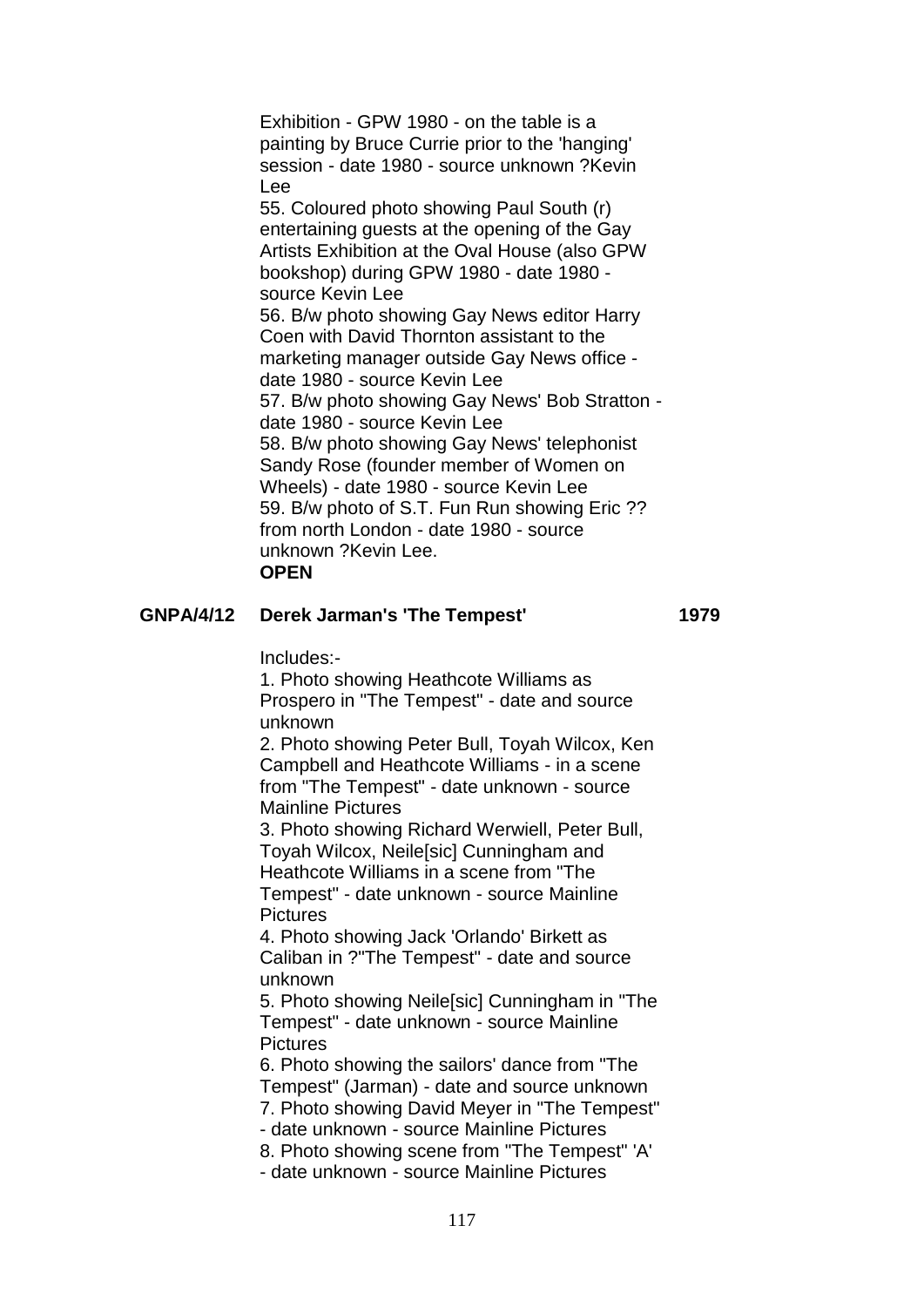9. Photo showing Jack 'Orlando' Birkett in a scene from "The Tempest" - date unknown source Mainline Pictures 10. Photo showing Karl Johnson as Ariel in "The Tempest" - date and source unknown 11. Photo showing scene from "The Tempest" with Toyah Wilcox and Karl Johnson - date unknown - source Mainline Pictures 12. Photo from "The Tempest" showing Heathcote Williams as Prospero - date unknown - source Mainline Pictures 13. Photo from "The Tempest" showing Heathcote Willams as Prospero - date unknown - source Mainline Pictures 14. Photo from" The Tempest" showing Jack 'Orlando' Birkett as Caliban - date unknown source Mainline Pictures 15. Photo showing unidentified man in boiler suit - in "The Tempest"? - date and source unknown 16. Photo showing unidentified man with sculpted head - ? Heathcote Williams in "The Tempest"? - date and source unknown 17. Photo showing three unidentified men - one asleep, one as sailor and one as priest in ? "The Tempest" - date and source unknown 18. Photo of unidentified man - ?Heathcote Williams in "The Tempest"? - date and source unknown 19. Photo showing two indentified men -? Jack' Orlando' Birkett and? David Meyer in "The Tempest"? - date and source unknown 20. Photo showing unidentified man - ? Heathcote Williams -in "The Tempest" - date and source unknown 21. Photo showing Derek Jarman directing his sailors (actually art students) in the dance sequence which forms the flamboyant finale to "The Tempest" - date and source unknown 22. Photo showing two unidentified figures behind masks in "The Tempest"? - date and source unknown 23. Photo showing David Meyer as Ferdinand in ?"The Tempest" - date and source unknown 24. Photo showing unidentified man gazing out of picture in "The Tempest"? - date and source unknown

25-26-27 Article and pictures about "The Tempest" - date and source unknown 28. Coloured photo of four figures ?Jack 'Orlando' Birkett, ? Heathcote Williams and two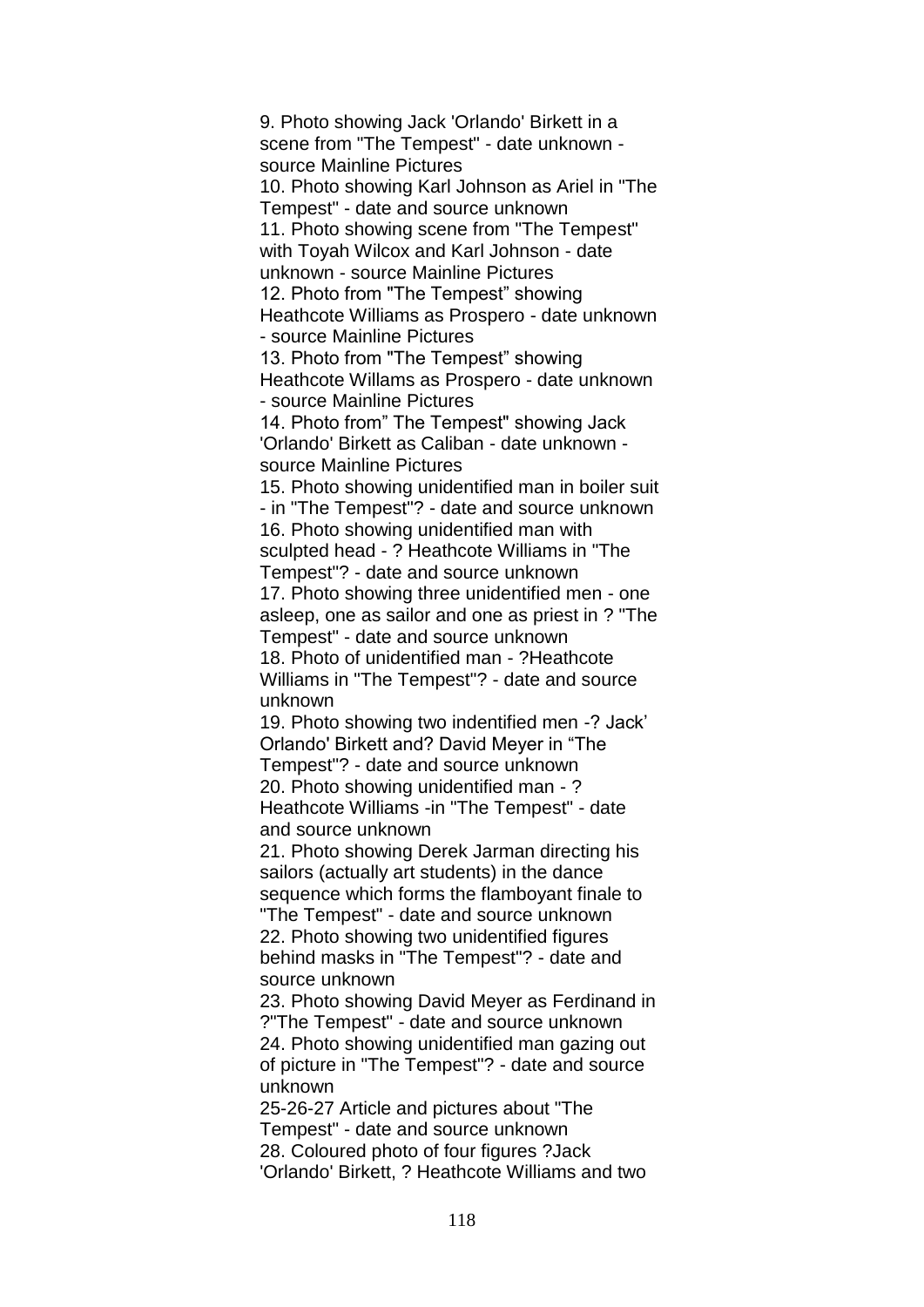others unidentified in? "The Tempest"- date and source unknown **OPEN**

#### **GNPA/4/2 Miscellaneous Events 1981**

Includes:-

1. Photo showing Lorri Lee (aka LOL) with his cat Willow at home in New Cross. LOL is the subject of BBC2's "LOL: A Bona Queen of Fabularity" This is a file biography of Lorri Lee, a stand up comic who appears in a sophisticated and witty drag routine. The film shows some of Lol's act and more of his everyday life in the suburbs of London. - date October 1981 - BBC Picture Publicity.

2. Photo showing David Gant as Frank - as seen in Thames TV's "The Chelsea Murders" - December 1981? - source Thames Television 3. Photo showing Michael Feast (l) as Steve and Guy Gregory (r) as Artie in Thames TV's "The Chelsea Murders" - date December 1981? -source Thames Television

4. Photo showing person in mask and asking 'Does the killer really wear a mask like this?' as seen in Thames TV's "The Chelsea Murders" date December 1981? -source Thames Television.

5. Photo showing Paul Copley as Robert in BBC1's "A Room in winter" by Rose Tremain. James Van Santen, a white South African writer facing imminent arrest for acts of sabotage, escapes to exile in London. With little money or inclination to work he fights a battle of wills with his Jamaican landlady Kate, and takes up with Robert a clothes designer. - November 1981? source BBC Picture Publicity

6. Photo showing Jack Shepherd as James Van Santen in BBC1's Play for Today "A Room for Winter" - additional information as in 5 above date December 1981? - source BBC Picture Publicity.

7. Photo showing Pam Obermeyer as Katherine [Kate} in BBC1's Play for Today "A Room in winter" - additional information as in 5 above date December 1981? - source BBC Picture Publicity.

8. Photo showing a man in rickshaw reading Gay News - two questions on reverse asking who the passenger is and who the driver is -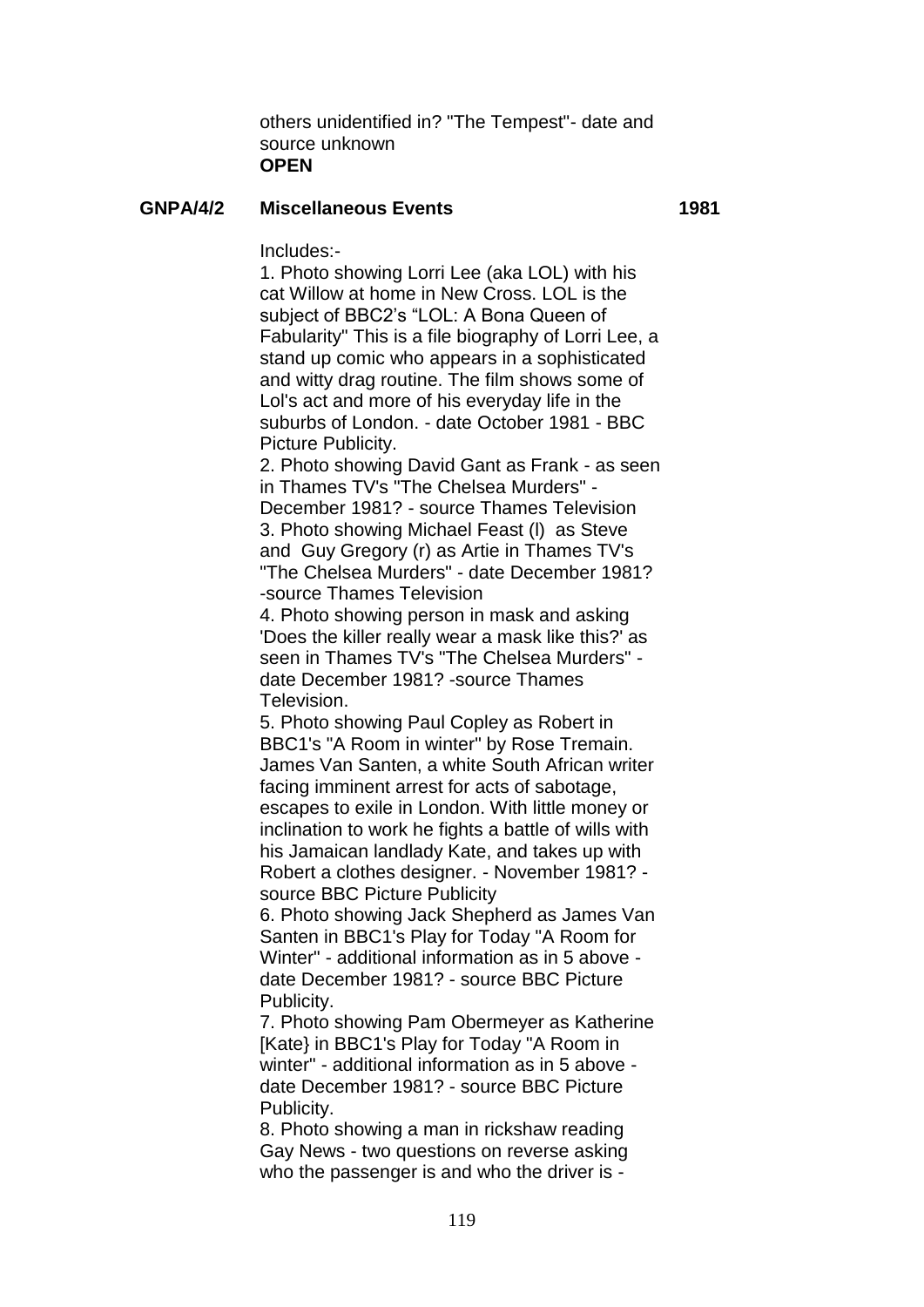date unknown - photo by Bernard Williams 8a) small piece of paper with suggested answer - Dudley Care is passenger - Simon is driver issue of Gay News in photo is22/1-4/c/1981 date 1981? - source unknown 9. Coloured photo of two green doors with shade showing name Selina's - date and source unknown 10. Coloured photo of unidentified man speaking at a rally? - date and source unknown 11. Photo showing Cover Versions a cult cabaret act - Sugar (l) and Yvette (r) - date unknown - photo by Bruce Brown 12. Contact sheet with seven pictures of unidentified woman - date and source unknown 13. Enlargement of one of the photos from 12 above - date and source unknown 14. Photo showing two men - one standing behind other with arms round shoulders - date and source unknown 15. Photo showing street scene with shops and cars - one shop named Mother's - date and source unknown 16. Photo showing street scene with bar and two cars - date and source unknown 17. Photo showing beach scene with pier - date and source unknown 18. Photo showing street scene with large corner house and bus - date and source unknown 19. Photo showing same street scene as 18 above with additional car - date and source unknown 20. Photo showing young man smiling into camera - date and source unknown **OPEN GNPA/4/3 Photos/contact sheets/negatives Gay Pride** 

**1983-1984**

Includes:-

**83-84**

1. Photo showing freedom of the press march arranged by Gay News - photo by Pete Wicker 2. Photo showing man with beard in nun's clothes - source unknown - Pete Wicker? 3. Photo showing Gay Pride march - July 83 photo by Pete Wicker 4. Contact sheet of small photos - source unknown - Pete Wicker? 5. Contact sheet of small photos - by Pete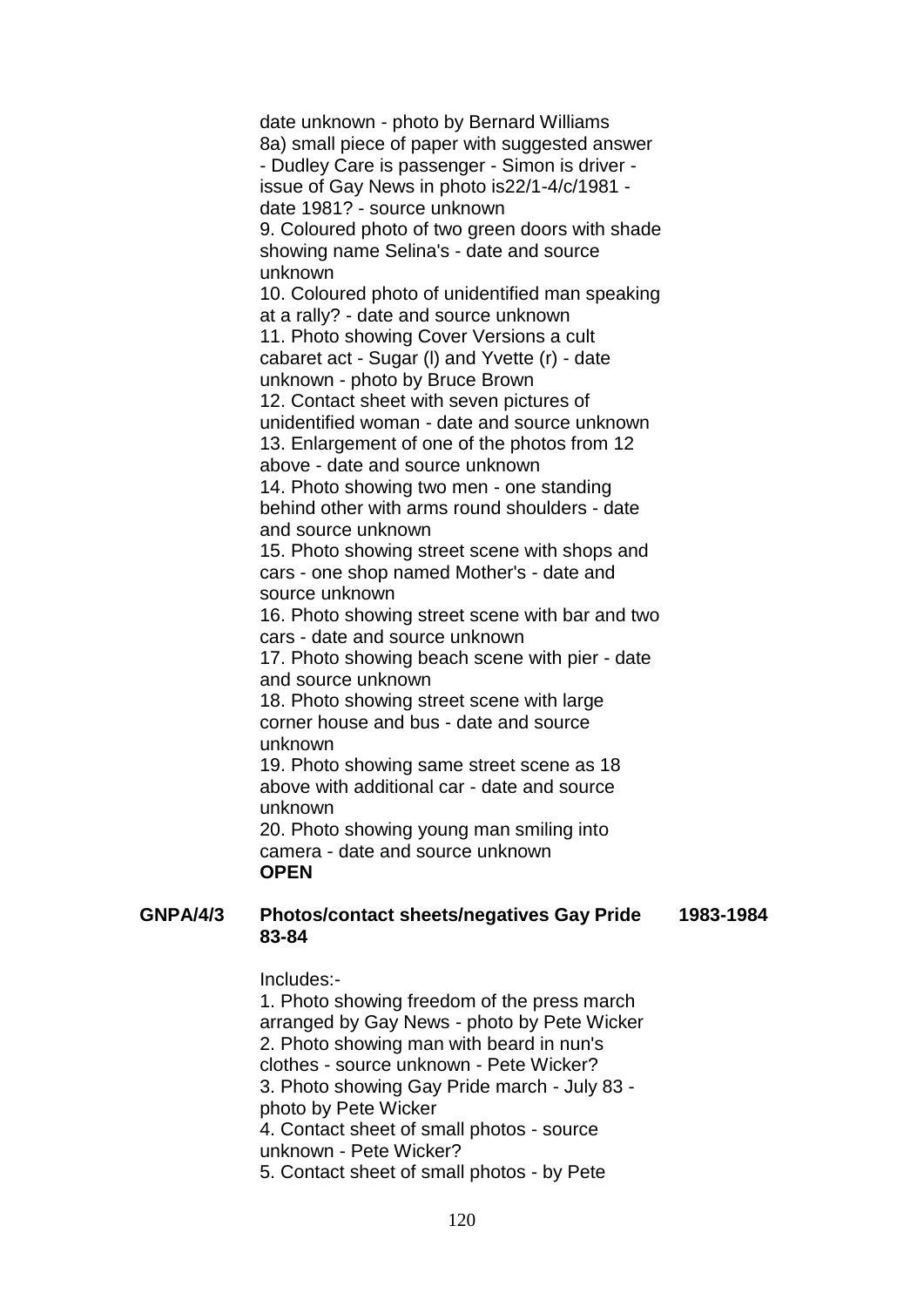**Wicker** 6. Contact sheet of small photos - by Pete **Wicker** 7. A4 envelope containing negatives - source unknown - Pete Wicker? **OPEN**

## **GNPA/4/4 Inanimate Objects 1983**

Includes:-

1. Photo showing heart shaped cushion - date and source unknown

2. Photo showing two hands holding heart shaped cushion - date and source unknown 3. Photo showing number of heart shaped

cushions - date and source unknown

4. Photo showing two hands holding different heart shaped cushion - date and source unknown

5. Duplicate of 3 above 6. Photo showing one hand holding heart shaped cushion passing to other hand - date

and source unknown

7. Photo showing trees against the sky - date and source unknown

8. Photo showing some daffodils - photo by Bob Workman '83

9. Photo showing a bottle of Camp coffee essence - date and source unknown 10. Duplicate of 4 above. **OPEN**

# **GNPA/4/5 Miscelleneous 1971-1976**

Includes:-

1. Photo showing the demo at Brighton British Home Stores (BHS). - the old chap in the picture made quite a stir by going round making (very loud) comments as per 'balloon' - February '76 source unknown

2. Photo showing three people in flimsy frocks in ballet positions - date unknown - photo by Carol Rosegg

3. Photo showing four men in urinals - date unknown - photo by Pillitz

4. Photo showing large group outside

Nottingham City Council - date and source unknown (Chris Hinchley?)

5. Photo showing demonstrators outside Nottingham City Council, City Hall - date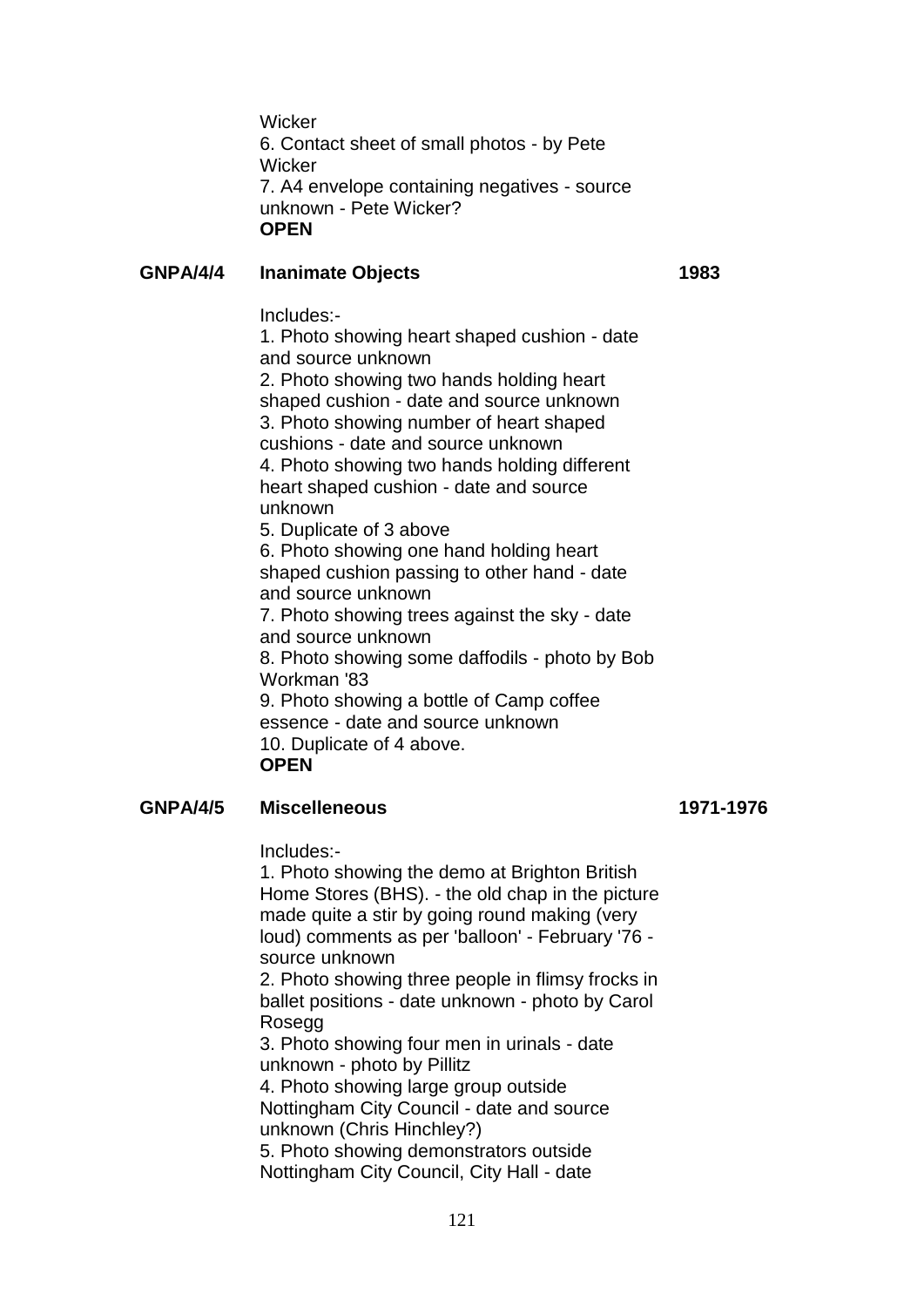unknown - photo by Chris Hinchley 6. Photo showing full face picture of person (woman?) with fringe and curls - date and source unknown 7. Photo showing smiling man with moustache facing camera - date and source unknown 8. Photo showing Martin Slavin - date and source unknown 9. Photo showing young man sitting on bench smiling - date and source unknown 10. Photo showing woman facing camera - date and source unknown 11. Photo showing Norman Woolf - date and source unknown 12. Photo showing man with beard in striped top - date and source unknown 13. Photo showing a woman looking pensive date unknown - photo by Pascal Danot Paris 14. Photo showing Meg Christian (singer) - date unknown - photo by Lesley Wilson 15. Photo showing a young man facing others seated (in church?) - date and source unknown 16. Photo showing a man with dark hair and beard facing camera and second man looking at him - date and source unknown 17. Photo showing a woman smiling - date and source unknown 18. Photo showing (USA city skyline?) - International Year of the Disabled - date and source unknown 19. Photo showing three women standing under sign reading 'Tree Walk Wonderland' - date and source unknown 20. Photo showing a group holding placards - Brighton demo - Boy Studio - '72 [sic] - see number 21 below - photo by David Hart 21. Smaller version of 20 above but dated 1971 [sic] - see number 20 above 22. Photo showing Chris Gorden [sic] - see number 26 below - date and source unknown 23. Photo showing the demo outside British Home Stores (BHS) Worthing 'Result of Water Bomb' (preceded by two lots of eggs)!! - February '76 - source unknown 24. Photo showing queue outside Gaiety Male Burlesk [sic] theatre - date and source unknown 25. Photo showing Lily Savage from "Elegies" for Angels, Punks and Raging Queens - date unknown - photo from Mark Borkowski Press and PR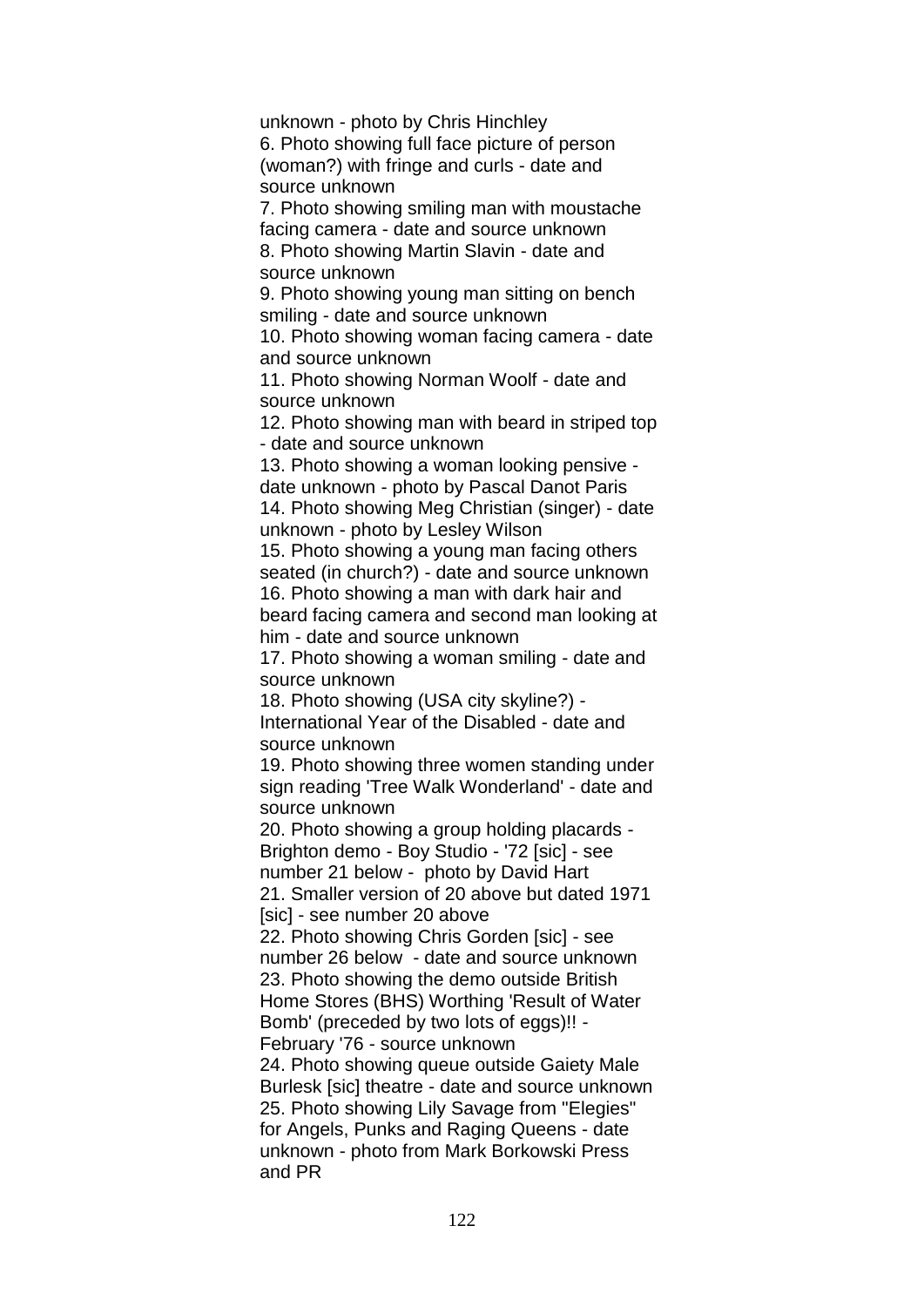26. Photo showing Chris Gordon [sic] - see number 22 above - date and source unknown 27. Photo showing two men in leathers - date and source unknown 28. Photo showing group outside The Albert date and source unknown. **OPEN**

# **GNPA/4/6 Nighthawks 1978**

All the pictures in this folder were loose in the archive box

Includes:-

1. Still from Ron Peck and Paul Hallam's "Nighthawks showing Ken Robertson as Jim - a geography teacher looking over stills to be used in class at his London comprehensive [school] date and source unknown

2. Small photo showing Ron Peck talking to the 'fourth form' before a take. Three different classes are seen in the film "Nighthawks" - date and source unknown

3. Photo showing man (? Jim) leaning on a bar drinking a pint from "Nighthawks" - date and source unknown

4. Duplicate photo of 1 above - date and source unknown

5. Photo of Ken Robertson as Jim putting papers in a brief case [? at the end of a day at school] in "Nighthawks" - date and source unknown

6. Photo showing man (? Jim) leaning on a high table [in a bar] from "Nighthawks" - date and source unknown

7. Photo showing Ken Robertson as Jim with some of the school children in "Nighthawks" date and source unknown

8. Photo showing profile of Ken Robertson as Jim. Description on reverse states that after "Nighthawks" he (Ken Robertson) went on to play Charlie Chaplin in the "Charlie Chaplin Show" and has since completed his second film "Machines for the Suppression of Time" - date and source unknown

9. Still showing a close-up of "Nighthawks" hero Jim (Ken Robertson) whose cruising eyes size up the talent at a gay disco - date and source unknown

10. Still from "Nighthawks" showing Jim's white T-shirt illustrating the gloom at a gay disco - date and source unknown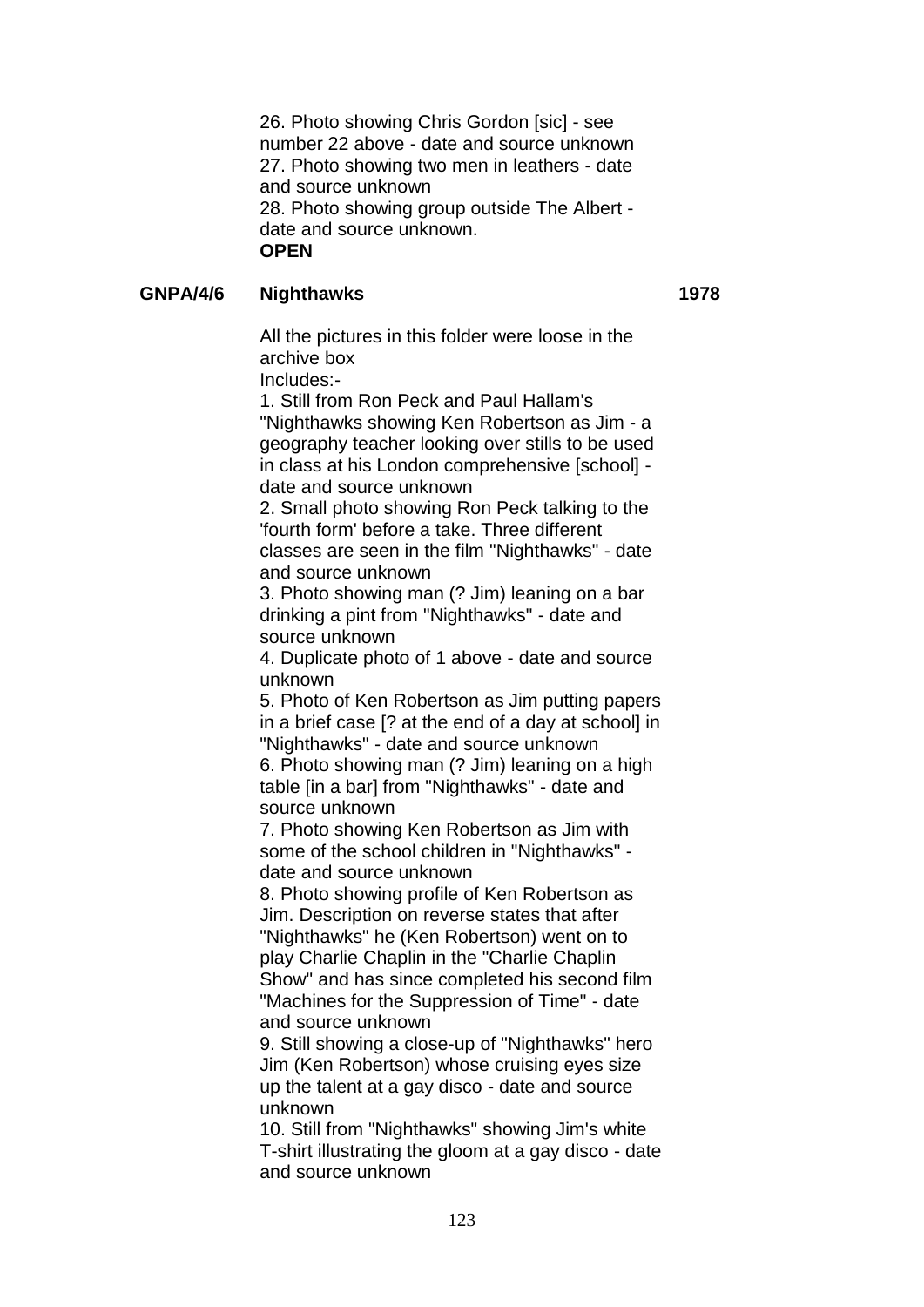11. Photo showing Jim giving his address to an American bank worker the morning after in "Nighthawks" - date and source unknown 12. Still from "Nighthawks" showing Jim in bed spending the night with his wealthy American friend (Frank Dilbert) - date and source unknown 13. Still from "Nighthawks" showing man (? Jim) smiling as he speaks to someone from a pay phone - date and source unknown 14. Photo showing Ken Robertson as Jim

arriving at Back Streets in "Nighthawks" - date and source unknown

15. Still from "Nighthawks" showing Jim (on right) with his wealthy American friend with whom he spends the night - date and source unknown

16. Duplicate photo of 12 above but with different actor identity. This photo states that it is Stuart Craig Turton as Neal [sic] and Ken Robertson as Jim - date and source unknown 17. Still from "Nighthawks" showing Jim (Ken Robertson) and his disc pickup Neal [sic] (Stuart Turton) who is explaining why he can't come out to his three straight room mates - date and source unknown

18. Still from "Nighthawks" showing one of the most powerful scenes in the film in which Jim (Ken Robertson) explains to fellow teacher Judy (Rachel Nicholas James) that he's gay - date and source unknown

19. Still from "Nighthawks" showing the closing scene from the film which is set in the Back Streets disco one of the favourite haunts of the hero Jim (right) accompanied by John, a BBC producer (Robert Merrick). This still is covered by transparent paper giving instructions for a reproduction - date and source unknown 20. Small picture which duplicates 11 above date and source unknown

21. Photo from "Nighthawks" showing John (Robert Merrick) and Jim (Ken Robertson) at The Salisbury [pub] - date and source unknown 22. Photo from "Nighthawks" showing a group of young men - one is identified as Tony Westhope as Mike, one of the men Jim meets at Back Streets - date and source unknown 23. Still which is duplicate of 22 above with transparent paper over giving instructions for a reproduction - date and source unknown. **OPEN**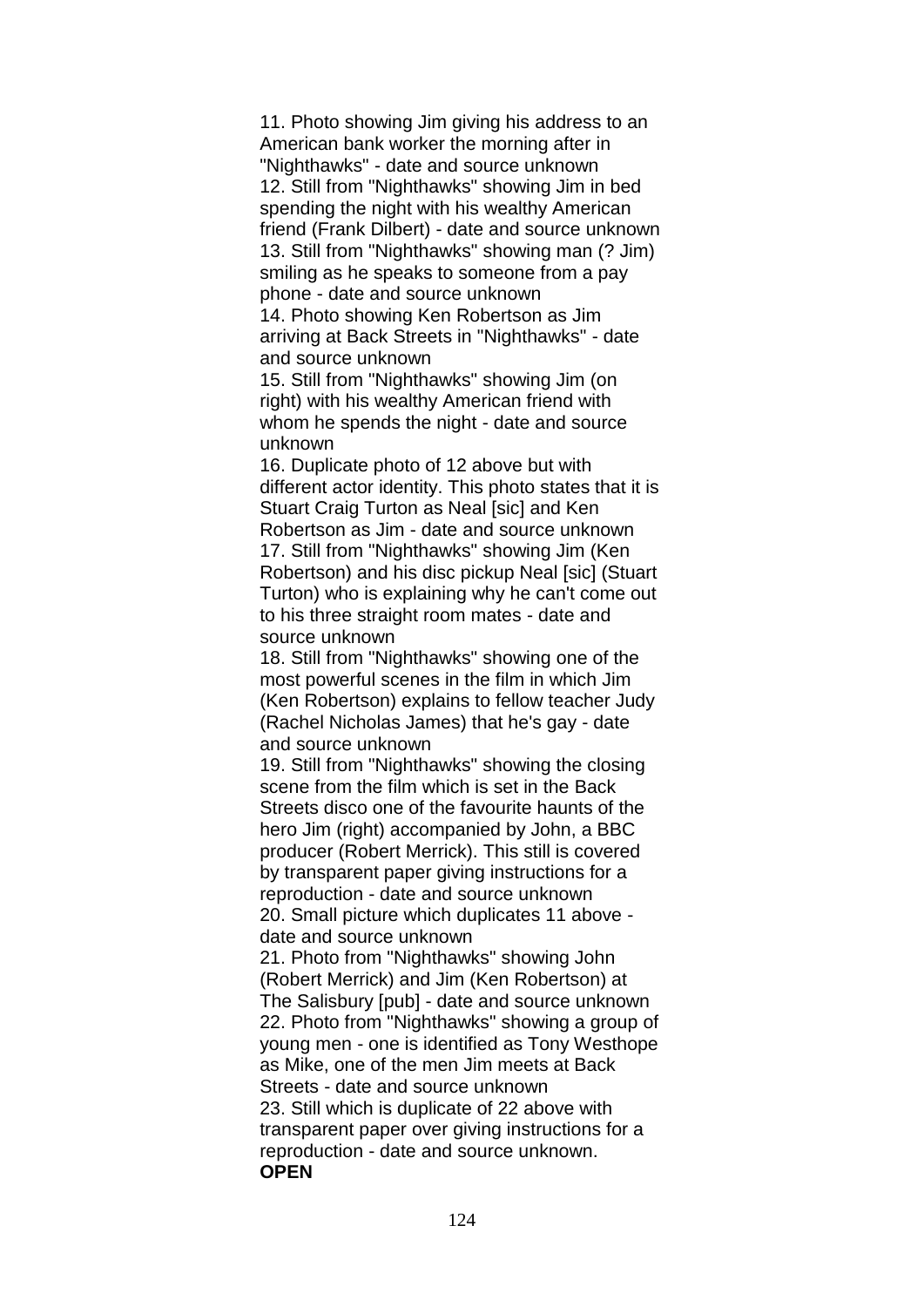### **GNPA/4/7 London picket against film "Cruising" 1980**

Includes:-

1. Brown envelope containing the following two photos 2. Three men with placards outside cinema on opening night of film starring Al Pacino in "Cruising" - September 1980 - photo by Bob Workman 3. Two men kissing with others in background in Kiss In Against the film "Cruising" - October 1980 - photo by Bob Workman. **OPEN**

# **GNPA/4/8 Brighton, Geoffrey 1980**

Includes:- 1. Brown envelope containing following five photos 2. Geoff Brighton, trainee teacher refused teaching licence sitting on floor - summer 1980 source unknown 3. Smaller version of 2 above - date (1980?) source unknown 4. Geoff Brighton leaning on railing smiling date unknown (1980?) - photo by Bob Workman 5. Geoff Brighton in open jacket with hands in pockets - date unknown (1980?) - photo by Bob Workman 6. Geoff Brighton leaning on bollard - date unknown (1980?) - photo by Bob Workman. **OPEN**

#### **GNPA/4/9 Hospital picket over sacking of Jamie Dunbar 1983**

Includes:-

1. Brown envelope containing following ten photos.

2. Picket at Middlesex Hospital over suspension of gay badge wearer Jamie Dunbar a porter at the hospital. Jamie Dunbar is identified in photo in hat and leather trousers - February 1979 photo by Bob Workman

3. Blue plaque at St Mary's Hospital Praed Street commemorating Sir Alexander Fleming who discovered penicillin - photo by Bob Workman '87

4. Special clinic, Middlesex Hospital, James